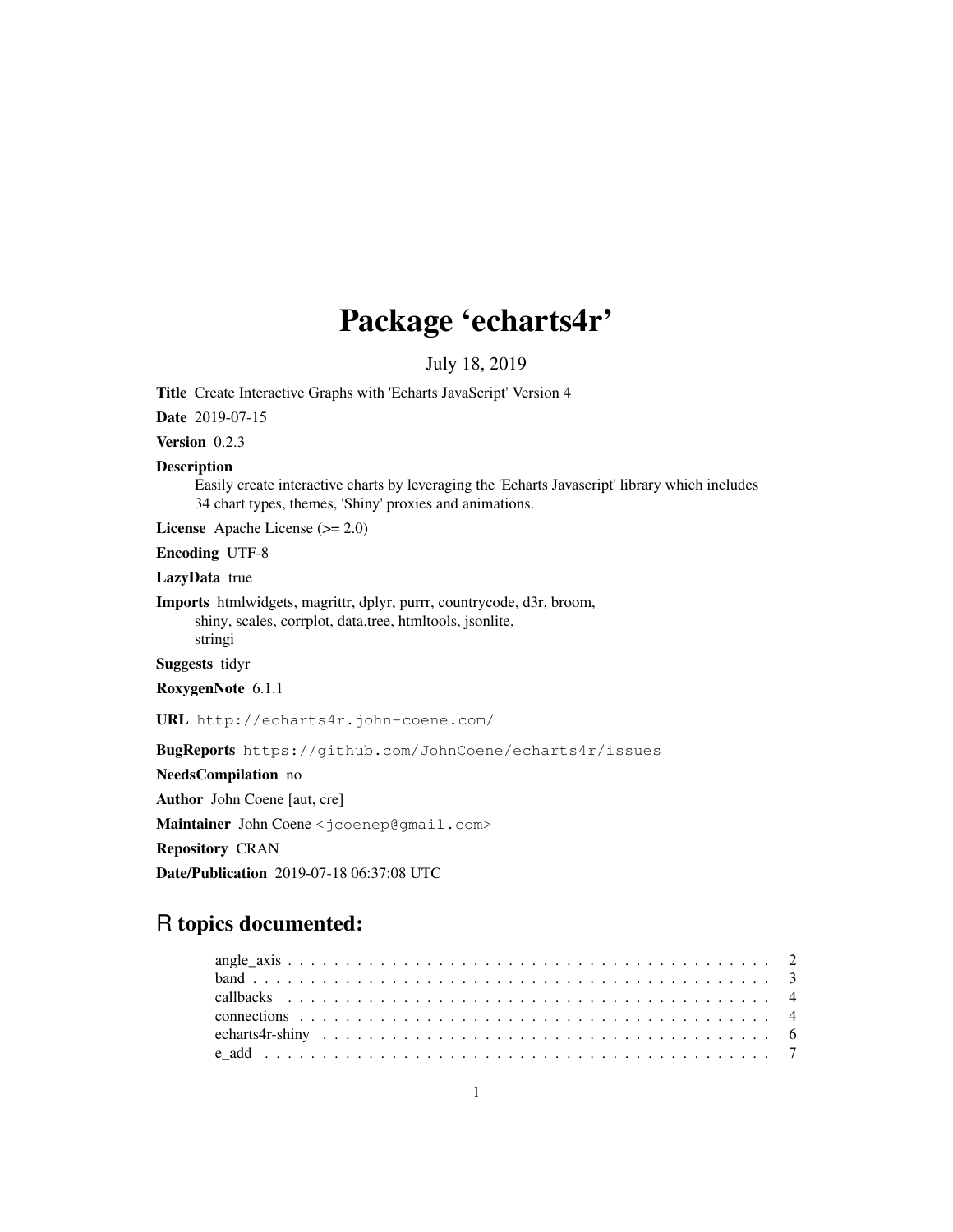|                                         | 8  |
|-----------------------------------------|----|
|                                         | 9  |
|                                         | 11 |
|                                         | 12 |
|                                         | 13 |
|                                         | 15 |
| $e_axis\_pointer$                       | 16 |
| e bar                                   | 17 |
|                                         | 18 |
|                                         | 20 |
|                                         | 21 |
|                                         | 22 |
|                                         | 22 |
|                                         | 23 |
|                                         | 24 |
|                                         | 25 |
|                                         | 26 |
|                                         | 27 |
|                                         | 28 |
|                                         | 28 |
|                                         |    |
|                                         | 29 |
|                                         | 29 |
|                                         | 30 |
|                                         | 31 |
|                                         | 32 |
|                                         | 33 |
|                                         | 34 |
|                                         | 35 |
|                                         | 35 |
|                                         | 37 |
|                                         | 39 |
|                                         | 40 |
|                                         | 41 |
|                                         | 42 |
|                                         | 43 |
|                                         | 44 |
|                                         | 44 |
| e graph                                 | 45 |
| $e$ _graphic_g.<br>$\ddot{\phantom{a}}$ | 47 |
| e grid                                  | 49 |
| e grid 3d                               | 50 |
|                                         | 51 |
|                                         | 53 |
|                                         | 55 |
| e_inspect                               | 56 |
| e labels                                | 57 |
| e leaflet                               | 58 |
|                                         | 59 |
|                                         |    |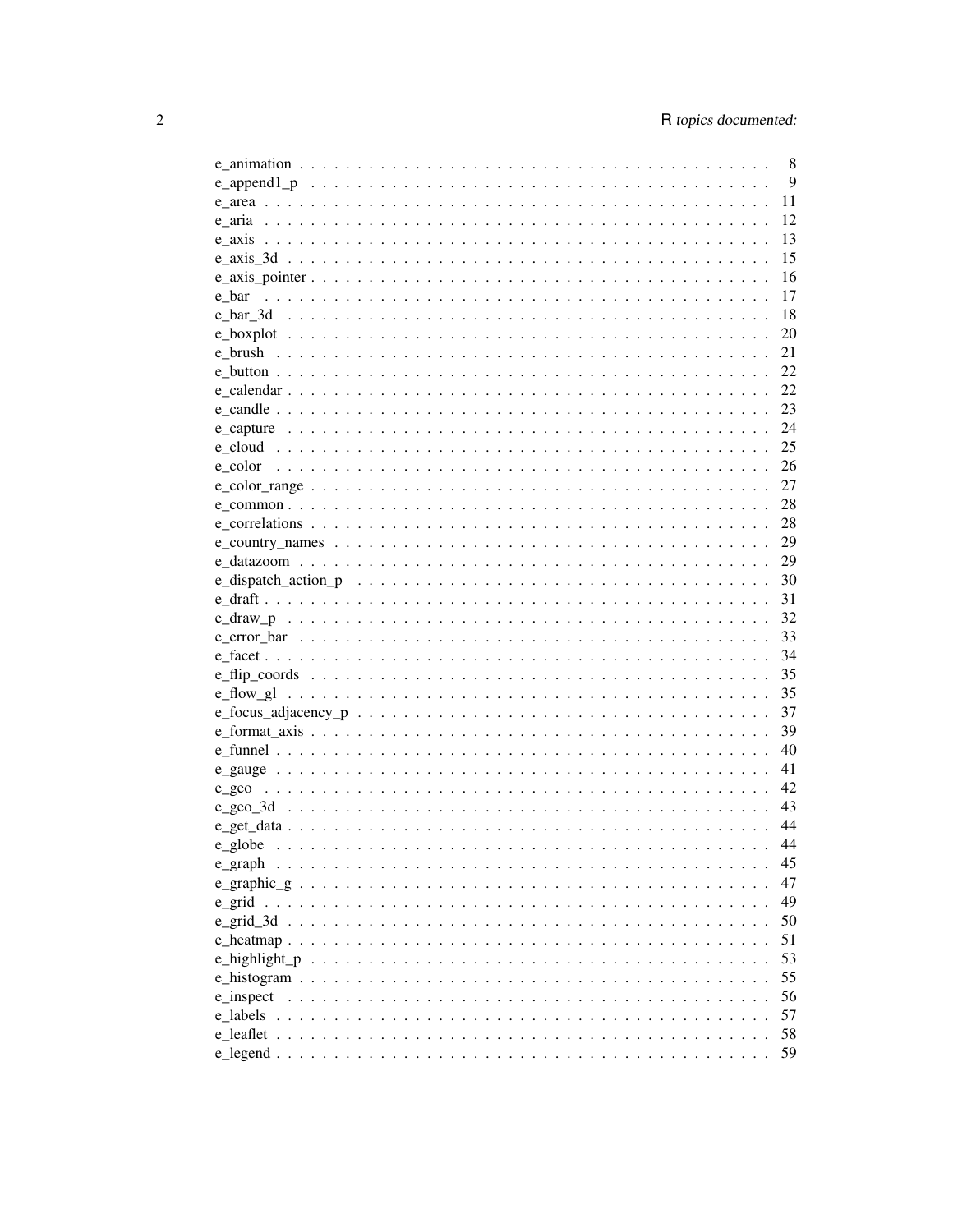|        | 60 |
|--------|----|
|        | 61 |
|        | 63 |
|        | 65 |
|        | 66 |
|        | 67 |
|        | 68 |
|        | 69 |
|        | 71 |
|        | 72 |
|        | 73 |
|        | 74 |
|        | 75 |
|        | 77 |
|        | 79 |
|        | 79 |
|        | 80 |
|        |    |
|        | 81 |
|        | 81 |
|        | 82 |
|        | 83 |
|        | 86 |
|        | 88 |
|        | 89 |
|        | 91 |
|        | 93 |
|        | 94 |
|        | 95 |
|        | 96 |
|        | 97 |
|        | 98 |
|        | 99 |
|        |    |
|        |    |
|        |    |
|        |    |
|        |    |
|        |    |
|        |    |
| e zoom |    |
|        |    |
|        |    |
|        |    |
|        |    |
| mapbox |    |
|        |    |
|        |    |
|        |    |
|        |    |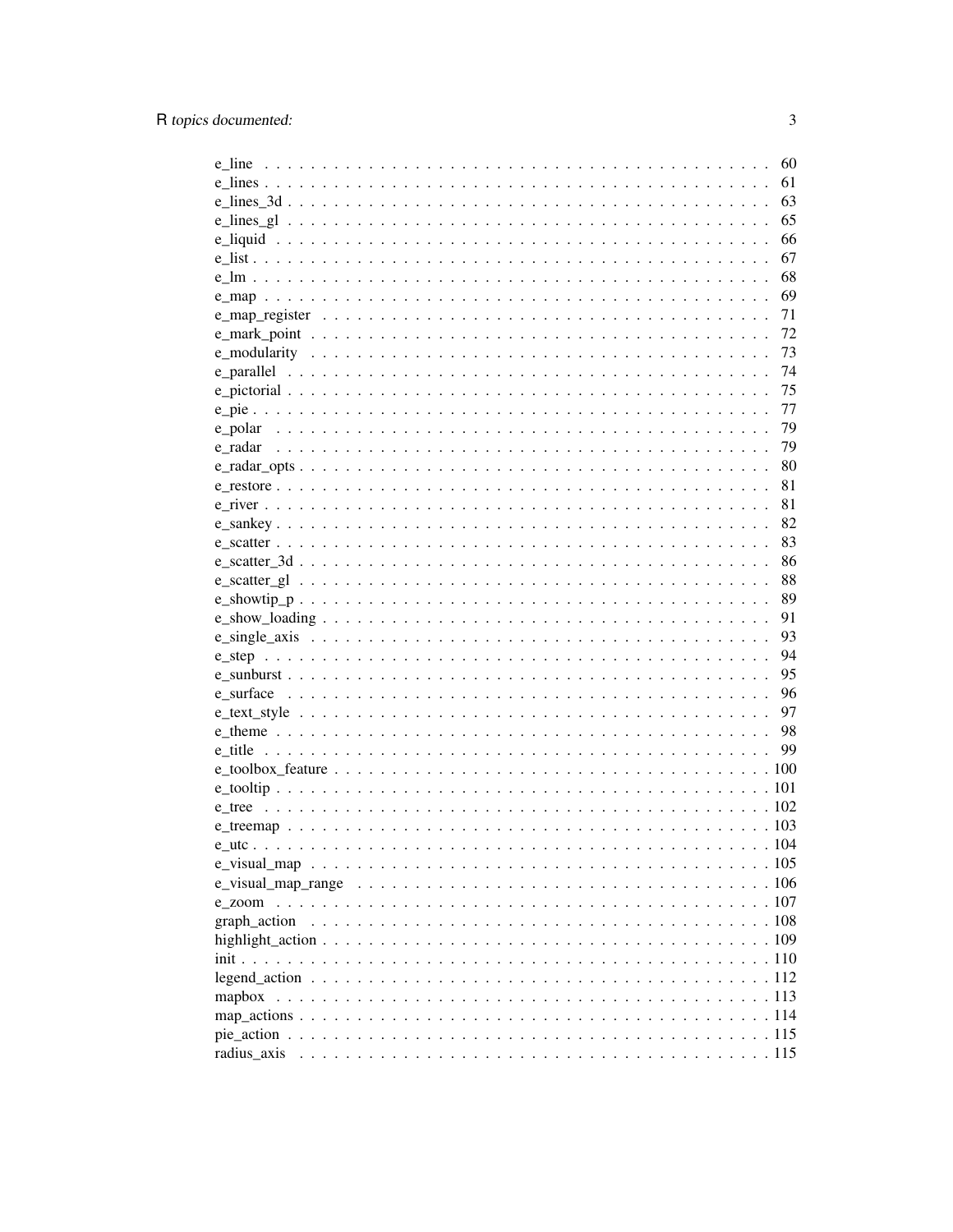## 4 angle\_axis

```
timeline-opts . . . . . . . . . . . . . . . . . . . . . . . . . . . . . . . . . . . . . . . . 116
tooltip_action . . . . . . . . . . . . . . . . . . . . . . . . . . . . . . . . . . . . . . . . 117
```
angle\_axis *Angle axis*

#### Description

Customise angle axis.

#### Usage

```
e_angle_axis(e, serie, show = TRUE, ...)
e_angle_axis_(e, serie = NULL, show = TRUE, \ldots)
```
#### Arguments

| e                       | An echarts4r object as returned by $e$ _charts.   |
|-------------------------|---------------------------------------------------|
| serie                   | Serie to use as axis labels.                      |
| show                    | Whether to display the axis.                      |
| $\cdot$ $\cdot$ $\cdot$ | Any other option to pass, check See Also section. |

#### See Also

Additional arguments $<sup>1</sup>$ </sup>

```
df <- data.frame(x = 1:100, y = \text{seq}(1, 200, \text{ by } = 2))
df %>%
  e_charts(x) %>%
  e_polar(FALSE) %>%
  e_angle_axis(FALSE) %>%
  e_radius_axis(FALSE) %>%
  e_line(y, coord.system = "polar", smooth = TRUE) %>%
  e_legend(show = FALSE)
df \leftarrow data.frame(x = LETTERS[1:5], y = runif(5))
df %>%
  e_charts(x) %>%
  e_polar() %>%
  e_angle_axis(x) %>%
  e_radius_axis() %>%
  e_line(y, coord.system = "polar", smooth = TRUE)
```
<sup>1</sup>https://echarts.apache.org/en/option.html#angleAxis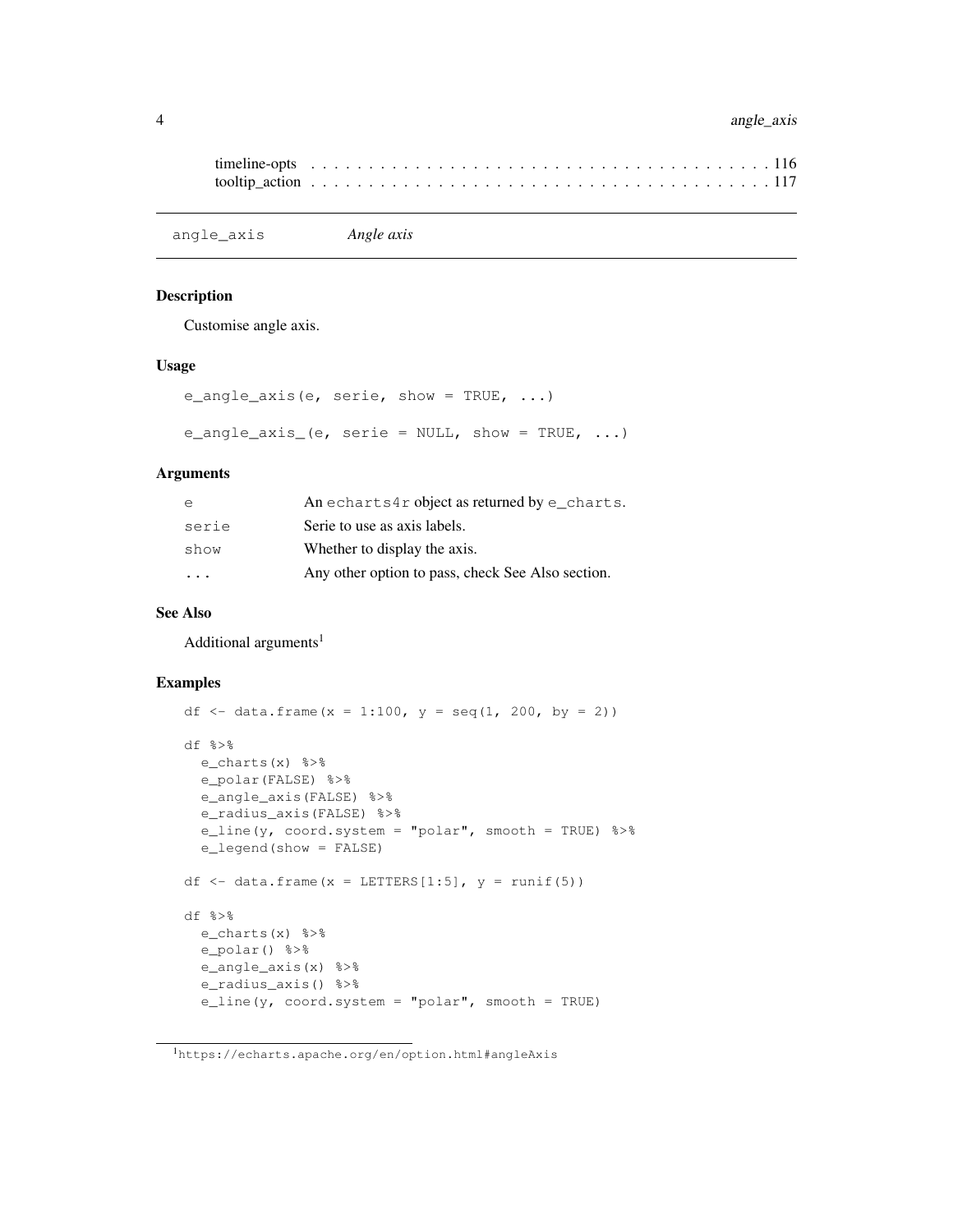## Description

Add confidence bands

#### Usage

```
e_band(e, min, max, stack = "confidence-band", symbol = c("none",
  "none"), areaStyle = list(list(color = "rgba(0,0,0,0,0"), list()),
  leqend = list(FALSE, FALSE), ...e_band_(e, min, max, stack = "confidence-band", symbol = c("none",
  "none"), areaStyle = list(list(color = "rgba(0, 0, 0, 0)"), list()),
  legend = list(FALSE, FALSE), ...
```
## Arguments

| $\epsilon$ | An echarts4r object as returned by e_charts.                                                                                                             |
|------------|----------------------------------------------------------------------------------------------------------------------------------------------------------|
| min, max   | series.                                                                                                                                                  |
| stack      | Name of stack.                                                                                                                                           |
| symbol     | Whether to show symbols on lower and upper band lines.                                                                                                   |
| areaStyle  | The style of lower and upper bands, <i>i.e.</i> : color.                                                                                                 |
| legend     | Whether to show min and max in legend.                                                                                                                   |
|            | All options must be of vectors or lists of length 2 where the first argument is for<br>the lower bound and the second for the upper bound, see examples. |

```
df <- data.frame(
  x = 1:10,y = runif(10, 5, 10)\frac{6}{3} > \frac{6}{3}dplyr::mutate(
   lwr = y - runif(10, 1, 3),upr = y + runif(10, 2, 4))
df %>%
  e_charts(x) %>%
  e_line(y) 8>8e_band(lwr, upr)
```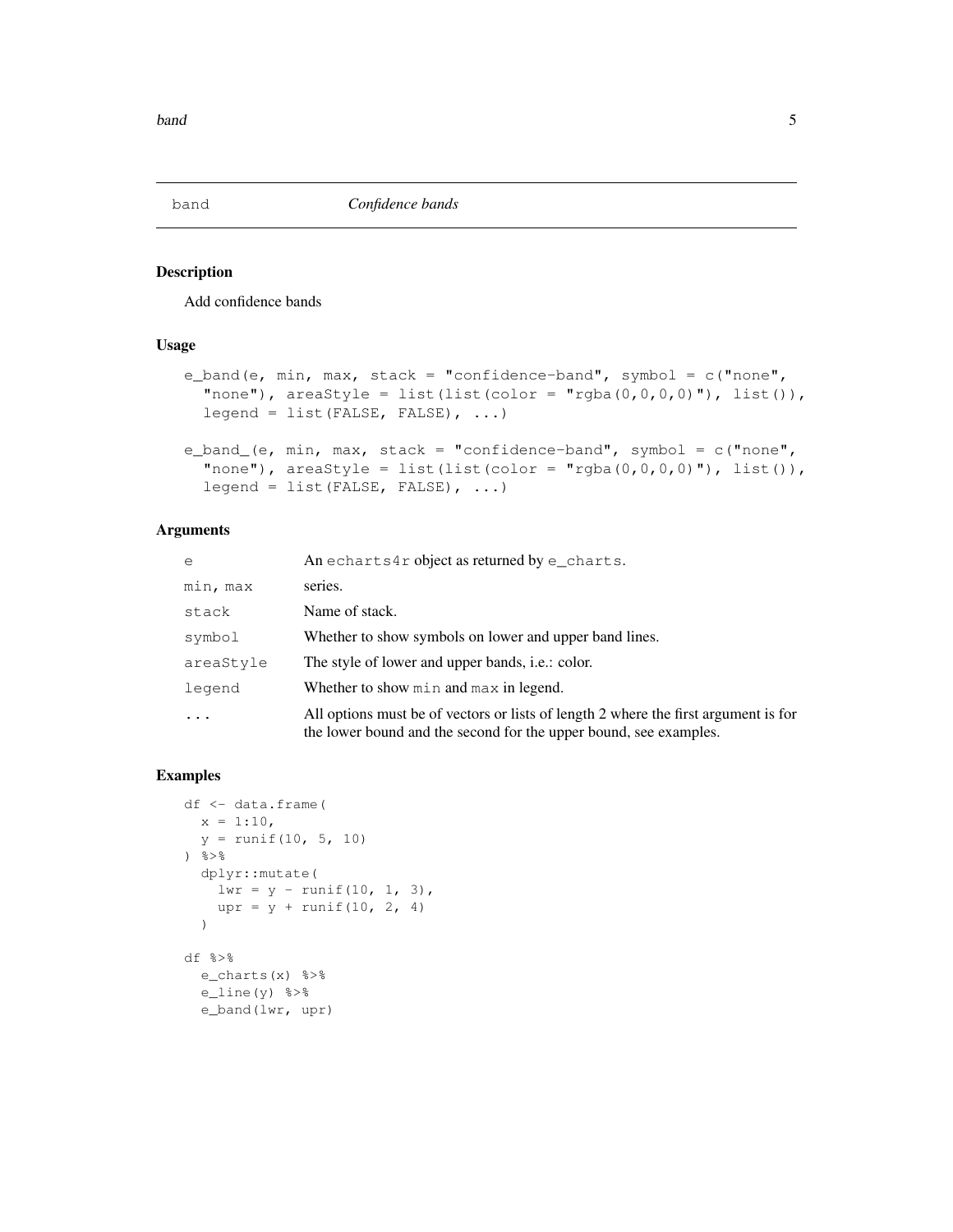callbacks *Callbacks*

## Description

Binds events to chart interactions.

#### Usage

```
e_on(e, query, handler, event = "click")
e_off(e, query, handler, event = "click")
```
# Arguments

| e       | An echarts4r object as returned by $e$ _charts. |
|---------|-------------------------------------------------|
| query   | Condistion that triggers the handler            |
| handler | JavaSscript handler, passed to JS.              |
| event   | Event that triggers the handler.                |

#### See Also

official documentation<sup>2</sup>

# Examples

```
cars %>%
 e_charts(speed) %>%
 e_scatter(dist) %>%
  e_on(
   list(seriesName = "dist"),
    "function(){alert('Serie clicked')}"
  )
```
connections *Connect charts*

# Description

Connect charts together.

<sup>2</sup>https://echarts.apache.org/en/api.html#echartsInstance.on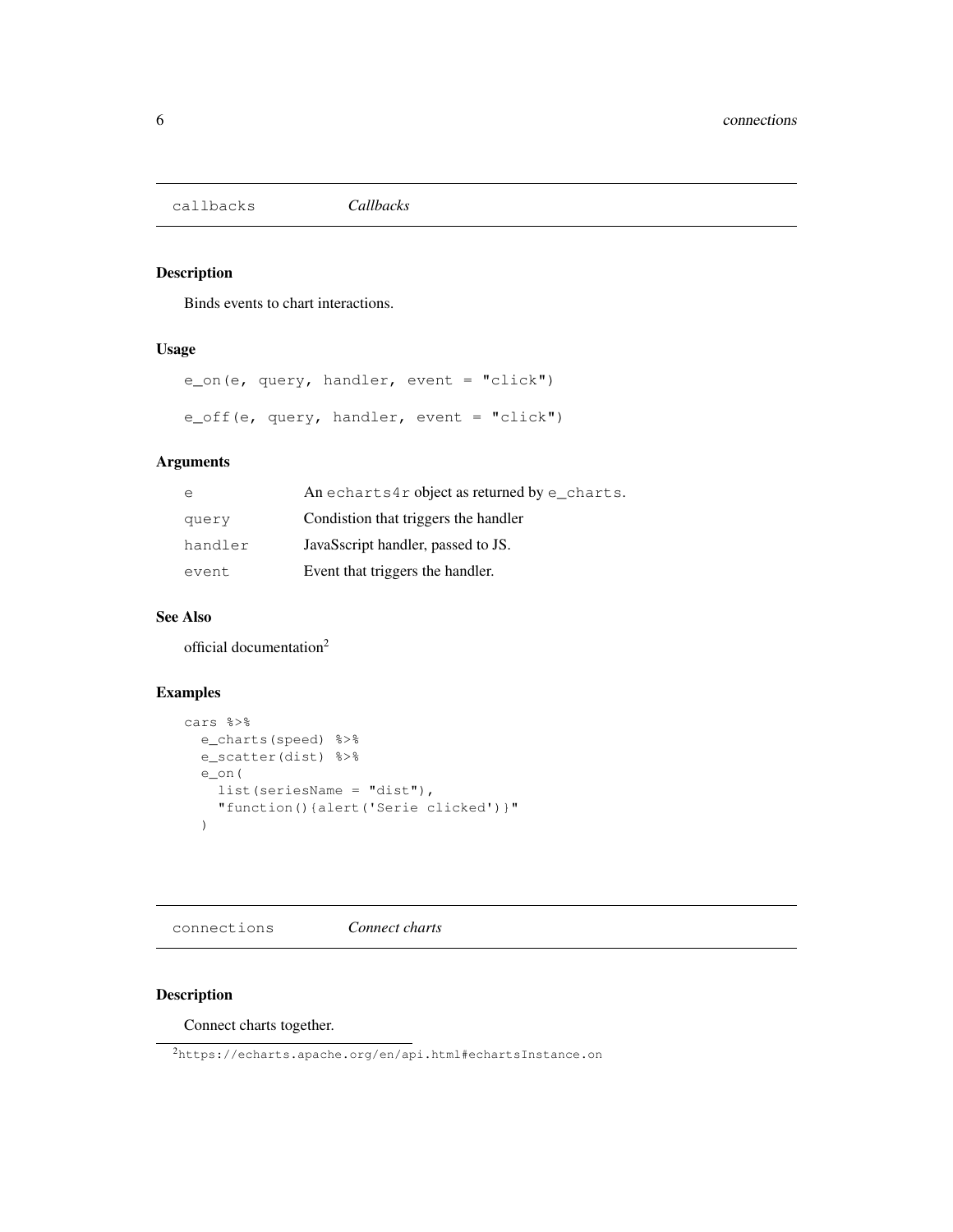#### connections 7

#### Usage

```
e_connect(e, ids)
e_group(e, group)
e_connect_group(e, group)
e_disconnect_group(e, group = NULL)
e_{\text{array}}(...,\text{rows} = \text{NULL}, \text{cols} = \text{NULL}, \text{width} = "xs",title = NULL)
```
#### Arguments

| e          | An echarts4r object as returned by $e$ _charts.         |
|------------|---------------------------------------------------------|
| ids        | Scalar, vector or list of ids of chart to connect with. |
| group      | Group name.                                             |
|            | Any echarts objects.                                    |
| rows, cols | Number of rows and columns.                             |
| width      | Whith of columns, one of $xs$ , md, $lq$ .              |
| title      | Title of charts.                                        |

#### Value

e\_arrange: in an interactive session, returns a browsable, in rmarkdown returns a container (div).

## Functions

- e\_connect: connects charts by ids, *cannot* be disconnected.
- e\_group: assigns a group to chart.
- e\_connect\_group: connects chart with another group.
- e\_disconnect\_group: diconnects chart from group.
- e\_arrange: arrange charts.

#### Note

e\_arrange may not work properly in the RStudio viewer.

```
# linked datazoom
e1 <- cars %>%
 e_charts(
   speed,
   height = 200
```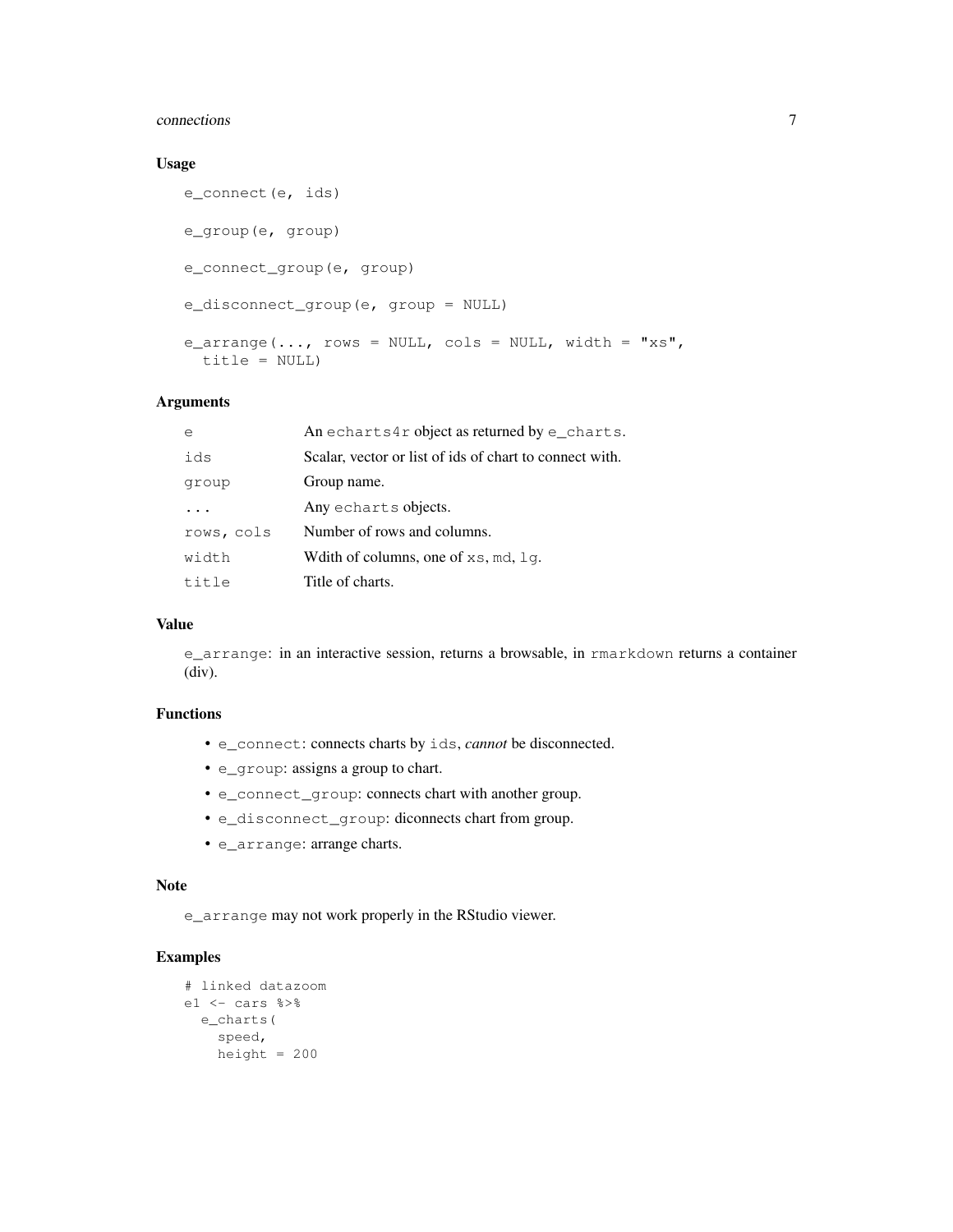```
\frac{6}{3}e_scatter(dist) %>%
  e_datazoom(show = FALSE) %>%
  e_group("grp") # assign group
e2 \leftarrow cars e\e_charts(
    dist,
   height = 200\frac{6}{6} > \frac{6}{6}e_scatter(speed) %>%
  e_datazoom() %>%
  e_group("grp") %>% # assign group
  e_connect_group("grp") # connect
e_arrange(e1, e2, title = "Linked datazoom")
```
echarts4r-shiny *Shiny bindings for echarts4r*

#### Description

Output and render functions for using echarts4r within Shiny applications and interactive Rmd documents.

#### Usage

```
echarts4rOutput(outputId, width = "100%", height = "400px")
renderEcharts4r(expr, env = parent.frame(), quoted = FALSE)
echarts4rProxy(id, session = shiny::getDefaultReactiveDomain())
```
#### Arguments

| outputId      | output variable to read from.                                                                                                                  |
|---------------|------------------------------------------------------------------------------------------------------------------------------------------------|
| width, height |                                                                                                                                                |
|               | Must be a valid CSS unit (like '100%', '400px', 'auto') or a number,<br>which will be coerced to a string and have $\gamma$ $\alpha$ appended. |
| expr          | An expression that generates a echarts4r                                                                                                       |
| env           | The environment in which to evaluate $\exp r$ .                                                                                                |
| quoted        | Is expr a quoted expression (with quote $()$ )? This is useful if you want to<br>save an expression in a variable.                             |
| id            | Target chart id.                                                                                                                               |
| session       | Shiny session.                                                                                                                                 |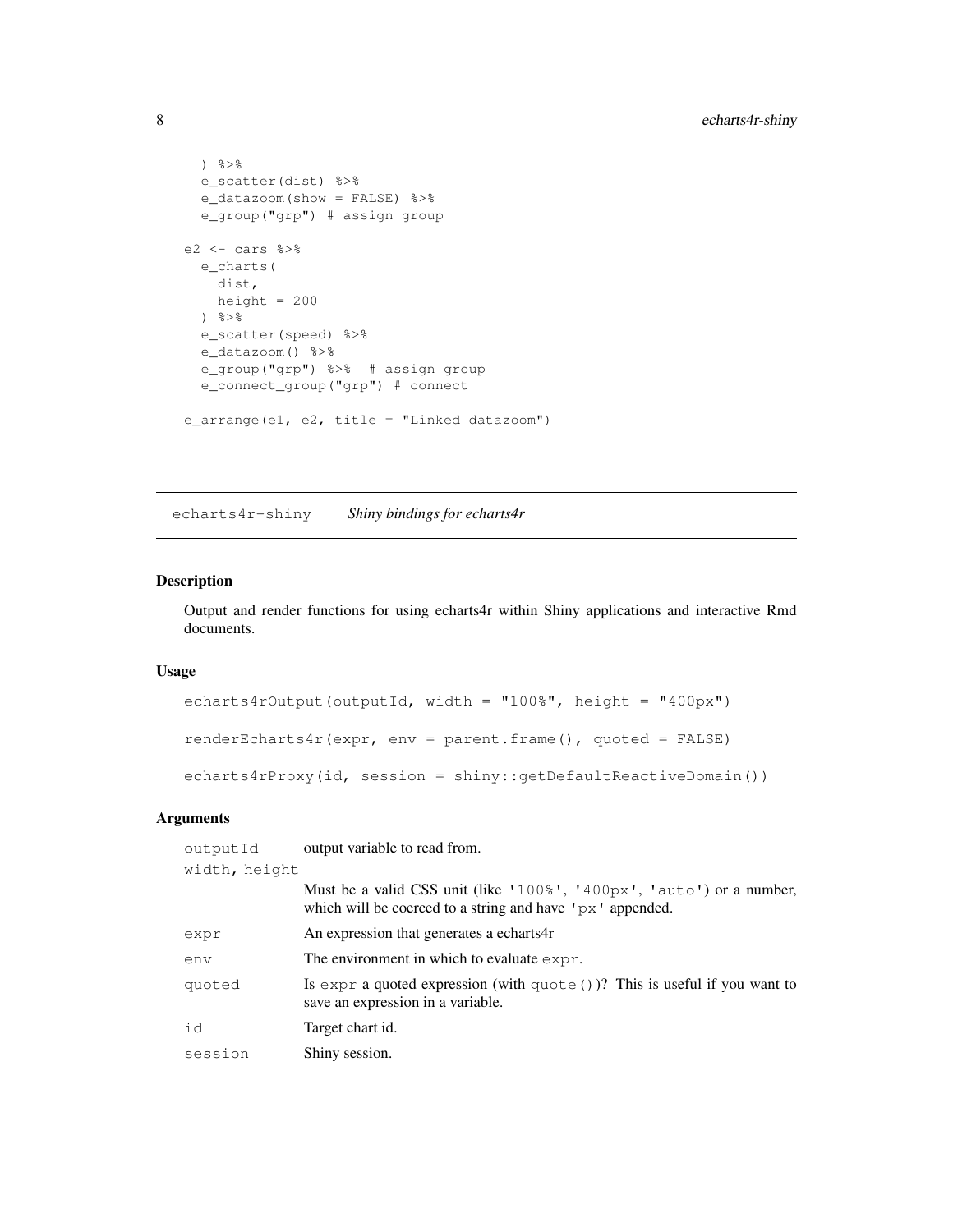#### e\_add 9

#### Callbacks

- id brush: returns data on brushed data points.
- id legend change: returns series name of legend selected/unselected.
- id\_clicked\_data: returns data of clicked data point.
- id\_clicked\_data\_value: returns value of clicked data point.
- id\_clicked\_row: returns row number of clicked data point.
- id\_clicked\_serie: returns name of serie of clicked data point.
- id mouseover data: returns data on hovered data point.
- id\_mouseover\_data\_value: returns value of hovered data point.
- id\_mouseover\_row: returns row o hovered data point.
- id mouseover serie: returns name of serie of hovered data point.

## Proxies

- e\_append1\_p  $\&$  e\_append2\_p
- e\_showtip\_p & e\_hidetip\_p
- e\_highlight\_p & e\_downplay\_p
- e\_focus\_adjacency & e\_unfocus\_adjacency
- e\_dispatch\_action\_p

e\_add *Add nested data*

#### **Description**

Utility function to add data where the original JavaScript library expects nested data.

#### Usage

e\_add(e, param, ...)

#### Arguments

| e                       | An echarts4r object as returned by $e$ _charts.   |
|-------------------------|---------------------------------------------------|
| param                   | The nested parameter to add data to.              |
| $\cdot$ $\cdot$ $\cdot$ | Any other option to pass, check See Also section. |

#### Details

For instance, e\_funnel lets you pass values and labels (from your initial data.frame) which corresponds to name and value in the original library<sup>3</sup>. However the latter also takes, label, itemStyle, and emphasis but being JSON arrays they translate to lists in R and dealing with nested data.frames is not ideal. e\_add remedies to that. It allows adding those nested data points, see the examples below.

<sup>3</sup>https://echarts.apache.org/en/option.html#series-heatmap.data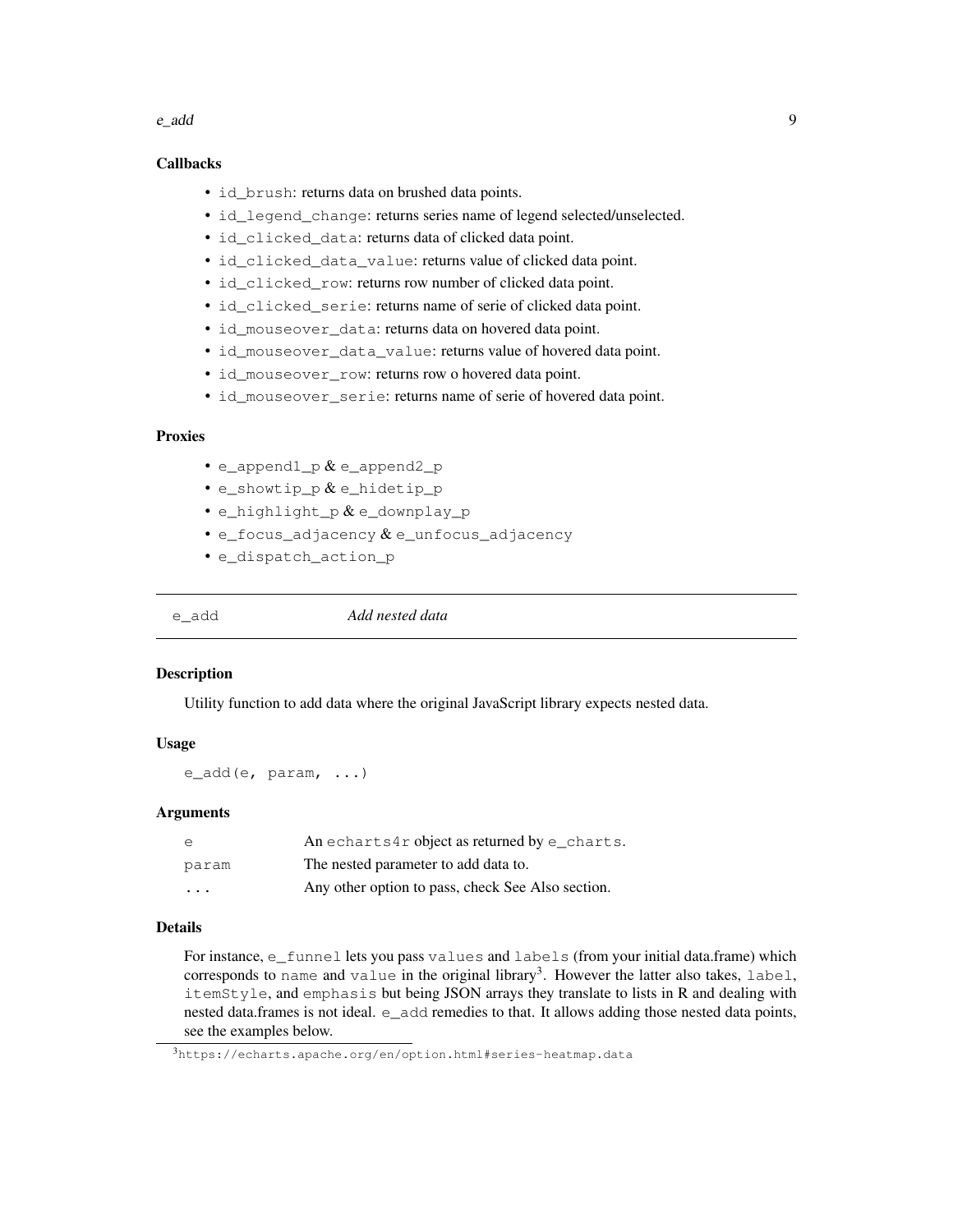#### Examples

```
# funnel can take nested itemStyle
# https://echarts.apache.org/en/option.html#series-funnel.data
funnel <- data.frame(
  stage = c("View", "Click", "Purchase"),
  value = c(80, 30, 20),
  color = c("blue", "red", "green")
)
funnel %>%
 e_charts() %>%
  e_funnel(value, stage) %>%
  e_add("itemStyle", color)
# Heatmap can take nested label
# https://echarts.apache.org/en/option.html#series-heatmap.data
v <- LETTERS[1:10]
matrix <- data.frame(
  x = sample(v, 300, replace = TRUE),
  y = sample(v, 300, replace = TRUE),
  z = rnorm(300, 10, 1),stringsAsFactors = FALSE
\frac{6}{6}dplyr::group_by(x, y) %>%
  dplyr::summarise(z = sum(z)) %>%
  dplyr::ungroup() %>%
  dplyr::mutate(
   show = TRUE,
    fontStyle = round(runif(dplyr::n(), 5, 12))
  )
matrix %>%
  e_charts(x) %>%
  e_heatmap(y, z) 3>8e_visual_map(z) %>%
  e_add(
    "label",
    show,
    fontStyle
  )
```
e\_animation *Animation*

#### Description

Customise animations.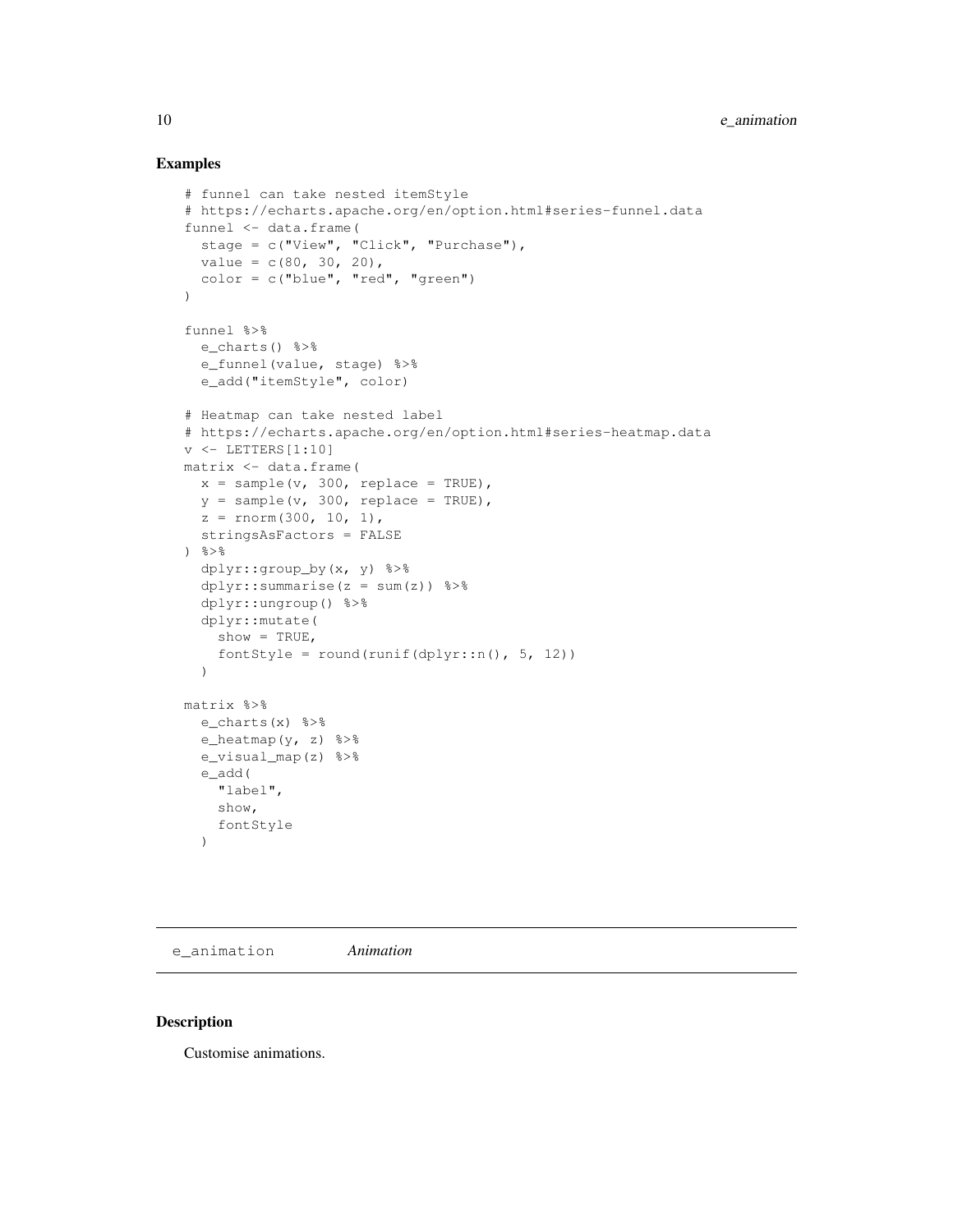## $e$ <sub>2</sub> append<sub>1</sub> p 11

# Usage

```
e_animation(e, show = TRUE, threshold = NULL, duration = NULL,
  easing = NULL, delay = NULL, duration.update = NULL,
  easing.update = NULL, delay.update = NULL)
```
# Arguments

| e               | An echarts4r object as returned by $e$ _charts.                                                                                     |  |
|-----------------|-------------------------------------------------------------------------------------------------------------------------------------|--|
| show            | Set to show animation.                                                                                                              |  |
| threshold       | Whether to set graphic number threshold to animation. Animation will be dis-<br>abled when graphic number is larger than threshold. |  |
| duration        | Duration of the first animation.                                                                                                    |  |
| easing          | Easing method used for the first animation.                                                                                         |  |
| delay           | Delay before updating the first animation.                                                                                          |  |
| duration.update |                                                                                                                                     |  |
|                 | Time for animation to complete.                                                                                                     |  |
| easing.update   |                                                                                                                                     |  |
|                 | Easing method used for animation.                                                                                                   |  |
|                 | delay.update Delay before updating animation.                                                                                       |  |

# See Also

Additional arguments<sup>4</sup>

# Examples

```
mtcars %>%
 e_charts(mpg) %>%
  e_area(drat) %>%
  e_animation(duration = 10000)
```
e\_append1\_p *Append Proxy*

## Description

Append data dynamically.

<sup>4</sup>https://echarts.apache.org/en/option.html#animation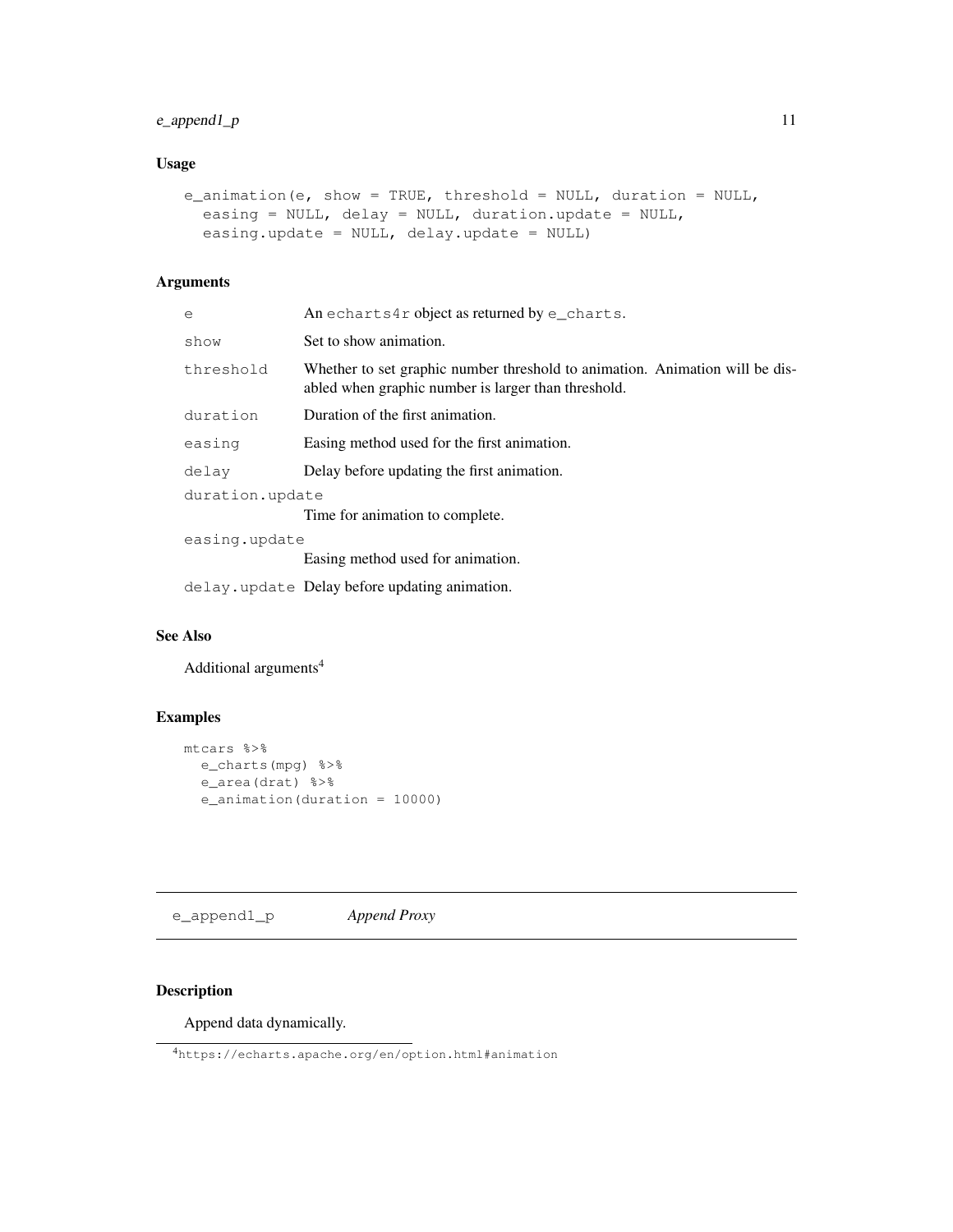```
e_append1_p(proxy, series_index = NULL, data, x, y)
e_append1_p_(proxy, series_index = NULL, data, x, y)
e_append2_p(proxy, series_index = NULL, data, x, y, z, scale = NULL,
  symbol size = 1)
e_append2_p_(proxy, series_index = NULL, data, x, y, z, scale = NULL,
  symbol_size = 1)
```
#### **Arguments**

| proxy       | An echarts4r proxy as returned by echarts4rProxy.         |
|-------------|-----------------------------------------------------------|
|             | series_index Index of serie to append to (starts from 0). |
| data        | Data.frame containing data to append.                     |
| X, V, Z     | Columns names to plot.                                    |
| scale       | A scaling function as passed to e_scatter.                |
| symbol size | Multiplier of scaling function as in e_scatter.           |

#### Details

Currently not all types of series supported incremental rendering when using appendData. Only these types of series support it: e\_scatter and e\_line of pure echarts, and e\_scatter\_3d, and e\_line\_3d of echarts-gl.

```
## Not run:
 library(shiny)
 ui <- fluidPage(
   actionButton("add", "Add Data to y"),
   echarts4rOutput("plot"),
   h4("Brush"),
   verbatimTextOutput("selected"),
   h4("Legend select change"),
   verbatimTextOutput("legend")
 )
 server <- function(input, output, session){
   data \le - data.frame(x = rnorm(10, 5, 3), y = rnorm(10, 50, 12), z = rnorm(10, 5, 20))
   react <- eventReactive(input$add, {
     set.seed(sample(1:1000, 1))
     data.frame(x = rnorm(10, 5, 2), y = rnorm(10, 50, 10), z = rnorm(10, 5, 20))
   })
```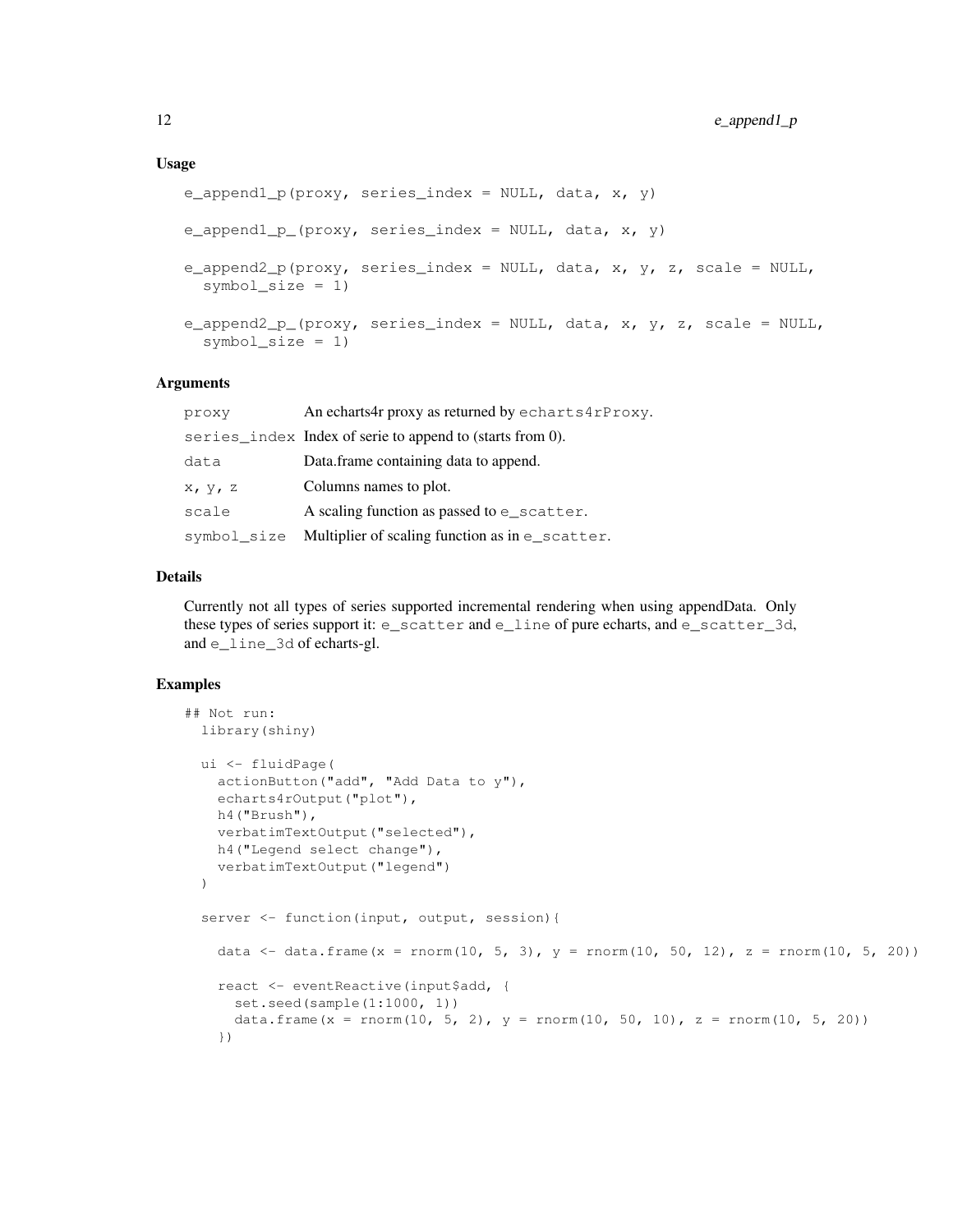```
output$plot <- renderEcharts4r({
     data %>%
      e_charts(x) %>%
      e_scatter(y, z, scale = NULL) 3>8e_scatter(z) %>%
      e_brush()
   })
   observeEvent(input$add, {
     echarts4rProxy("plot") %>%
       e_append2_p(0, react(), x, y, z)
   })
   output$selected <- renderPrint({
     input$plot_brush
   })
   output$legend <- renderPrint({
     input$plot_legend_change
   })
 }
 shinyApp(ui, server)
## End(Not run)
```
e\_area *Area*

## Description

Add area serie.

## Usage

```
e_area(e, serie, bind, name = NULL, legend = TRUE, y_index = 0,
  x\_index = 0, coord_system = "cartesian2d", ...)
e_area_(e, serie, bind = NULL, name = NULL, legend = TRUE,
 y\_index = 0, x\_index = 0, coord_system = "cartesian2d", ...)
```
## Arguments

| e     | An echarts4r object as returned by e charts.         |
|-------|------------------------------------------------------|
| serie | Column name of serie to plot.                        |
| bind  | Binding between datasets, namely for use of e_brush. |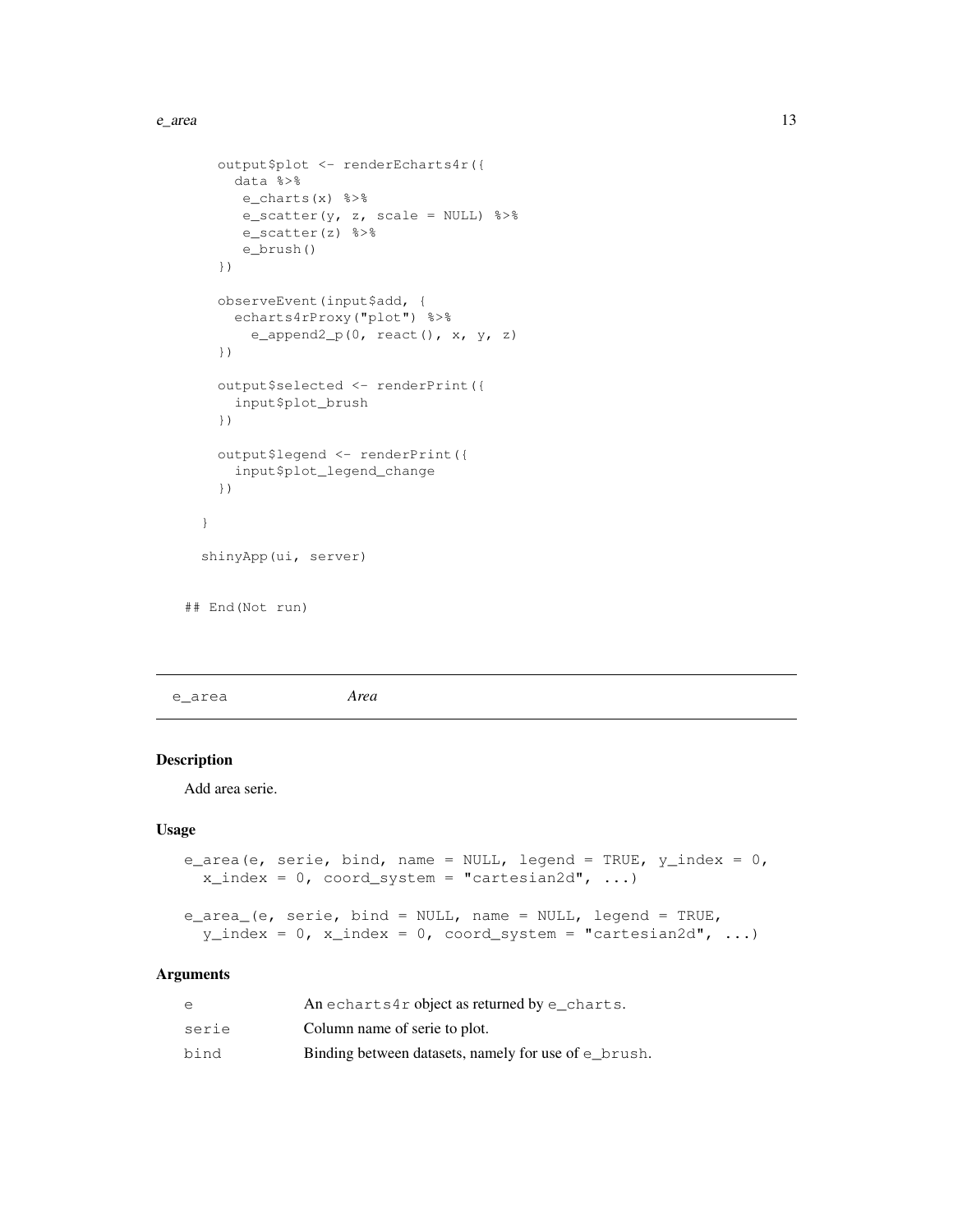| name    | name of the serie.                                |
|---------|---------------------------------------------------|
| legend  | Whether to add serie to legend.                   |
| y index | Indexes of x and y axis.                          |
| x index | Indexes of x and y axis.                          |
|         | coord_system Coordinate system to plot against.   |
|         | Any other option to pass, check See Also section. |

## See Also

Additional arguments<sup>5</sup>

## Examples

```
CO2 % >group_by(Plant) %>%
 e_charts(conc) %>%
 e_area(uptake) %>%
  e_tooltip(trigger = "axis")
# timeline
iris %>%
  group_by(Species) %>%
  e_charts(Sepal.Length, timeline = TRUE) %>%
  e_area(Sepal.Width) %>%
  e_tooltip(trigger = "axis")
```
e\_aria *Aria*

#### Description

W3C defined the Accessible Rich Internet Applications Suite (WAI-ARIA) to make Web content and Web applications more accessible to the disabled. From ECharts 4.0, echarts4r supports ARIA by generating description for charts automatically.

#### Usage

 $e_{airia}(e, show = TRUE, ...)$ 

## Arguments

|                         | An echarts4r object as returned by $e$ _charts.   |
|-------------------------|---------------------------------------------------|
| show                    | Whether to show aria helper text.                 |
| $\cdot$ $\cdot$ $\cdot$ | Any other option to pass, check See Also section. |

<sup>5</sup>https://echarts.apache.org/en/option.html#series-line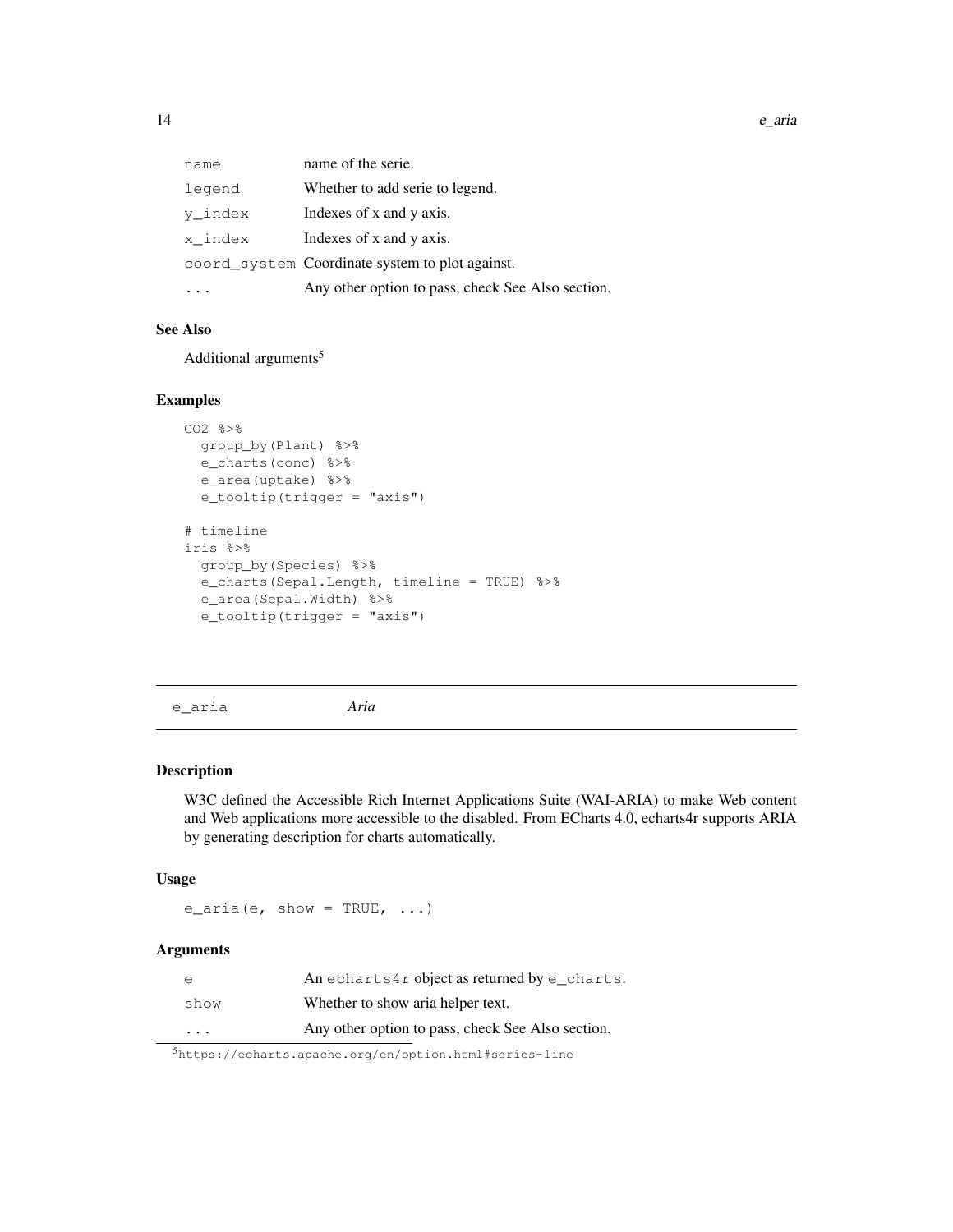#### $e_{a}$ axis 15

## Details

There should be an aria-label attribute on the chart DOM, which can help the disabled understand the content of charts with the help of certain devices.

#### See Also

official documentation<sup>6</sup>

e\_axis *Axis*

## Description

Customise axis.

#### Usage

```
e_axis(e, serie, axis = c("x", "y", "z"), index = 0,formatter = NULL, margin = 0, ...)
e_axis_(e, serie = NULL, axis = c("x", "y", "z"), index = 0,
  formatter = NULL, margin = 0, ...)
e_x = x_0 + x_0 (e, serie = NULL, index = 0, formatter = NULL, margin = 0,
  ...)
e_y_axis_(e, serie = NULL, index = 0, formatter = NULL, margin = 0,
  ...)
e_z_axis_(e, serie = NULL, index = 0, margin = 0, ...)
e_x_axis(e, serie, index = 0, formatter = NULL, margin = 0, ...)
e_y_axis(e, serie, index = 0, formatter = NULL, margin = 0, ...)
e_z_axis(e, serie, index = 0, margin = 0, ...)
e_rm_axis(e, axis = c("x", "y", "z"))
e_{axis} formatter(style = c("decimal", "percent", "currency"),
  digits = 0, locale = NULL, currency = "USD")
```
<sup>6</sup>https://echarts.apache.org/en/option.html#aria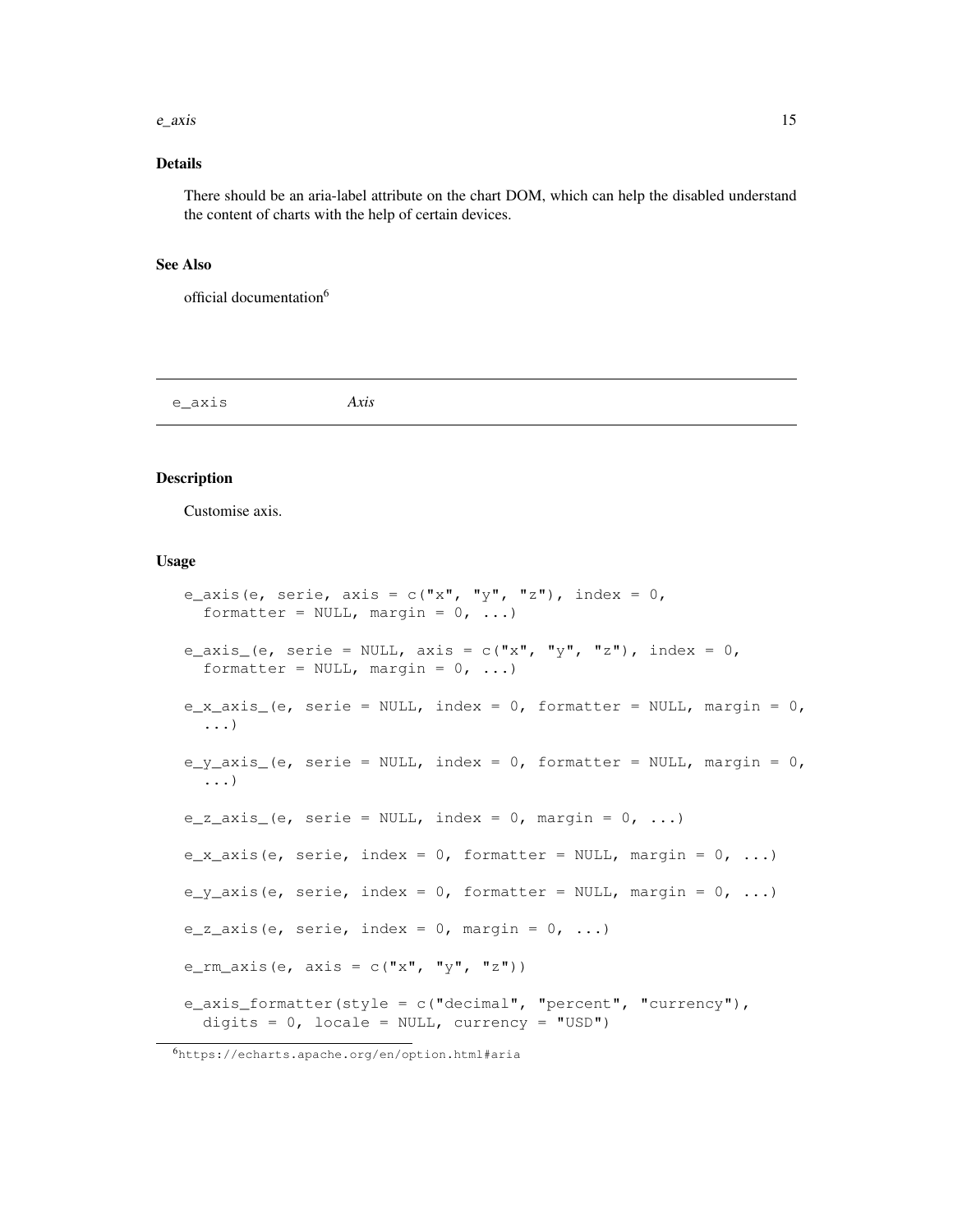## Arguments

| An echarts4r object as returned by $e$ _charts.                                                   |
|---------------------------------------------------------------------------------------------------|
| Column name of serie to range the axis. If used the range of the serie is used as,<br>min an max. |
| Axis to customise.                                                                                |
| Index of axis to customise.                                                                       |
| An axis formatter as returned by e_axis_formatter.                                                |
| Margin to apply to serie: $min = serie - margin$ and $max = serie +$<br>margin                    |
| Any other option to pass, check See Also section.                                                 |
| Formatter style, one of decimal, percent, or currency.                                            |
| Number of decimals.                                                                               |
| Locale, if NULL then it is inferred from Sys.getlocale.                                           |
| Currency to to display.                                                                           |
|                                                                                                   |

# Functions

- e\_axis to customise axis
- e\_rm\_axis to remove axis

## See Also

Additional x arguments<sup>7</sup>, Additional y arguments<sup>8</sup>

```
# range axis based on serie
cars %>%
 e_charts(speed) %>%
 e_line(dist) %>%
 e_x_axis(speed) %>%
  e_y_axis(dist)
# use formatter
cars %>%
 dplyr::mutate(
    speed = speed / 25\frac{8}{6}e_charts(speed) %>%
  e_scatter(dist) %>%
  e_y_axis(
    formatter = e_axis_formatter("currency")
  \frac{6}{3} > \frac{6}{6}e_x_axis(
```
<sup>7</sup>https://echarts.apache.org/en/option.html#xAxis <sup>8</sup>https://echarts.apache.org/en/option.html#yAxis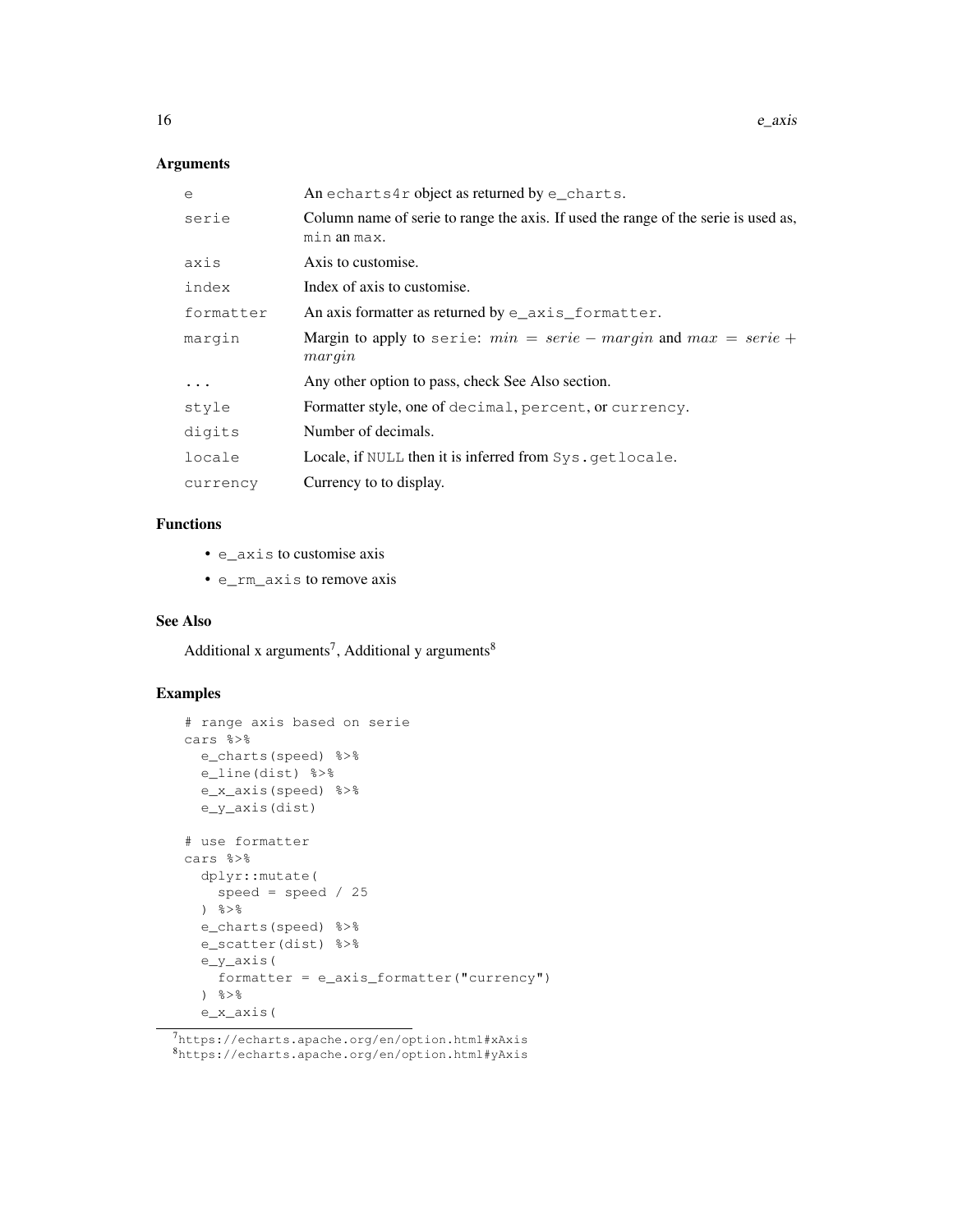## $e_{\text{axis}\_3d}$  17

```
formatter = e_{axis} formatter ("percent", digits = 0)
  )
# plot all labels & rotate
USArrests %>%
 head(10) %>%
 dplyr::mutate(State = row.names(.)) %>%
  e_charts(State) %>%
  e_area(Murder) %>%
  e_x_axis(axisLabel = list(interval = 0, rotate = 45)) # rotate
```
e\_axis\_3d *Axis 3D*

#### Description

Customise 3D axis.

#### Usage

```
e_axis_3d(e, axis = c("x", "y", "z"), index = 0, ...)
e_x_axis_3d(e, index = 0, ...)e_y_axis_3d(e, index = 0, ...)e_z_axis_3d(e, index = 0, ...)
```
## Arguments

| $\epsilon$ | An echarts4r object as returned by $e$ _charts.   |
|------------|---------------------------------------------------|
| axis       | Axis to customise.                                |
| index      | Index of axis to customise.                       |
|            | Any other option to pass, check See Also section. |

#### See Also

Additional x arguments<sup>9</sup>, Additional y arguments<sup>10</sup>, Additional z arguments<sup>11</sup>

<sup>9</sup>http://www.echartsjs.com/option-gl.html#xAxis3D

<sup>10</sup>http://www.echartsjs.com/option-gl.html#yAxis3D

<sup>11</sup>http://www.echartsjs.com/option-gl.html#zAxis3D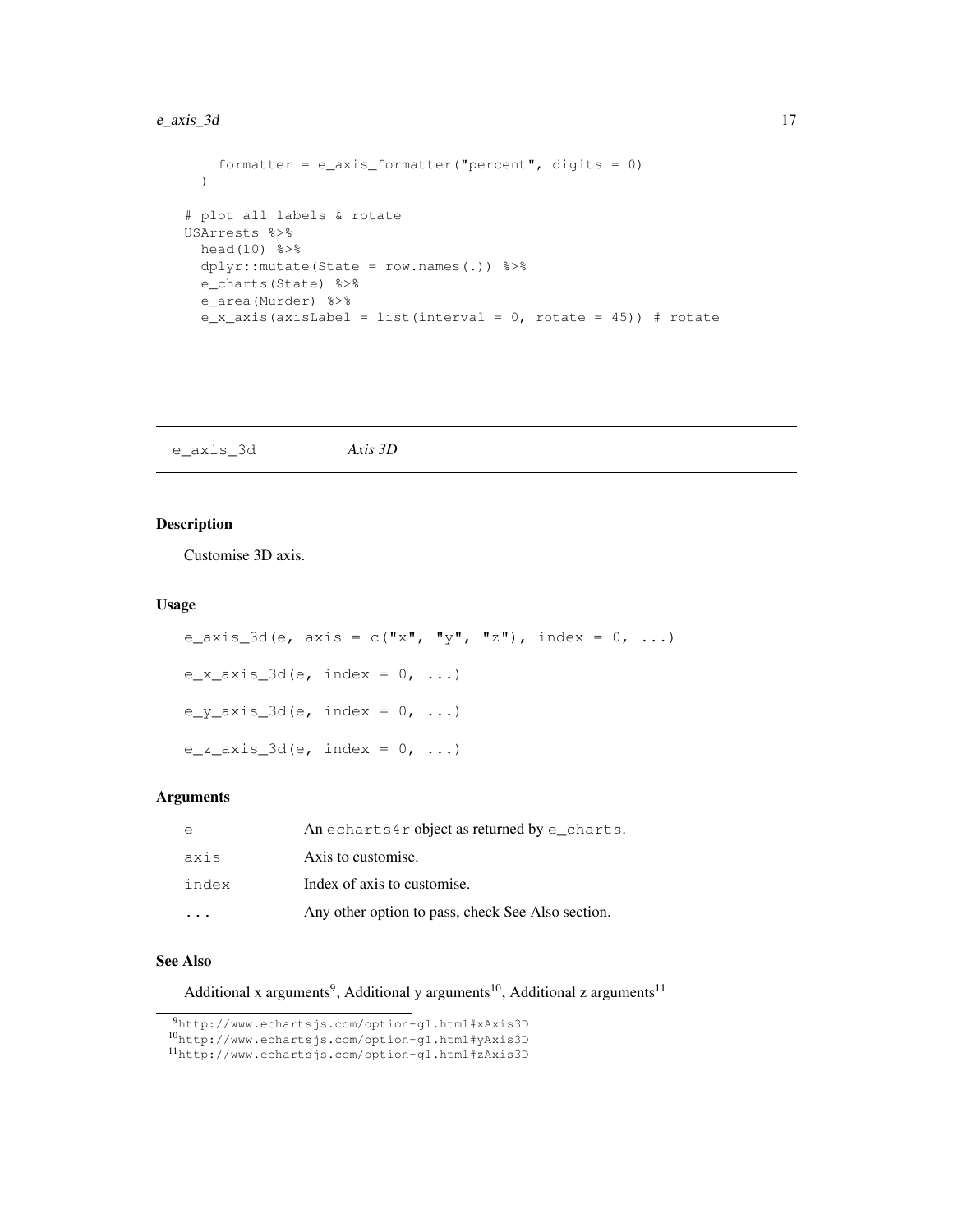#### Examples

```
# phony data
v \leftarrow LETTERS [1:10]matrix <- data.frame(
 x = sample(v, 300, replace = TRUE),
  y = sample(v, 300, replace = TRUE),
  z1 = \text{norm}(300, 10, 1),z2 = rnorm(300, 10, 1),
  stringsAsFactors = FALSE
\frac{6}{3} > \frac{6}{3}dplyr::group_by(x, y) %>%
  dplyr::summarise(
    z1 = sum(z1),
    z^2 = sum(z2)
  \frac{6}{3} > \frac{6}{6}dplyr::ungroup()
trans <- list(opacity = 0.4) # transparency
emphasis <- list(itemStyle = list(color = "#313695"))
matrix %>%
  e_charts(x) %>%
  e_bar_3d(y, z1, stack = "stack", name = "Serie 1", itemStyle = trans, emphasis = emphasis)
  e_bar_3d(y, z2, stack = "stack", name = "Serie 2", itemStyle = trans, emphasis = emphasis)
  e_x_axis_3d(axisLine = list(lineStyle = list(color = "blue")))
```
e\_axis\_pointer *Axis pointer*

#### **Description**

Customise axis pointer.

#### Usage

```
e_axis_pointer(e, ...)
```
#### Arguments

|  | An echarts4r object as returned by e_charts. |  |
|--|----------------------------------------------|--|
|  |                                              |  |

... Any other option to pass, check See Also section.

# See Also

Additional arguments $12$ 

<sup>12</sup>https://echarts.apache.org/en/option.html#axisPointer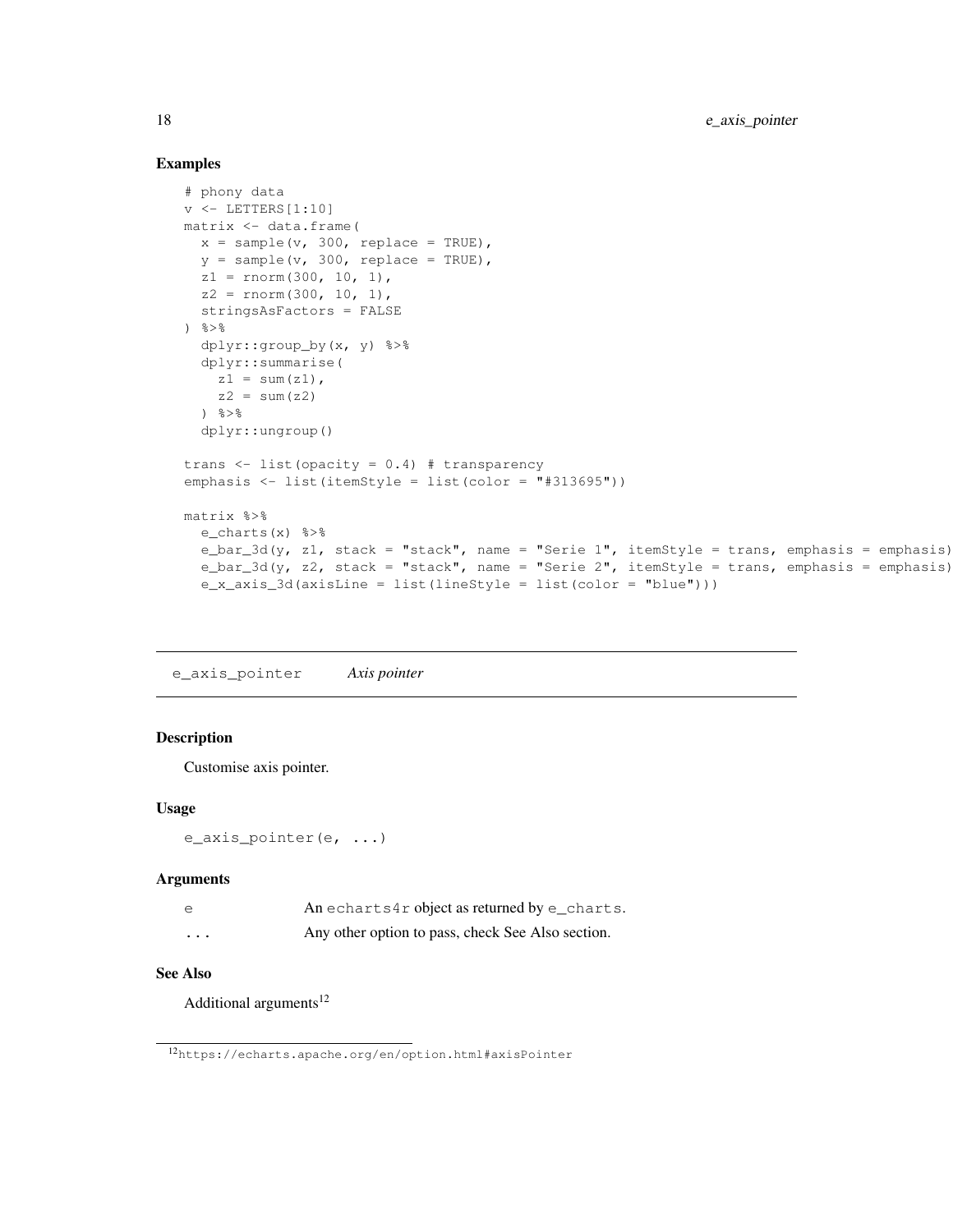#### Description

Add bar serie.

## Usage

```
e_bar(e, serie, bind, name = NULL, legend = TRUE, y_index = 0,
  x\_index = 0, coord_system = "cartesian2d", ...)
e_bar_(e, serie, bind = NULL, name = NULL, legend = TRUE,
  y\_index = 0, x\_index = 0, coord_system = "cartesian2d", ...)
```
#### Arguments

| e                | An echarts4r object as returned by $e$ _charts.          |
|------------------|----------------------------------------------------------|
| serie            | Column name of serie to plot.                            |
| bind             | Binding between datasets, namely for use of $\in$ brush. |
| name             | name of the serie.                                       |
| legend           | Whether to add serie to legend.                          |
| x index, y index |                                                          |
|                  | Indexes of x and y axis.                                 |
|                  | coord_system Coordinate system to plot against.          |
|                  | Any other option to pass, check See Also section.        |

#### See Also

Additional arguments $13$ 

```
library(dplyr)
mtcars %>%
 mutate(
   model = row.names(.),
   total = mpg + qsec
  ) %>%
  arrange(desc(total)) %>%
  e_charts(model) %>%
  e_bar(mpg, stack = "grp") %>%
  e_bar(qsec, stack = "grp")
```
<sup>13</sup>https://echarts.apache.org/en/option.html#series-bar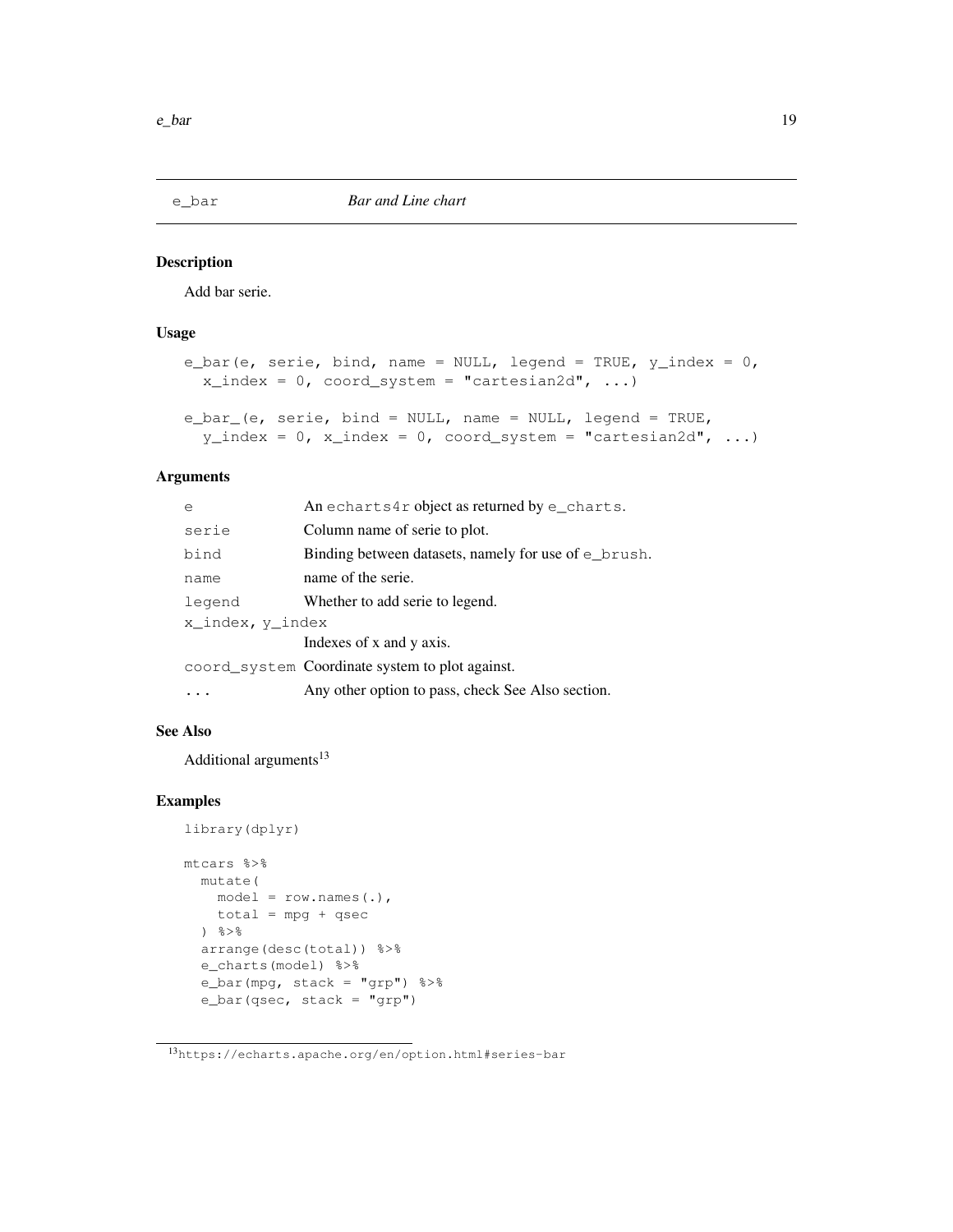e\_bar\_3d *Bar 3D*

#### Description

Add 3D bars

#### Usage

```
e_bar_3d(e, y, z, bind, coord_system = "cartesian3D", name = NULL,
  rm\_x = TRUE, rm\_y = TRUE, \ldots)
e_bar_3d_(e, y, z, bind = NULL, coord_system = "cartesian3D",
```

```
name = NULL, rm_x = TRUE, rm_y = TRUE, ...
```
#### Arguments

| e          | An echarts4r object as returned by $e$ _charts.                          |
|------------|--------------------------------------------------------------------------|
| $y$ , z    | Coordinates.                                                             |
| bind       | Binding.                                                                 |
|            | coord_system Coordinate system to use, one of cartesian3D, geo3D, globe. |
| name       | name of the serie.                                                       |
| rm x, rm y | Whether to remove x and y axis, defaults to TRUE.                        |
|            | Any other option to pass, check See Also section.                        |

#### See Also

Additional arguments<sup>14</sup>

#### Examples

```
## Not run:
# volcano
volcano %>%
 as.table() %>%
  as.data.frame() %>%
  dplyr::mutate(
    Var1 = as.integer(Var1),
   Var2 = as.integer(Var2)
  \frac{6}{3} > \frac{6}{6}e_charts(Var1) %>%
  e_bar_3d(Var2, Freq) %>%
  e_visual_map(Freq)
```
url <- paste0("https://ecomfe.github.io/echarts-examples/",

<sup>14</sup>http://echarts.baidu.com/option-gl.html#series-bar3D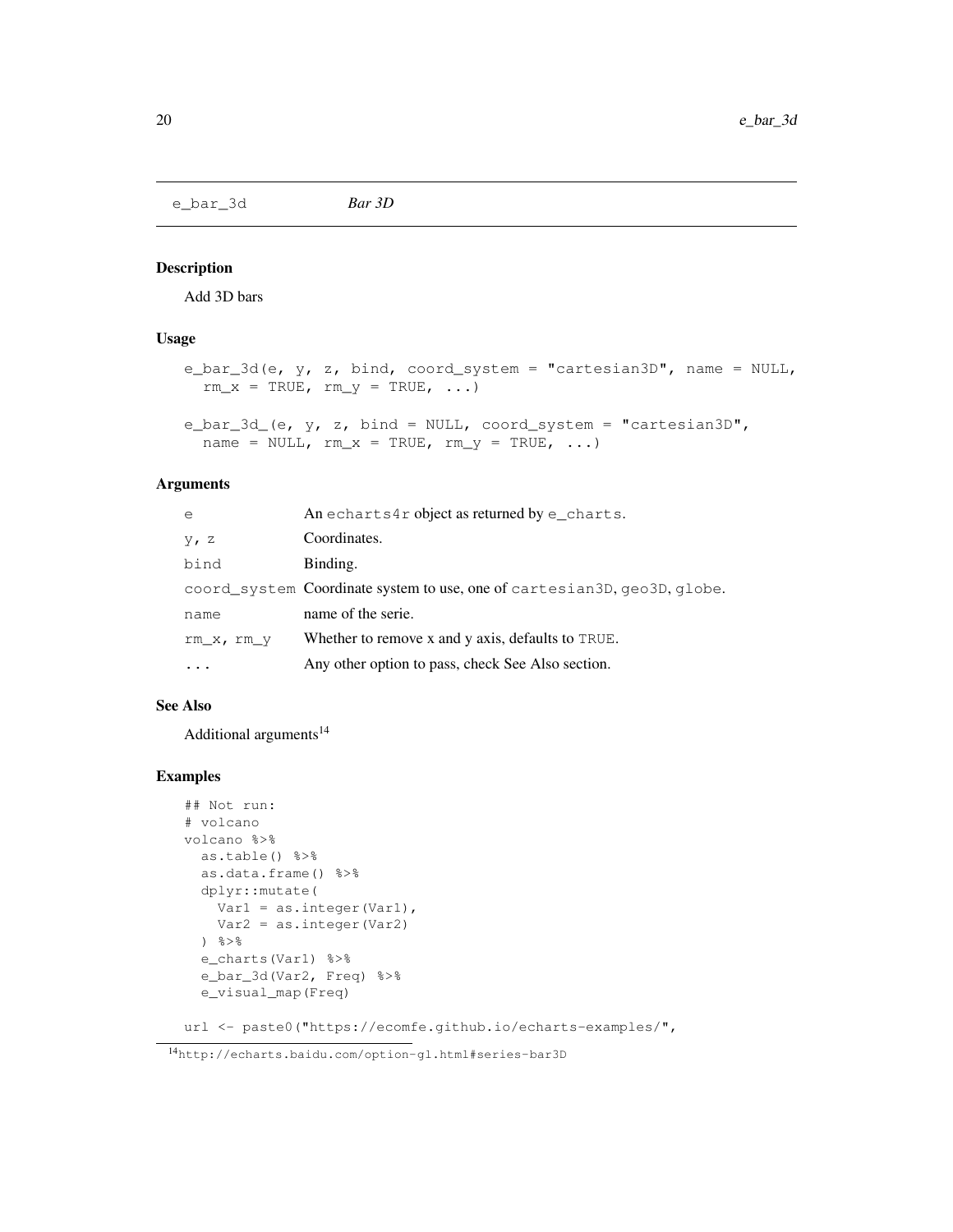```
"public/data-gl/asset/data/population.json")
data <- jsonlite::fromJSON(url)
data <- as.data.frame(data)
names(data) <- c("lon", "lat", "value")
# globe
data %>%
 e_charts(lon) %>%
  e_globe() %>%
  e_bar_3d(lat, value, coord_system = "globe") %>%
  e_visual_map()
# get3d
data %>%
  e_charts(lon) %>%
  e_geo_3d() %>%
  e_bar_3d(lat, value, coord_system = "geo3D") %>%
  e_visual_map()
# stacked
v \leftarrow LETTERS[1:10]matrix <- data.frame(
  x = sample(v, 300, replace = TRUE),
  y = sample(v, 300, replace = TRUE),
  z1 = rnorm(300, 10, 1),
  z2 = rnorm(300, 10, 1),stringsAsFactors = FALSE
) %>%
  dplyr::group_by(x, y) %>%
  dplyr::summarise(
    z1 = sum(z1),
    z2 = sum(z2)\frac{6}{3} > \frac{6}{3}dplyr::ungroup()
trans <- list(opacity = 0.4) # transparency
emphasis \le list(itemStyle = list(color = "#313695"))
matrix %>%
  e_charts(x) %>%
  e_{\text{bar}} 3d(y, z1, stack = "stack", name = "Serie 1", itemStyle = trans, emphasis = emphasis)
  e_{\text{bar}} 3d(y, z2, stack = "stack", name = "Serie 2", itemStyle = trans, emphasis = emphasis)
  e_legend()
# timeline
matrix %>%
  group_by(x) %>%
  e_charts(y, timeline = TRUE) 8>8e_bar_3d(z1, z2) %>%
  e_visual_map(z2)
## End(Not run)
```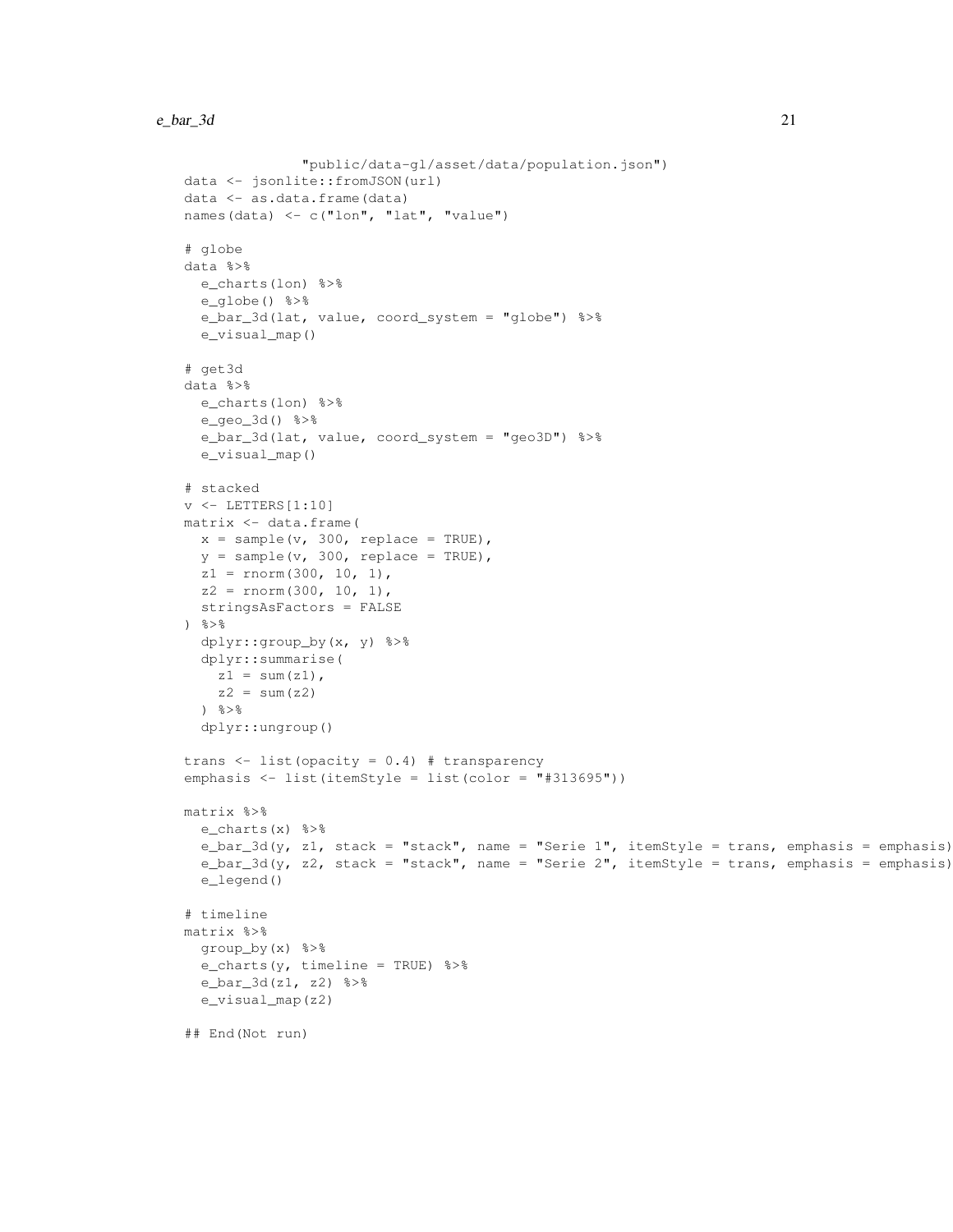e\_boxplot *Boxplot*

## Description

Draw boxplot.

# Usage

```
e_boxplot(e, serie, name = NULL, outliers = TRUE, ...)
e_boxplot_(e, serie, name = NULL, outliers = TRUE, \ldots)
```
## Arguments

| e        | An echarts4r object as returned by $e$ _charts.   |
|----------|---------------------------------------------------|
| serie    | Column name of serie to plot.                     |
| name     | name of the serie.                                |
| outliers | Whether to plot outliers.                         |
|          | Any other option to pass, check See Also section. |

## See Also

Additional arguments<sup>15</sup>

```
df <- data.frame(
 x = c(1:10, 25),
  y = c(1:10, -6))
df %>%
  e_charts() %>%
  e_boxplot(y, outliers = TRUE) %>%
  e_boxplot(x, outliers = TRUE)
```
<sup>15</sup>https://echarts.apache.org/en/option.html#series-boxplot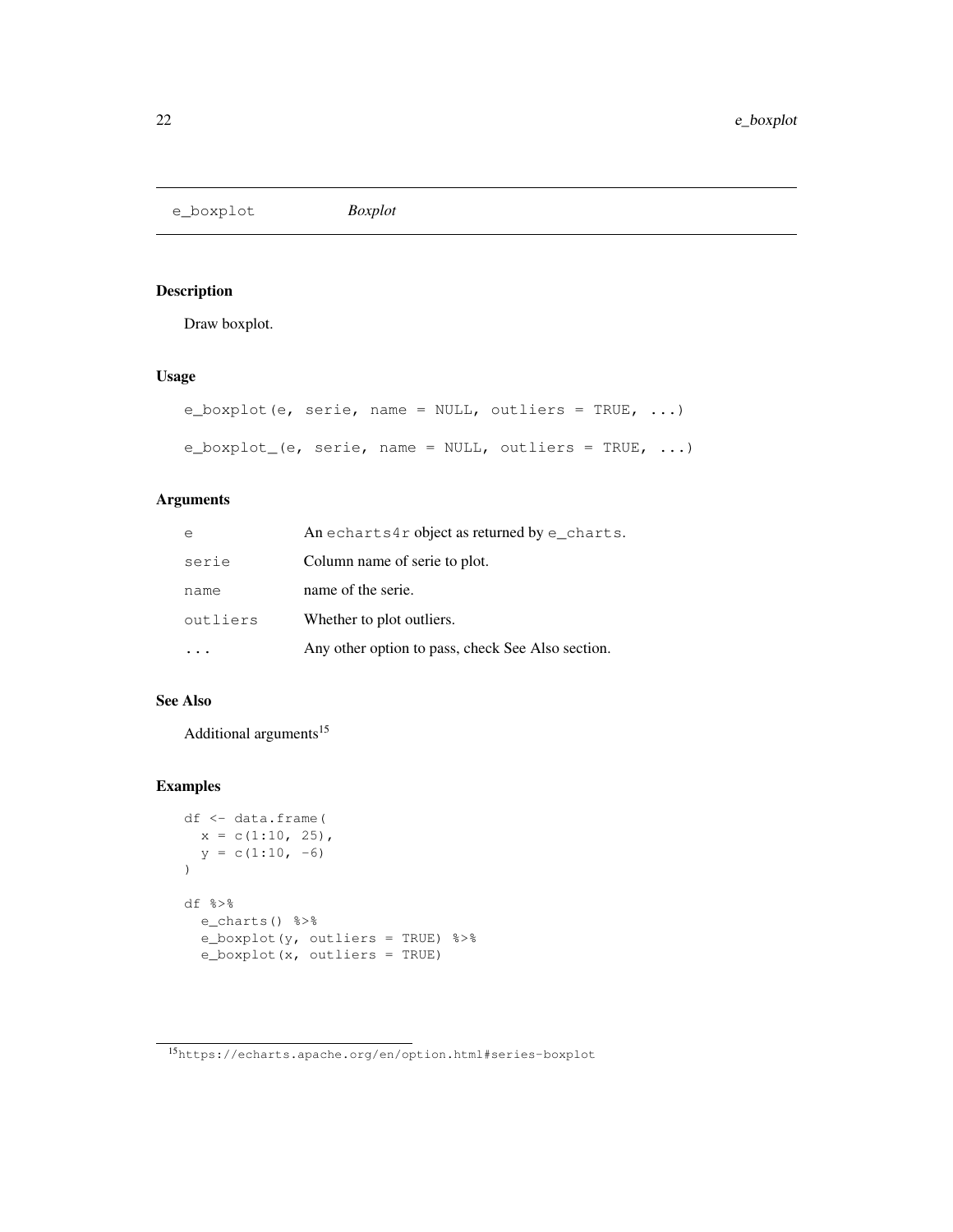e\_brush *Brush*

## Description

Add a brush.

#### Usage

e\_brush(e, x\_index = NULL,  $y$ \_index = NULL, ...)

#### Arguments

| e                    | An echarts4r object as returned by e_charts.      |
|----------------------|---------------------------------------------------|
| x index              | Indexes of x and y axis.                          |
| y index              | Indexes of x and y axis.                          |
| $\sim$ $\sim$ $\sim$ | Any other option to pass, check See Also section. |

#### See Also

Additional arguments<sup>16</sup>

```
quakes %>%
 e_charts(long) %>%
  e_geo(
   boundingCoords = list(
     c(190, -10),
     c(180, -40)
     )
  ) \frac{6}{6} > \frac{6}{6}e_scatter(lat, mag, stations, coord.system = "geo", name = "mag") %>%
  e_data(quakes, depth) %>%
  e_scatter(mag, mag, stations, name = "mag & depth") %>%
  e_grid(right = 40, top = 100, width = "30%") %>%
  e_y_axis(type = "value", name = "depth", min = 3.5) %>%
  e_brush() %>%
  e_theme("dark")
```
<sup>16</sup>https://echarts.apache.org/en/option.html#brush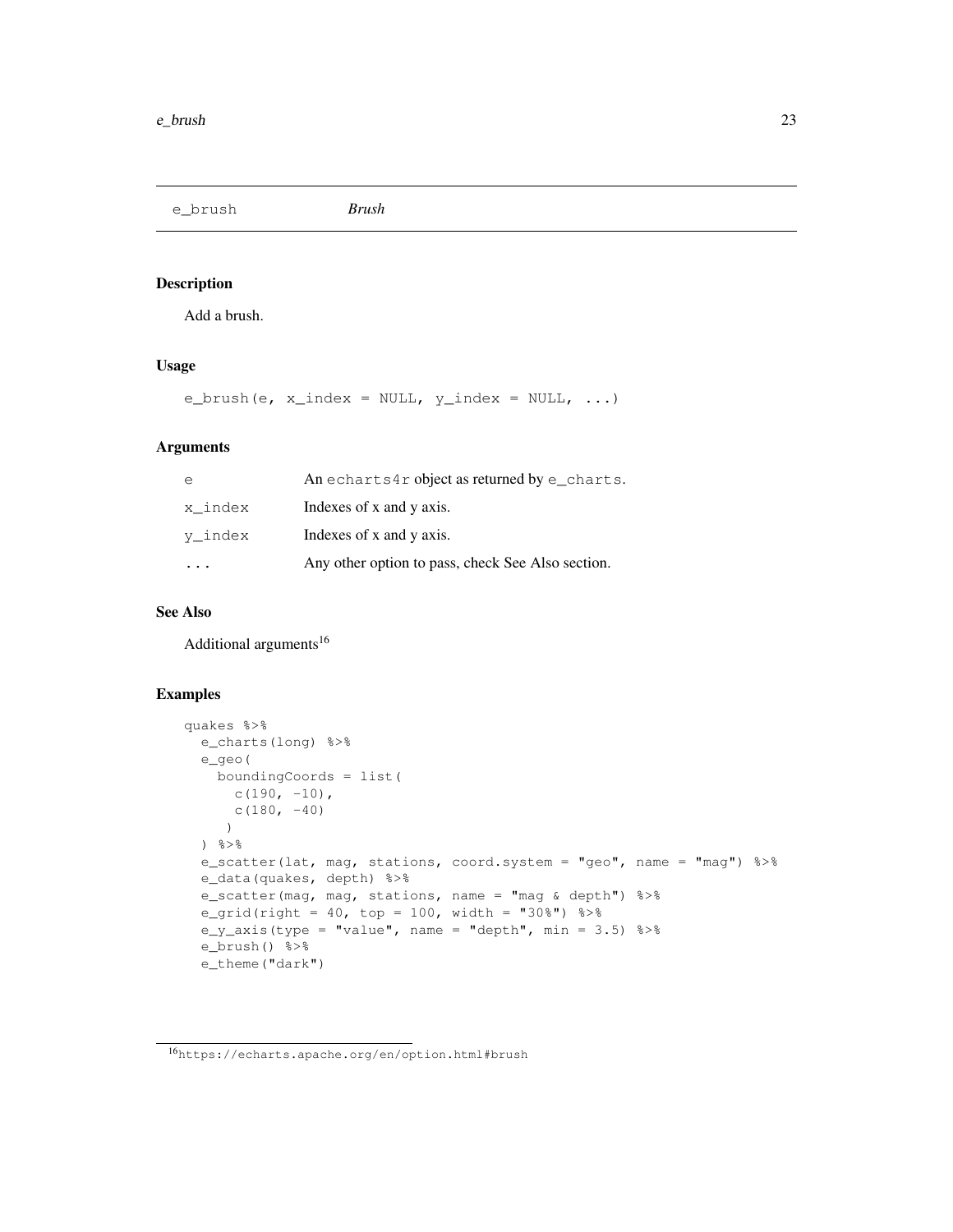e\_button *Button*

#### Description

Add a button to your visualisation.

#### Usage

e\_button(e, id, ..., position = "top", tag = htmltools::tags\$button)

## Arguments

| e                       | An echarts4r object as returned by e_charts.     |
|-------------------------|--------------------------------------------------|
| id                      | A valid CSS id.                                  |
| $\cdot$ $\cdot$ $\cdot$ | Content of the button, complient with htmltools. |
| position                | Position of button, top or bottom.               |
| tag                     | A Valid tags function.                           |

# Examples

```
iris %>%
 group_by(Species) %>%
 e_charts(Sepal.Length) %>%
 e_line(Sepal.Width) %>%
  e_line(Petal.Length) %>%
  e_highlight(series_name = "setosa", btn = "myBtn") %>%
  e_button("myBtn", "highlight stuff")
```
e\_calendar *Calendar*

#### Description

Calendar

## Usage

e\_calendar(e, range, ...)

#### Arguments

| e                       | An echarts4r object as returned by $e$ _charts.   |
|-------------------------|---------------------------------------------------|
| range                   | Range of calendar format, string or vector.       |
| $\cdot$ $\cdot$ $\cdot$ | Any other option to pass, check See Also section. |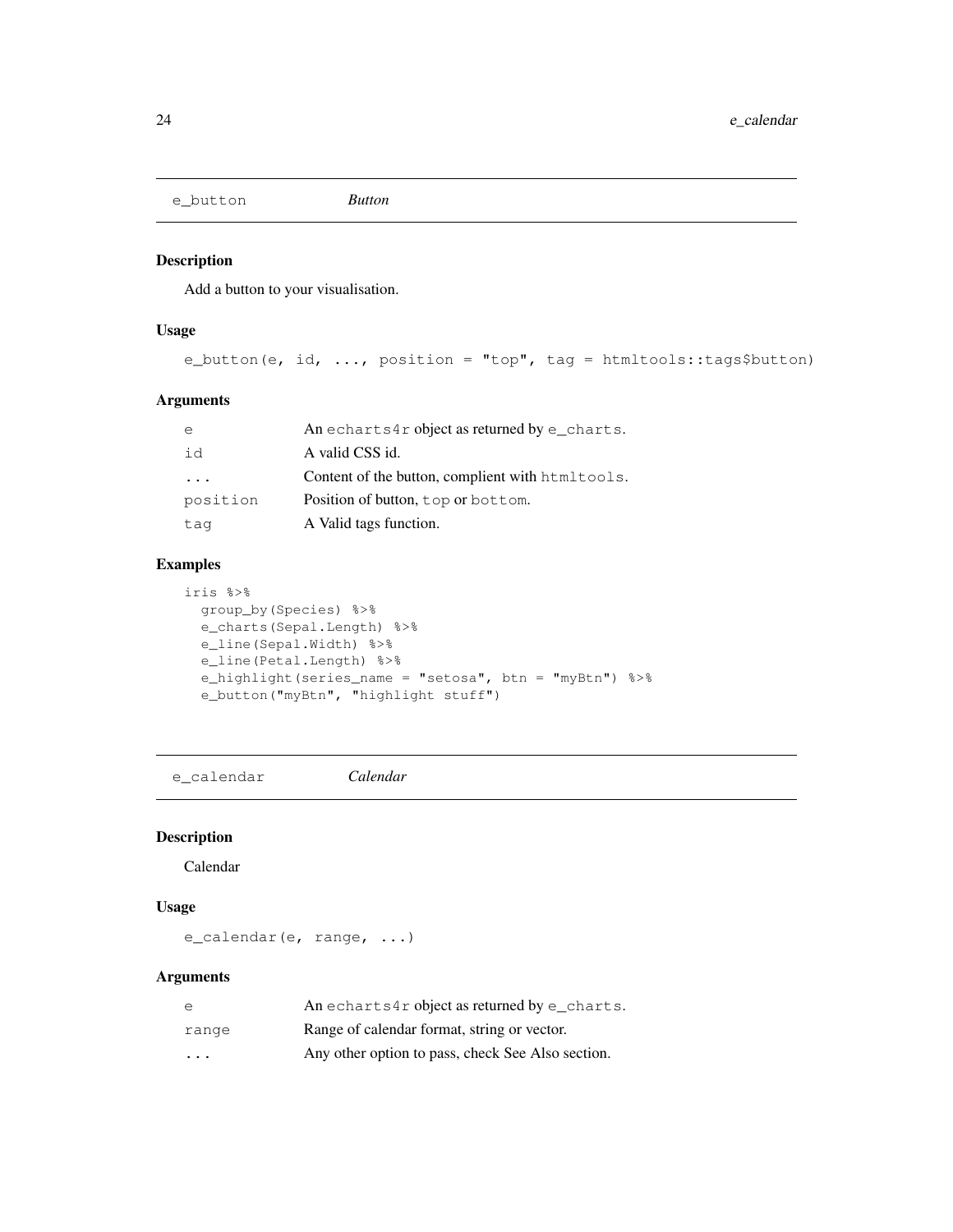#### e\_candle 25

# See Also

Additional arguments<sup>17</sup>

#### Examples

```
# year
mtcars %>%
 e_charts() %>%
 e_calendar(range = "2017")
# month
mtcars %>%
 e_charts() %>%
  e_calendar(range = "2018-01")
# range
mtcars %>%
  e_charts() %>%
  e_calendar(range = c("2018-01", "2018-07"))
```
e\_candle *Candlestick*

# Description

Add a candlestick chart.

#### Usage

```
e_candle(e, opening, closing, low, high, bind, name = NULL,
  legend = TRUE, ...e_candle_(e, opening, closing, low, high, bind = NULL, name = NULL,
  leqend = TRUE, ...
```
## Arguments

| е                           | An echarts4r object as returned by $e$ _charts.          |
|-----------------------------|----------------------------------------------------------|
| opening, closing, low, high |                                                          |
|                             | Stock prices.                                            |
| bind                        | Binding between datasets, namely for use of $\in$ brush. |
| name                        | name of the serie.                                       |
| legend                      | Whether to add serie to legend.                          |
|                             | Any other option to pass, check See Also section.        |

<sup>17</sup>https://echarts.apache.org/en/option.html#calendar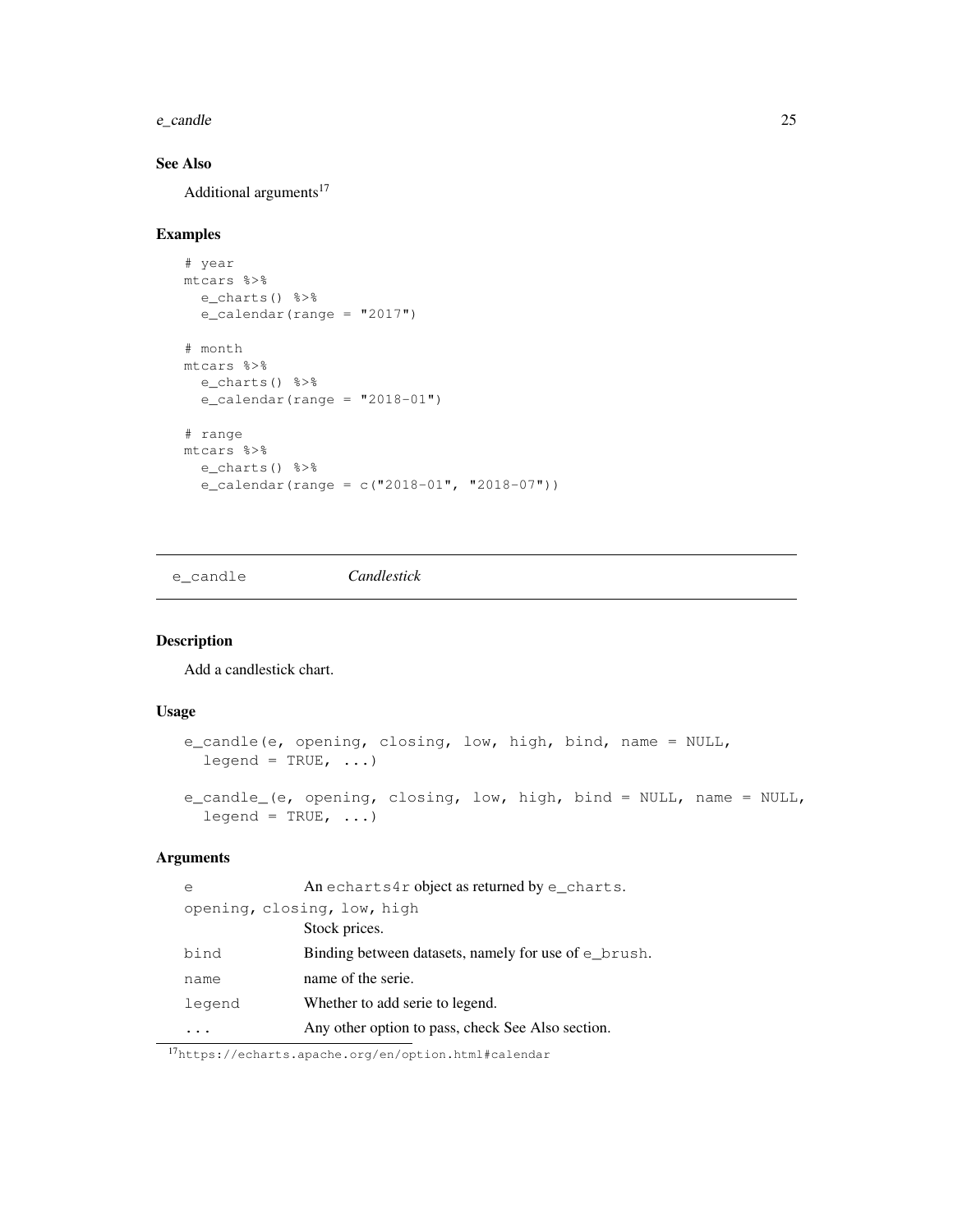## See Also

Additional arguments<sup>18</sup>

#### Examples

```
date <- c("2017-01-01", "2017-01-02", "2017-01-03", "2017-01-04", "2017-03-05",
         "2017-01-06", "2017-01-07")
stock <- data.frame(
 date = date,opening = c(200.60, 200.22, 198.43, 199.05, 203.54, 203.40, 208.34),
 closing = c(200.72, 198.85, 199.05, 203.73, 204.08, 208.11, 211.88),
 low = c(197.82, 198.07, 197.90, 198.10, 202.00, 201.50, 207.60),
 high = c(203.32, 200.67, 200.00, 203.95, 204.90, 208.44, 213.17)
)
stock %>%
 e_charts(date) %>%
 e_candle(opening, closing, low, high) %>%
 e_y_axis(min = 190, max = 220)
```

| Capture event<br>e_capture |  |
|----------------------------|--|
|----------------------------|--|

#### Description

Add an event capture.

#### Usage

```
e_capture(e, event)
```
#### Arguments

| e     | An echarts4r object as returned by e_charts.               |
|-------|------------------------------------------------------------|
| event | An event name from the event documentation <sup>19</sup> . |

# Details

Many events can be capture, however not all are integrated, you can pass one that is not implemented with this function.

<sup>18</sup>https://echarts.apache.org/en/option.html#series-candlestick

<sup>19</sup>https://echarts.apache.org/en/api.html#events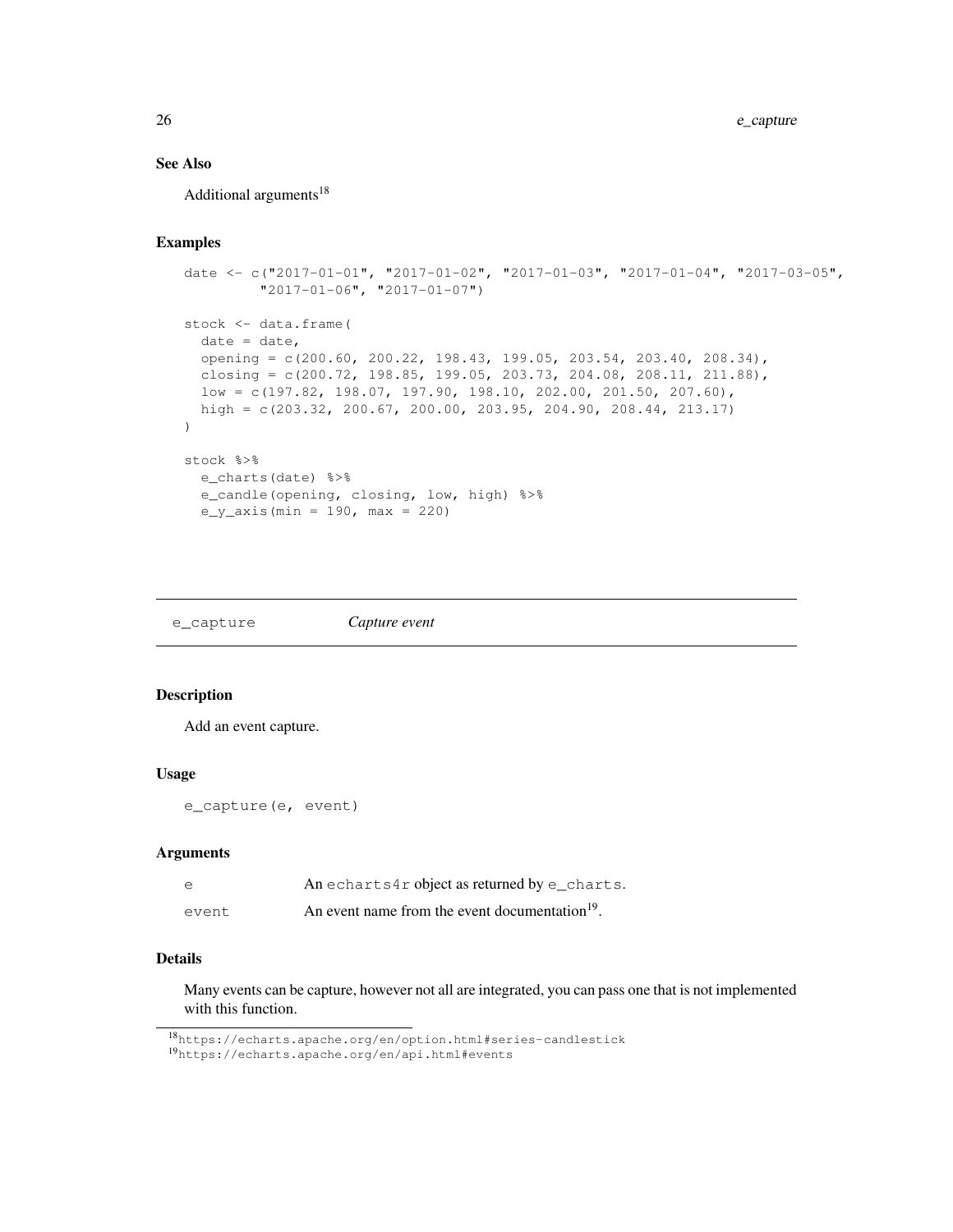#### e\_cloud 27

## Examples

```
## Not run:
# add datazoom
library(shiny)
ui <- fluidPage(
  echarts4rOutput("chart"),
  verbatimTextOutput("zoom")
)
server <- function(input, output){
 output$chart <- renderEcharts4r({
   mtcars %>%
     e_charts(mpg) %>%
     e_scatter(qsec) %>%
      e_datazoom() %>%
      e_capture("datazoom")
  })
  output$zoom <- renderPrint({
    input$chart_datazoom
  })
}
shinyApp(ui, server)
## End(Not run)
```
e\_cloud *Wordcloud*

# Description

Draw a wordcloud.

#### Usage

```
e_cloud(e, word, freq, color, rm_x = TRUE, rm_y = TRUE, ...)
e_cloud_(e, word, freq, color = NULL, rm_x = TRUE, rm_y = TRUE, ...)
```
#### Arguments

| e          | An echarts4r object as returned by $e$ _charts.   |
|------------|---------------------------------------------------|
| word, freg | Terms and their frequencies.                      |
| color      | Word color.                                       |
| rm x, rm y | Whether to remove x and y axis, defaults to TRUE. |
| $\ddots$   | Any other option to pass, check See Also section. |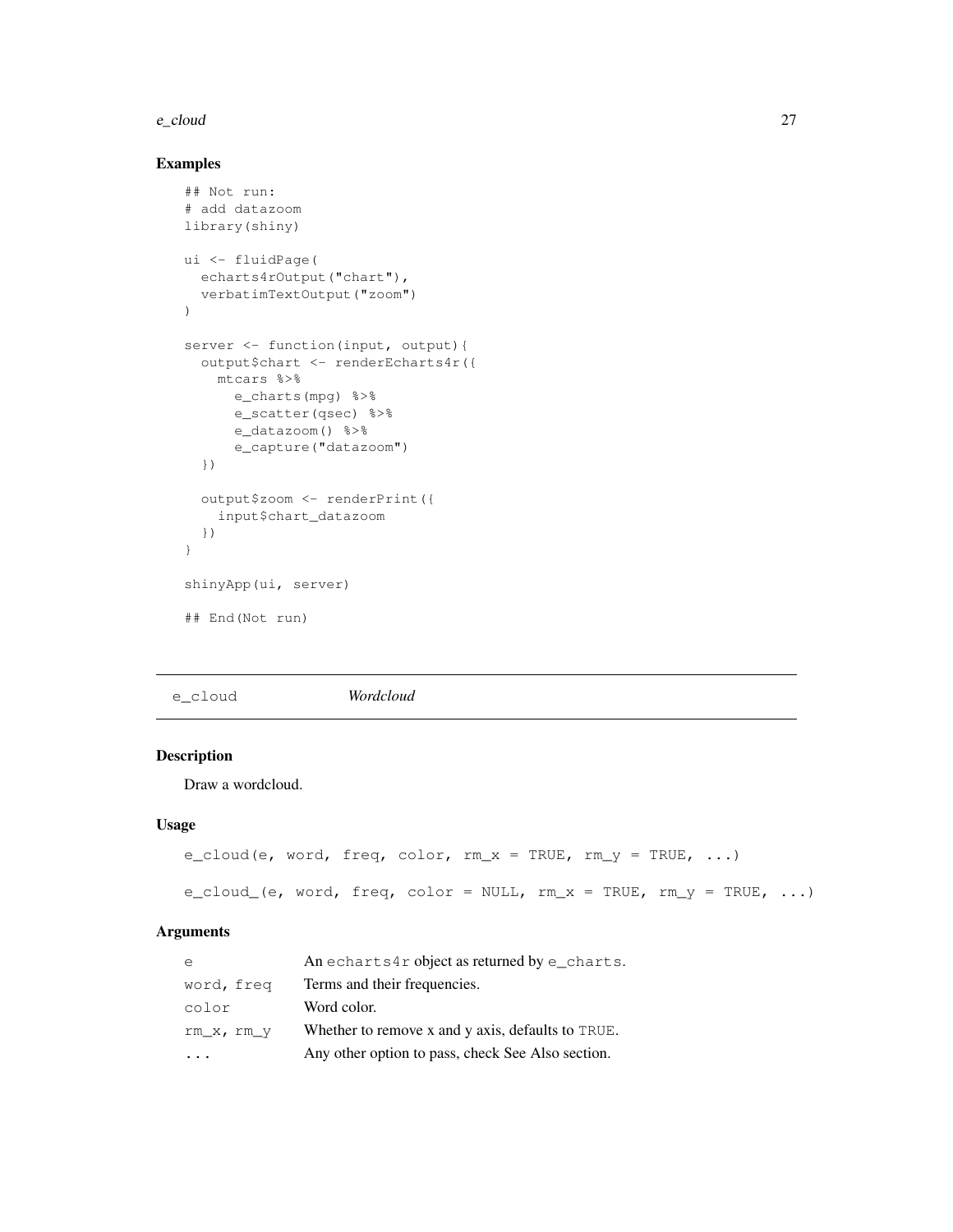## See Also

official documentation<sup>20</sup>

#### Examples

```
words \leftarrow function (n = 5000) {
  a <- do.call(paste0, replicate(5, sample(LETTERS, n, TRUE), FALSE))
 paste0(a, sprintf("%04d", sample(9999, n, TRUE)), sample(LETTERS, n, TRUE))
}
tf <- data.frame(terms = words(100),
  freq = rnorm(100, 55, 10) %>%
  dplyr::arrange(-freq)
tf %>%
  e_color_range(freq, color) %>%
  e_charts() %>%
  e_cloud(terms, freq, color, shape = "circle", sizeRange = c(3, 15))
```
e\_color *Color*

#### Description

Customise chart and background colors.

#### Usage

e\_color(e, color = NULL, background = NULL)

#### Arguments

| e          | An echarts4r object as returned by $e$ _charts. |
|------------|-------------------------------------------------|
| color      | Vector of colors.                               |
| background | Background color.                               |

## See Also

e\_theme, Official color documentation<sup>21</sup>, Official background documentation<sup>22</sup>

<sup>20</sup>https://github.com/ecomfe/echarts-wordcloud

<sup>21</sup>https://echarts.apache.org/en/option.html#color

<sup>22</sup>https://echarts.apache.org/en/option.html#backgroundColor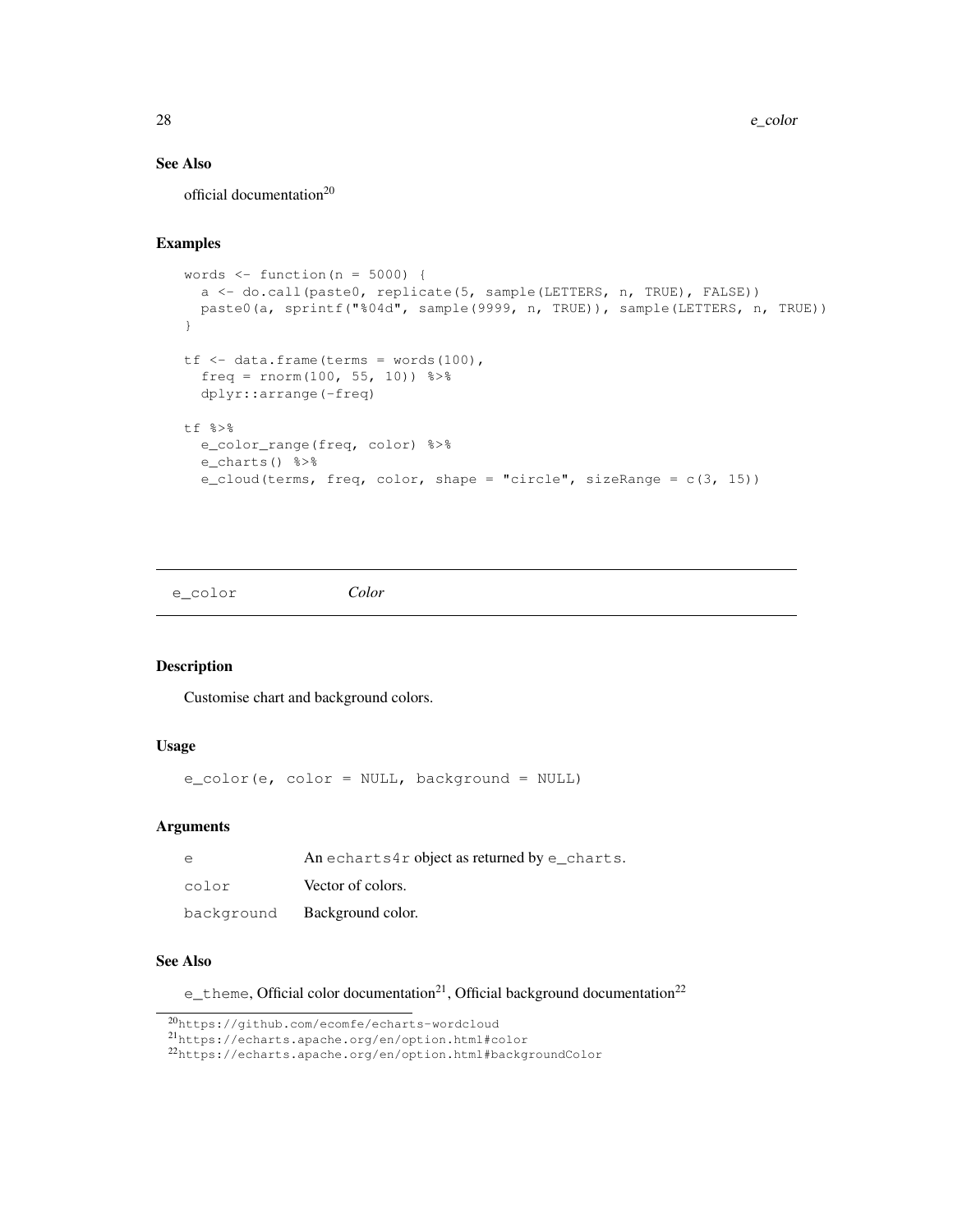## e\_color\_range 29

#### Examples

```
mtcars %>%
 e_charts(drat) %>%
 e_line(mpg) %>%
 e_area(qsec) %>%
  e_color(
   c("red", "blue"),
    "#d3d3d3"
  )
```
e\_color\_range *Color range*

## Description

Build manual color range

#### Usage

```
e_color_range(data, input, output, colors = c("#bf444c", "#d88273",
  "#f6efa6", ...)
e_color_range_(data, input, output, colors = c("#bf444c", "#d88273",
  "#f6efa6", ...)
```
## Arguments

| data          | Data.frame in which to find column names.        |
|---------------|--------------------------------------------------|
| input, output |                                                  |
|               | Input and output columns.                        |
| colors        | Colors to pass to color RampPalette.             |
|               | Any other argument to pass to color RampPalette. |

```
df \leftarrow data.frame(val = 1:10)
e_color_range(df, val, colors)
```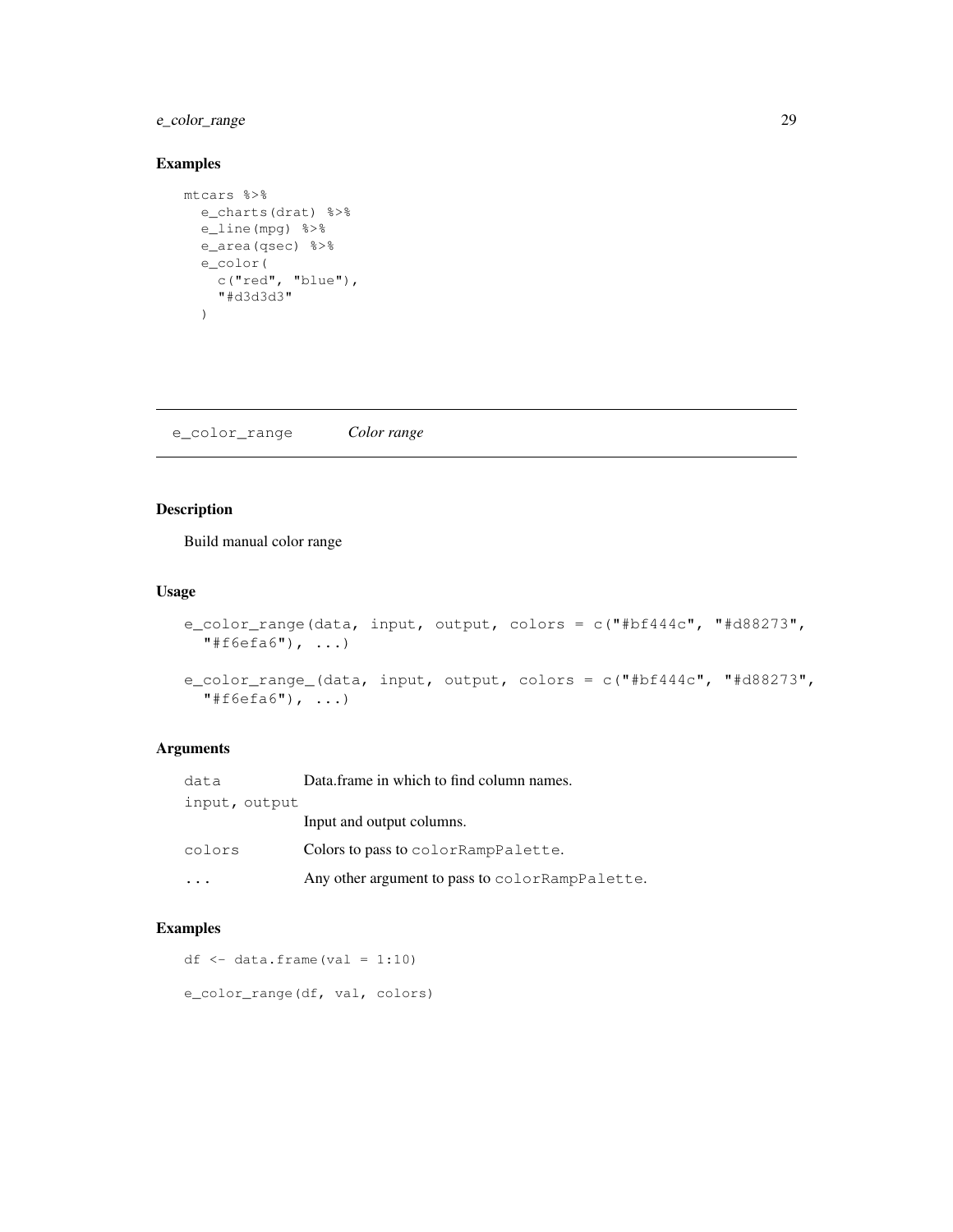#### Description

General options

## Usage

e\_common(font\_family = NULL, theme = NULL)

#### Arguments

font\_family Font family. theme A theme.

e\_correlations *Correlation*

#### Description

Correlation

## Usage

```
e_correlations(e, order = NULL, visual_map = TRUE, ...)
```
## Arguments

| e          | An echarts4r object as returned by e charts.        |
|------------|-----------------------------------------------------|
| order      | Ordering method, passed to corrMatOrder.            |
| visual map | Whether to add the visual map.                      |
| $\cdot$    | Any argument to pass to e_heatmap and e_visual_map. |

```
cor(mtcars) %>%
 e_charts() %>%
  e_correlations(
    order = "hclust",
    visual_map = FALSE
  \frac{6}{3} > \frac{6}{6}e_visual_map(
  min = -1,max = 1)
```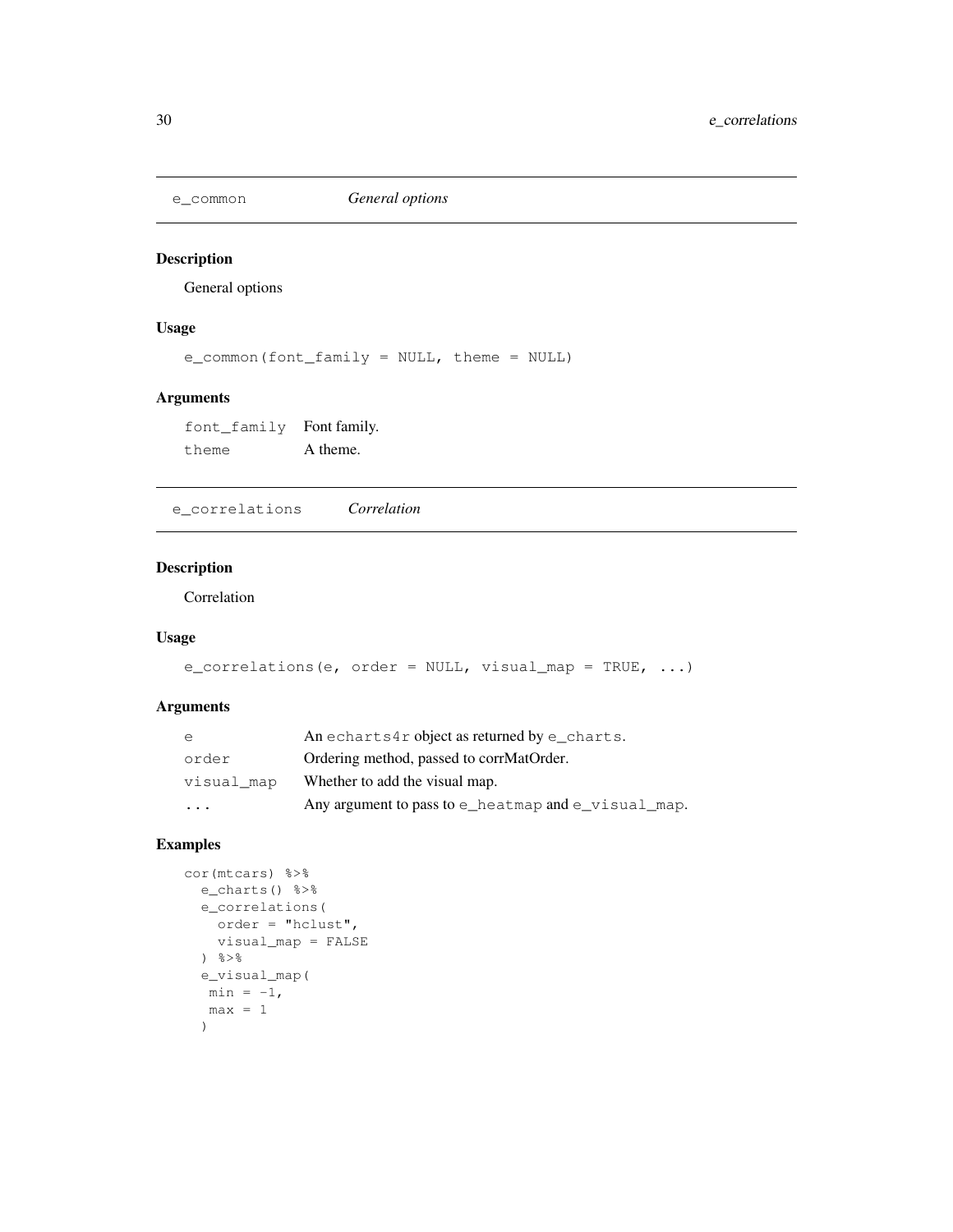e\_country\_names *Country names*

#### Description

Convert country names to echarts format.

## Usage

```
e_country_names(data, input, output, type = "iso2c", ...)
e_country_names_(data, input, output = NULL, type = "iso2c", ...)
```
## Arguments

| data                    | Data frame in which to find column names.   |
|-------------------------|---------------------------------------------|
| input, output           |                                             |
|                         | Input and output columns.                   |
| type                    | Passed to countrycode origin parameter.     |
| $\cdot$ $\cdot$ $\cdot$ | Any other parameter to pass to countrycode. |

## Details

Taiwan and Hong Kong cannot be plotted.

#### Examples

```
cns <- data.frame(country = c("US", "BE"))
# replace
e_country_names(cns, country)
# specify output
e_country_names(cns, country, country.name)
```
e\_datazoom *Data zoom*

# Description

Add data zoom.

#### Usage

```
e_{\text{datazoom}}(e, x_{\text{index}} = \text{NULL}, y_{\text{index}} = \text{NULL}, \text{toolbox} = \text{TRUE}, \dots)
```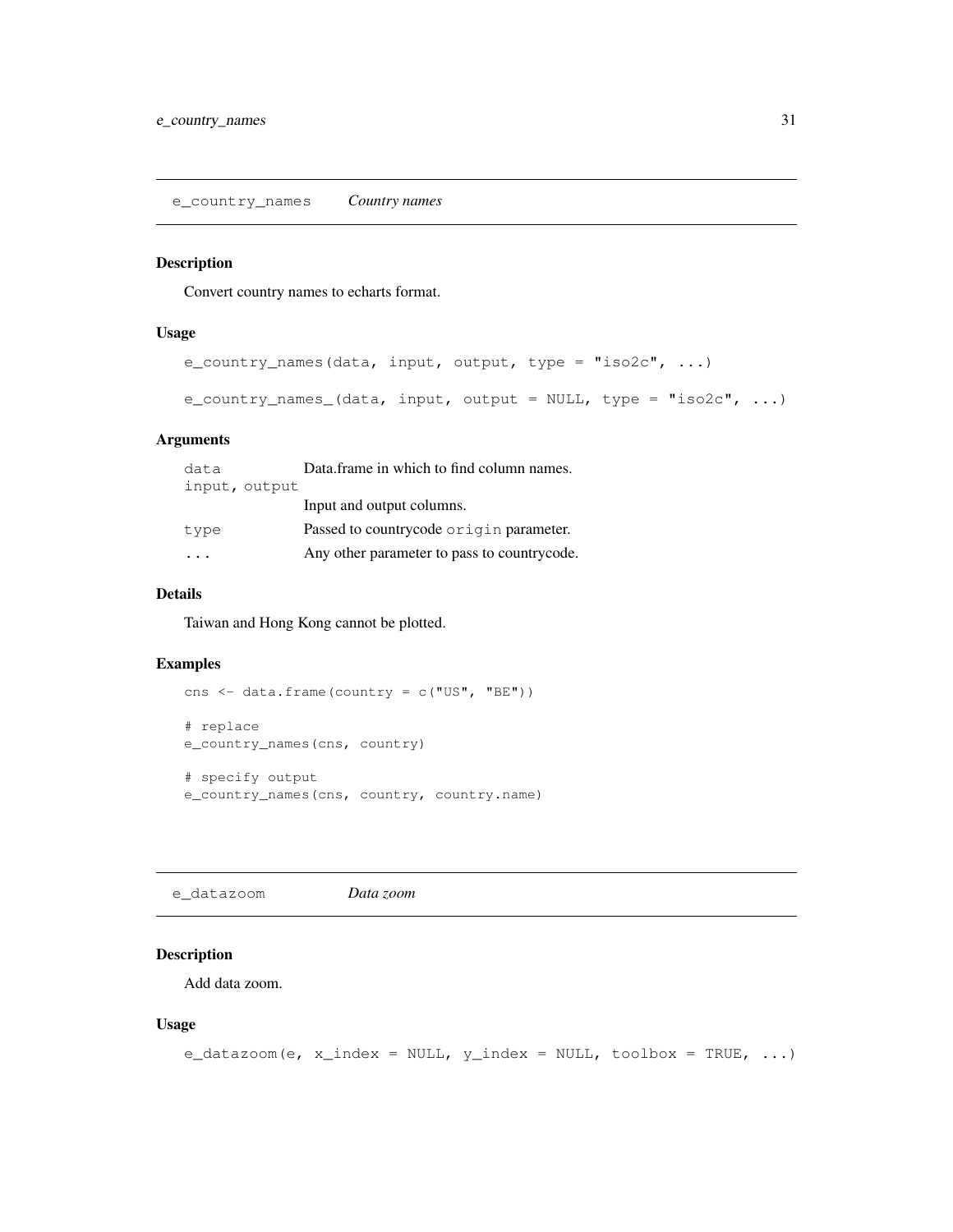# Arguments

| $\cdots$ | Any other option to pass, check See Also section.                                                         |
|----------|-----------------------------------------------------------------------------------------------------------|
| toolbox  | Whether to add the toolbox, $e_{\text{toolbox}}$ feature, $(e_{\text{toolbox}}$ feature (e, "dataZoom")). |
| y index  | Indexes of x and y axis.                                                                                  |
| x index  | Indexes of x and y axis.                                                                                  |
| e        | An echarts4r object as returned by $e$ _charts.                                                           |

## See Also

Additional arguments<sup>23</sup>

#### Examples

```
USArrests %>%
  e_charts(UrbanPop) %>%
  e_line(Assault) %>%
  e_area(Murder, y_index = 1, x_index = 1) s > se_y_axis(gridIndex = 1) %>%
  e_x_axis(gridIndex = 1) %>%
  e_{grid}(height = "35%") %>%
  e_grid(height = "35%", top = "50%") %>%
  e_toolbox_feature("dataZoom", title = list(zoom = "zoom", back = "back")) %>%
  e_{datazoom(x_index = c(0, 1))}
```
e\_dispatch\_action\_p *Dispatch Action*

## Description

Create your own proxies, essentially a wrapper around the action  $API<sup>24</sup>$ .

# Usage

```
e_dispatch_action_p(proxy, type, ...)
```
#### Arguments

| proxy                   | An echarts4r proxy as returned by echarts4rProxy. |
|-------------------------|---------------------------------------------------|
| type                    | Type of action to dispatch, i.e.: highlight.      |
| $\cdot$ $\cdot$ $\cdot$ | Named options.                                    |

<sup>23</sup>https://echarts.apache.org/en/option.html#dataZoom

```
24https://echarts.apache.org/en/api.html#action
```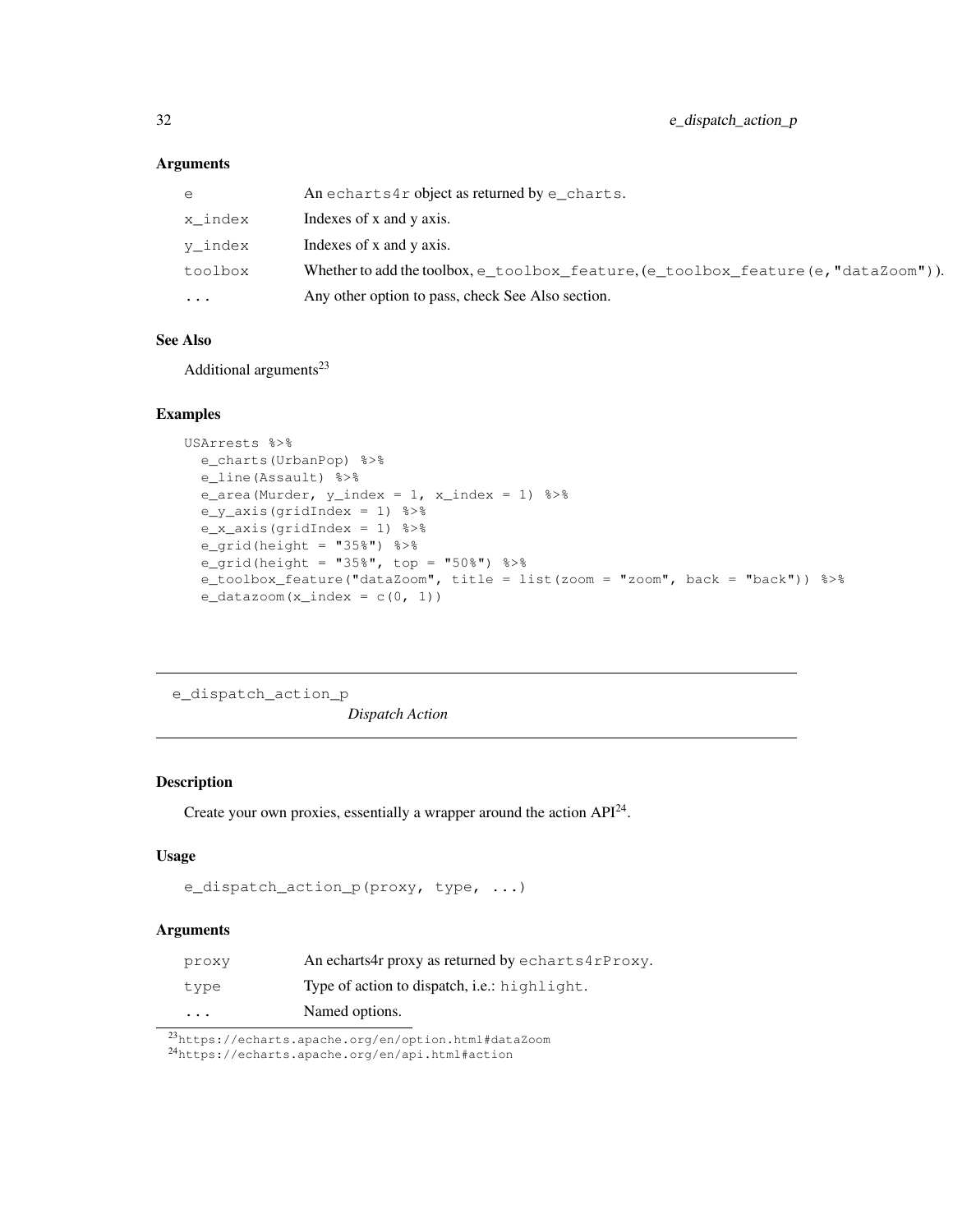#### $e_{\text{d}}$  and  $\frac{33}{2}$

## Examples

```
## Not run:
 library(shiny)
 ui <- fluidPage(
   fluidRow(
     column(8, echarts4rOutput("chart")),
     column(4, actionButton("zoom", "Zoom"))
   )
 )
 server <- function(input, output, session){
   output$chart <- renderEcharts4r({
     cars %>%
       e_charts(speed) %>%
       e_scatter(dist) %>%
       e_datazoom()
   })
   observe({
     req(input$zoom)
     echarts4rProxy("chart") %>%
       e_dispatch_action_p("dataZoom", startValue = 1, endValue = 10)
   })
  }
 shinyApp(ui, server)
## End(Not run)
```
## Description

Add a draft watermark to your graph.

## Usage

```
e_draft(e, text = "DRAFT", size = "120px", opacity = 0.4,
 color = "#d3d3d3")
```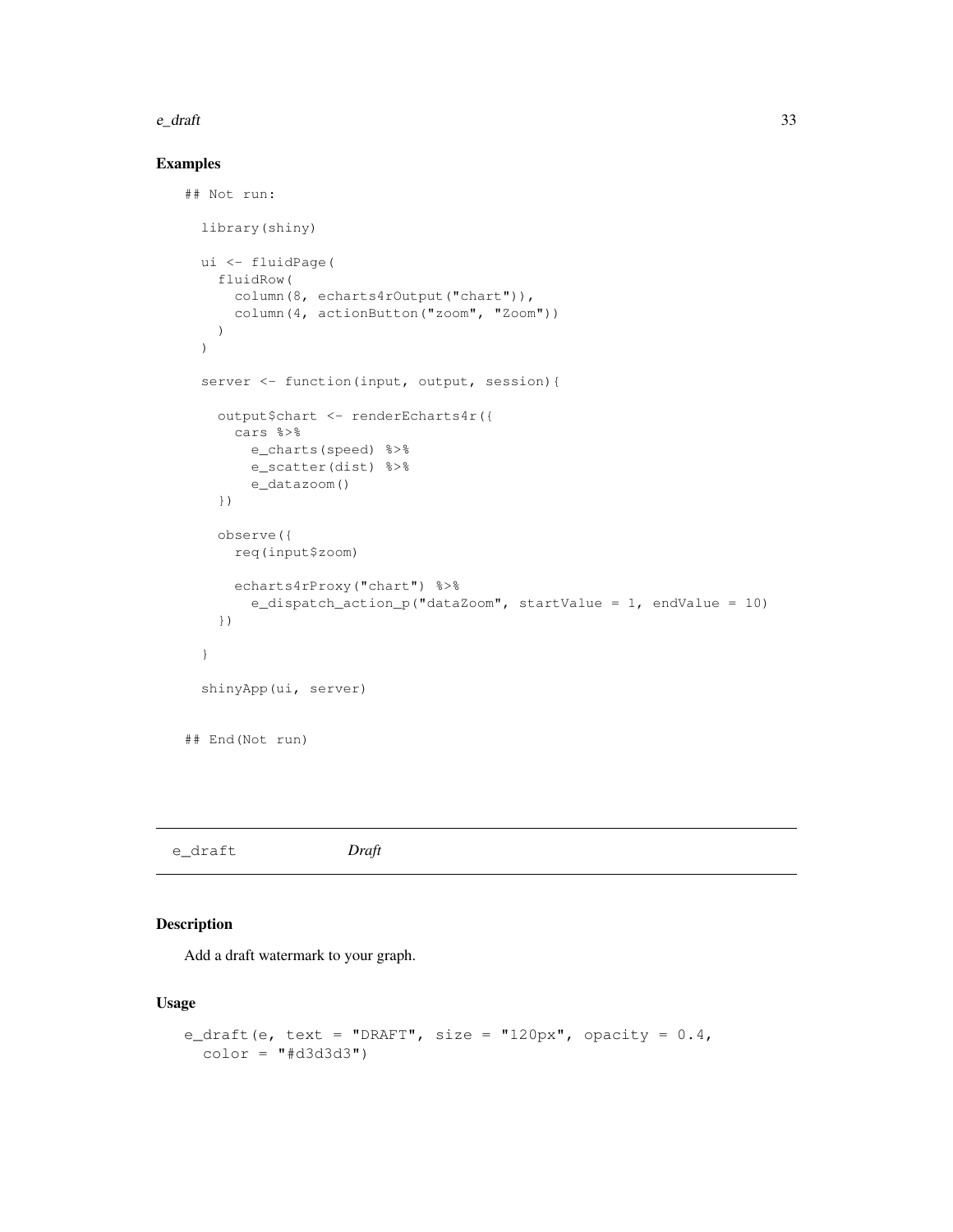# Arguments

| e              | An echarts4r object as returned by $e$ _charts. |
|----------------|-------------------------------------------------|
| text           | Text to display.                                |
| size           | Font size of text.                              |
| opacity, color |                                                 |
|                | Opacity and color of text.                      |

## Examples

```
cars %>%
  e_charts(speed) %>%
  e_scatter(dist) %>%
 e_draft()
```
e\_draw\_p *Draw*

# Description

Draw the chart.

#### Usage

```
e_draw_p(proxy)
```
#### Arguments

proxy An echarts4r proxy as returned by echarts4rProxy.

## Details

Useful if you set draw to FALSE in e\_charts.

```
## Not run:
library(shiny)
ui <- fluidPage(
 echarts4rOutput("chart"),
  actionButton("draw", "draw")
)
server <- function(input, output){
 output$chart <- renderEcharts4r({
   mtcars %>%
     e_charts(mpg, draw = FALSE) %>%
```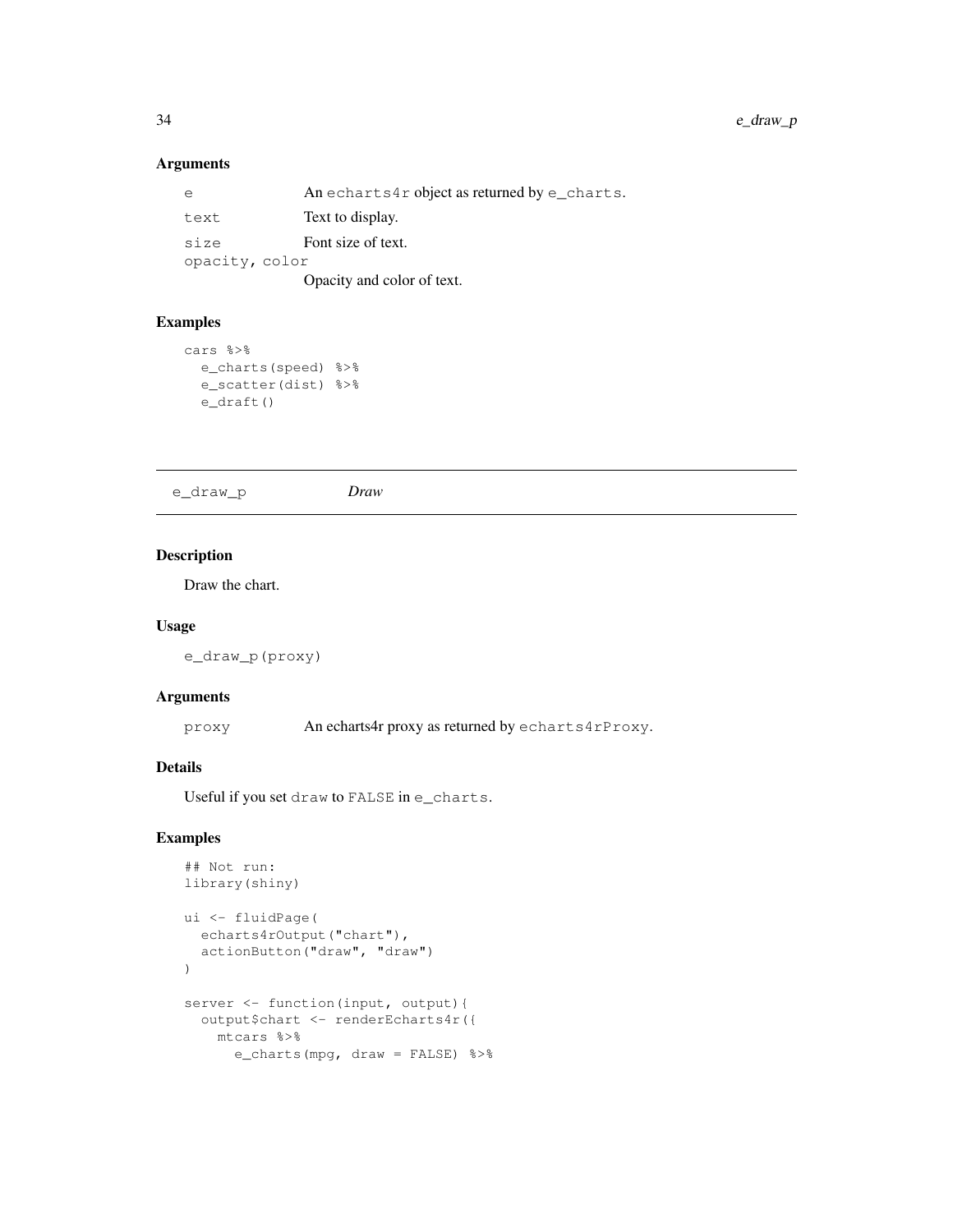## e\_error\_bar 35

```
e_scatter(qsec) %>%
     e_datazoom()
 })
 observeEvent(input$draw, {
  echarts4rProxy("chart") %>%
     e_draw_p()
 })
}
shinyApp(ui, server)
## End(Not run)
```
e\_error\_bar *Error bar*

# Description

Add error bars.

## Usage

```
e_error_bar(e, lower, upper, name = NULL, legend = TRUE, y_index = 0,
 x_index = 0, coord_system = "cartesian2d", ...)e_error_bar_(e, lower, upper, name = NULL, legend = TRUE,
 y\_index = 0, x\_index = 0, coord_system = "cartesian2d", ...)
```
## Arguments

| e       | An echarts4r object as returned by $e$ _charts.   |
|---------|---------------------------------------------------|
|         | lower, upper Lower and upper error bands.         |
| name    | name of the serie.                                |
| legend  | Whether to add serie to legend.                   |
| y index | Indexes of x and y axis.                          |
| x index | Indexes of x and y axis.                          |
|         | coord_system Coordinate system to plot against.   |
|         | Any other option to pass, check See Also section. |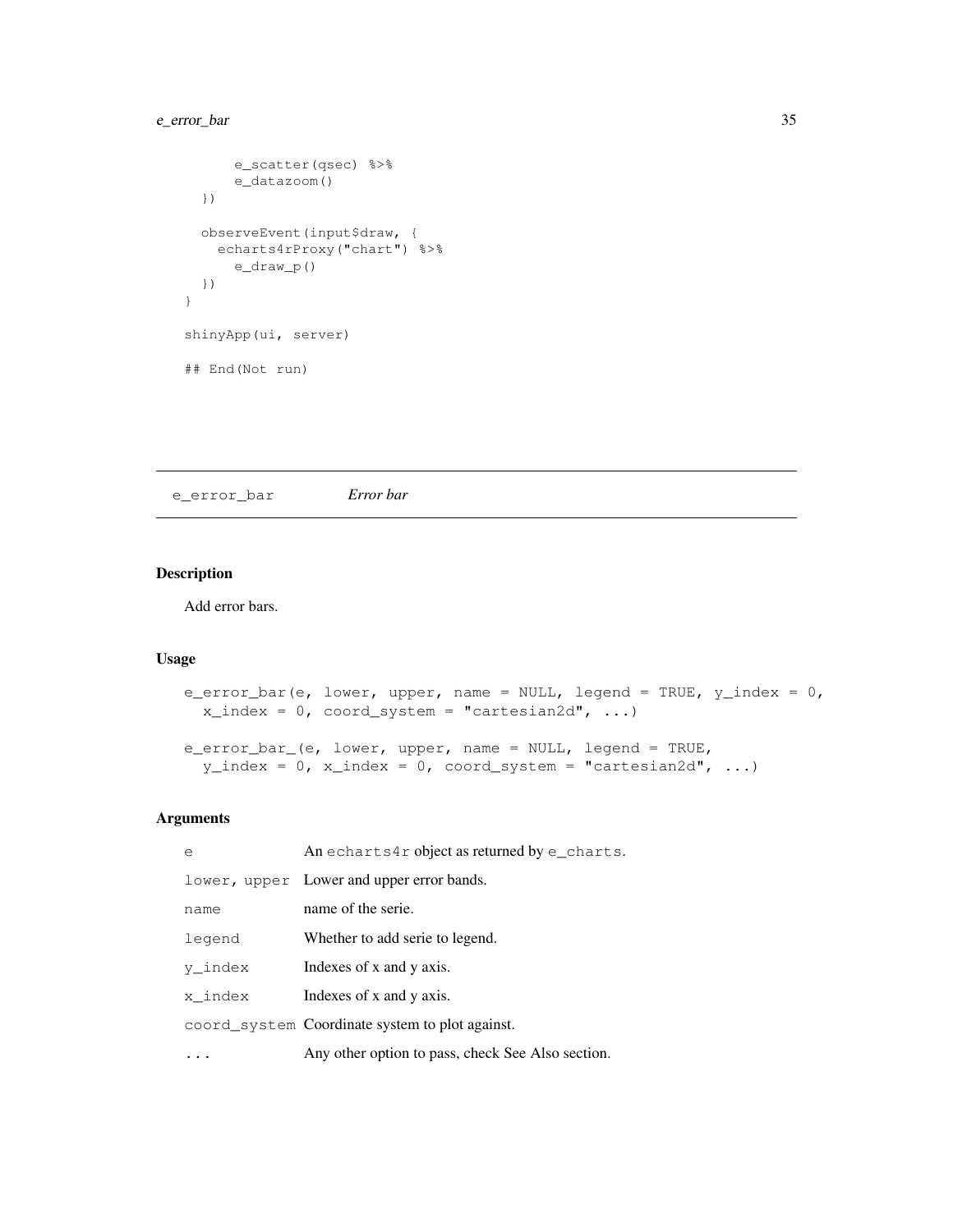## Examples

```
df <- data.frame(
 x = factor(c(1, 2)),
  y = c(1, 5),
 upper = c(1.1, 5.3),
 lower = c(0.8, 4.6))
df %>%
 e_charts(x) %>%
 e_bar(y) %>%
 e_error_bar(lower, upper)
# timeline
df <- data.frame(
 x = factor(c(1, 1, 2, 2)),y = c(1, 5, 3, 4),
 step = factor(c(1, 2, 1, 2)),
 upper = c(1.1, 5.3, 3.3, 4.2),
  lower = c(0.8, 4.6, 2.4, 3.6))
df %>%
  group_by(step) %>%
 e_charts(x, timeline = TRUE) %>%
 e_{bar(y) %>%
  e_error_bar(lower, upper)
```
e\_facet *Facet*

## Description

Create facets for multiple plots.

#### Usage

```
e_facet(e, rows = 1, cols = 1)
```
#### Arguments

| e          | An echarts4r object as returned by $e$ _charts. |
|------------|-------------------------------------------------|
| rows, cols | Number of rows and columns.                     |

# Details

Each serie, i.e.: e\_bar will be plotted against a facet.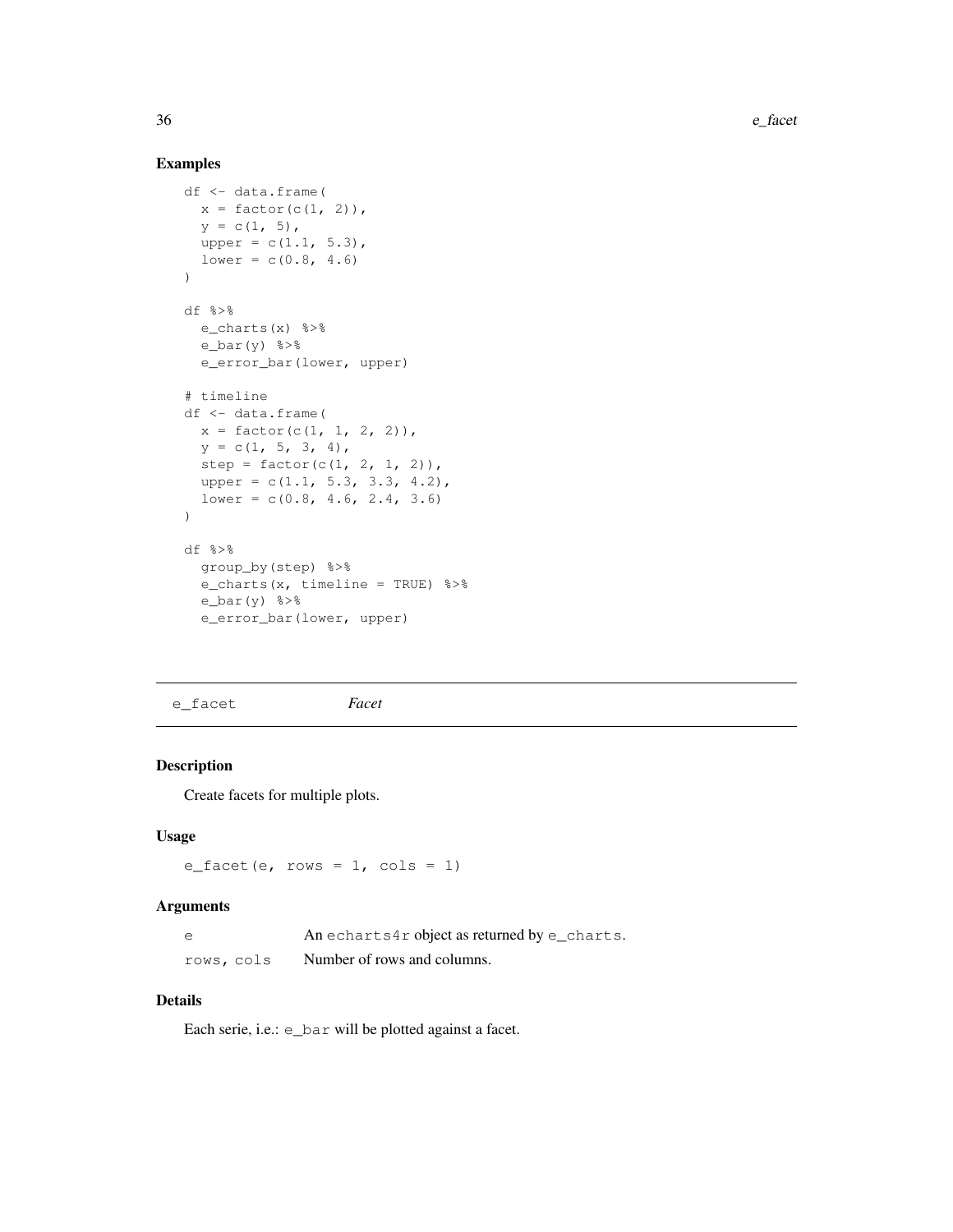e\_flip\_coords *Flip coordinates*

#### Description

Flip cartesian 2D coordinates.

### Usage

e\_flip\_coords(e)

#### Arguments

e An echarts4r object as returned by e\_charts.

#### Examples

```
df <- data.frame(
 x = LETTERS[1:5],
  y = runif(5, 1, 5),
  z = runif(5, 3, 10))
df %>%
e_charts(x) %>%
e_bar(y) %>%
e_line(z) -> plot
plot # normal
e_flip_coords(plot) # flip
```
e\_flow\_gl *Flow GL*

#### Description

Flow GL

### Usage

```
e_flow_gl(e, y, sx, sy, color, name = NULL, coord_system = NULL,
  rm_x = TRUE, rm_y = TRUE, ...e_flow_gl_(e, y, sx, sy, color = NULL, name = NULL,
  coord_system = NULL, rm_x = TRUE, rm_y = TRUE, ...)
```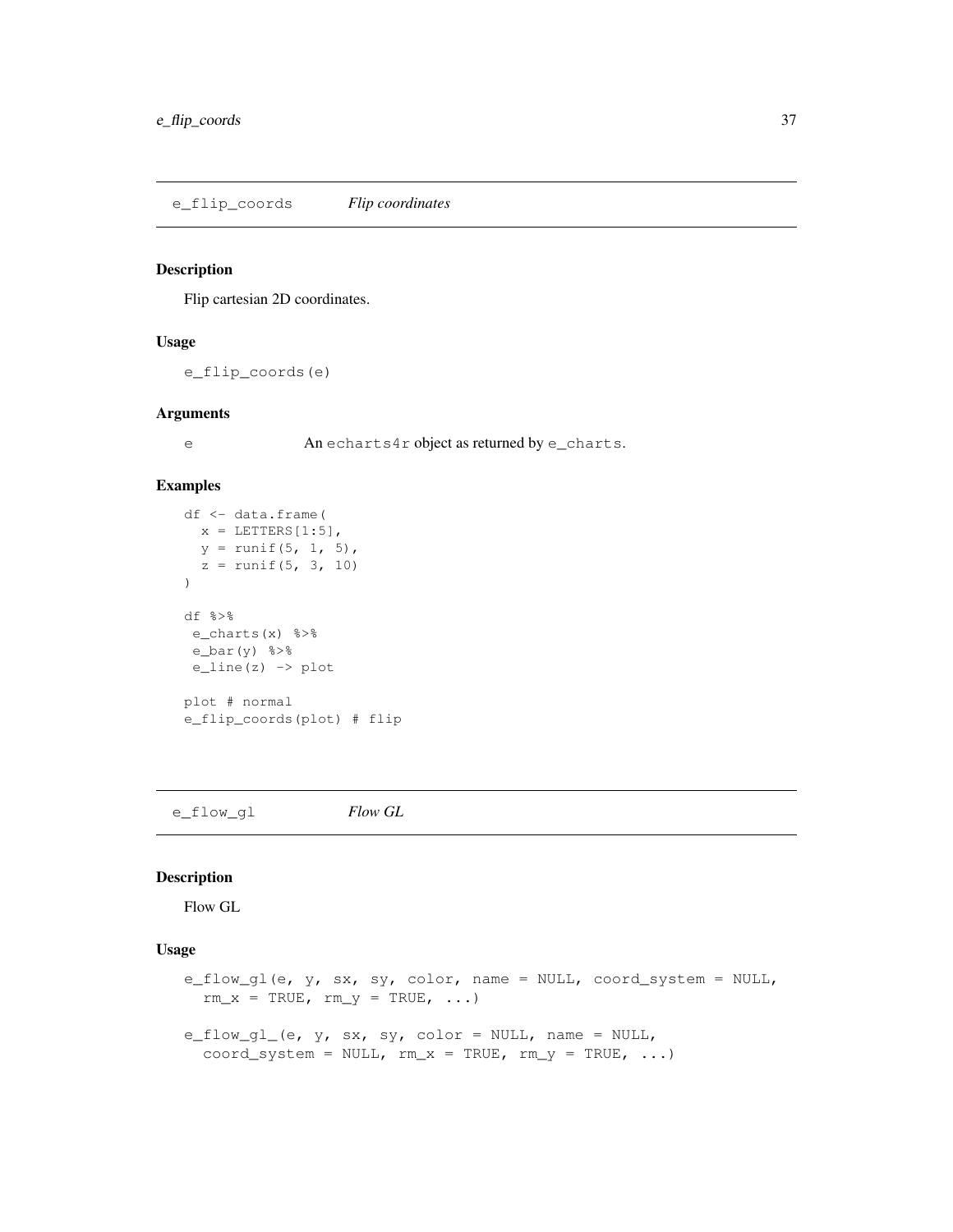### Arguments

| e          | An echarts4r object as returned by $e$ _charts.                                            |
|------------|--------------------------------------------------------------------------------------------|
| У          | Vector position on the y axis.                                                             |
| SX, SV     | Velocity in respective axis.                                                               |
| color      | Vector color.                                                                              |
| name       | name of the serie.                                                                         |
|            | coord_system Coordinate system to use.                                                     |
| rm x, rm y | Whether to remove x and y axis, only applies if $\text{coord}\_\text{system}$ is not null. |
| $\cdots$   | Any other option to pass, check See Also section.                                          |
|            |                                                                                            |

#### See Also

Additional arguments<sup>25</sup>

```
# coordinates
vectors <- expand.grid(0:9, 0:9)
names(vectors) \leq \leq \mathbb{C} ("x", "y")
vectors$sx <- rnorm(100)
vectors$sy <- rnorm(100)
vectors$color <- log10(runif(100, 1, 10))
vectors %>%
 e_charts(x) %>%
  e_flow_gl(y, sx, sy, color) %>%
  e_visual_map(
   min = 0, max = 1, # log 10dimension = 4, # x = 0, y = 1, sx = 3, sy = 4show = FALSE, # hide
    inRange = list(
     color = c('#313695', '#4575b4', '#74add1', '#abd9e9', '#e0f3f8',
                 '#ffffbf', '#fee090', '#fdae61', '#f46d43', '#d73027', '#a50026')
   )
  \frac{6}{3} > \frac{6}{6}e_x_axis(
   splitLine = list(show = FALSE)
  \frac{6}{3} > \frac{6}{6}e_y_axis(
    splitLine = list(show = FALSE)
  )
# map
latlong \leftarrow seq(-180, 180, by = 5)
wind = expand.grid(lng = latlong, lat = latlong)
wind$slng <- rnorm(nrow(wind), 0, 200)
wind$slat <- rnorm(nrow(wind), 0, 200)
```
<sup>25</sup>http://echarts.baidu.com/option-gl.html#series-flowGL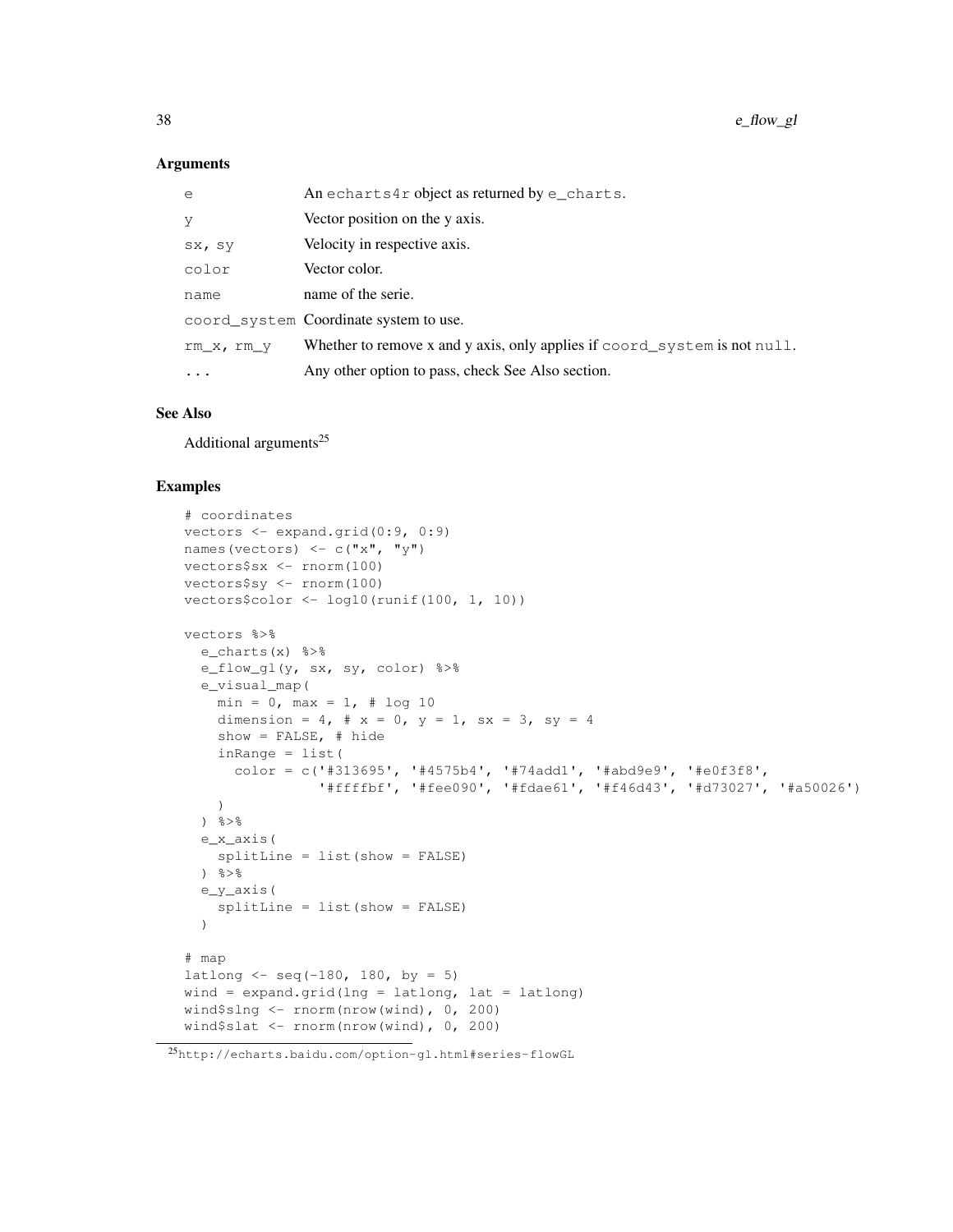```
wind$color <- abs(wind$slat) - abs(wind$slng)
rng <- range(wind$color)
trans \le list(opacity = 0.5) # transparency
wind %>%
  e_charts(lng, backgroundColor = '#333') %>%
  e_geo(
   itemStyle = list(
     normal = list(
       areaColor = "#323c48",borderColor = "#111"
      )
    )
  \frac{6}{3} > \frac{6}{6}e_flow_gl(lat, slng, slat, color,
   coord_system = "geo",
   itemStyle = trans,
   particleSize = 2
  ) %>%
  e_visual_map(
   min = rng[1], max = rng[2], # rangedimension = 4, # lng = 0, lat = 1, slng = 2, slat = 3, color = 4show = FALSE, # hide
   inRange = list(
     color = c('#313695', '#4575b4', '#74add1', '#abd9e9', '#e0f3f8',
                '#ffffbf', '#fee090', '#fdae61', '#f46d43', '#d73027', '#a50026')
   )
  )
```
e\_focus\_adjacency\_p

*Node Adjacency*

#### Description

Focus or unfocus on node adjacency.

#### Usage

```
e_focus_adjacency_p(proxy, index, ...)
```

```
e_unfocus_adjacency_p(proxy, ...)
```
#### **Arguments**

| proxy | An echarts4r proxy as returned by echarts4rProxy. |
|-------|---------------------------------------------------|
| index | Index of node to focus on.                        |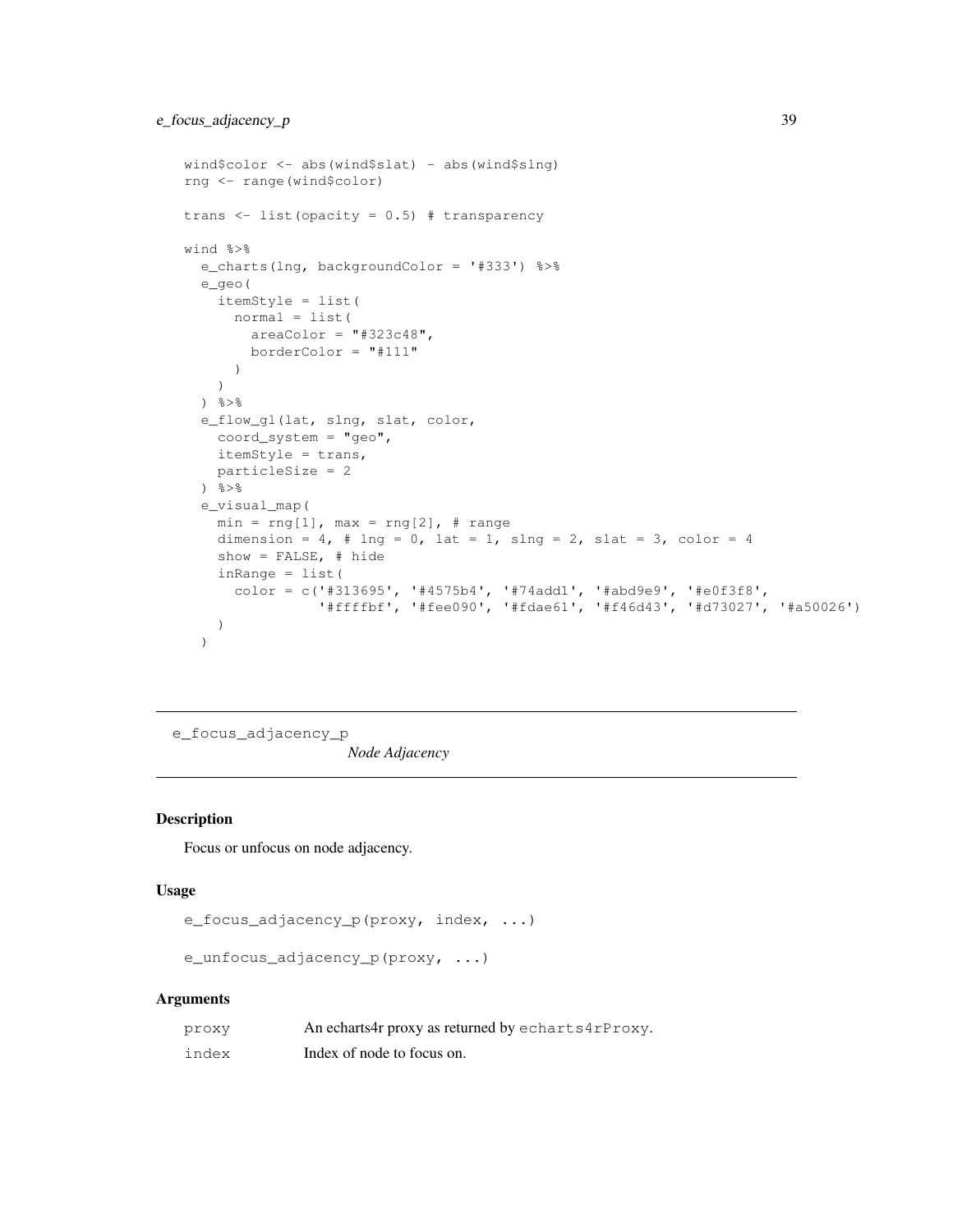$\ldots$  Any other options, see official documentation<sup>26</sup> and details.

#### Details

Must pass seriesId, seriesIndex, or seriesName, generally seriesIndex = 0 will work.

```
value <- rnorm(10, 10, 2)
nodes <- data.frame(
 name = sample(LETTERS, 10),
 value = value,
 size = value,
 qrp = rep(c("grp1", "grp2"), 5),stringsAsFactors = FALSE
)
edges <- data.frame(
  source = sample(nodes$name, 20, replace = TRUE),
 target = sample(nodes$name, 20, replace = TRUE),
  stringsAsFactors = FALSE
)
## Not run:
  library(shiny)
  ui <- fluidPage(
    fluidRow(
      column(
        2, numericInput("index", "Node", value = 3, min = 1, max = 9)
      ),
      column(
        2, br(), actionButton("focus", "Focus")
      ),
      column(
        2, br(), actionButton("unfocus", "Unfocus")
      \lambda),
    fluidRow(
     column(12, echarts4rOutput("graph"))
    )
  )
  server <- function(input, output, session){
    output$graph <- renderEcharts4r({
      e_charts() %>%
        e_graph() %>%
```
<sup>26</sup>https://echarts.apache.org/en/api.html#action.graph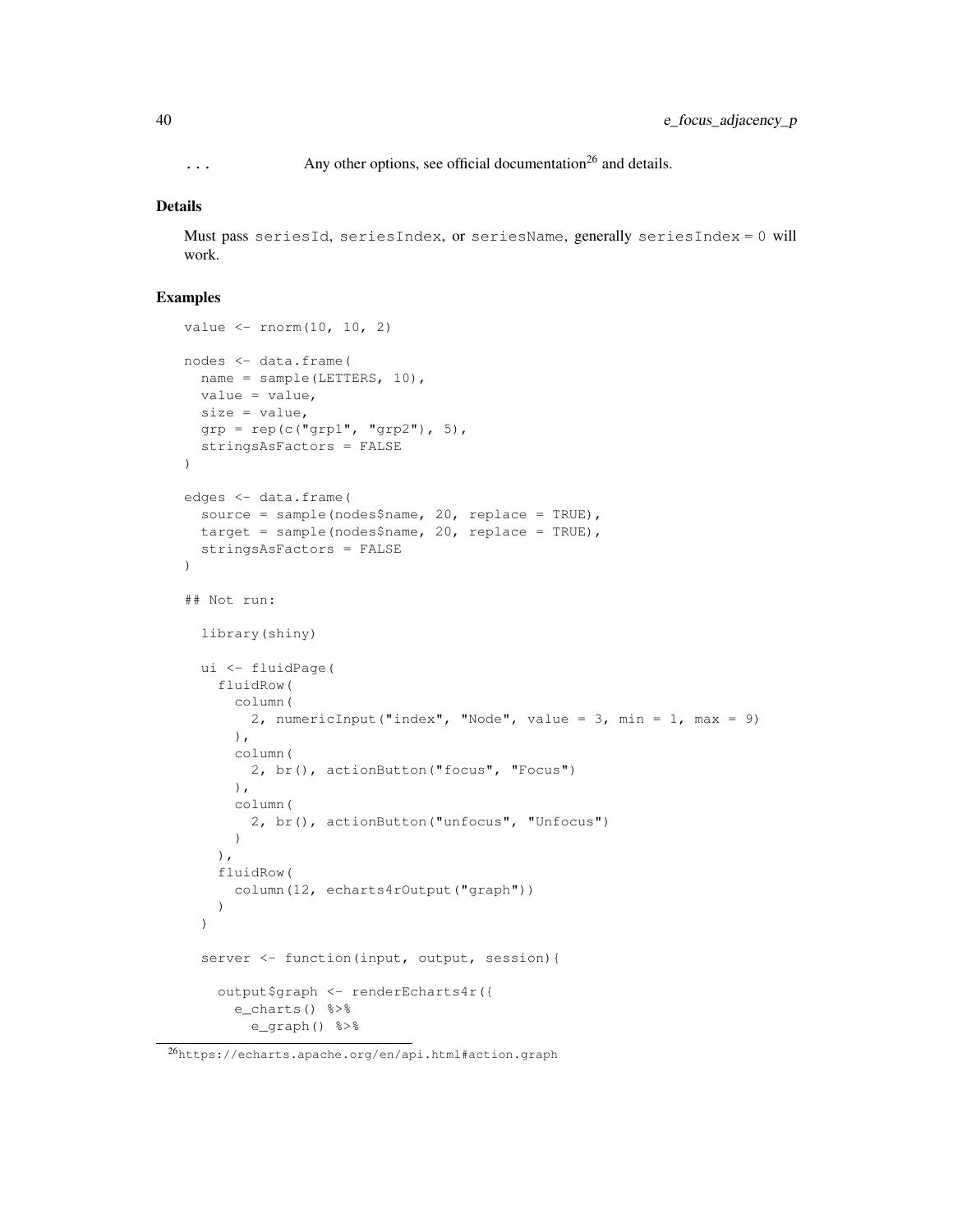```
e_graph_nodes(nodes, name, value, size, grp) %>%
       e_graph_edges(edges, source, target)
   })
   observeEvent(input$focus, {
     echarts4rProxy("graph") %>%
       e_focus_adjacency(
         seriesIndex = 0,index = input$index
        )
   })
   observeEvent(input$unfocus, {
     echarts4rProxy("graph") %>%
       e_unfocus_adjacency(seriesIndex = 0)
   })
  }
 shinyApp(ui, server)
## End(Not run)
```
e\_format\_axis *Formatters*

### Description

Simple formatters as helpers.

#### Usage

```
e_format_axis(e, axis = "y", suffix = NULL, prefix = NULL, ...)
e_format_x_axis(e, suffix = NULL, prefix = NULL, ...)
e_format_y_axis(e, suffix = NULL, prefix = NULL, \ldots)
```
#### Arguments

| e    | An echarts4r object as returned by $e$ _charts. |
|------|-------------------------------------------------|
| axis | Axis to apply formatter to.                     |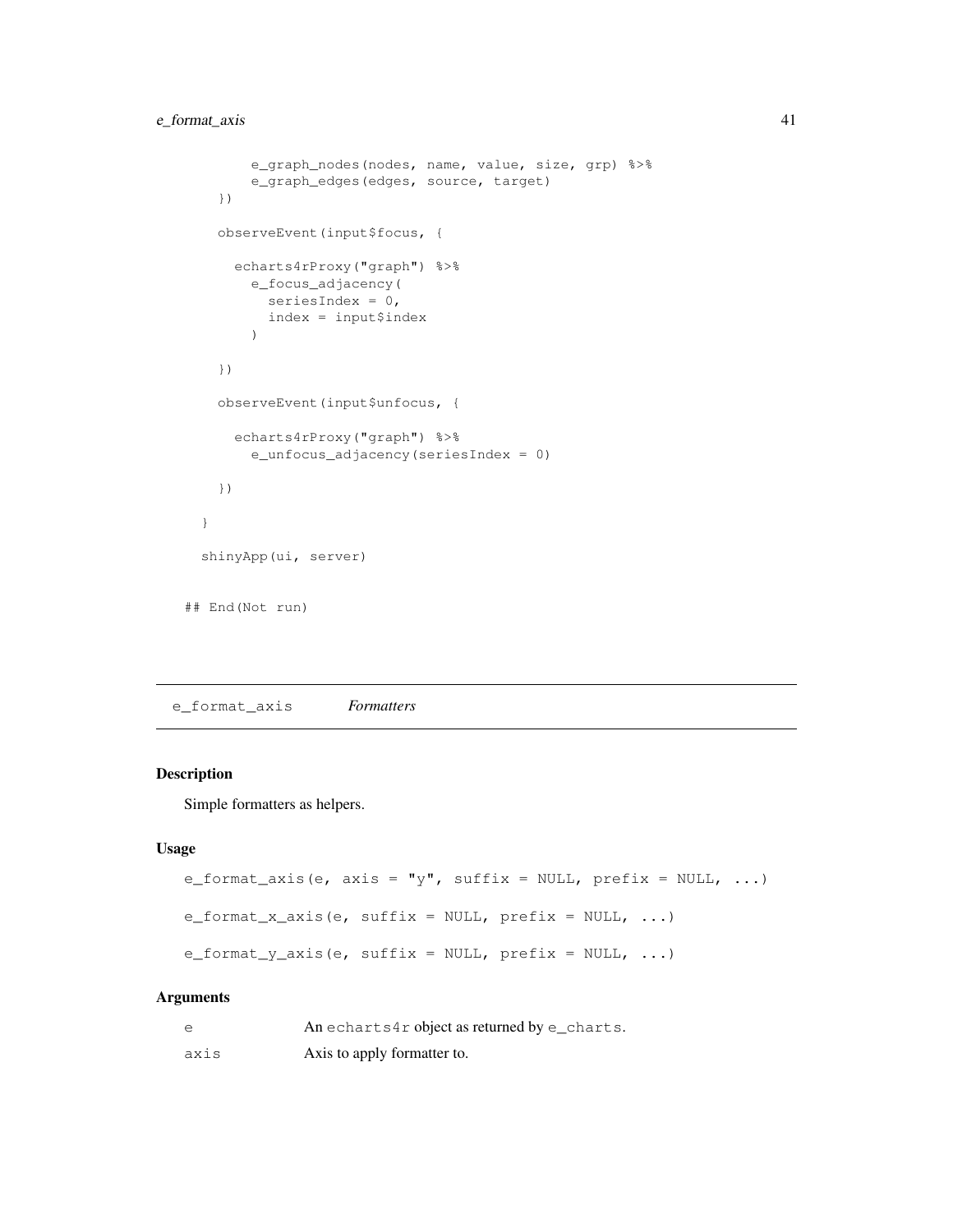42 e\_funnel

suffix, prefix Suffix and prefix of label. ... Any other arguments to pass to e\_axis.

## Examples

```
# Y = %
df <- data.frame(
 x = 1:10,
 y = round(
    runif(10, 1, 100), 2
  )
)
df %>%
  e_charts(x) %>%
 e_line(y) %>%
  e_format_y_axis(suffix = "%") %>%
  e_format_x_axis(prefix = "A")
```
e\_funnel *Funnel*

### Description

Add a funnel.

### Usage

```
e_funnel(e, values, labels, name = NULL, legend = TRUE, rm_x = TRUE,
 rm_y = TRUE, ...e_funnel_(e, values, labels, name = NULL, legend = TRUE, rm_x = TRUE,
 rm_y = TRUE, ...
```
### Arguments

| e              | An echarts4r object as returned by $e$ _charts.    |  |
|----------------|----------------------------------------------------|--|
| values, labels |                                                    |  |
|                | Values and labels of funnel.                       |  |
| name           | name of the serie.                                 |  |
| legend         | Whether to add serie to legend.                    |  |
| rm_x, rm_y     | Whether to remove x and y axis, defaults to TRUE.  |  |
|                | Any other option to pass to bar or line chartypes. |  |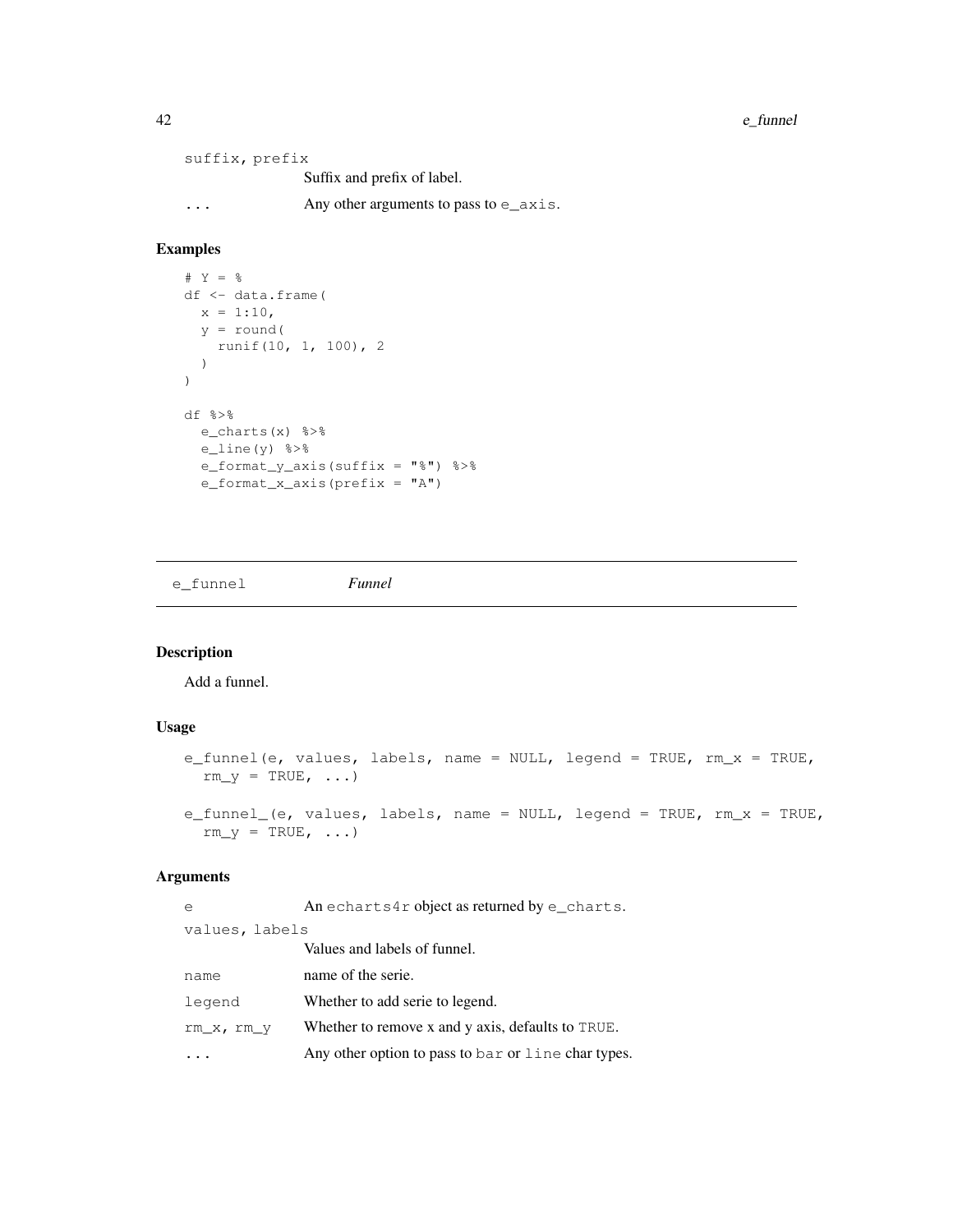#### e\_gauge 43

## Details

No bind argument here, with a funnel bind = labels.

### See Also

Additional arguments $27$ 

### Examples

```
funnel <- data.frame(
  stage = c("View", "Click", "Purchase"),
  value = c(80, 30, 20))
funnel %>%
  e_charts() %>%
  e_funnel(value, stage)
```
e\_gauge *Gauge*

### Description

Plot a gauge.

### Usage

```
e_gauge(e, value, name, rm_x = TRUE, rm_y = TRUE, ...)
e_gauge_(e, value, name, rm_x = TRUE, rm_y = TRUE, ...)
```
### Arguments

| $\epsilon$ | An echarts4r object as returned by e_charts.      |
|------------|---------------------------------------------------|
| value      | Value to gauge.                                   |
| name       | Text on gauge.                                    |
| rm x, rm y | Whether to remove x and y axis, defaults to TRUE. |
|            | Any other option to pass, check See Also section. |

### See Also

Additional arguments<sup>28</sup>

<sup>27</sup>https://echarts.apache.org/en/option.html#series-funnel

<sup>28</sup>https://echarts.apache.org/en/option.html#series-gauge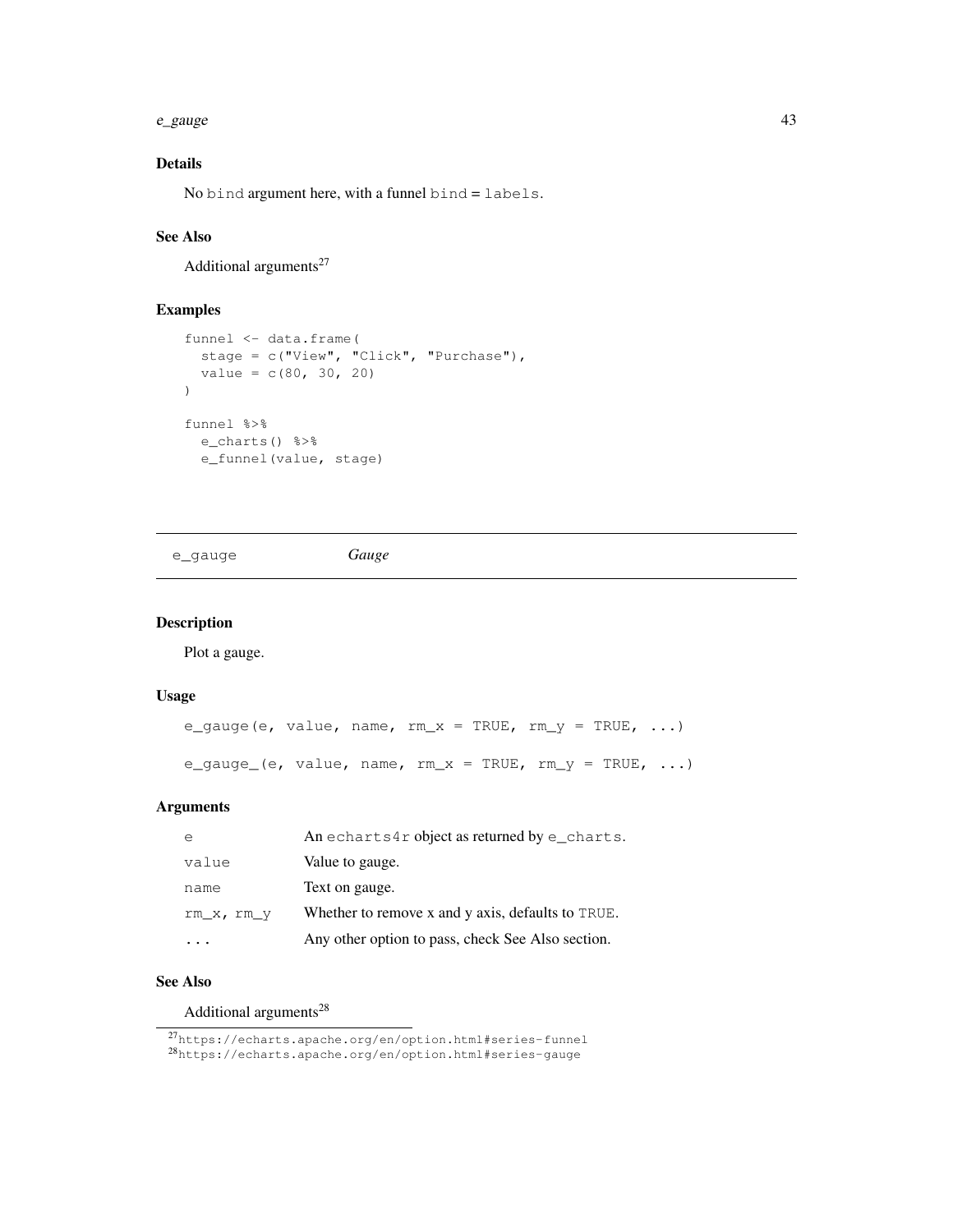### Examples

```
e_charts() %>%
  e_gauge(57, "PERCENT")
```
e\_geo *Geo*

### Description

Initialise geo.

### Usage

 $e_{g}eeo(e, map = "world", ...)$ 

### Arguments

| e                       | An echarts4r object as returned by e charts.      |
|-------------------------|---------------------------------------------------|
| map                     | Map type.                                         |
| $\cdot$ $\cdot$ $\cdot$ | Any other option to pass, check See Also section. |

### See Also

Additional arguments<sup>29</sup>

```
flights <- read.csv(
  paste0("https://raw.githubusercontent.com/plotly/datasets/",
         "master/2011_february_aa_flight_paths.csv")
\lambdaflights %>%
 e_charts() %>%
 e_geo() %>%
 e_lines(
   start_lon,
   start_lat,
   end_lon,
   end_lat,
   name = "flights",
   lineStyle = list(normal = list(currences = 0.3)))
```
<sup>29</sup>https://echarts.apache.org/en/option.html#geo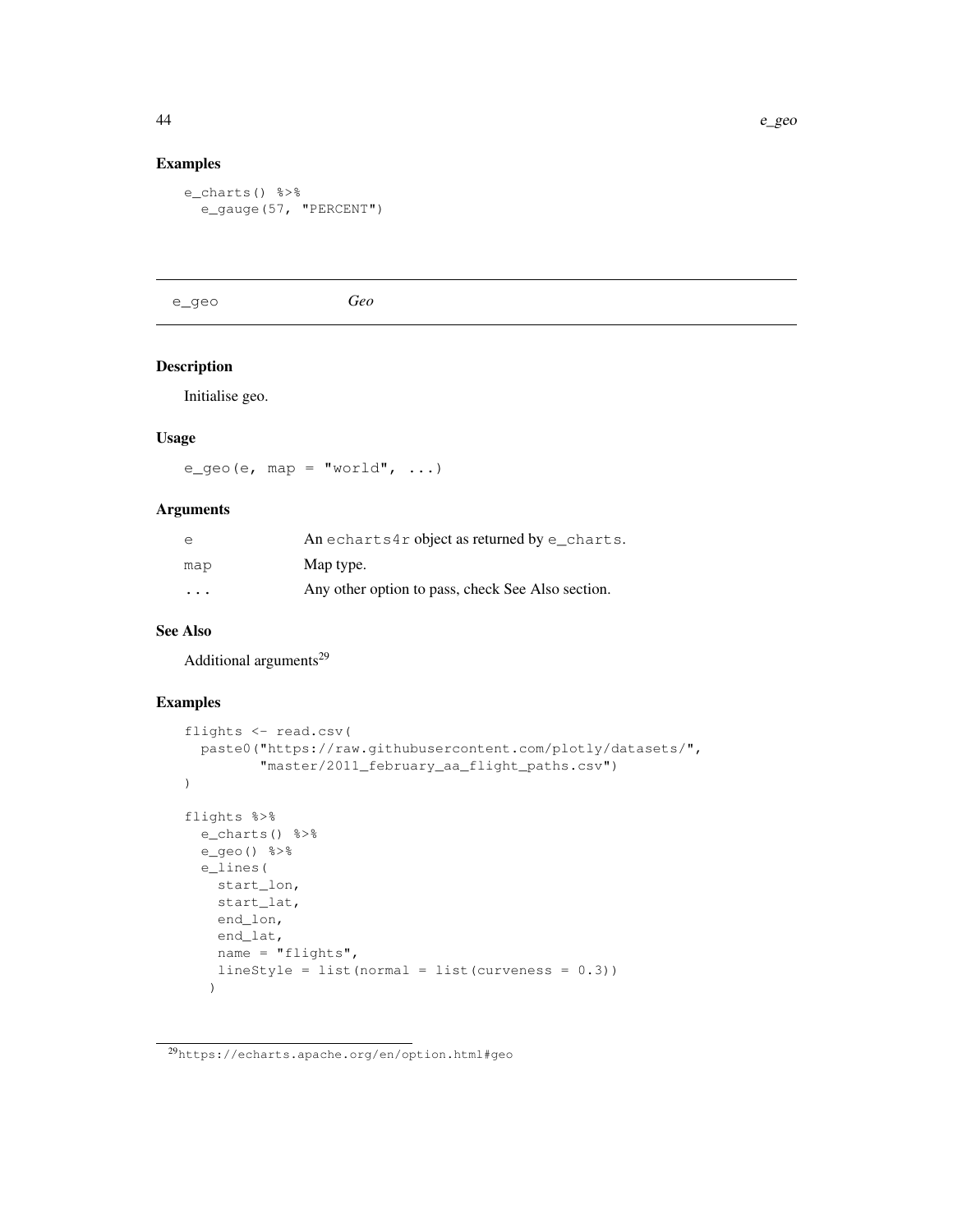e\_geo\_3d *Geo 3D*

### Description

Initialise geo 3D.

### Usage

```
e_geo_3d(e, serie, color, type = "world", rm_x = TRUE, rm_y = TRUE,
  ...)
e_geo_3d_(e, serie = NULL, color = NULL, type = "world",
```

```
rm\_x = TRUE, rm\_y = TRUE, ...
```
### Arguments

| e          | An echarts4r object as returned by $e$ _charts.   |
|------------|---------------------------------------------------|
| serie      | Column name of serie to plot.                     |
| color      | Color.                                            |
| type       | Map type.                                         |
| rm x, rm y | Whether to remove x and y axis, defaults to TRUE. |
|            | Any other option to pass, check See Also section. |

## See Also

e\_country\_names, Additional arguments<sup>30</sup>

```
choropleth <- data.frame(
 countries = c("France", "Brazil", "China", "Russia", "Canada", "India", "United States",
                "Argentina", "Australia"),
 height = runit(9, 1, 5),
 color = c("#F7FBFF", "#DEEBF7", "#C6DBEF", "#9ECAE1", "#6BAED6", "#4292C6",
            "#2171B5", "#08519C", "#08306B")
)
choropleth %>%
 e_charts(countries) %>%
  e_geo_3d(height, color)
```
<sup>30</sup>http://echarts.baidu.com/option-gl.html#geo3D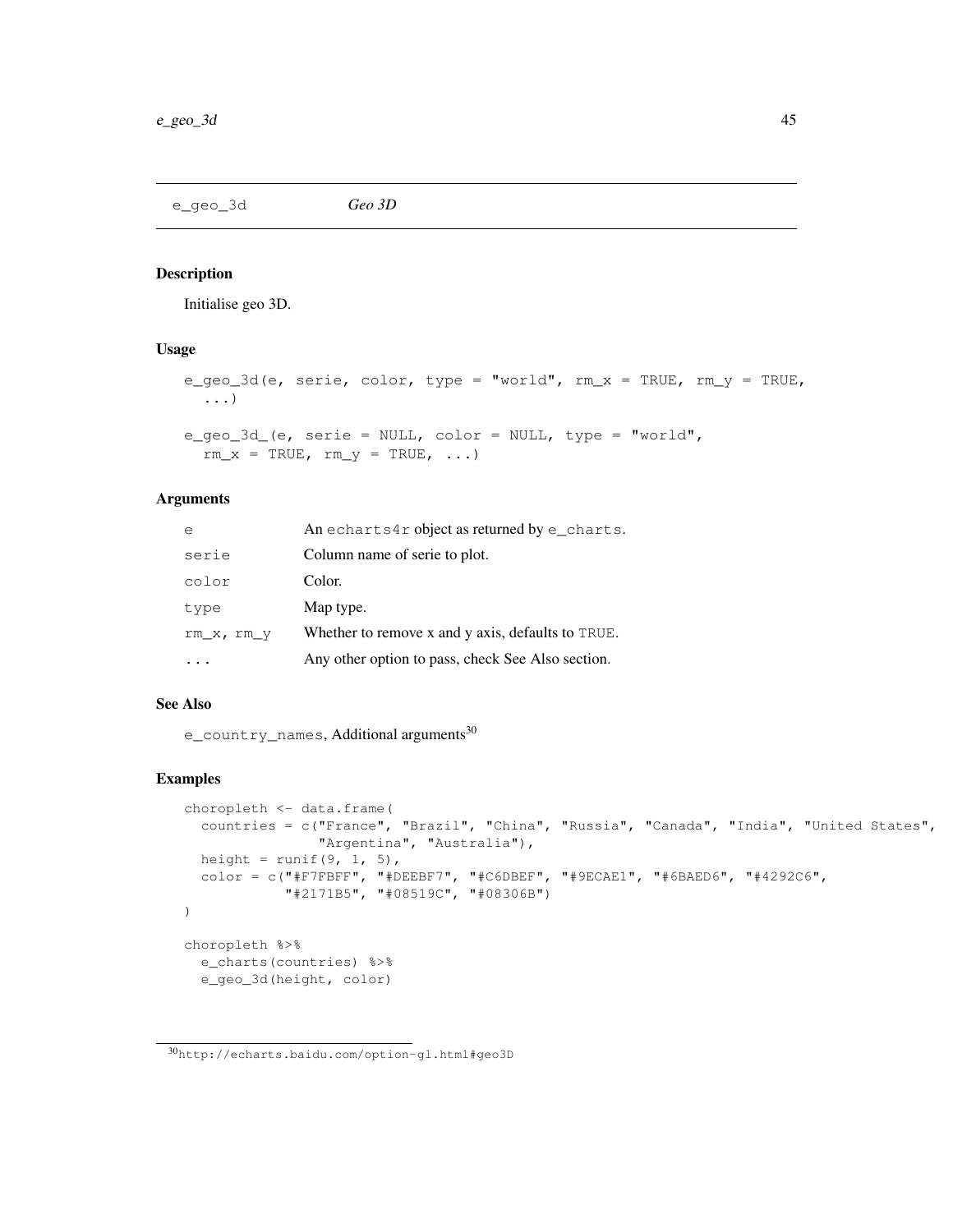e\_get\_data *Get data*

# Description

Get data passed to e\_charts.

### Usage

e\_get\_data(e)

### Arguments

e An echarts4r object as returned by e\_charts.

### Value

A list of data.frames, one for each group.

### Examples

```
echart <- cars %>%
 e_charts(speed) %>%
 e_scatter(dist) %>%
 e_lm(dist ~ speed)
echart
e_get_data(echart)[[1]]
```
e\_globe *Globe*

### Description

Add globe.

### Usage

```
e_globe(e, environment = NULL, base_texture = NULL,
 height_texture = NULL, ...)
```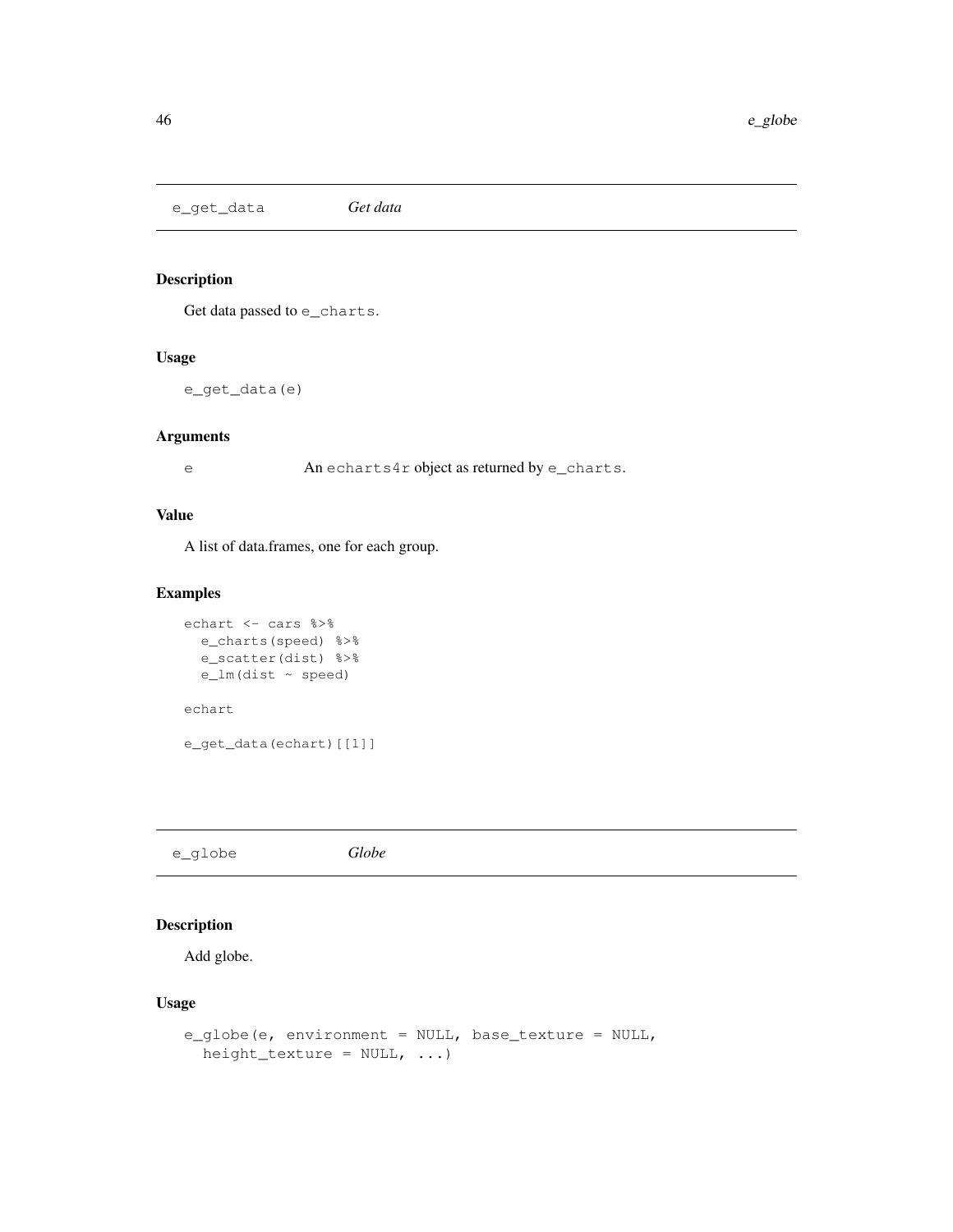#### e\_graph 47

#### Arguments

| e              | An echarts4r object as returned by e_charts.      |  |
|----------------|---------------------------------------------------|--|
|                | environment Texture of background.                |  |
|                | base_texture Base texture of globe.               |  |
| height texture |                                                   |  |
|                | Texture of height.                                |  |
|                | Any other option to pass, check See Also section. |  |

### See Also

e\_country\_names, Additional arguments<sup>31</sup>

### Examples

```
## Not run:
url <- paste0("https://ecomfe.github.io/echarts-examples/",
               "public/data-gl/asset/data/population.json")
data <- jsonlite::fromJSON(url)
data <- as.data.frame(data)
names(data) <- c("lon", "lat", "value")
data %>%
  e_charts(lon) %>%
 e_globe(
   displacementScale = 0.04
  \} \frac{6}{6} > \frac{6}{6}e_bar_3d(lat, value, "globe") %>%
  e_visual_map(show = FALSE)
## End(Not run)
```
e\_graph *Graph*

#### Description

Create a graph.

### Usage

```
e_graph(e, layout = "force", name = NULL, rm_x = TRUE, rm_y = TRUE,
  ...)
e_graph_gl(e, layout = "force", name = NULL, rm_x = TRUE,
  rm_y = TRUE, \ldots)
```
<sup>31</sup>http://echarts.baidu.com/option-gl.html#globe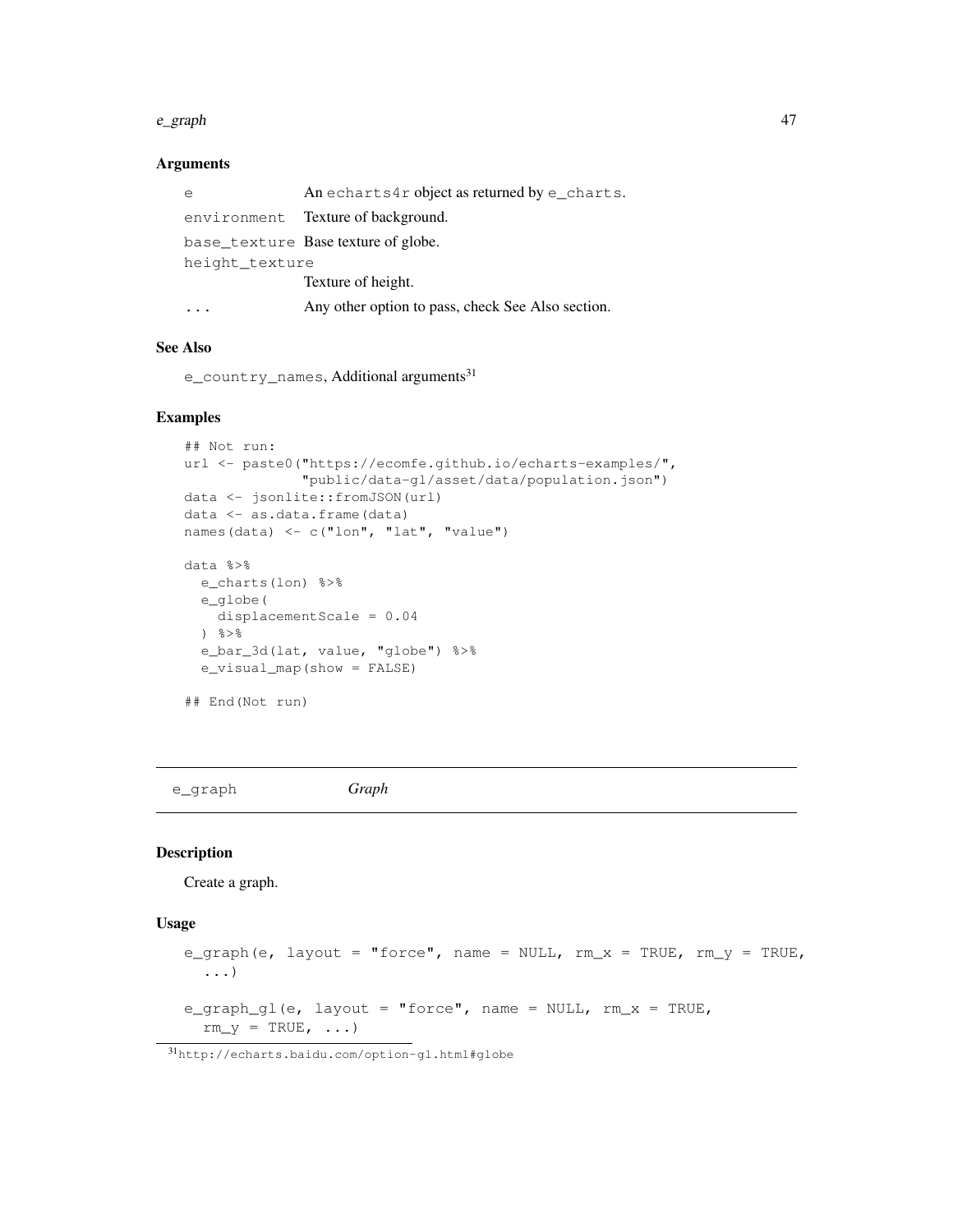```
e_graph_nodes(e, nodes, names, value, size, category, legend = TRUE)
e_graph_edges(e, edges, source, target)
```
### Arguments

| e              | An echarts4 object as returned by e_charts.           |
|----------------|-------------------------------------------------------|
| layout         | Layout, one of force, none or circular.               |
| name           | Name of graph.                                        |
| $rm_X, rm_Y$   | Whether to remove the x and y axis, defaults to TRUE. |
| .              | Any other parameter.                                  |
| nodes          | Data.frame of nodes.                                  |
| names          | Names of nodes, unique.                               |
| value          | values of nodes.                                      |
| size           | Size of nodes.                                        |
| category       | Group of nodes ( <i>i.e.</i> : group membership).     |
| legend         | Whether to add serie to legend.                       |
| edges          | Data.frame of edges.                                  |
| source, target |                                                       |
|                | Column names of source and target.                    |

### See Also

Additional arguments<sup>32</sup>, e\_modularity

```
value \leftarrow rnorm(10, 10, 2)
nodes <- data.frame(
 name = sample(LETTERS, 10),
 value = value,
 size = value,
 qrp = rep(c("qrp1", "qrp2"), 5),stringsAsFactors = FALSE
)
edges <- data.frame(
 source = sample(nodes$name, 20, replace = TRUE),
 target = sample(nodes$name, 20, replace = TRUE),
 stringsAsFactors = FALSE
)
e_charts() %>%
e_graph() %>%
```
<sup>32</sup>https://echarts.apache.org/en/option.html#series-graph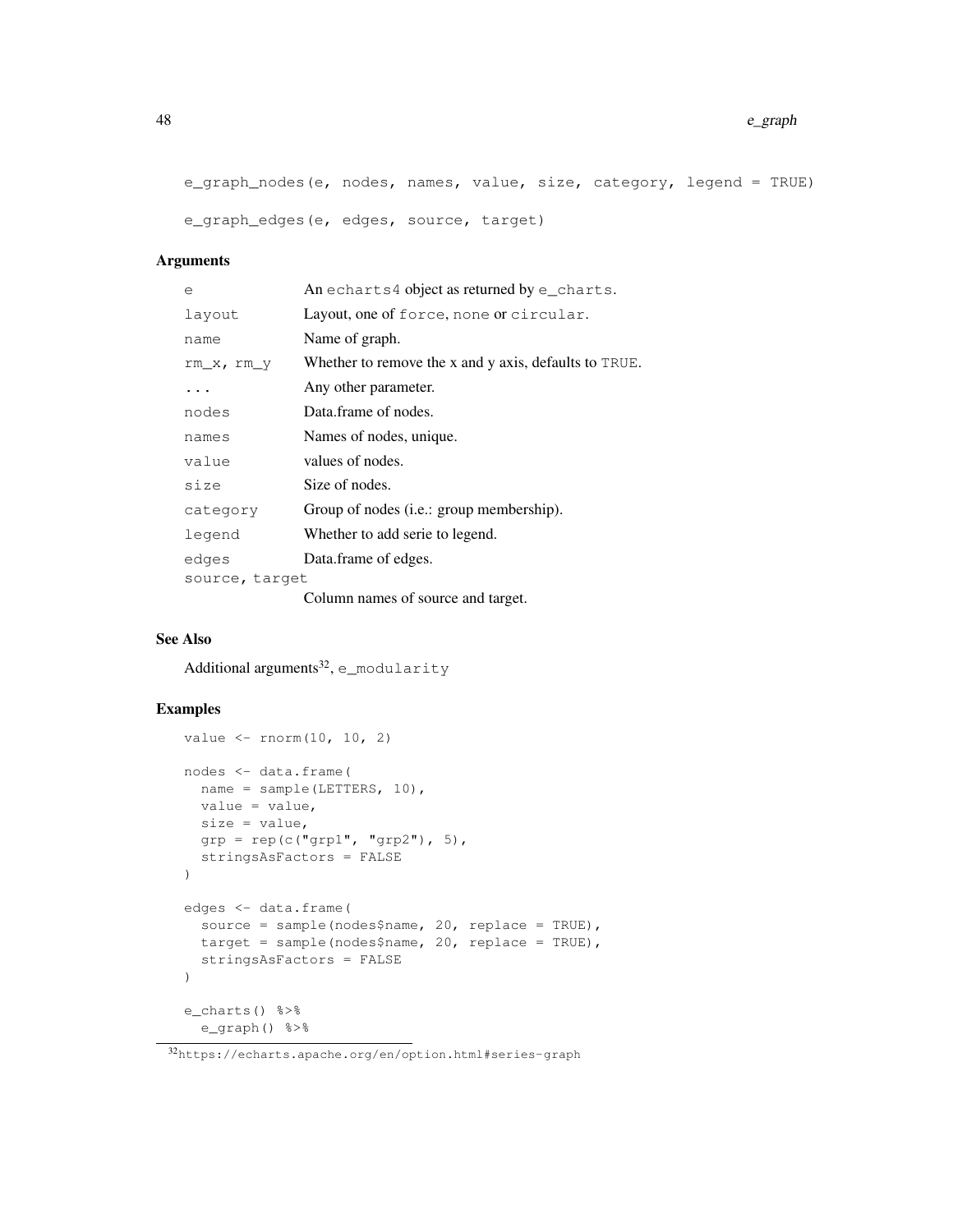```
e_graph_nodes(nodes, name, value, size, grp) %>%
  e_graph_edges(edges, source, target)
#Use graphGL for larger networks
nodes <- data.frame(
 name = paste0(LETTERS, 1:1000),
 value = rnorm(1000, 10, 2),
 size = rnorm(1000, 10, 2),
 grp = rep(c("grp1", "grp2"), 500),stringsAsFactors = FALSE
)
edges <- data.frame(
  source = sample(nodes$name, 2000, replace = TRUE),
 target = sample(nodes$name, 2000, replace = TRUE),
 stringsAsFactors = FALSE
)
e_charts() %>%
 e_graph_gl() %>%
 e_graph_nodes(nodes, name, value, size, grp) %>%
  e_graph_edges(edges, source, target)
```
e\_graphic\_g *Graphic*

### Description

Low level API to define graphic elements.

### Usage

```
e_graphic_g(e, ...)
e_group_g(e, ...)
e_i image g(e, \ldots)e_text_g(e, \ldots)
e_rect_g(e, ...)
e_circle_g(e, ...)
e_ring_g(e, ...)
e_sector_g(e, ...)
```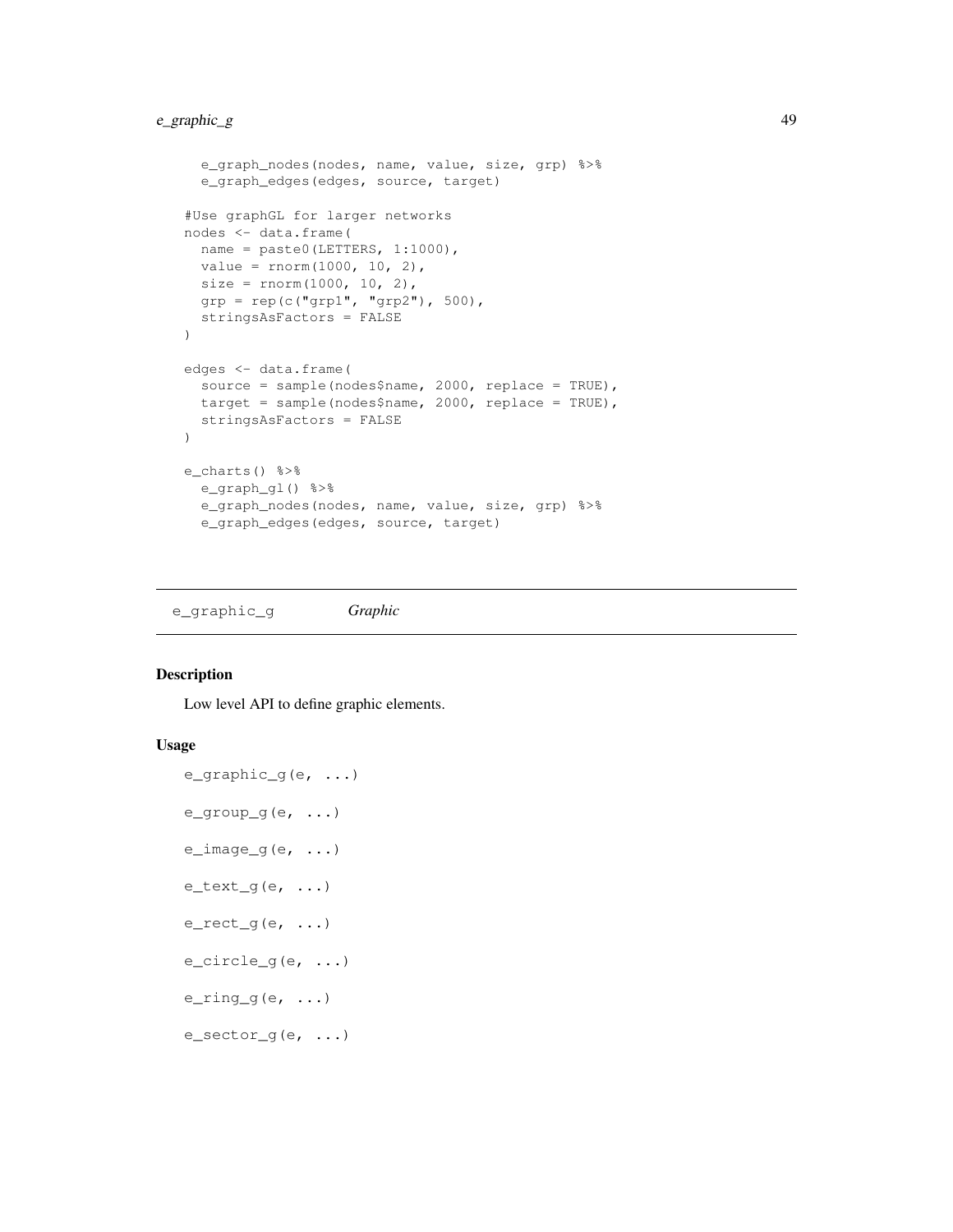```
e_{\text{arc-g}}(e, \ldots)e_polygon_g(e, ...)
e_polyline_g(e, ...)
eline_g(e, ...)
e_bezier_curve_g(e, ...)
```
### Arguments

| $\epsilon$ | An echarts4r object as returned by $e$ _charts.   |
|------------|---------------------------------------------------|
| $\cdots$   | Any other option to pass, check See Also section. |

### Functions

- e\_graphic\_g to initialise graphics, entirely optional.
- e\_group\_g to create group, the children of which will share attributes.
- e\_image\_g to a png or jpg image.
- e\_text\_g to add text.
- e\_rect\_g to add a rectangle.
- e\_circle\_g to add a circle.
- e\_ring\_g to add a ring.
- e\_sector\_g
- e\_arc\_g to create an arc.
- e\_polygon\_g to create a polygon.
- e\_polyline\_g to create a polyline.
- e\_line\_g to draw a line.
- e\_bezier\_curve\_g to draw a quadratic bezier curve or cubic bezier curve.

### Note

Some elements, i.e.: e\_image\_g may not display in the RStudio browwser but will work fine in your browser, R markdown documents and Shiny applications.

### See Also

official documentation<sup>33</sup>

<sup>33</sup>https://echarts.apache.org/en/option.html#graphic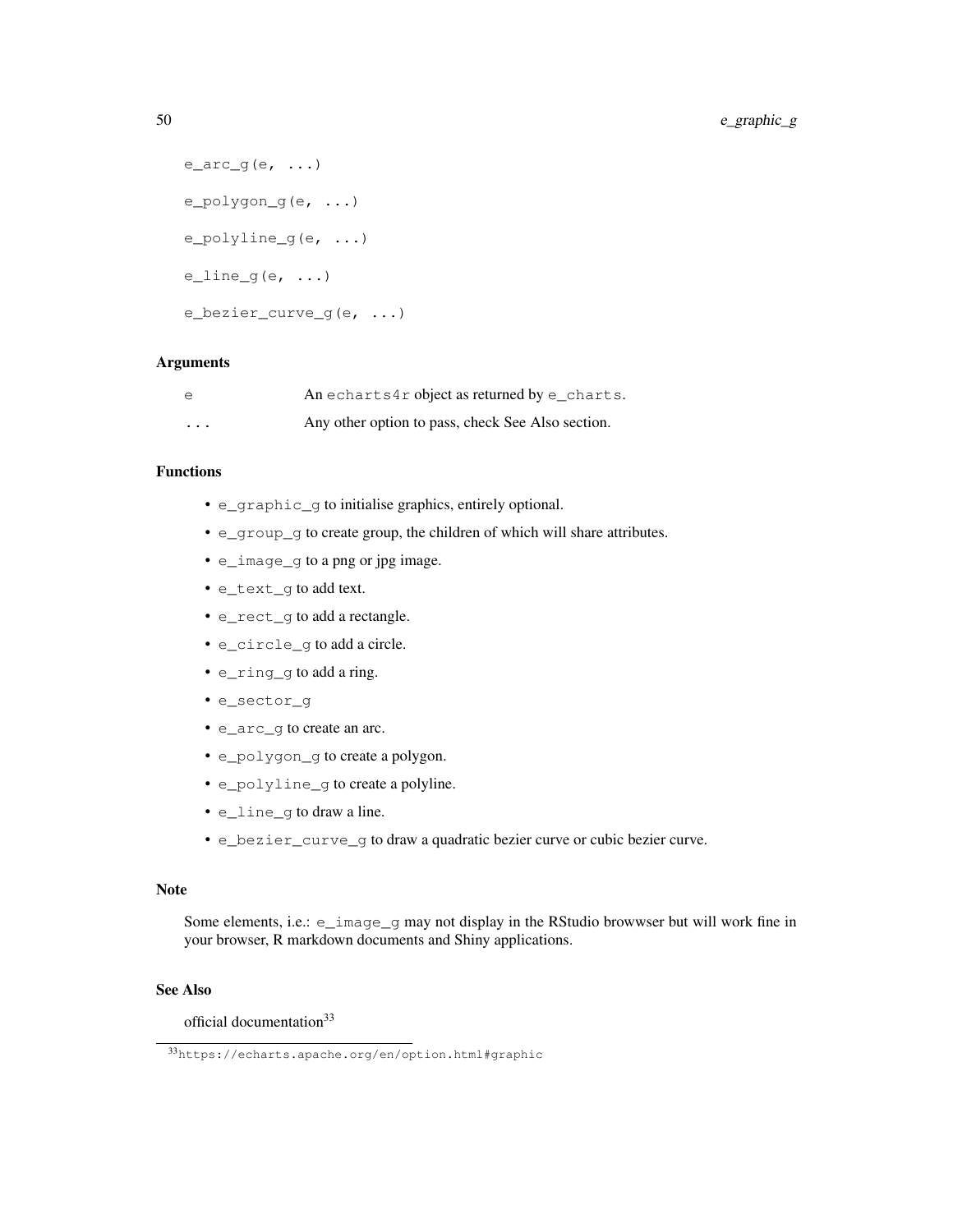#### $e\_grid$  51

### Examples

```
# may not work in RStudio viewer
# Open in browser
cars %>%
  e_charts(speed) %>%
  e_scatter(dist) %>%
  e_image_g(
   right = 20,
    top = 20,
    z = -999,
   style = list(
     image = "https://www.r-project.org/logo/Rlogo.png",
     width = 150,
     height = 150,
     opacity = .6)
  )
```

```
e_grid Grid
```
### Description

Customise grid.

#### Usage

 $e_{grid}(e, index = NULL, ...)$ 

### Arguments

| e         | An echarts4r object as returned by $e$ _charts.   |
|-----------|---------------------------------------------------|
| index     | Index of axis to customise.                       |
| $\ddotsc$ | Any other option to pass, check See Also section. |

### See Also

Additional arguments<sup>34</sup>

```
USArrests %>%
 e_charts(UrbanPop) %>%
 e_line(Assault, smooth = TRUE) %>%
  e_area(Murder, y.index = 1, x.index = 1) 8>8e_y_axis(gridIndex = 1) %>%
```
<sup>34</sup>https://echarts.apache.org/en/option.html#grid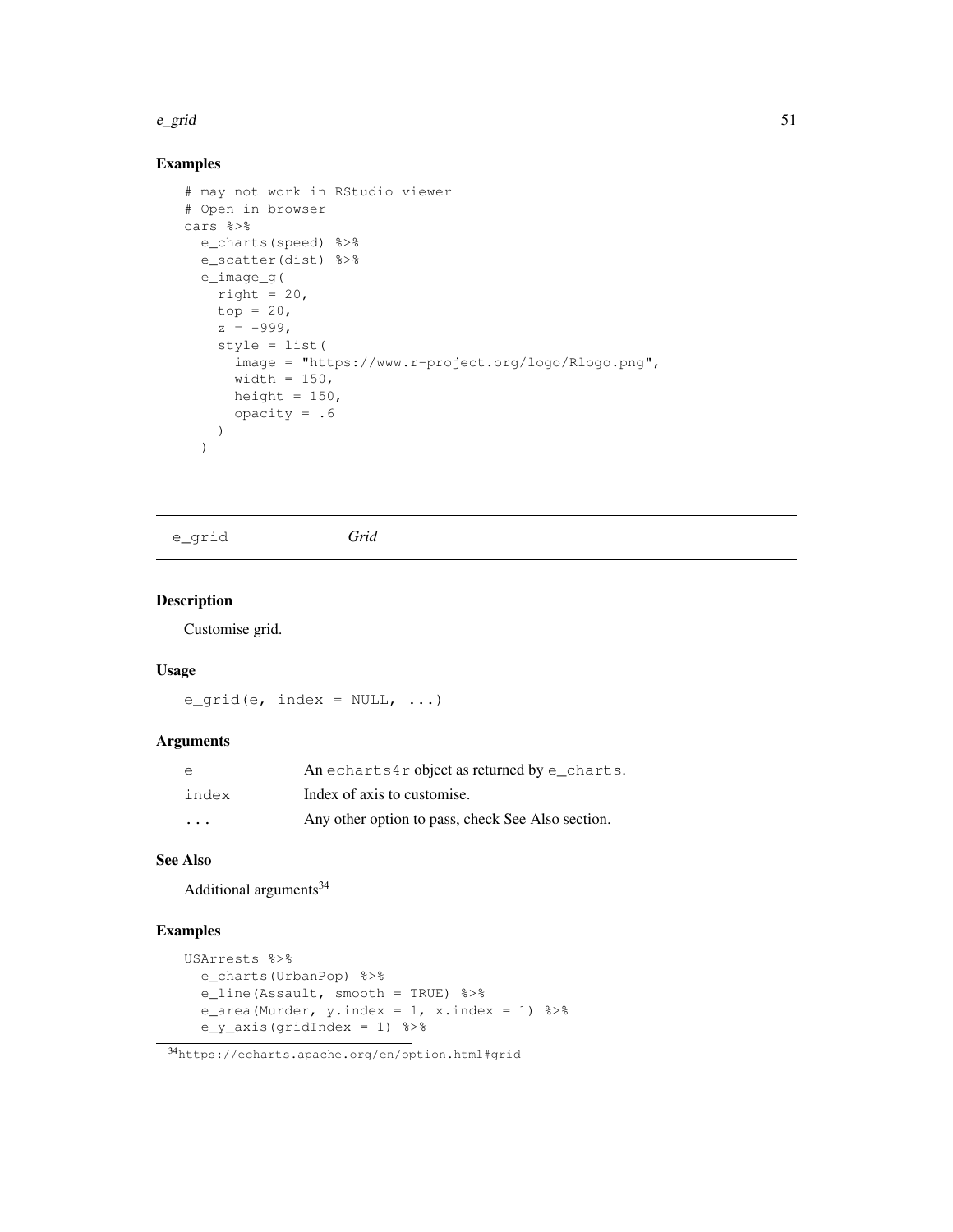```
e_x_axis(gridIndex = 1) %>%
e_{grid}(height = "40%") %>%
e_grid(height = "40%", top = "55%")
```
e\_grid\_3d *Grid*

#### Description

Customise grid.

### Usage

e\_grid\_3d(e, index =  $0, ...$ )

#### Arguments

| e                       | An echarts4r object as returned by $e$ _charts.   |
|-------------------------|---------------------------------------------------|
| index                   | Index of axis to customise.                       |
| $\cdot$ $\cdot$ $\cdot$ | Any other option to pass, check See Also section. |

### See Also

Additional arguments<sup>35</sup>

```
# phony data
v \leftarrow LETTERS [1:10]matrix <- data.frame(
 x = sample(v, 300, replace = TRUE),
  y = sample(v, 300, replace = TRUE),
  z1 = rnorm(300, 10, 1),z2 = rnorm(300, 10, 1),stringsAsFactors = FALSE
) %>%
  dplyr::group_by(x, y) %>%
  dplyr::summarise(
   z1 = sum(z1),
    z2 = sum(z2)\frac{6}{3} > \frac{6}{6}dplyr::ungroup()
trans <- list(opacity = 0.4) # transparency
emphasis <- list(itemStyle = list(color = "#313695"))
```
<sup>35</sup>http://www.echartsjs.com/option-gl.html#grid3D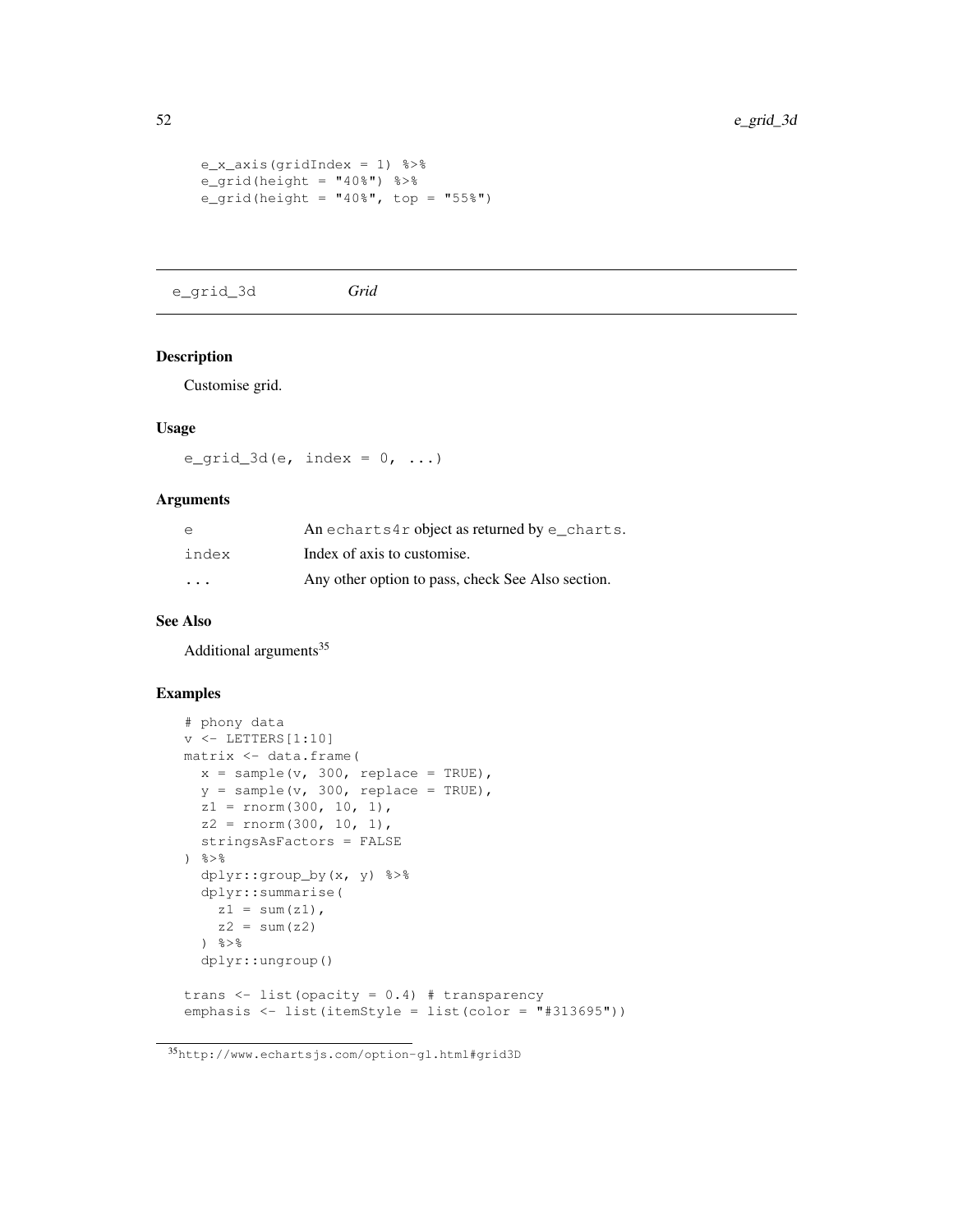### e\_heatmap 53

```
matrix %>%
  e_charts(x) %>%
  e_{\text{bar}} 3d(y, z1, stack = "stack", name = "Serie 1", itemStyle = trans, emphasis = emphasis)
  e_bar_3d(y, z2, stack = "stack", name = "Serie 2", itemStyle = trans, emphasis = emphasis)
  e_grid_3d(splitLine = list(lineStyle = list(color = "blue")))
```

```
e_heatmap Heatmap
```
#### Description

Draw heatmap by coordinates.

#### Usage

```
e_heatmap(e, y, z, name = NULL, coord_system = "cartesian2d",
  rm_x = TRUE, rm_y = TRUE, calendar = NULL, ...)
e_heatmap_(e, y, z = NULL, name = NULL, coord_system = "cartesian2d",
  rm_x = TRUE, rm_y = TRUE, calendar = NULL, ...)
```
#### Arguments

| e          | An echarts4r object as returned by e_charts.                                               |
|------------|--------------------------------------------------------------------------------------------|
| $y$ , z    | Coordinates and values.                                                                    |
| name       | name of the serie.                                                                         |
|            | coord_system Coordinate system to plot against, takes cartesian2d, geo or calendar.        |
| rm x, rm y | Whether to remove x and y axis, only applies if coord_system is not set to<br>cartesian2d. |
| calendar   | The index of the calendar to plot against.                                                 |
| $\cdots$   | Any other option to pass, check See Also section.                                          |
|            |                                                                                            |

### See Also

Additional arguments<sup>36</sup>

```
v \leftarrow LETTERS[1:10]matrix <- data.frame(
  x = sample(v, 300, replace = TRUE),
  y = sample(v, 300, replace = TRUE),
  z = rnorm(300, 10, 1),stringsAsFactors = FALSE
```
<sup>36</sup>https://echarts.apache.org/en/option.html#series-heatmap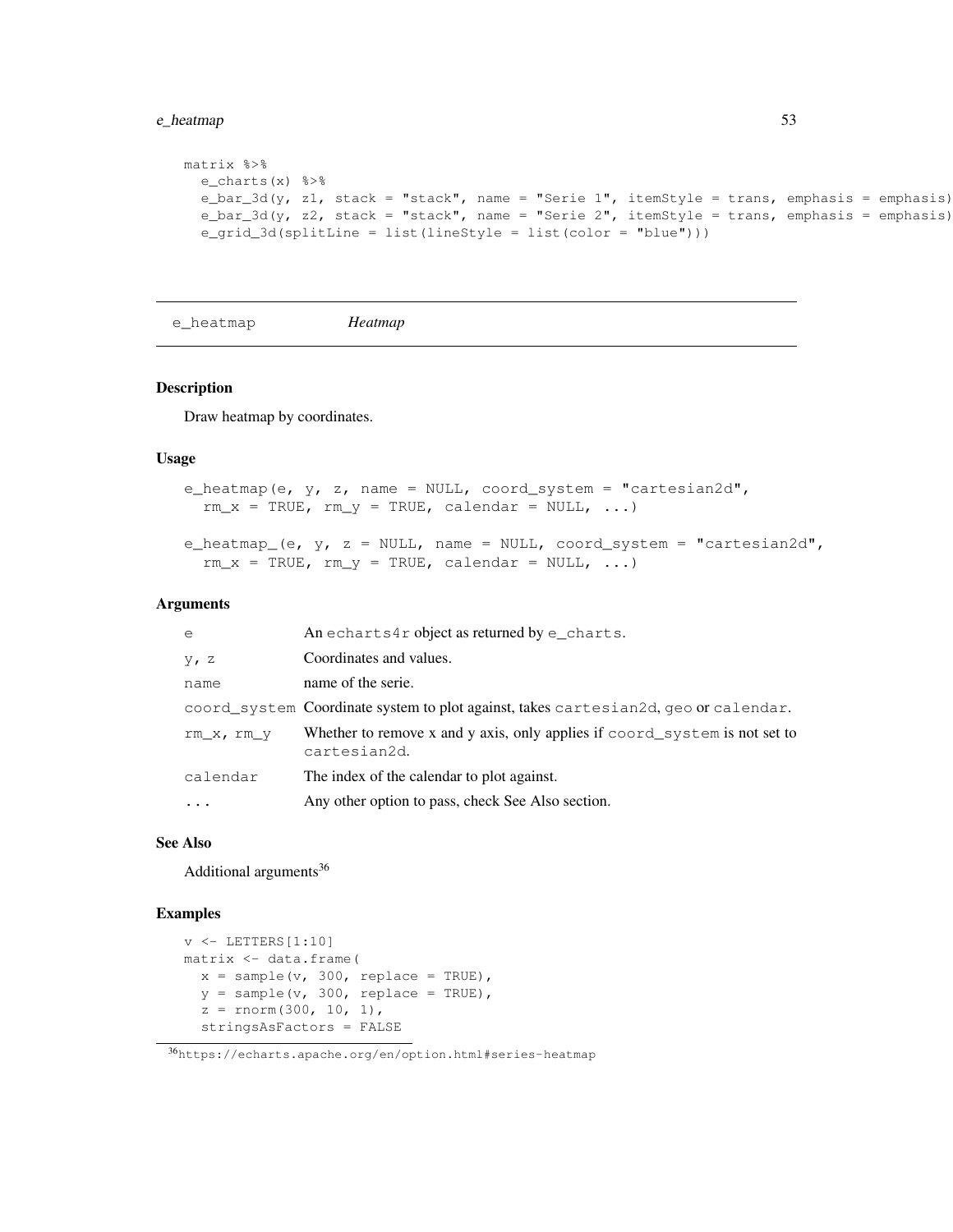```
\frac{8}{6}dplyr::group_by(x, y) %>%
  dplyr::summarise(z = sum(z)) %>%
  dplyr::ungroup()
matrix %>%
  e_charts(x) %>%
  e_heatmap(y, z, itemStyle = list(emphasis = list(shadowBlur = 10))) %>%
  e_visual_map(z)
# calendar
dates <- seq.Date(as.Date("2017-01-01"), as.Date("2018-12-31"), by = "day")
values <- rnorm(length(dates), 20, 6)
year < - data.frame(data = dates, values = values)year %>%
  e_charts(date) %>%
  e_calendar(range = "2018") %>%
  e_heatmap(values, coord_system = "calendar") %>%
  e_visual_map(max = 30)
# calendar multiple years
year %>%
  dplyr::mutate(year = format(date, "%Y")) %>%
  group_by(year) %>%
  e_charts(date) %>%
  e_calendar(range = "2017", top = 40) 8>8e_calendar(range = "2018", top = 260) 8 > 8e_heatmap(values, coord_system = "calendar") %>%
  e_visual_map(max = 30)
# map
quakes %>%
  e_charts(long) %>%
  e_geo(
   boundingCoords = list(
     c(190, -10),
      c(180, -40))
  \frac{6}{3} > \frac{6}{6}e_heatmap(
    lat,
    mag,
    coord_system = "geo",
   blurSize = 5,
   pointSize = 3
  \frac{6}{3} > \frac{6}{6}e_visual_map(mag)
# timeline
library(dplyr)
```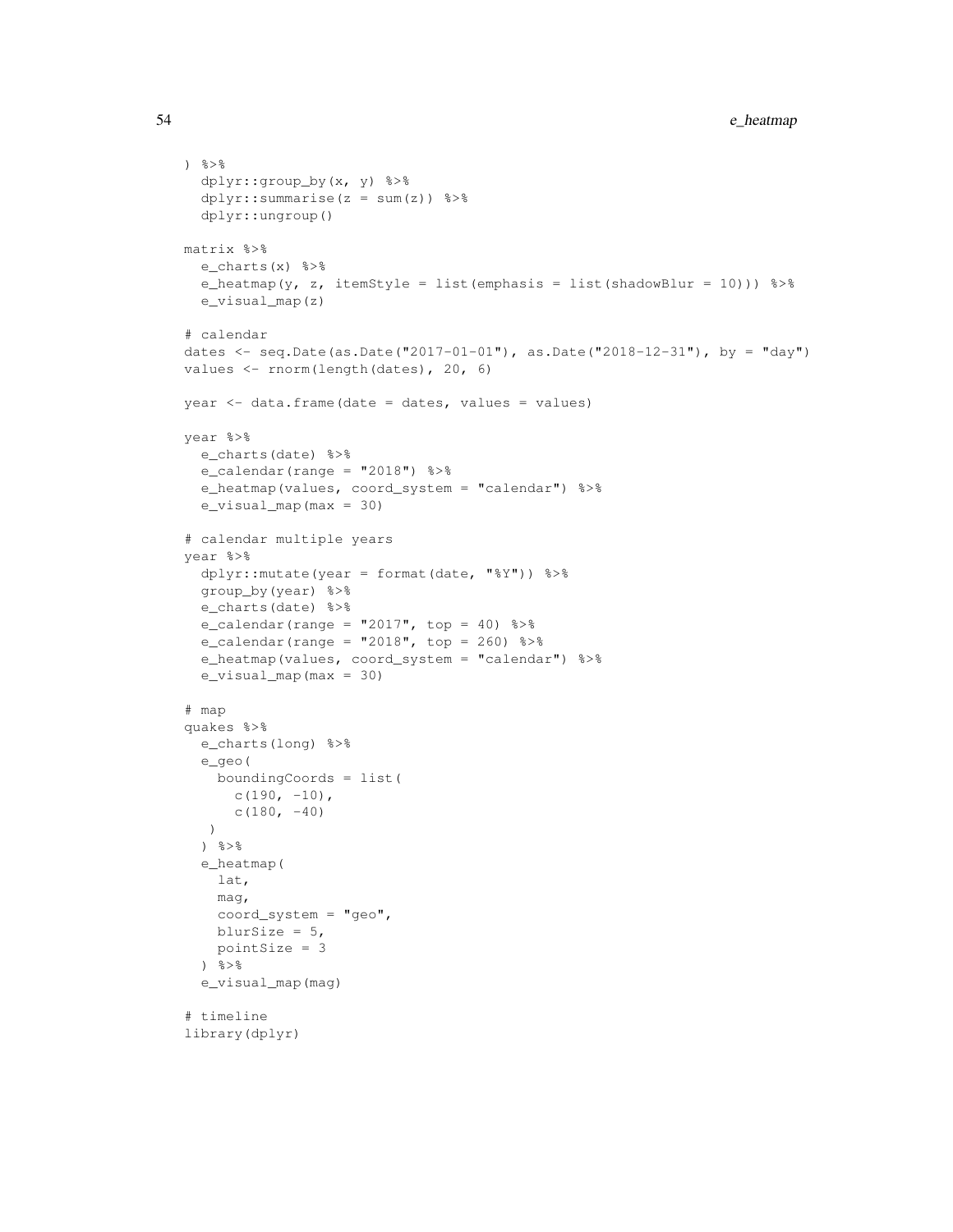### e\_highlight\_p 55

```
axis <- LETTERS[1:10]
df <- expand.grid(axis, axis)
bind_rows(df, df) %>%
 mutate(
   values = runif(n(), 1, 10),qrp = c(rep("A", 100),
      rep("B", 100)
    )
  \} \frac{6}{6} > \frac{6}{6}group_by(grp) %>%
  e_charts(Var1, timeline = TRUE) %>%
  e_heatmap(Var2, values) %>%
  e_visual_map(values)
```
e\_highlight\_p *Highlight & Downplay Proxy*

### Description

Proxies to highlight and downplay series.

#### Usage

```
e_highlight_p(proxy, series_index = NULL, series_name = NULL)
```

```
e_downplay_p(proxy, series_index = NULL, series_name = NULL)
```
### Arguments

| proxy | An echarts4r proxy as returned by echarts4rProxy. |
|-------|---------------------------------------------------|
|       | series_index Series index, can be a vector.       |
|       | series name Series Name, can be vector.           |

```
## Not run:
 library(shiny)
ui <- fluidPage(
  fluidRow(
     column(
       3,
       actionButton("highlightmpg", "Highlight MPG")
     ) \primecolumn(
       3,
```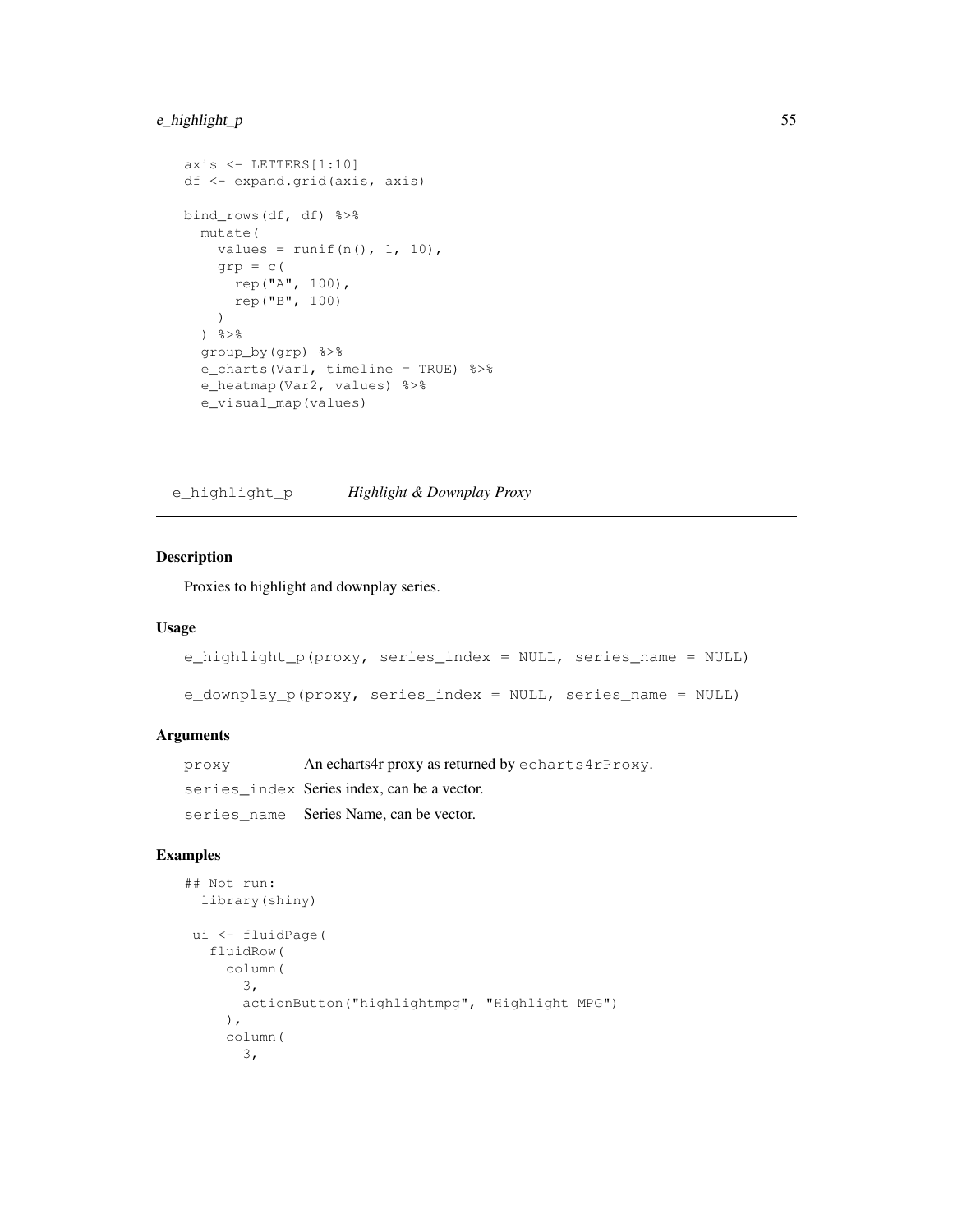```
actionButton("highlighthp", "Highlight HP")
    ),
    column(
      3,
      actionButton("downplaympg", "Downplay MPG")
    ),
    column(
      3,
      actionButton("downplayhp", "Downplay HP")
    )
  ),
  echarts4rOutput("plot")
)
server <- function(input, output, session){
  output$plot <- renderEcharts4r({
    mtcars %>%
      e_charts(mpg) %>%
      e_line(disp) %>%
       e_line(hp, name = "HP") # explicitly pass name
   })
   # highlight
  observeEvent(input$highlightmpg, {
    echarts4rProxy("plot") %>%
       e_highlight_p(series_index = 0) # using index
   })
  observeEvent(input$highlighthp, {
    echarts4rProxy("plot") %>%
      e_highlight_p(series_name = "HP") # using name
   })
   # downplay
  observeEvent(input$downplaympg, {
    echarts4rProxy("plot") %>%
       e_downplay_p(series_name = "disp")
  })
  observeEvent(input$downplayhp, {
    echarts4rProxy("plot") %>%
       e_downplay_p(series_index = 1)
  })
}
shinyApp(ui, server)
## End(Not run)
```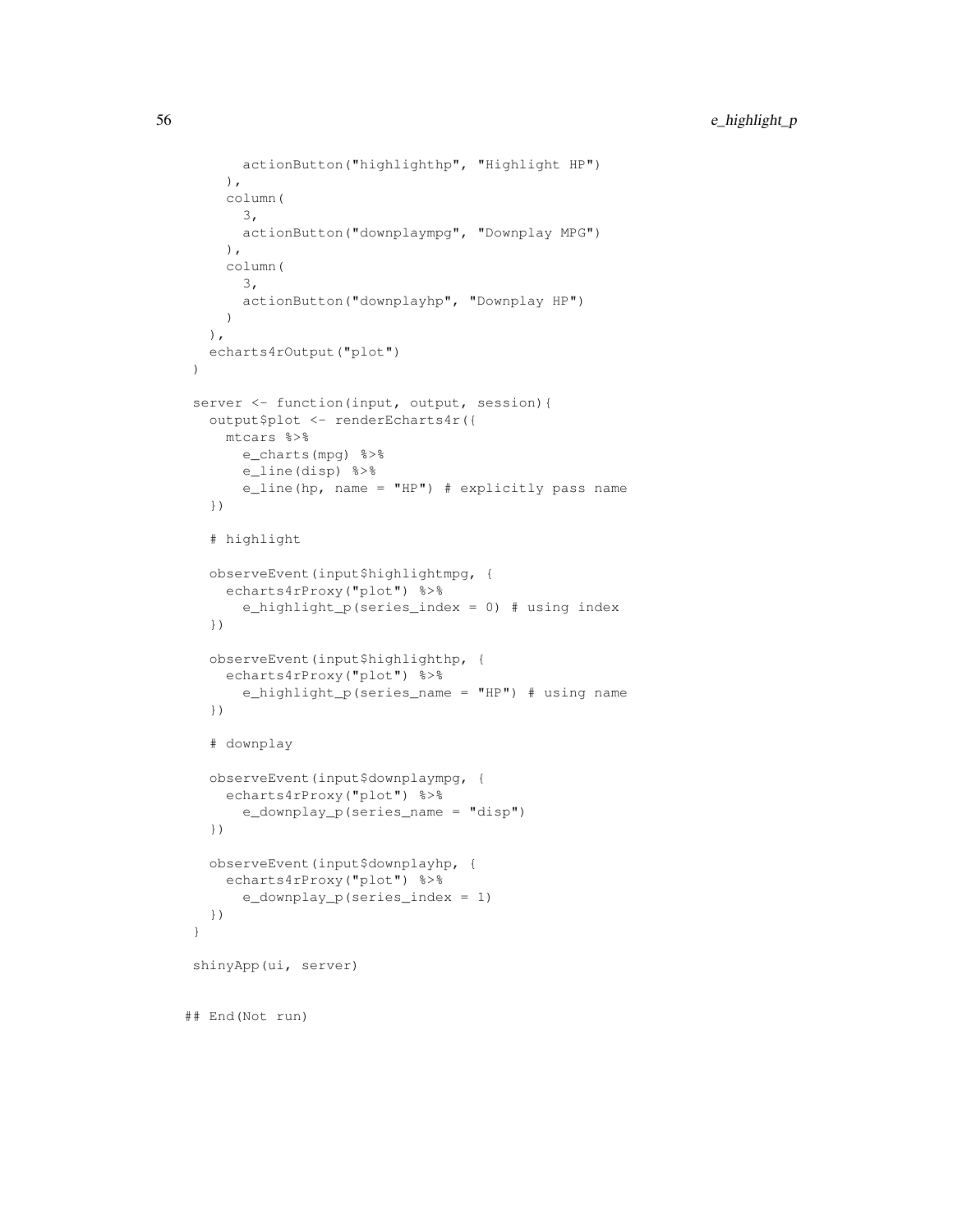#### Description

Add a histogram or density plots.

#### Usage

```
e_histogram(e, serie, breaks = "Sturges", name = NULL, legend = TRUE,
  bar_width = "99%", x_index = 0, y_index = 0, ...)
e_density(e, serie, breaks = "Sturges", name = NULL, legend = TRUE,
  x\_index = 0, y\_index = 0, smooth = TRUE, ...e_histogram_(e, serie, breaks = "Sturges", name = NULL,
  legend = TRUE, bar_width = "90\, x_index = 0, y_index = 0, ...)
e_density_(e, serie, breaks = "Sturges", name = NULL, legend = TRUE,
  x\_index = 0, y\_index = 0, smooth = TRUE, ...
```
#### Arguments

| e         | An echarts4r object as returned by $e$ _charts.     |
|-----------|-----------------------------------------------------|
| serie     | Column name of serie to plot.                       |
| breaks    | Passed to hist.                                     |
| name      | name of the serie.                                  |
| legend    | Whether to add serie to legend.                     |
| bar width | Width of bars.                                      |
| x index   | Indexes of x and y axis.                            |
| y index   | Indexes of x and y axis.                            |
| .         | Any other option to pass, check See Also section.   |
| smooth    | We there to use smoothed lines, passed to $e$ line. |

```
mtcars %>%
 e_charts() %>%
 e_histogram(mpg, name = "histogram") %>%
  e_density(mpg, areaStyle = list(opacity = .4), smooth = TRUE, name = "density", y_index =
  e_tooltip(trigger = "axis")
# timeline
mtcars %>%
```

```
group_by(cyl) %>%
```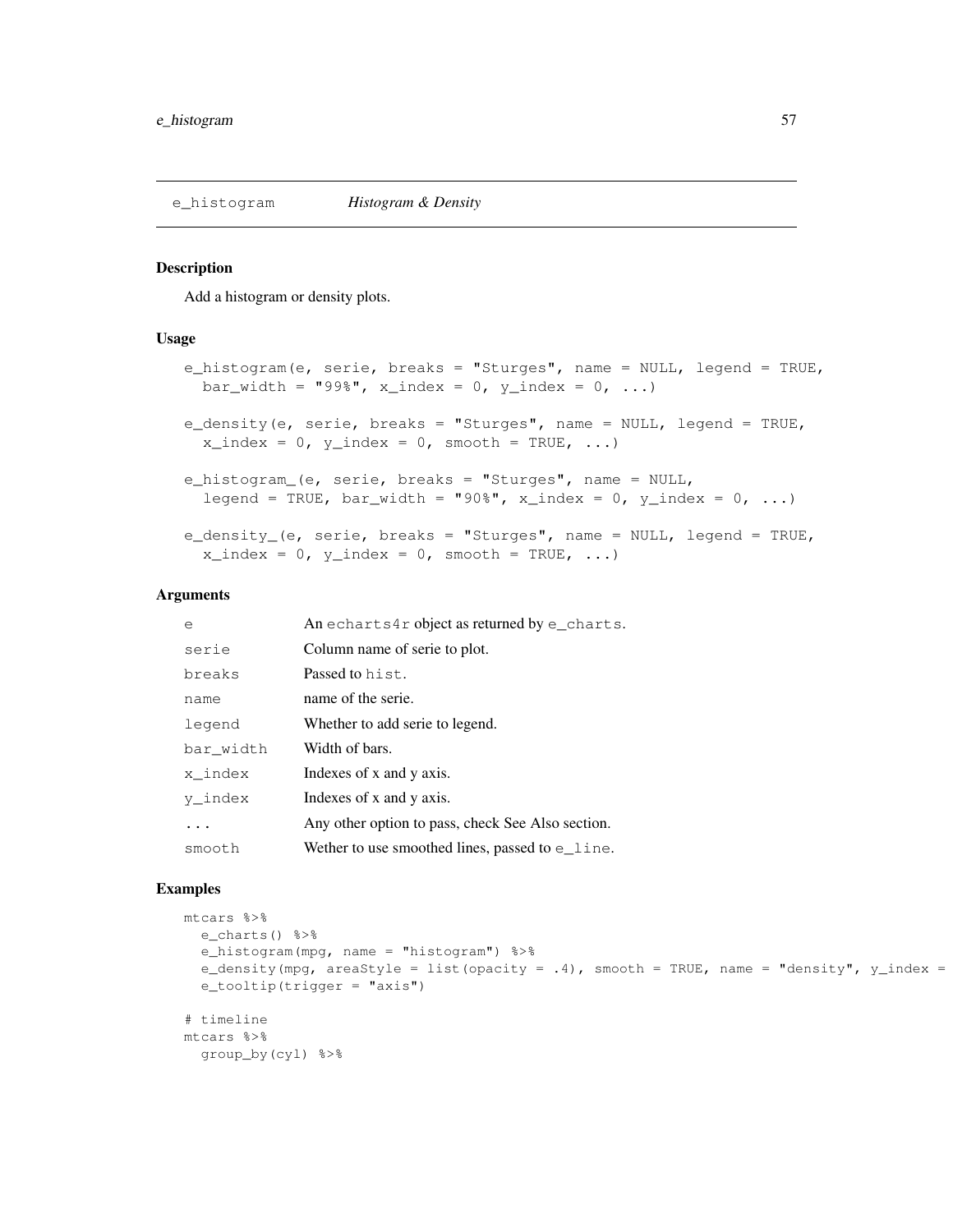```
e_charts(timeline = TRUE) %>%
e_histogram(mpg, name = "histogram") %>%
e_density(mpg, name = "density", y_index = 1)
```
e\_inspect *To & From JSON*

### Description

Get JSON options from an echarts4r object and build one from JSON.

#### Usage

```
e_inspect(e, json = FALSE, ...)
```

```
echarts_from_json(txt)
```
### Arguments

| e        | An echarts4r object as returned by e_charts.            |
|----------|---------------------------------------------------------|
| json     | Whether to return the JSON, otherwise returns a $list.$ |
| $\ddots$ | Additional options to pass to to JSON.                  |
| txt      | JSON character string, url, or file.                    |

### Details

txt should contain the full list of options required to build a chart. This is subsequently passed to the setOption ECharts (JavaScript) function.

### Value

```
e_inspect Returns a list if json is FALSE and a JSON string otherwise. echarts_from_json
returns an object of class echarts4r.
```
### Note

Must be passed as last option.

```
p \leftarrow cars 8 > 8e_charts(dist) %>%
  e_scatter(speed, symbol_size = 10)
p # plot
# extract the JSON
```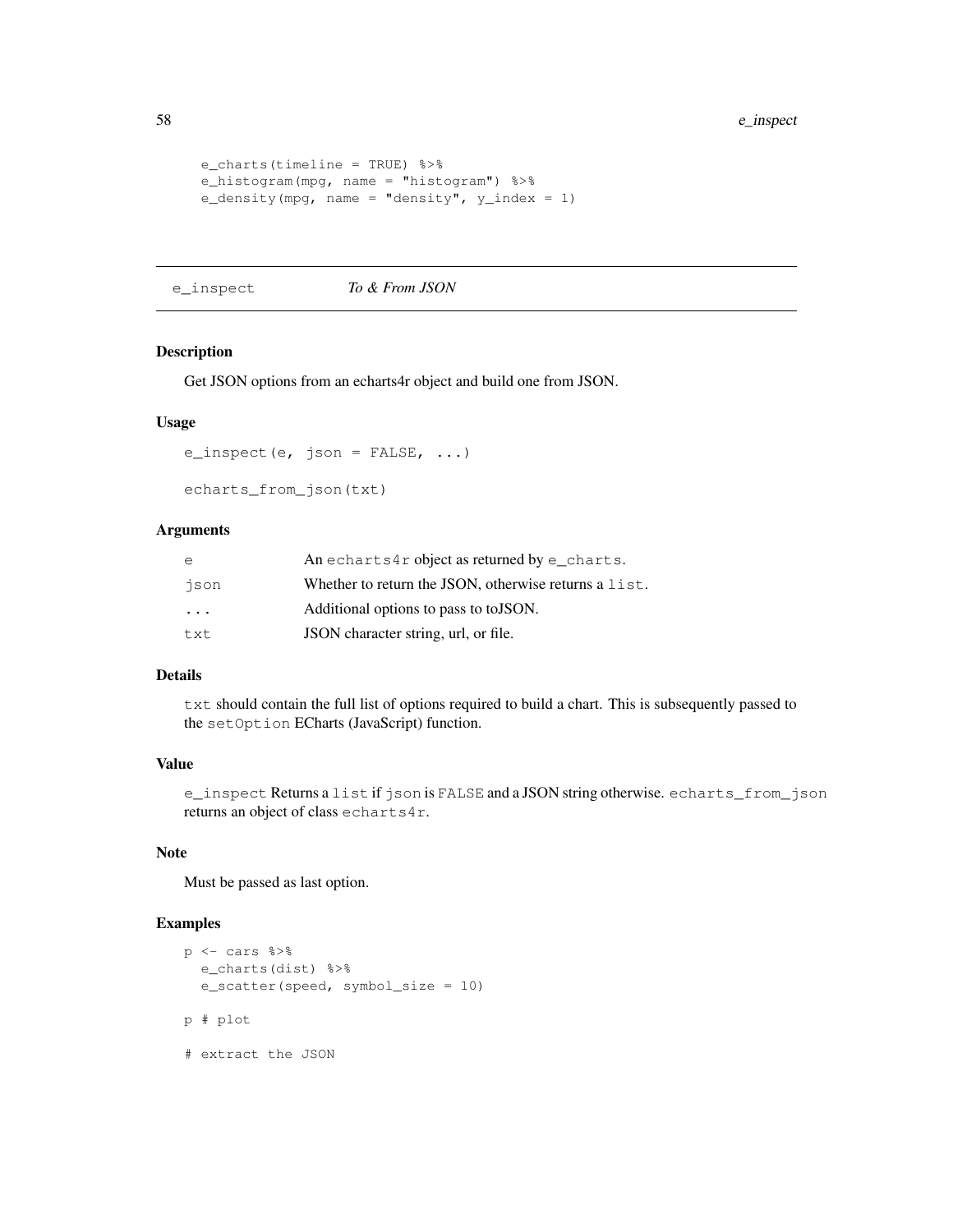#### e\_labels 59

```
json \leftarrow p \text{*}>e_inspect(
    json = TRUE,
    pretty = TRUE
  )
# print json
json
# rebuild plot
echarts_from_json(json) %>%
  e_theme("dark") # modify
```
e\_labels *Format labels*

### Description

Format labels

#### Usage

e\_labels(e, show = TRUE, position = "top",  $\dots$ )

### Arguments

| $\epsilon$ | An echarts4r object as returned by $e$ _charts.                                            |
|------------|--------------------------------------------------------------------------------------------|
| show       | Set to TRUE to show the labels.                                                            |
| position   | Position of labels, see official documentation <sup>37</sup> for the full list of options. |
| $\cdots$   | Any other options see documentation <sup>38</sup> for other options.                       |

```
mtcars %>%
  e_chart(wt) %>%
  e_scatter(qsec, cyl) %>%
  e_labels(fontSize = 9)
mtcars %>%
  group_by(cyl) %>%
  e_chart(wt) %>%
 e_scatter(qsec, mpg) %>%
  e_labels(fontSize = 9)
```

```
# timeline
```
<sup>37</sup>https://echarts.apache.org/en/option.html#series-line.label.position <sup>38</sup>https://echarts.apache.org/en/option.html#series-line.label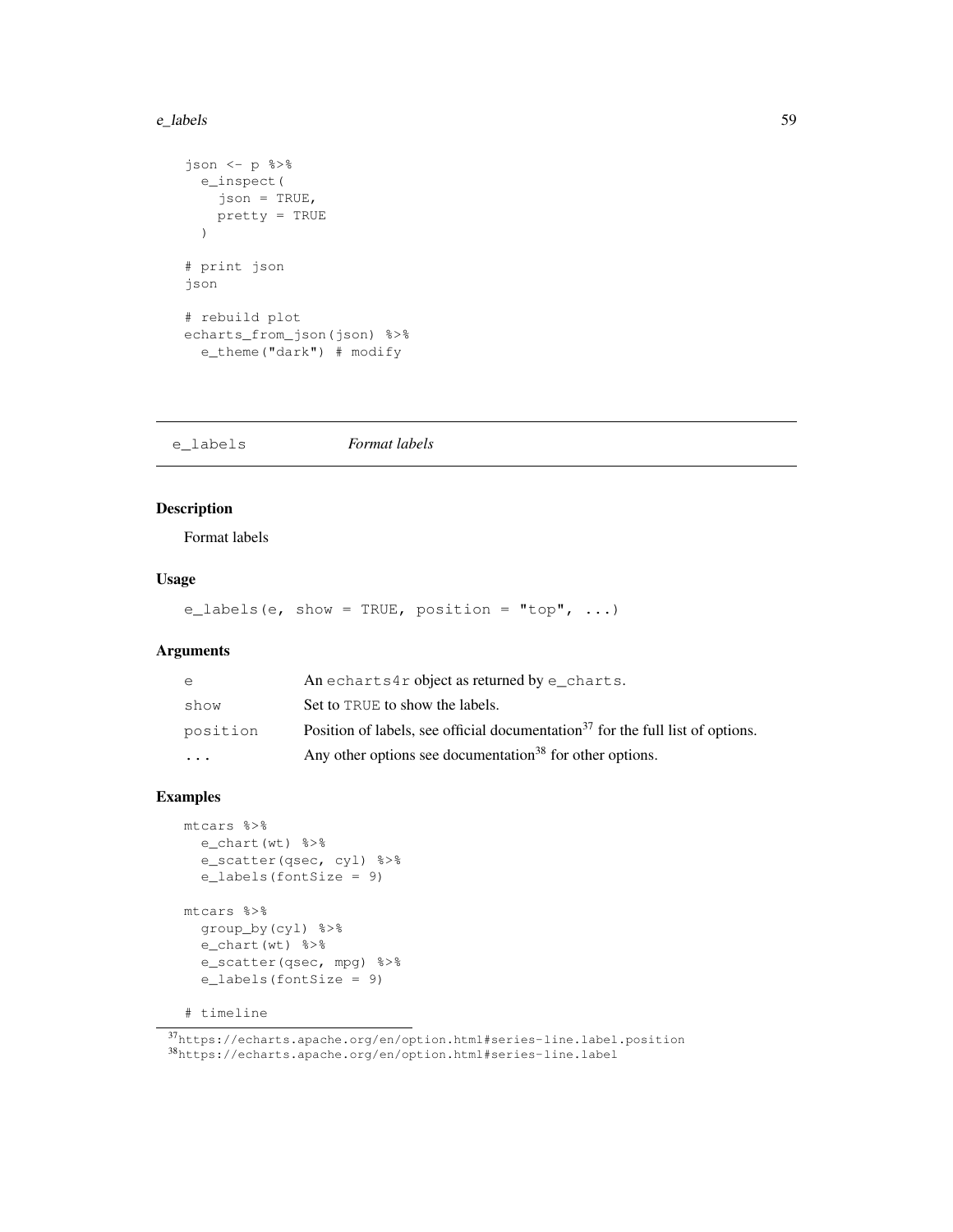```
mtcars %>%
 group_by(cyl) %>%
 e_chart(wt) %>%
 e_scatter(qsec, mpg) %>%
  e_labels(fontSize = 9)
```
e\_leaflet *Leaflet*

### Description

Leaflet extension.

### Usage

```
e_leaflet(e, roam = TRUE, ...)
```

```
e_leaflet_tile(e,
 template = "https://{s}.tile.openstreetmap.fr/hot/{z}/{x}/{y}.png",
  options = NULL, ...
```
### Arguments

|          | An echarts4r object as returned by $e$ _charts.   |
|----------|---------------------------------------------------|
| roam     | Whether to allow the user to roam.                |
| $\cdots$ | Any other option to pass, check See Also section. |
| template | urlTemplate, should not be changed.               |
| options  | List of options, including attribution and label. |

### Note

Will not render in the RStudio, open in browser.

```
## Not run:
url <- paste0("https://ecomfe.github.io/echarts-examples/",
              "public/data-gl/asset/data/population.json")
data <- jsonlite::fromJSON(url)
data <- as.data.frame(data)
names(data) <- c("lon", "lat", "value")
data$value <- log(data$value)
data %>%
 e_charts(lon) %>%
 e_leaflet() %>%
 e_leaflet_tile() %>%
```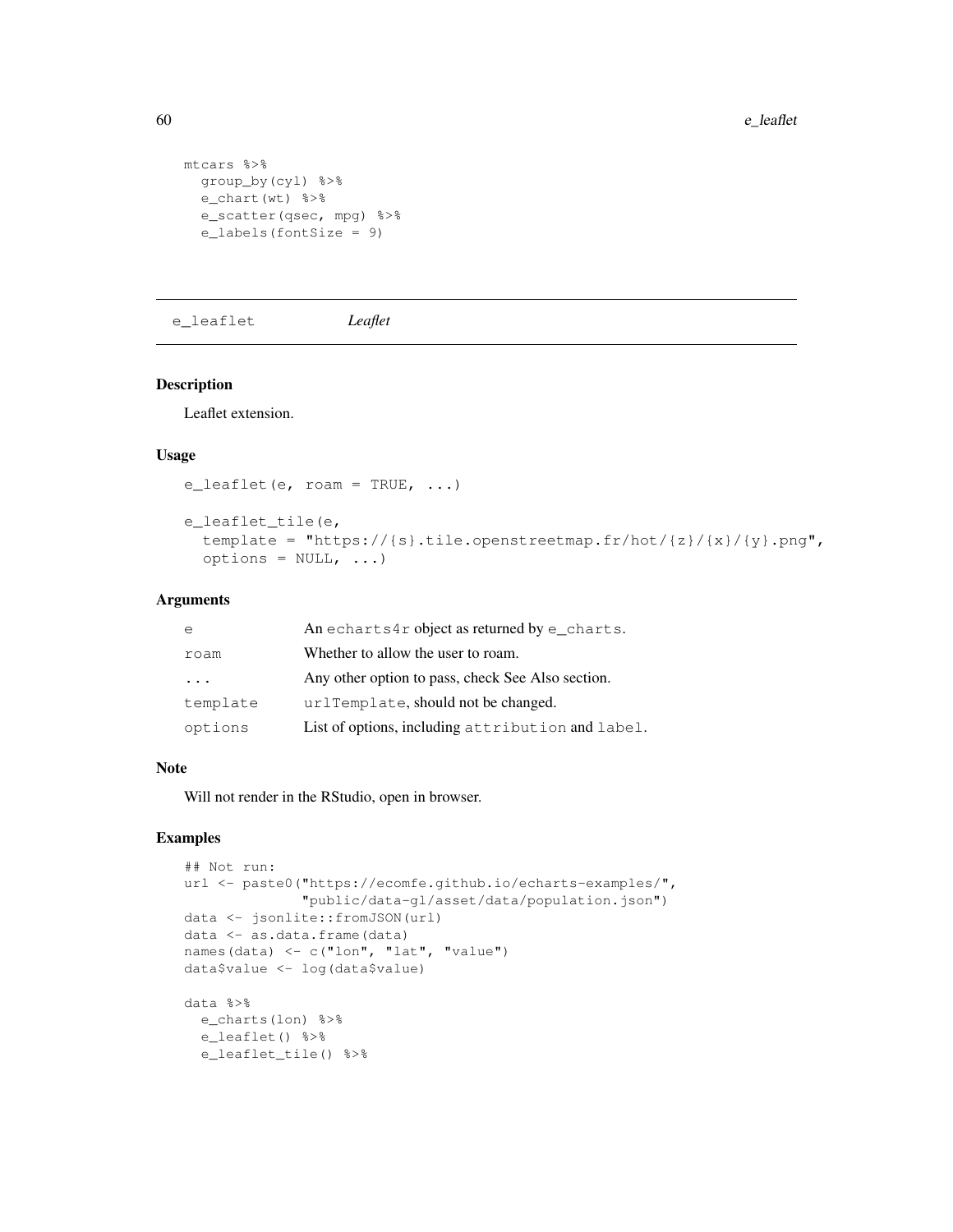#### e\_legend 61

```
e_scatter(lat, size = value, coord.system = "leaflet")
## End(Not run)
```
e\_legend *Legend*

### Description

Customise the legend.

### Usage

```
e_legend(e, show = TRUE, type = c("plain", "scroll"), icons = NULL,
  ...)
```
### Arguments

| e         | An echarts4r object as returned by $e$ _charts.                            |
|-----------|----------------------------------------------------------------------------|
| show      | Set to FALSE to hide the legend.                                           |
| type      | Type of legend, plain or scroll.                                           |
| icons     | A optional list of icons the same length as there are series, see example. |
| $\ddotsc$ | Any other option to pass, check See Also section.                          |

### See Also

Additional arguments $39$ 

```
e <- cars %>%
 e_charts(speed) %>%
 e_scatter(dist, symbol_size = 5)
# with legend
e
# without legend
e %>%
 e_legend(show = FALSE)
# with icon
# path is taken from http://svgicons.sparkk.fr/
path <- paste0(
  "path://M11.344,5.71c0-0.73,0.074-1.122,1.199-1.122",
```
<sup>39</sup>https://echarts.apache.org/en/option.html#legend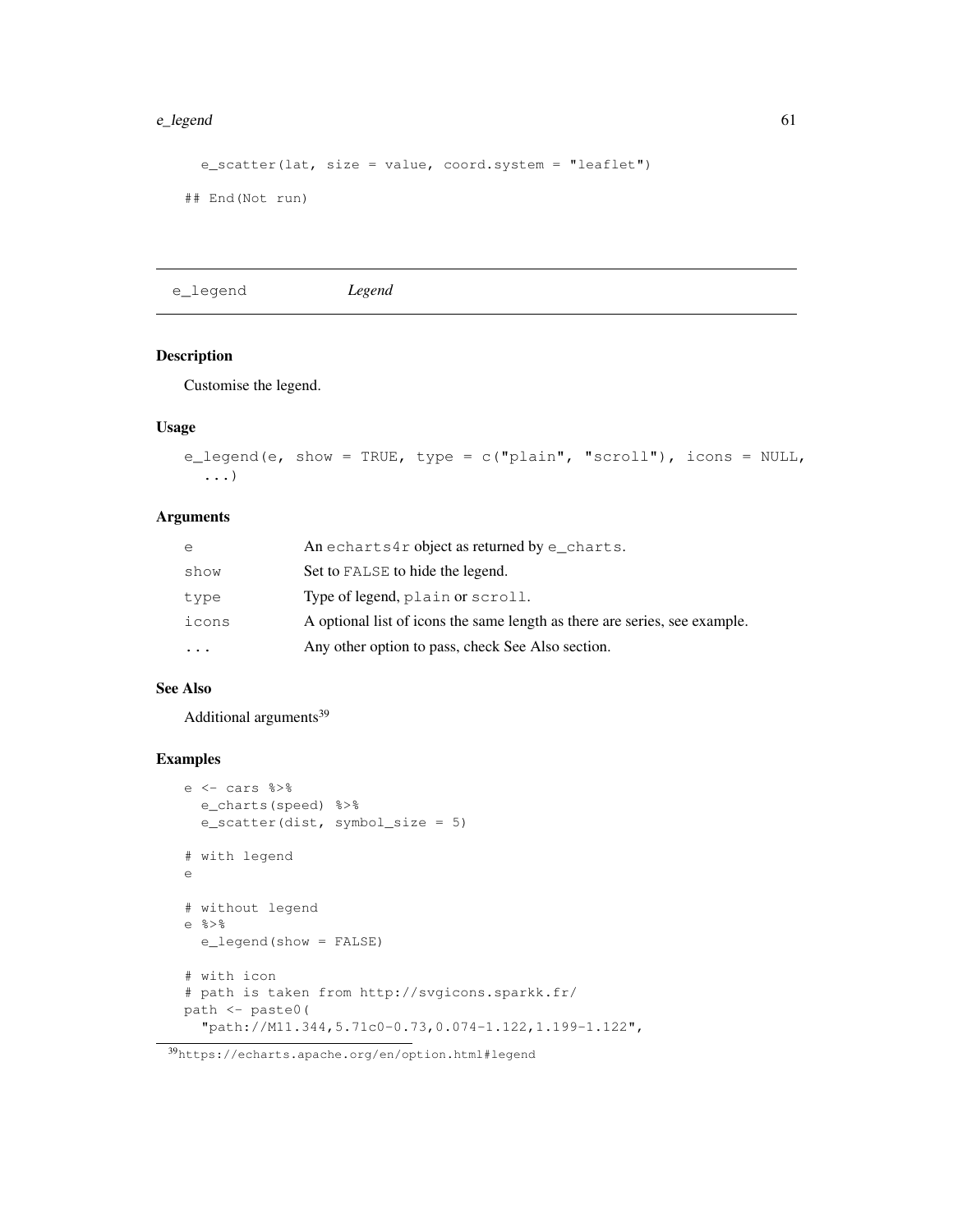```
62 e_line
```

```
"h1.502V1.871h-2.404c-2.886,0-3.903,1.36-3.903,3.646",
  "v1.765h-1.8V10h1.8v8.128h3.601V10h2.403l0.32-2.718h",
  "-2.724L11.344,5.71z"
)
e %>%
  e_legend(
   icons = list(path)
  \lambda
```
e\_line *Line*

### Description

Add line serie.

#### Usage

```
e_line(e, serie, bind, name = NULL, legend = TRUE, y_index = 0,
  x_index = 0, coord_system = "cartesian2d", ...)
```

```
e_line_(e, serie, bind = NULL, name = NULL, legend = TRUE,
 y\_index = 0, x\_index = 0, coord_system = "cartesian2d", ...)
```
### Arguments

| e       | An echarts4r object as returned by $e$ _charts.      |
|---------|------------------------------------------------------|
| serie   | Column name of serie to plot.                        |
| bind    | Binding between datasets, namely for use of e_brush. |
| name    | name of the serie.                                   |
| legend  | Whether to add serie to legend.                      |
| y index | Indexes of x and y axis.                             |
| x index | Indexes of x and y axis.                             |
|         | coord_system Coordinate system to plot against.      |
|         | Any other option to pass, check See Also section.    |

### See Also

Additional arguments<sup>40</sup>

<sup>40</sup>https://echarts.apache.org/en/option.html#series-line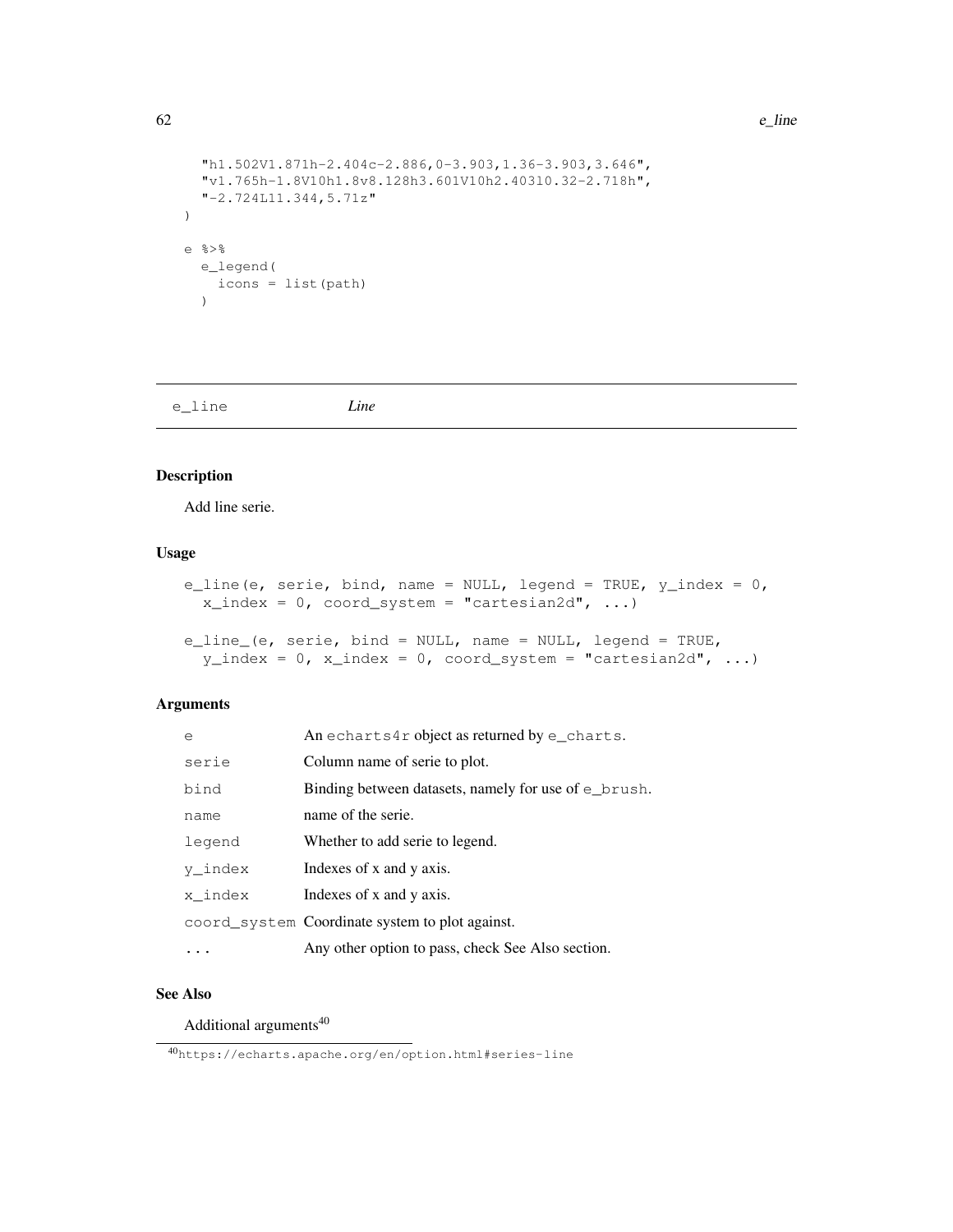#### $e_{\text{lines}}$  63

### Examples

```
iris %>%
 group_by(Species) %>%
 e_charts(Sepal.Length) %>%
 e_line(Sepal.Width) %>%
 e_tooltip(trigger = "axis")
# timeline
iris %>%
 group_by(Species) %>%
 e_charts(Sepal.Length, timeline = TRUE) %>%
 e_line(Sepal.Width) %>%
 e_tooltip(trigger = "axis")
```
e\_lines *Lines*

### Description

Add lines.

### Usage

```
e_lines(e, source_lon, source_lat, target_lon, target_lat, source_name,
  target_name, value, coord\_system = "geo", name = NULL, rm_x = TRUE,rm_y = TRUE, \ldots)
```

```
e_lines_(e, source_lon, source_lat, target_lon, target_lat,
  source_name = NULL, target_name = NULL, value = NULL,
  coord_system = "geo", name = NULL, rm_x = TRUE, rm_y = TRUE, ...)
```
### Arguments

| e                        | An echarts4r object as returned by $e$ _charts.                    |
|--------------------------|--------------------------------------------------------------------|
|                          | source_lon, source_lat, target_lon, target_lat                     |
|                          | coordinates.                                                       |
| source name, target name |                                                                    |
|                          | Names of source and target.                                        |
| value                    | Value of edges.                                                    |
|                          | coord_system Coordinate system to use, one of geo, or cartesian2d. |
| name                     | name of the serie.                                                 |
| rm x, rm y               | Whether to remove x and y axis, defaults to TRUE.                  |
|                          | Any other option to pass, check See Also section.                  |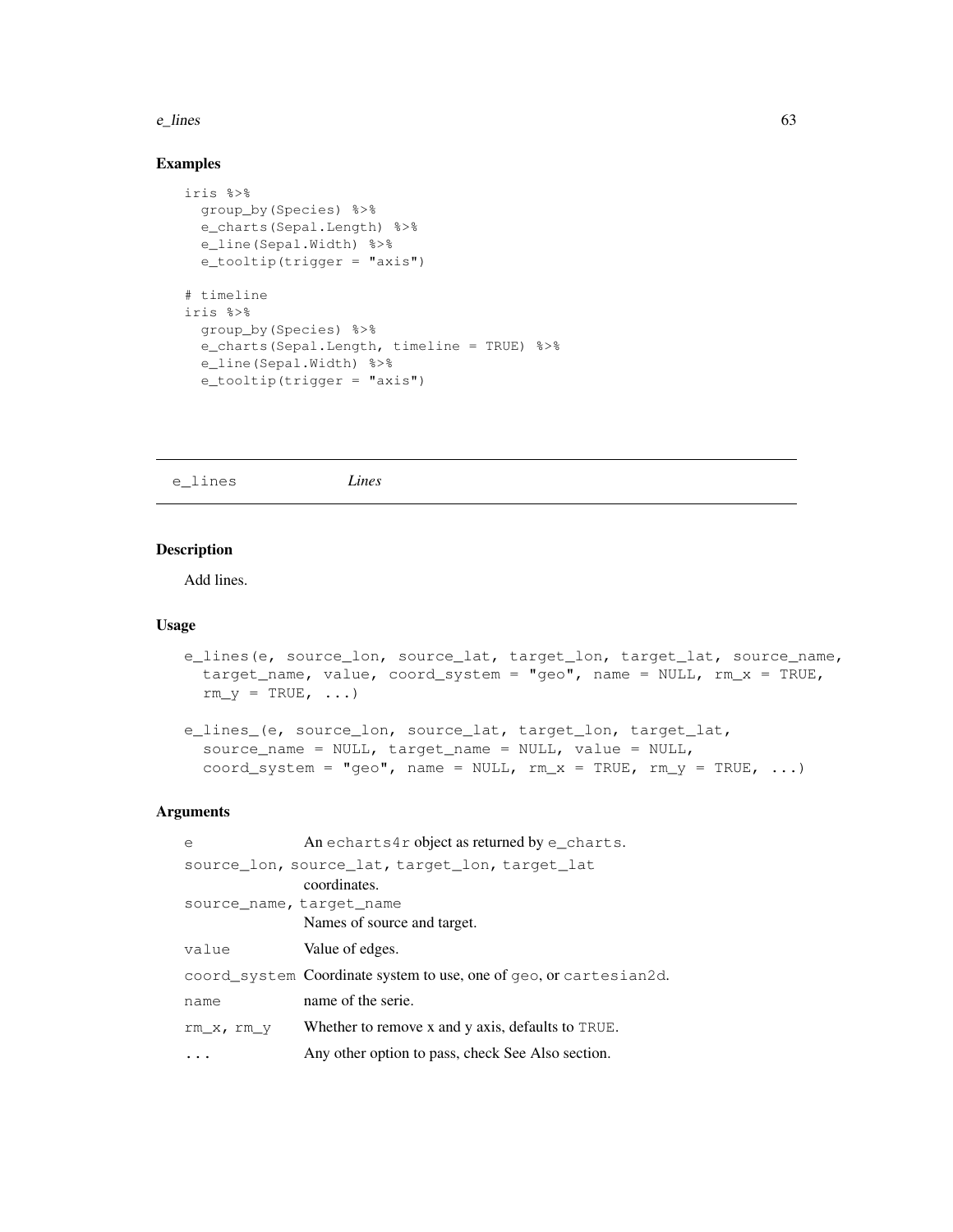### See Also

Additional arguments<sup>41</sup>

```
flights <- read.csv(
  paste0("https://raw.githubusercontent.com/plotly/datasets/",
         "master/2011_february_aa_flight_paths.csv")
)
flights %>%
  e_charts() %>%
 e_geo() %>%
 e_lines(
   start_lon,
   start_lat,
   end_lon,
   end_lat,
   airport1,
   airport2,
   cnt,
   name = "flights",
   lineStyle = list(normal = list(cuveness = 0.3))\} \frac{6}{6} > \frac{6}{6}e_tooltip(trigger="item",
    formatter = htmlwidgets::JS("
      function(params){
        return(
          params.seriesName +'<br />' +
          params.data.source_name + ' -> ' +
          params.data.target_name + ':'+ params.value
        \lambda}
   ")
  )
# timeline
flights$grp <- rep(LETTERS[1:2], 89)
flights %>%
  group_by(grp) %>%
  e_charts(timeline = TRUE) %>%
  e_geo() %>%
  e_lines(
   start_lon,
    start_lat,
    end_lon,
    end_lat,
    cnt,
    coord_system = "geo"
```
<sup>41</sup>https://echarts.apache.org/en/option.html#series-lines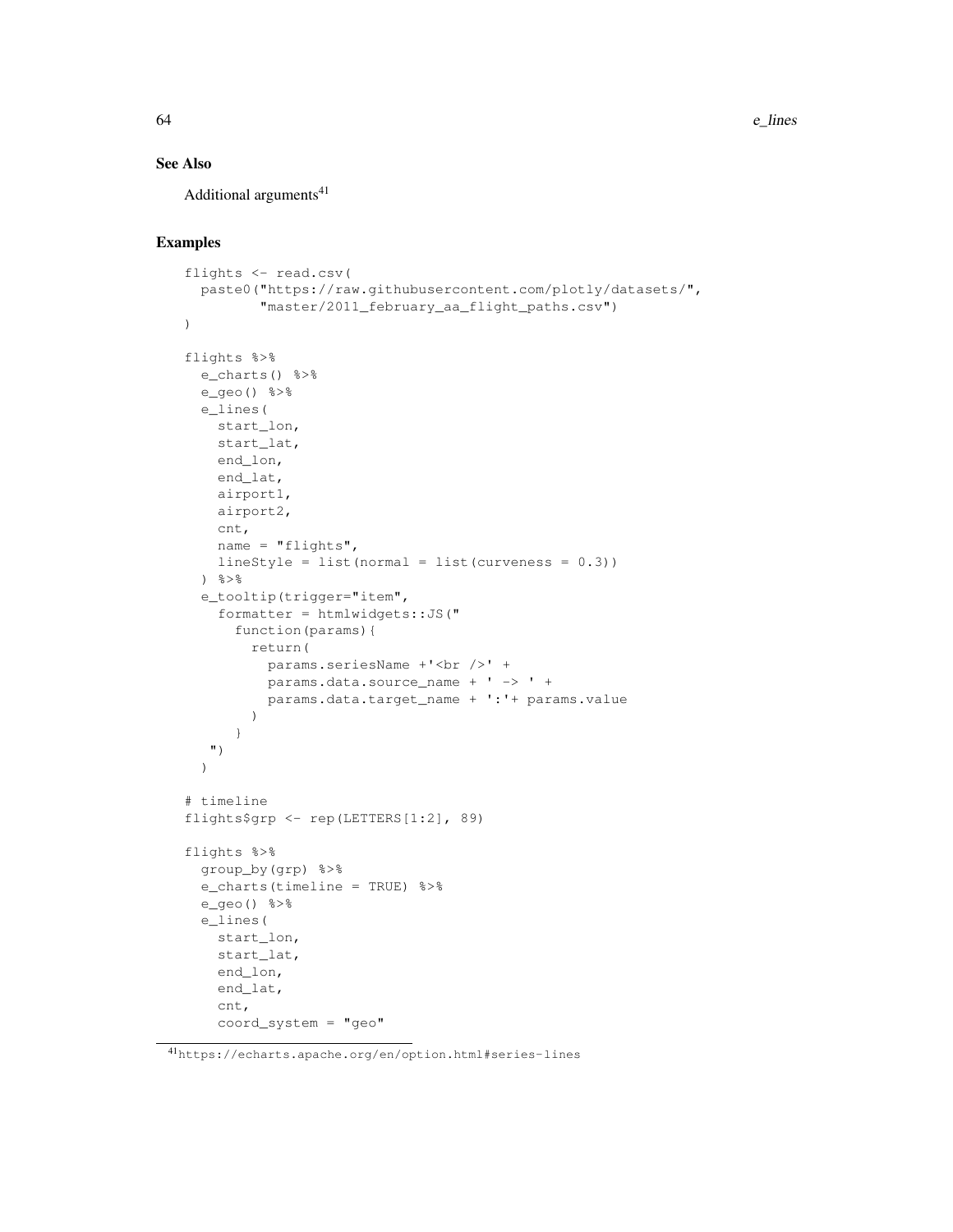)

e\_lines\_3d *Lines 3D*

### Description

Add 3D lines.

#### Usage

```
e_lines_3d(e, source_lon, source_lat, target_lon, target_lat, source_name,
  target_name, value, name = NULL, coord_system = "globe",
 rm\_x = TRUE, rm\_y = TRUE, ...)
e_line_3d(e, y, z, name = NULL, coord_system = NULL, rm_x = TRUE,
  rm_y = TRUE, \ldots)e_lines_3d_(e, source_lon, source_lat, target_lon, target_lat,
  source_name = NULL, target_name = NULL, value = NULL,
 name = NULL, coord_system = "globe", rm\_x = TRUE, rm\_y = TRUE,
  ...)
e_line_3d_(e, y, z, name = NULL, coord_system = NULL, rm_x = TRUE,
  rm_y = TRUE, \ldots)
```
#### Arguments

| e                        | An echarts4r object as returned by $e$ _charts.                       |
|--------------------------|-----------------------------------------------------------------------|
|                          | source lon, source lat, target lon, target lat                        |
| source name, target name | coordinates.                                                          |
|                          | Names of source and target.                                           |
| value                    | Value of edges.                                                       |
| name                     | name of the serie.                                                    |
|                          | coord system Coordinate system to use, such as cartesian3D, or qlobe. |
| rm x, rm y               | Whether to remove x and y axis, defaults to TRUE.                     |
| .                        | Any other option to pass, check See Also section.                     |
| $yr$ z                   | Coordinates of lines.                                                 |

### See Also

Additional arguments for lines  $3D^{42}$ , Additional arguments for line  $3D^{43}$ 

https://echarts4r-assets.john-coene.com

<sup>42</sup>http://echarts.baidu.com/option-gl.html#series-lines3D <sup>43</sup>http://echarts.baidu.com/option-gl.html#series-line3D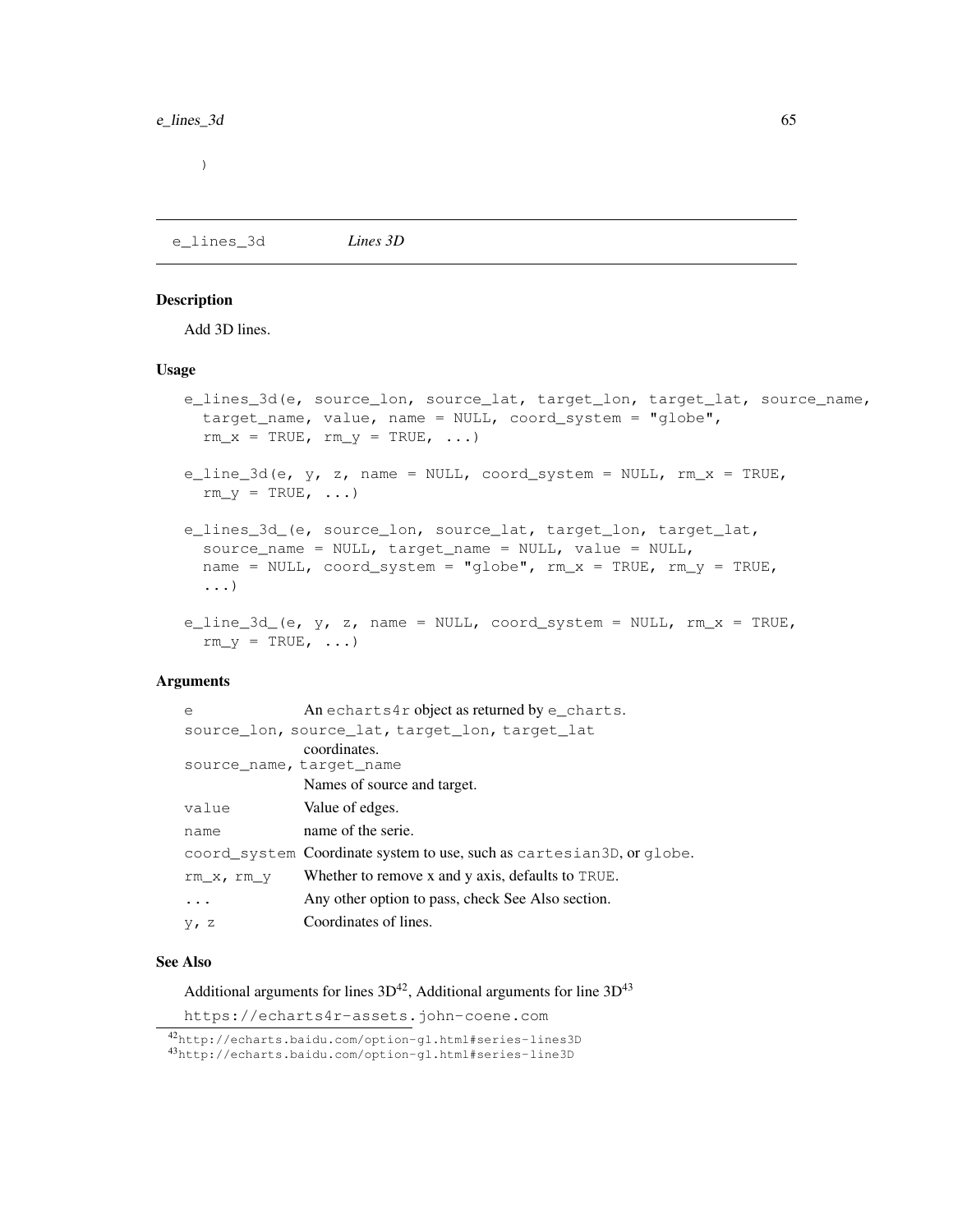```
# get data
flights <- read.csv(
  paste0("https://raw.githubusercontent.com/plotly/datasets/",
         "master/2011_february_aa_flight_paths.csv")
)
# Lines 3D
# Globe
# get tetures: echarts4r-assets.john-coene.com
flights %>%
 e_charts() %>%
  e_globe(
   displacementScale = 0.05
  ) \frac{6}{6} > \frac{6}{6}e_lines_3d(
   start_lon,
   start_lat,
   end_lon,
   end_lat,
   name = "flights",
   effect = list(show = TRUE)
  ) %>%
  e_legend(FALSE)
# Geo 3D
flights %>%
 e charts() % >e_geo_3d() %>%
  e_lines_3d(
   start_lon,
   start_lat,
   end_lon,
   end_lat,
   coord_system = "geo3D"
  )
# groups
flights$grp <- rep(LETTERS[1:2], 89)
flights %>%
 group_by(grp) %>%
  e_charts() %>%
  e_geo_3d() %>%
  e_lines_3d(
   start_lon,
   start_lat,
   end_lon,
   end_lat,
   coord_system = "geo3D"
  )
```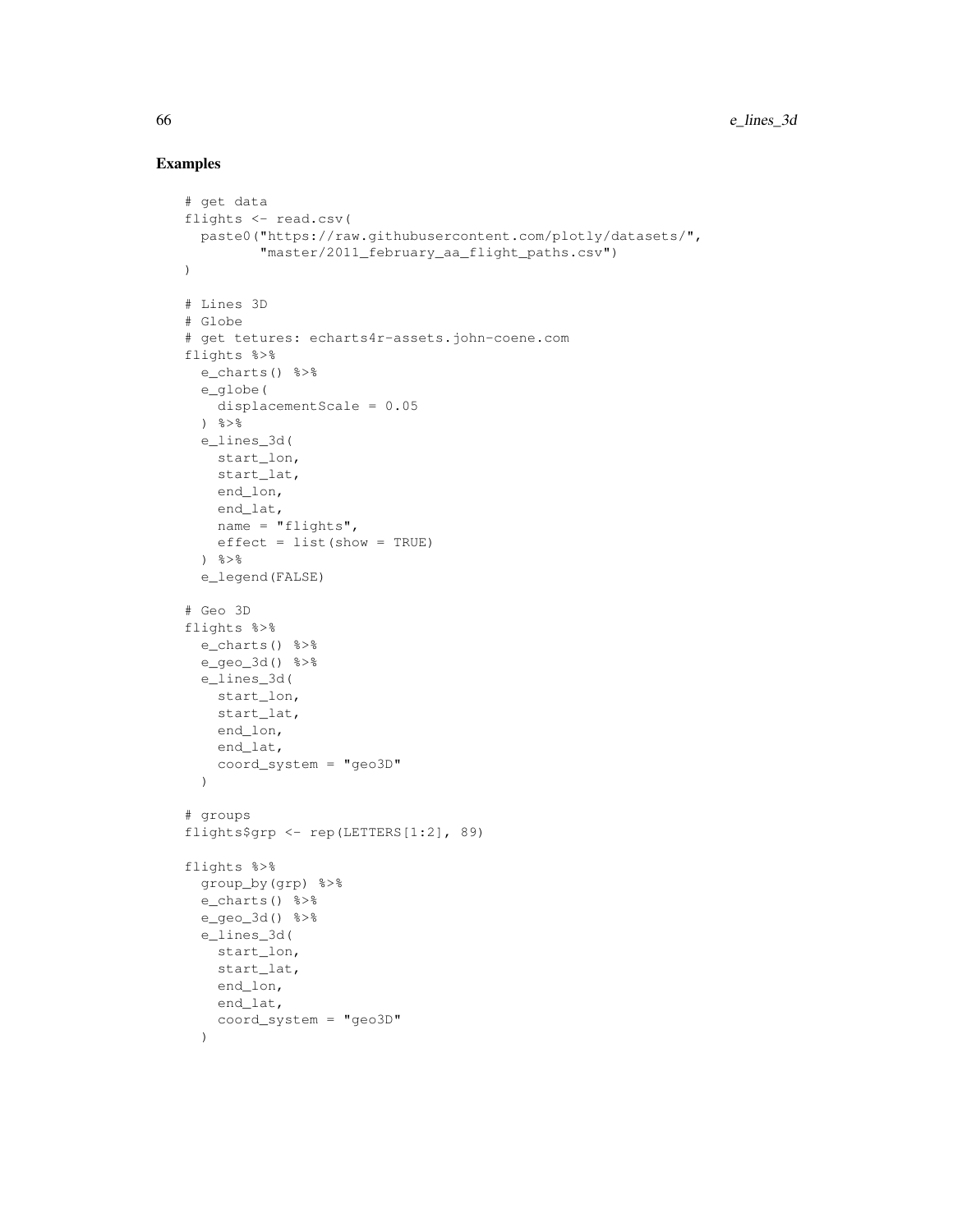### e\_lines\_gl 67

```
# line 3D
df <- data.frame(
 x = 1:100,y = runif(100, 10, 25),
 z = rnorm(100, 100, 50))
df %>%
 e_charts(x) %>%
 e_line_3d(y, z) 3^2e_visual_map() %>%
 e_title("nonsense")
# timeline
df$grp <- rep(LETTERS[1:5], 20)
df %>%
 group_by(grp) %>%
 e_charts(x) %>%
 e_line_3d(y, z) 25e_visual_map() %>%
  e_title("nonsense")
```
e\_lines\_gl *Lines WebGL*

## Description

Draw WebGL lines.

### Usage

```
e_lines_gl(e, data, coord_system = "geo", ...)
```
### Arguments

| $\Theta$ | An echarts4r object as returned by e charts.                                                                           |
|----------|------------------------------------------------------------------------------------------------------------------------|
| data     | A list.                                                                                                                |
|          | coord system Coordinate system to plot against.                                                                        |
| $\cdot$  | Any other options, see this example <sup>44</sup> for possible options, as this series type is<br>mostly undocumented. |

<sup>44</sup>https://ecomfe.github.io/echarts-examples/public/editor.html?c=linesGL-ny&gl=1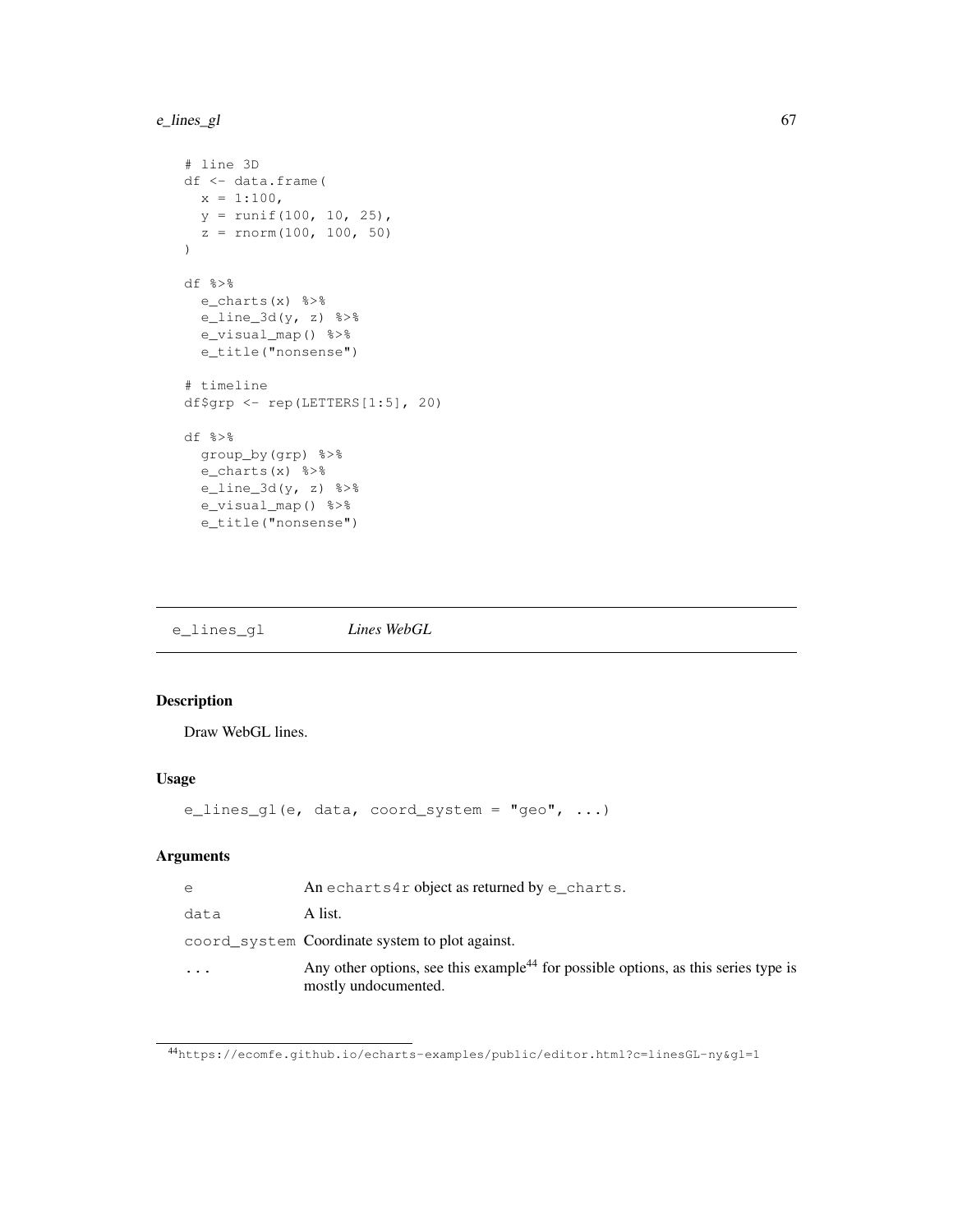e\_liquid *Liquid fill*

## Description

Draw liquid fill.

### Usage

```
e_liquid(e, serie, color, rm_x = TRUE, rm_y = TRUE, ...)
e_liquid_(e, serie, color = NULL, rm_x = TRUE, rm_y = TRUE, ...)
```
### Arguments

| e            | An echarts4r object as returned by $e$ _charts.   |
|--------------|---------------------------------------------------|
| serie        | Column name of serie to plot.                     |
| color        | Color to plot.                                    |
| $rm_x, rm_y$ | Whether to remove x and y axis, defaults to TRUE. |
|              | Any other option to pass, check See Also section. |

### See Also

official documentation<sup>45</sup>

#### Examples

```
df \leftarrow data.frame(val = c(0.6, 0.5, 0.4))
df %>%
  e_charts() %>%
```

```
e_liquid(val) %>%
```
e\_theme("dark")

<sup>45</sup>https://github.com/ecomfe/echarts-liquidfill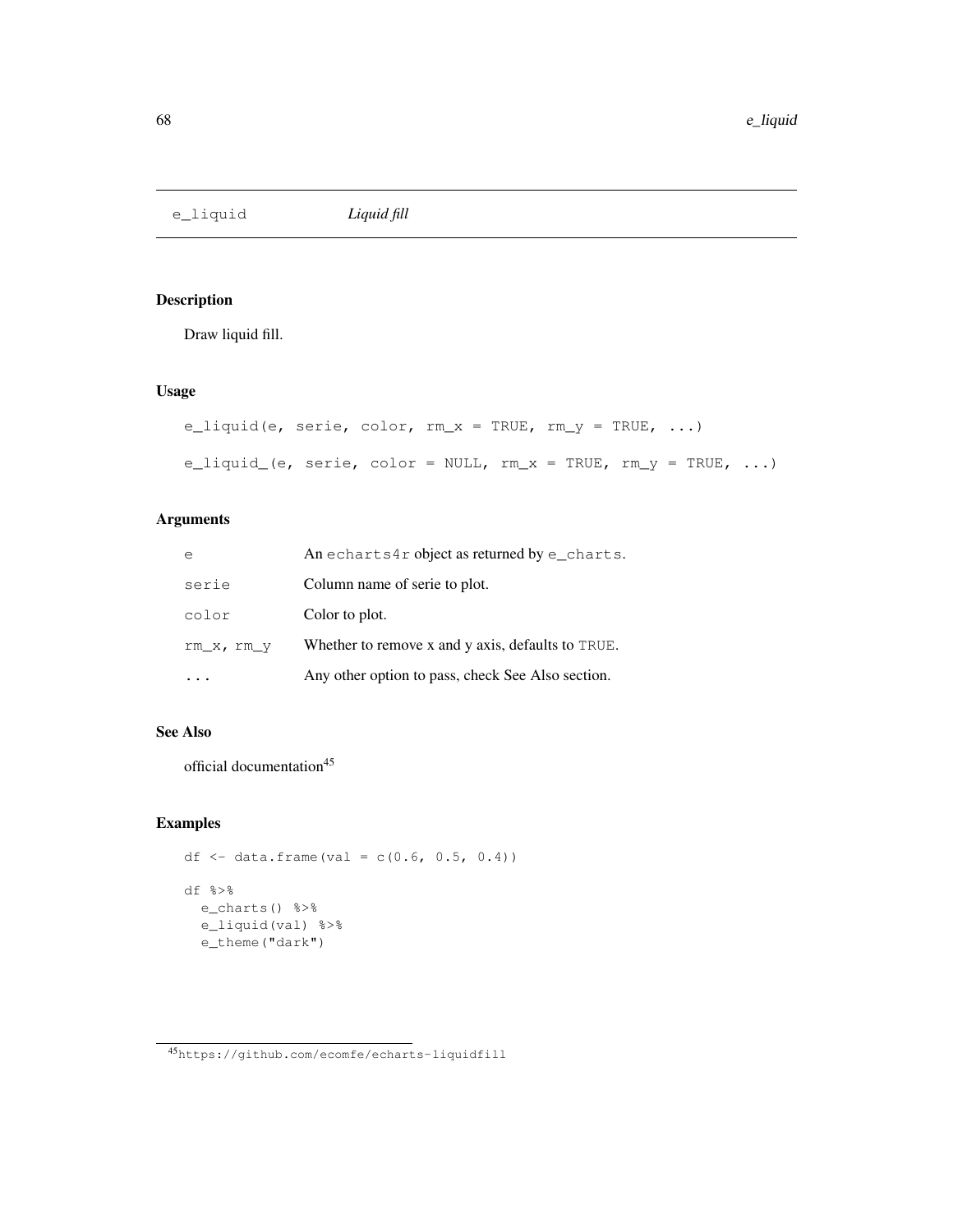e\_list *List*

### Description

simply pass a list of options, similar to a JSON.

## Usage

e\_list(e, list, append = FALSE)

### Arguments

| e      | An echarts4r object as returned by e charts.                                            |
|--------|-----------------------------------------------------------------------------------------|
| list   | A list of options passed to set Options.                                                |
| append | if TRUE the list is appended to the options, otherwise it <i>overwrites</i> everything. |

```
N <- 20 # data points
opts <- list(
 xAxis = list(
   type = "category",
   data = LETTERS[1:N]),
 yAxis = list(
  type = "value"
  ),
  series = list(
   list(
     type = "line",
     data = round(runif(N, 5, 20))
    )
  )
\, \,e_charts() %>%
  e_list(opts)
```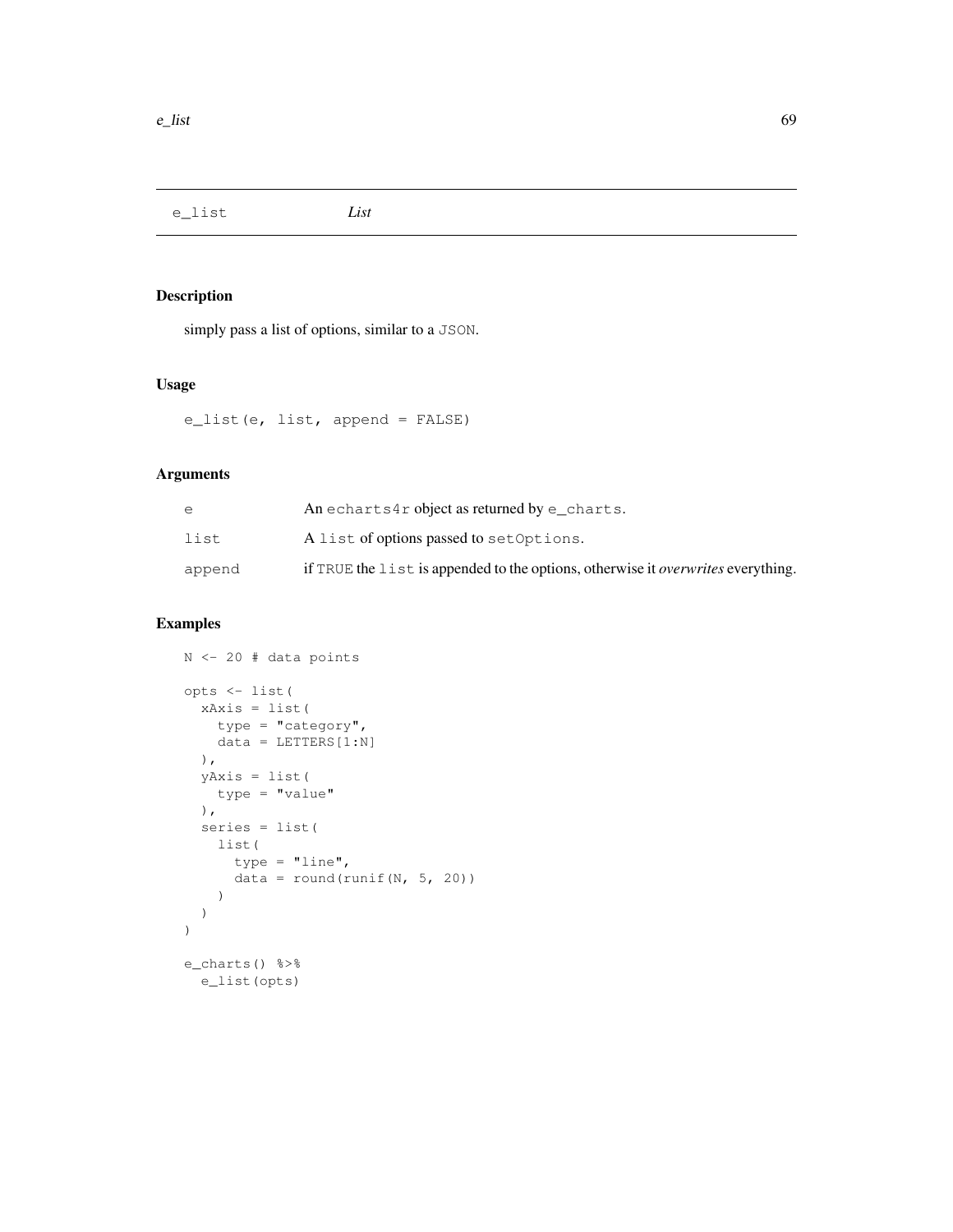### Description

Plot formulas.

### Usage

```
e_lm(e, formula, name = NULL, legend = TRUE, symbol = "none",
  smooth = TRUE, ...e_glm(e, formula, name = NULL, legend = TRUE, symbol = "none",
  smooth = TRUE, ...)
e_loess(e, formula, name = NULL, legend = TRUE, symbol = "none",
  smooth = TRUE, x_index = 0, y_index = 0, ...)
```
### Arguments

| e       | An echarts4r object as returned by $e$ _charts. |
|---------|-------------------------------------------------|
| formula | formula to pass to 1m.                          |
| name    | name of the serie.                              |
| legend  | Whether to add serie to legend.                 |
| symbol  | Symbol to use in $e$ line.                      |
| smooth  | Whether to smooth the line.                     |
|         | Additional arguments to pass to $e$ line.       |
| x index | Indexes of x and y axis.                        |
| y index | Indexes of x and y axis.                        |

```
iris %>%
 group_by(Species) %>%
 e_charts(Sepal.Length) %>%
  e_scatter(Sepal.Width) %>%
  e_lm(Sepal.Width ~ Sepal.Length) %>%
  e_x_axis(min = 4)mtcars %>%
  e_charts(disp) %>%
 e_scatter(mpg, qsec) %>%
 e_loess(mpg ~ disp, smooth = TRUE, showSymbol = FALSE)
# timeline
iris %>%
```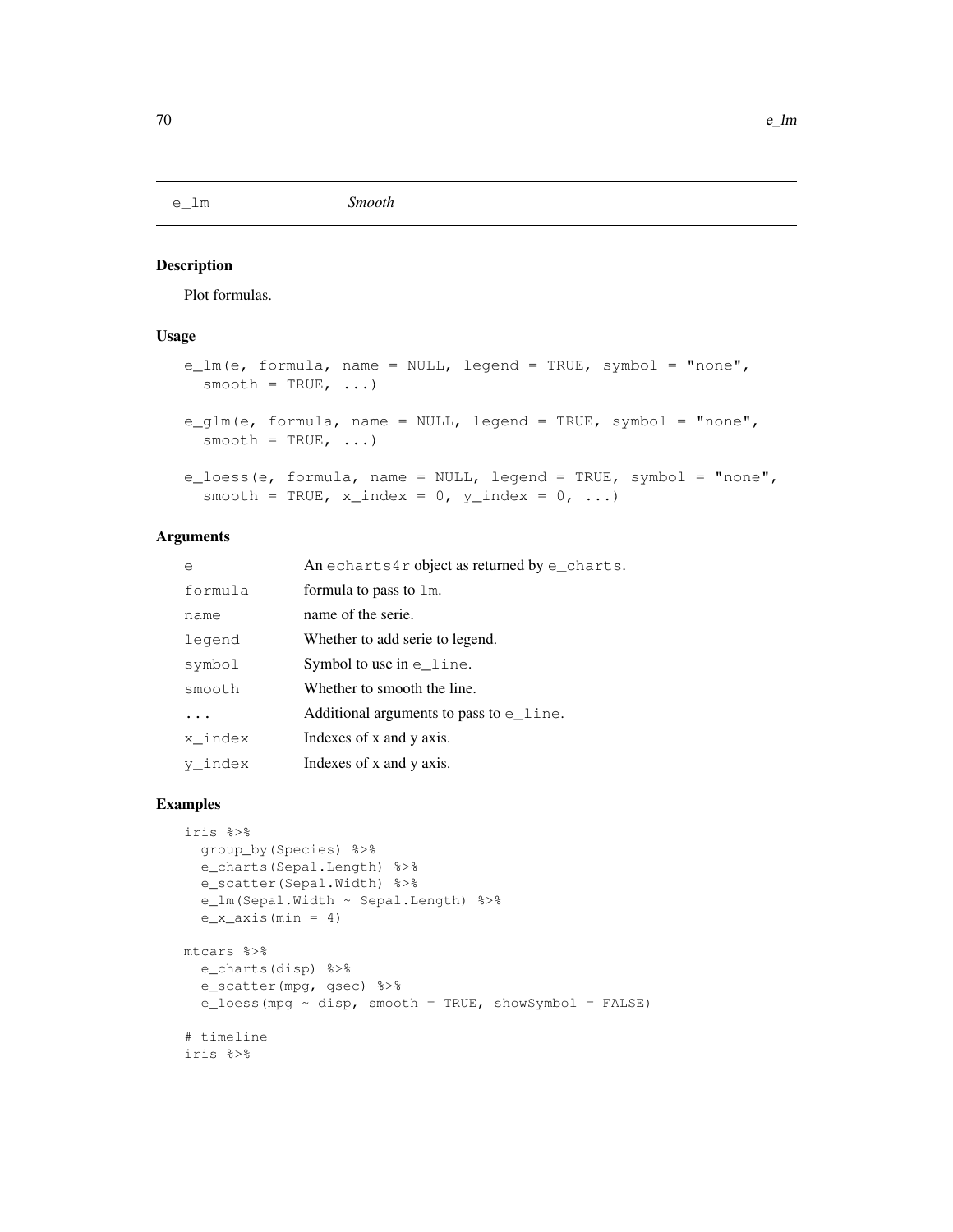#### $e_{\text{p}}$  and  $e_{\text{p}}$  and  $e_{\text{p}}$  and  $e_{\text{p}}$  and  $e_{\text{p}}$  and  $e_{\text{p}}$  and  $e_{\text{p}}$  and  $e_{\text{p}}$  and  $e_{\text{p}}$  and  $e_{\text{p}}$  and  $e_{\text{p}}$  and  $e_{\text{p}}$  and  $e_{\text{p}}$  and  $e_{\text{p}}$  and  $e_{\text{p}}$  and  $e_{\text{p}}$  a

```
group_by(Species) %>%
e_charts(Sepal.Length, timeline = TRUE) %>%
e_scatter(Sepal.Width) %>%
e_lm(Sepal.Width ~ Sepal.Length) %>%
e_x_axis(min = 4, max = 8) 8>8e_y_axis(max = 5)
```
e\_map *Choropleth*

### Description

Draw maps.

#### Usage

```
e_map(e, serie, map = "world", name = NULL, rm_x = TRUE,
  rm_y = TRUE, ...e_map_(e, serie = NULL, map = "world", name = NULL, rm_x = TRUE,
  rm_y = TRUE, ...e_map_3d(e, serie, map = "world", name = NULL, coord_system = NULL,
  rm\_x = TRUE, rm\_y = TRUE, \ldots)
e_map_3d_(e, serie = NULL, map = "world", name = NULL,
  coord_system = NULL, rm_x = TRUE, rm_y = TRUE, ...)
e_map_3d_custom(e, id, value, height, map = NULL, name = NULL,
  rm_x = TRUE, rm_y = TRUE, ...
```
### Arguments

| e                 | An echarts4r object as returned by $e$ _charts.                          |
|-------------------|--------------------------------------------------------------------------|
| serie             | Values to plot.                                                          |
| map               | Map type.                                                                |
| name              | name of the serie.                                                       |
| rm x, rm y        | Whether to remove x and y axis, defaults to TRUE.                        |
| $\ddots$          | Any other option to pass, check See Also section.                        |
|                   | coord_system Coordinate system to use, one of cartesian3D, geo3D, globe. |
| id, value, height |                                                                          |
|                   | Columns corresponding to registered map.                                 |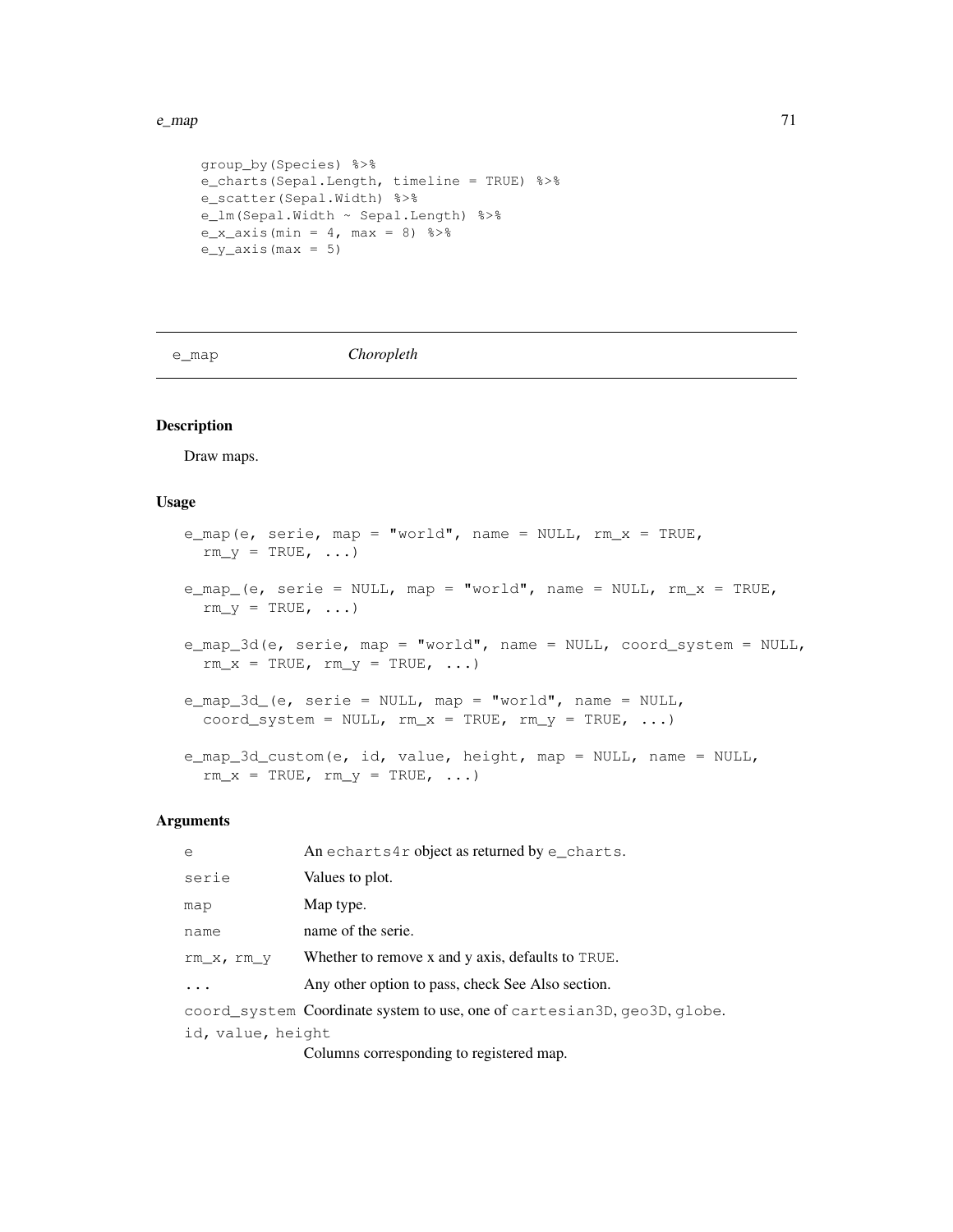### See Also

e\_country\_names, Additional map arguments<sup>46</sup>, Additional map 3D arguments<sup>47</sup>

```
## Not run:
choropleth <- data.frame(
 countries = c("France", "Brazil", "China", "Russia", "Canada", "India", "United States",
                "Argentina", "Australia"),
 values = round(runif(9, 10, 25))
)choropleth %>%
  e_charts(countries) %>%
  e_map(values) %>%
  e_visual_map(min = 10, max = 25)
choropleth %>%
  e_charts(countries) %>%
  e_map_3d(values, shading = "lambert") %>%
 e_visual_map(min = 10, max = 30)
# custom
buildings <- jsonlite::read_json(
 paste0(
    "https://ecomfe.github.io/echarts-examples/",
    "public/data-gl/asset/data/buildings.json"
  )
)
heights <- purrr::map(buildings$features, "properties") %>%
  purrr::map("height") %>%
  unlist()
names <- purrr::map(buildings$features, "properties") %>%
 purrr::map("name") %>%
 unlist()
data <- dplyr::tibble(
 name = names,value = round(runif(length(names), 0, 1), 6),
 height = heights / 10
)
data %>%
  e_charts() %>%
  e_map_register("buildings", buildings) %>%
  e_map_3d_custom(name, value, height) %>%
  e_visual_map(
   show = FALSE,
```
<sup>46</sup>https://echarts.apache.org/en/option.html#series-map <sup>47</sup>http://echarts.baidu.com/option-gl.html#series-map3D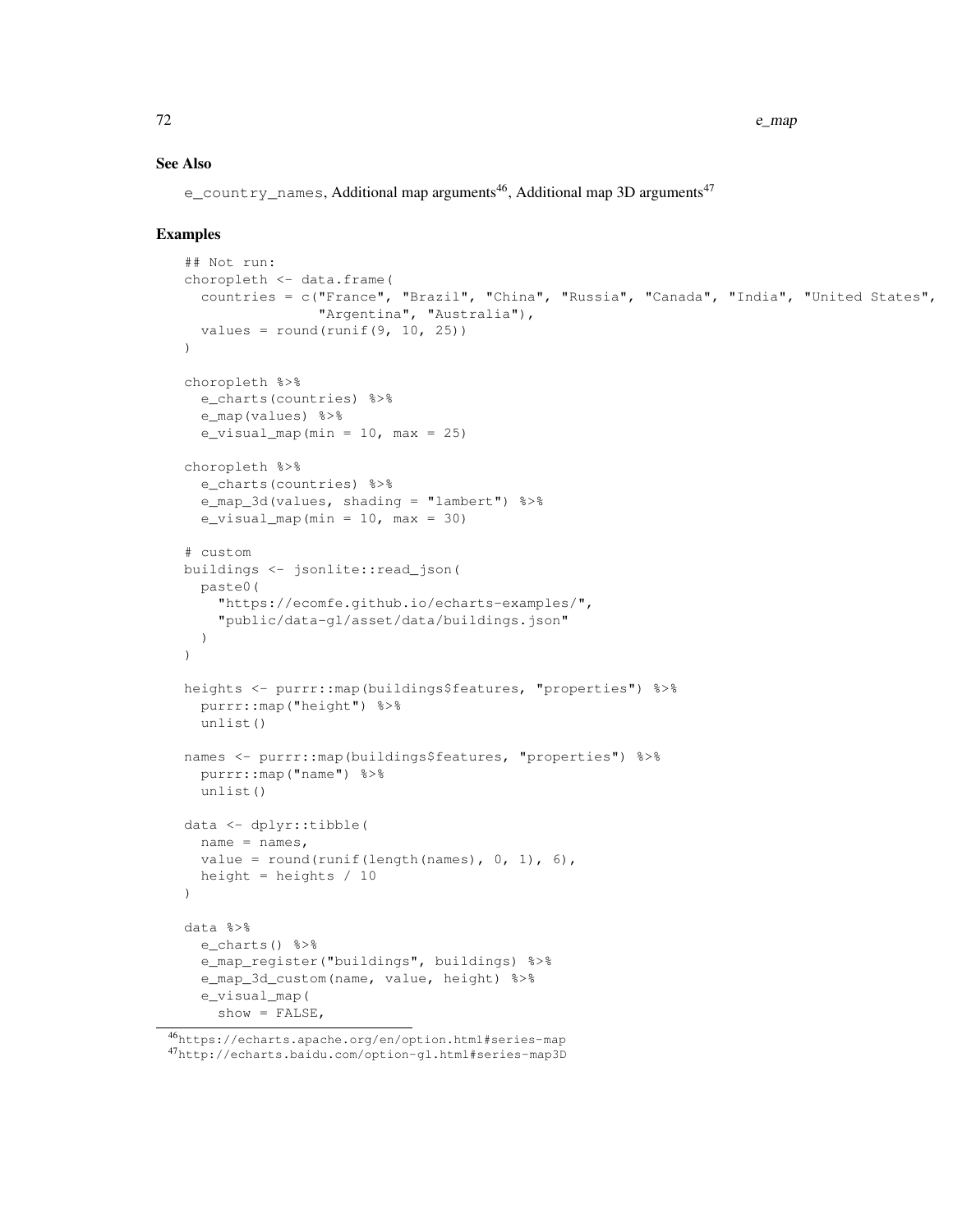```
min = 0.4,
   max = 1)
# timeline
choropleth <- data.frame(
   countries = rep(choropleth$countries, 3)
  \frac{6}{6} > \frac{6}{6}dplyr::mutate(
    qrp = c(rep(2016, nrow(choropleth)),
     rep(2017, nrow(choropleth)),
     rep(2018, nrow(choropleth))
   ),
    values = runit(27, 1, 10))
choropleth %>%
 group_by(grp) %>%
  e_charts(countries, timeline = TRUE) %>%
  e_map(values) %>%
  e_visual_map(min = 1, max = 10)
choropleth %>%
  group_by(grp) %>%
  e_charts(countries, timeline = TRUE) %>%
  e_map_3d(values) %>%
  e_visual_map(min = 1, max = 10)
## End(Not run)
```
e\_map\_register *Register map*

#### Description

Register a geojson<sup>48</sup> map.

## Usage

```
e_map_register(e, name, json)
```
#### Arguments

| e    | An echarts4r object as returned by e_charts. |
|------|----------------------------------------------|
| name | Name of map, to use in $e$ _map.             |
| ison | Geojson <sup>49</sup> .                      |

<sup>48</sup>http://geojson.org/

<sup>49</sup>http://geojson.org/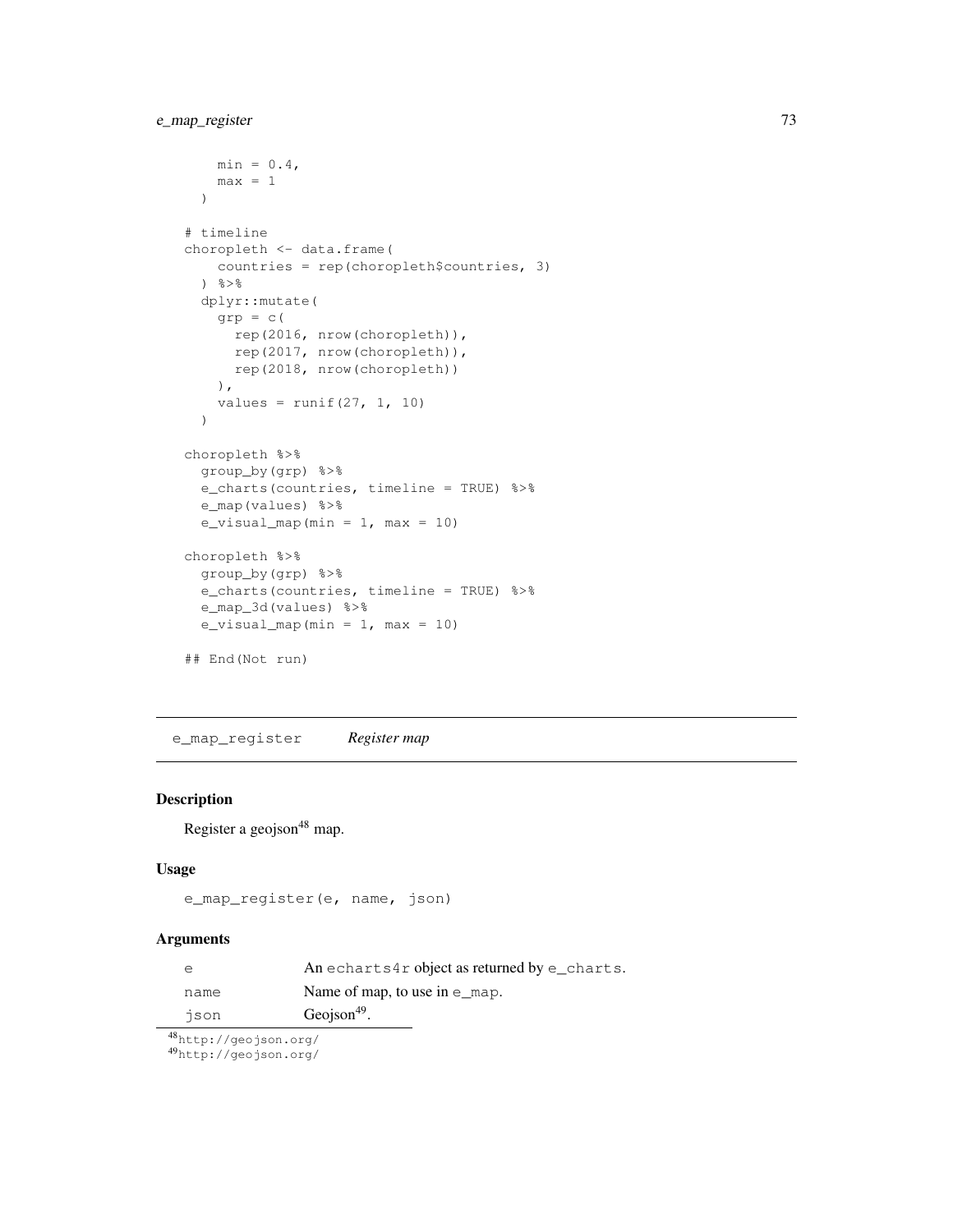# Examples

```
## Not run:
json <- jsonlite::read_json("http://www.echartsjs.com/gallery/data/asset/geo/USA.json")
USArrests %>%
 dplyr::mutate(states = row.names(.)) %>%
  e_charts(states) %>%
 e_map_register("USA", json) %>%
 e_map(Murder, map = "USA") %>%
  e_visual_map(Murder)
## End(Not run)
```
e\_mark\_point *Mark point*

## Description

Mark points and lines.

#### Usage

```
e_mark_point(e, serie = NULL, data = NULL, ...)
e_mark_line(e, serie = NULL, data = NULL, \dots)
e_mark_area(e, serie = NULL, data = NULL, \ldots)
```
# Arguments

| e                       | An echarts4r object as returned by $e$ _charts.               |
|-------------------------|---------------------------------------------------------------|
| serie                   | Serie or vector of series to mark on, defaults to all series. |
| data                    | Placement.                                                    |
| $\cdot$ $\cdot$ $\cdot$ | Any other option to pass, check See Also section.             |

#### See Also

Additional point arguments<sup>50</sup>, Additional line arguments<sup>51</sup>

<sup>50</sup>https://echarts.apache.org/en/option.html#series-line.markPoint <sup>51</sup>https://echarts.apache.org/en/option.html#series-line.markLine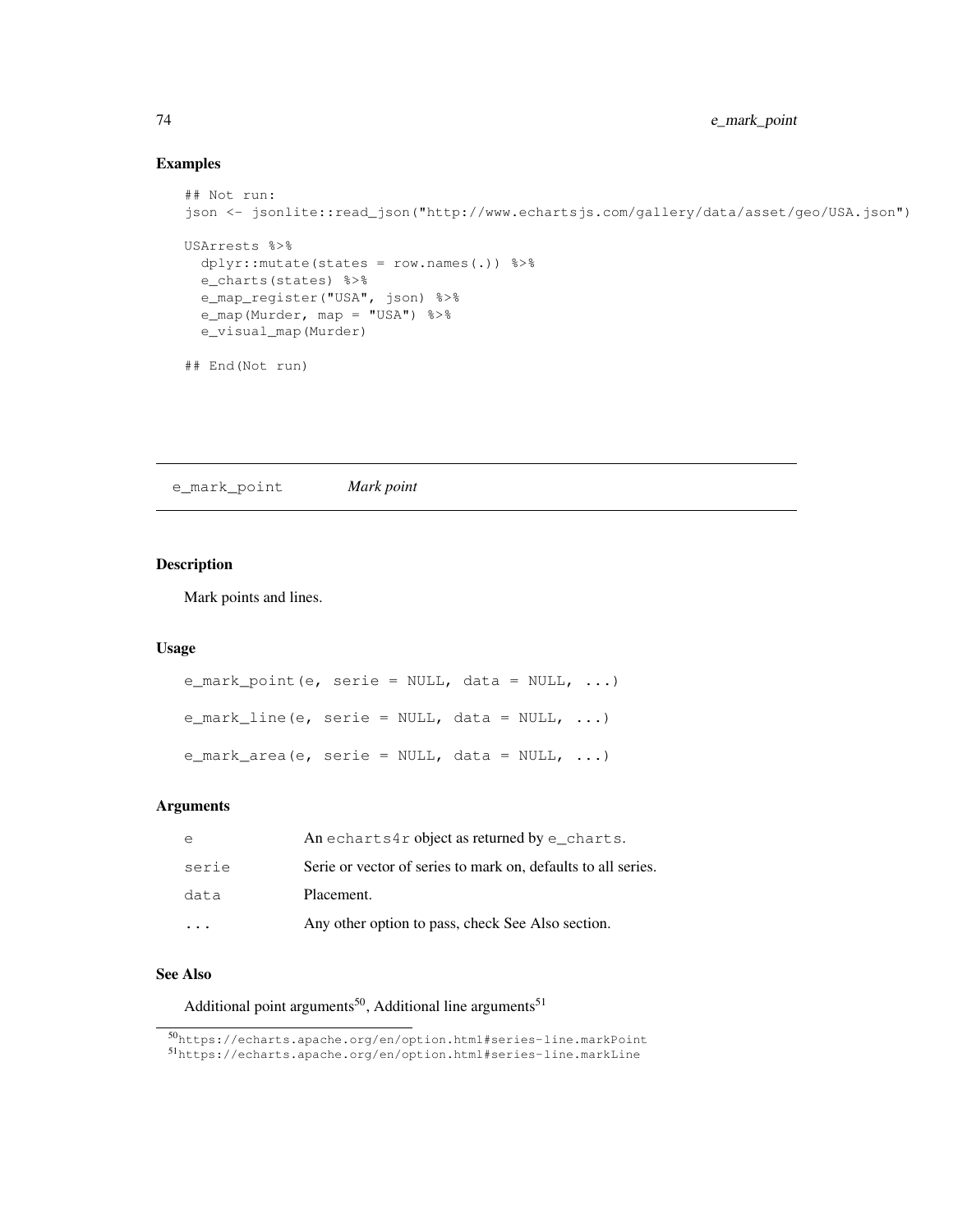## e\_modularity 75

#### Examples

```
max <- list(
 name = "Max",type = "max"
)
min <- list(
 name = "Min",type = "min"
)
avg \leftarrow list (
 type = "average",
 name = "AVG"\lambdamtcars %>%
  e_charts(mpg) %>%
  e_line(wt) %>%
  e_line(drat) %>%
  e_line(cyl) %>%
  e_mark_point("wt", data = max) %>%
  e_mark_point(c("cyl", "drat"), data = min) %>%
  e_mark_line(data = avg) %>% # applies to all
  e_mark_area(serie = "wt", data = list(
   list(xAxis = "min", yAxis = "min"),
    list(xAxis = "max", yAxis = "max"))
```
e\_modularity *Modularity*

## Description

Graph modularity extension will do community detection and partian a graph's vertices in several subsets. Each subset will be assigned a different color.

# Usage

e\_modularity(e, modularity = TRUE)

#### Arguments

e An echarts4r object as returned by e\_charts. modularity Either set to TRUE, or a list.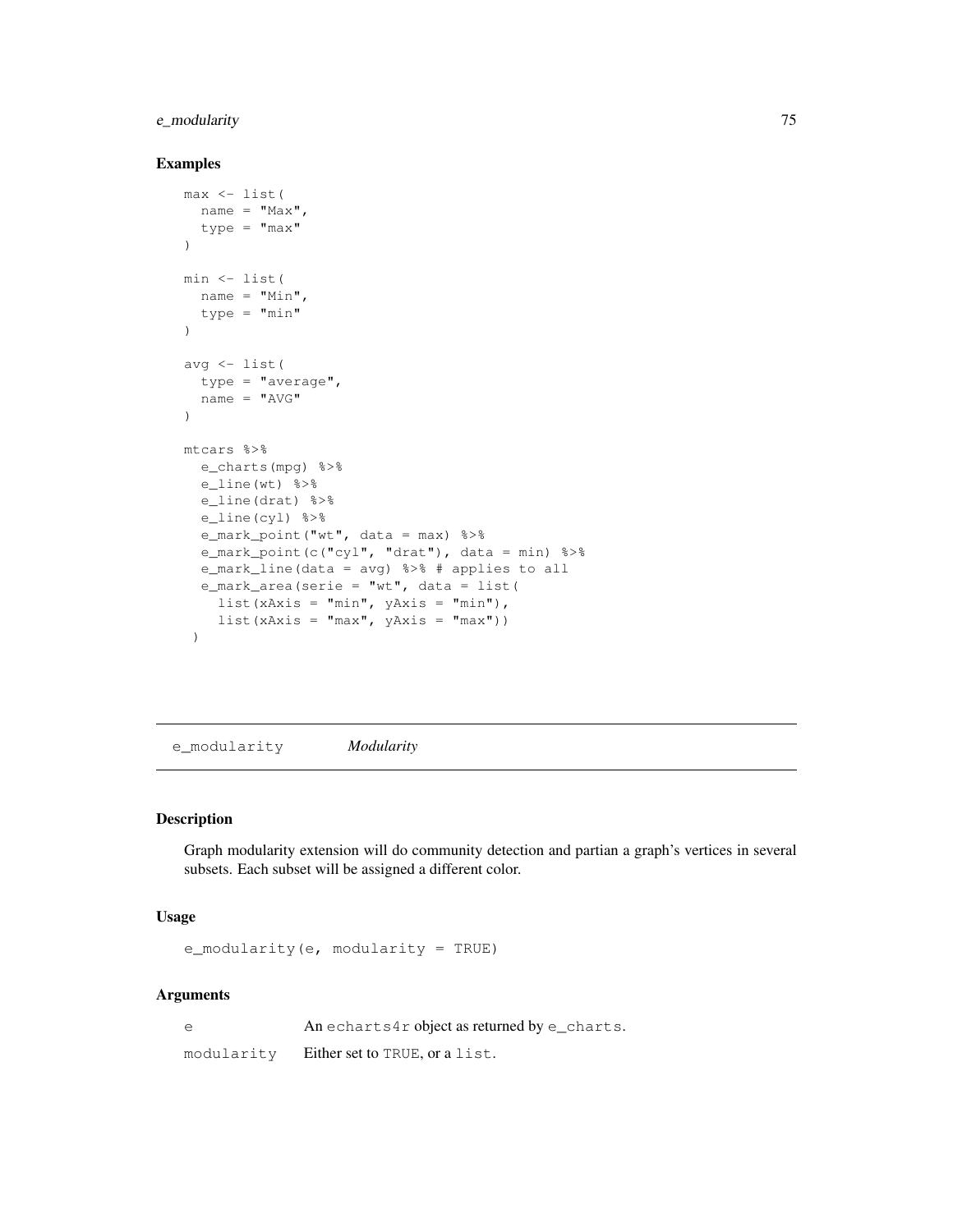76 e\_parallel

## Modularity

- resolution Resolution
- sort Whether to sort to comunities

## Note

Does not work in RStudio viewer, open in browser.

#### See Also

Official documentation<sup>52</sup>

#### Examples

```
nodes <- data.frame(
 name = paste0(LETTERS, 1:100),
 value = rnorm(100, 10, 2),
 stringsAsFactors = FALSE
)
edges <- data.frame(
  source = sample(nodes$name, 200, replace = TRUE),
 target = sample(nodes$name, 200, replace = TRUE),
  stringsAsFactors = FALSE
)
e_charts() %>%
  e_graph() %>%
  e_graph_nodes(nodes, name, value) %>%
  e_graph_edges(edges, source, target) %>%
  e_modularity(
   list(
     resolution = 5,
      sort = TRUE
    )
  )
```
e\_parallel *Parallel*

#### Description

Draw parallel coordinates.

<sup>52</sup>https://github.com/ecomfe/echarts-graph-modularity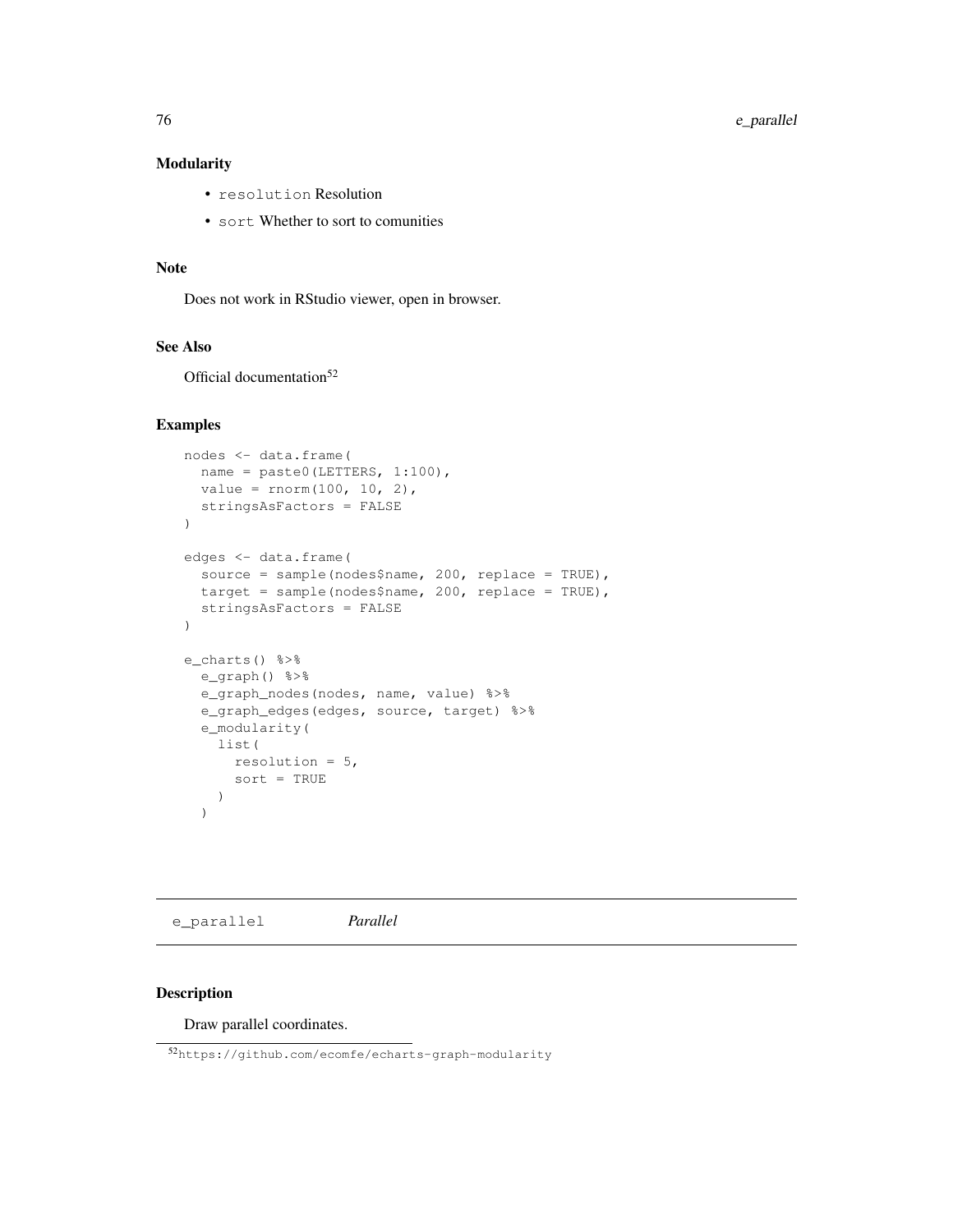## e\_pictorial 77

#### Usage

```
e_parallel(e, ..., name = NULL, rm_x = TRUE, rm_y = TRUE)
e_parallel_(e, ..., name = NULL, rm_x = TRUE, rm_y = TRUE)
```
#### Arguments

| e            | An echarts4r object as returned by e_charts.      |
|--------------|---------------------------------------------------|
| $\cdots$     | Any other option to pass, check See Also section. |
| name         | name of the serie.                                |
| $rm_x, rm_y$ | Whether to remove x and y axis, defaults to TRUE. |

#### See Also

Additional arguments<sup>53</sup>

#### Examples

```
df <- data.frame(
 price = rnorm(5, 10),
 amount = rnorm(5, 15),
 letter = LETTERS[1:5])
df %>%
  e_charts() %>%
  e_parallel(price, amount, letter)
```
e\_pictorial *Pictorial*

# Description

Pictorial bar chart is a type of bar chart that custimzed glyph (like images, SVG PathData) can be used instead of rectangular bar.

```
e_pictorial(e, serie, symbol, bind, name = NULL, legend = TRUE,
 y\_index = 0, x\_index = 0, ...e_pictorial_(e, serie, symbol, bind = NULL, name = NULL,
  legend = TRUE, y\_index = 0, x\_index = 0, ...)
```
<sup>53</sup>https://echarts.apache.org/en/option.html#series-parallel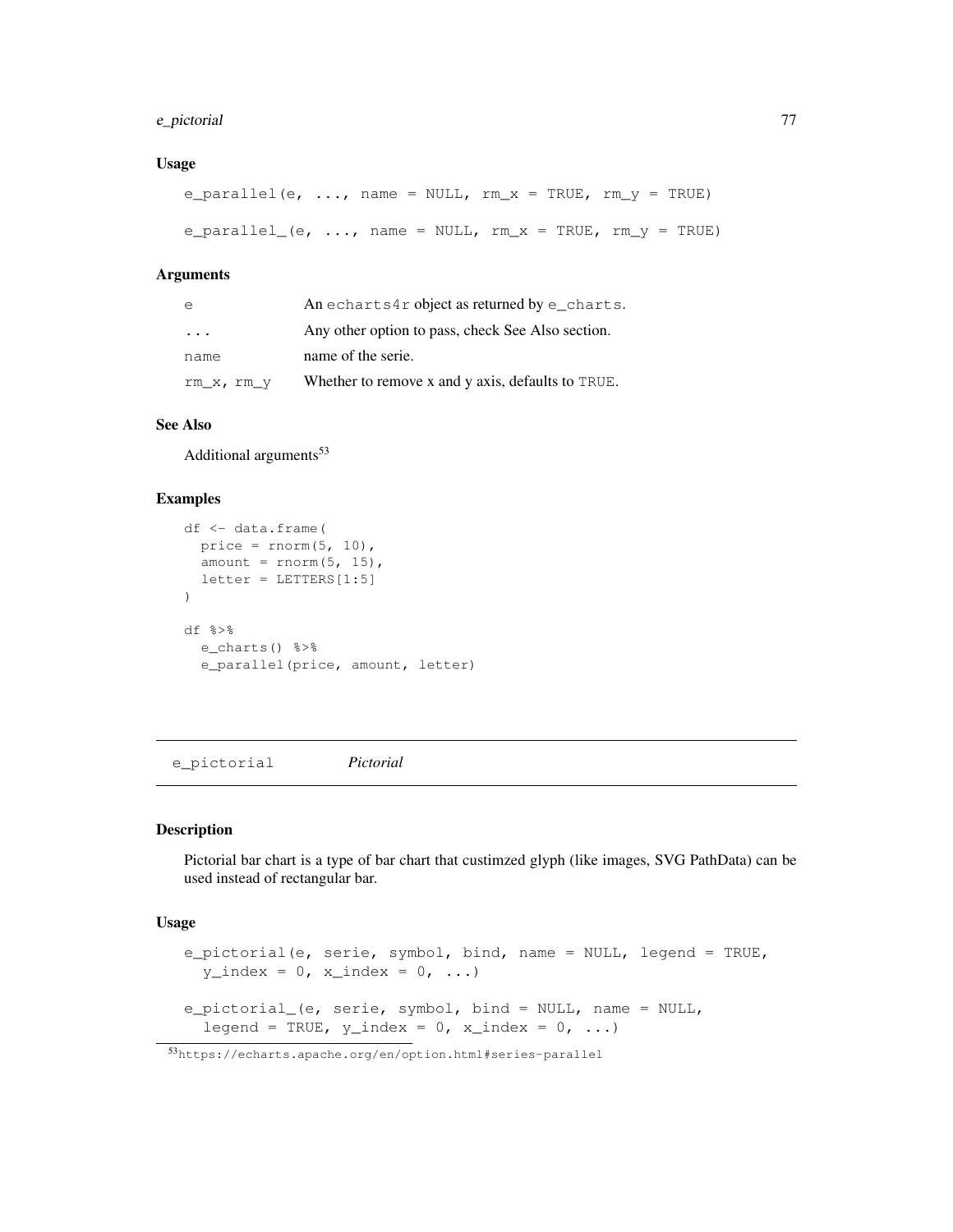#### Arguments

| $\epsilon$ | An echarts4r object as returned by $e$ _charts.          |
|------------|----------------------------------------------------------|
| serie      | Column name of serie to plot.                            |
| symbol     | Symbol to plot.                                          |
| bind       | Binding between datasets, namely for use of $\in$ brush. |
| name       | name of the serie.                                       |
| legend     | Whether to add serie to legend.                          |
| y index    | Indexes of x and y axis.                                 |
| x index    | Indexes of x and y axis.                                 |
|            | Any other option to pass, check See Also section.        |

#### Symbols

- Built-in circle, rect, roundRect, triangle, diamond, pin, arrow.
- SVG Path
- Images Path to image, don't forget to precede it with image: //, see examples.

#### See Also

Additional arguments<sup>54</sup>

```
# built-in symbols
y \leftarrow \text{norm}(10, 10, 2)df <- data.frame(
 x = 1:10,y = y,
  z = y - \text{norm}(10, 5, 1))
df %>%
 e_charts(x) %>%
 e_bar(z, barWidth = 10) 8>8e_pictorial(y, symbol = "rect", symbolRepeat = TRUE, z = -1,
   symbolSize = c(10, 4)) 8>8e_theme("westeros")
# svg path
path <- "path://M0,10 L10,10 C5.5,10 5.5,5 5,0 C4.5,5 4.5,10 0,10 z"
style <- list(
  normal = list(opacity = 0.5), # normal
  emphasis = list(opacity = 1) # on hover
)
```
<sup>54</sup>https://echarts.apache.org/en/option.html#series-pictorialBar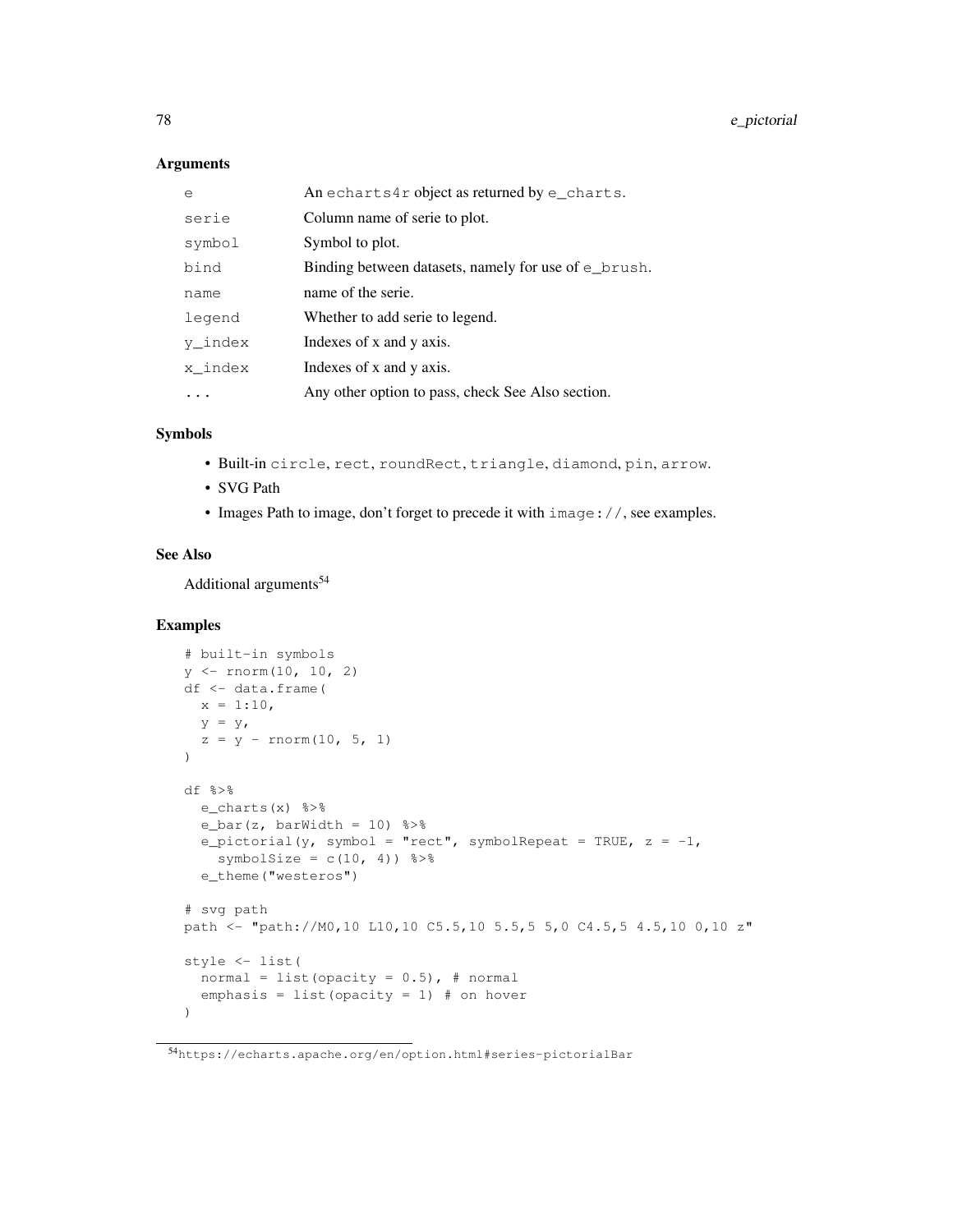```
df %>%
  e_charts(x) %>%
  e_pictorial(y, symbol = path, barCategoryGap = "-130%",
    itemStyle = style)
# image
# might not work in RStudio viewer
# open in browser
qomo <- paste0(
  "https://ecomfe.github.io/echarts-examples/public/",
  "data/asset/img/hill-Qomolangma.png"
)
kili <- paste0(
  "https://ecomfe.github.io/echarts-examples/public/",
  "data/asset/img/hill-Kilimanjaro.png"
)
data <- data.frame(
 x = c("Qomolangma", "Kilimanjaro"),
 value = c(8844, 5895),
 symbol = c(paste0("image://", qomo),
   paste0("image://", kili))
)
data %>%
 e_charts(x) %>%
 e_pictorial(value, symbol) %>%
  e_legend(FALSE)
# timeline
df <- data.frame(
 x = rep(1:5, 2),y = runif(10, 1, 10),
 year = c(rep(2017, 5),
    rep(2018, 5)
  )
)
df %>%
  group_by(year) %>%
  e_charts(x, timeline = TRUE) %>%
  e_pictorial(
   y, symbol = "rect",
    symbolRepeat = TRUE, z = -1,
    symbolSize = c(10, 4)\lambda
```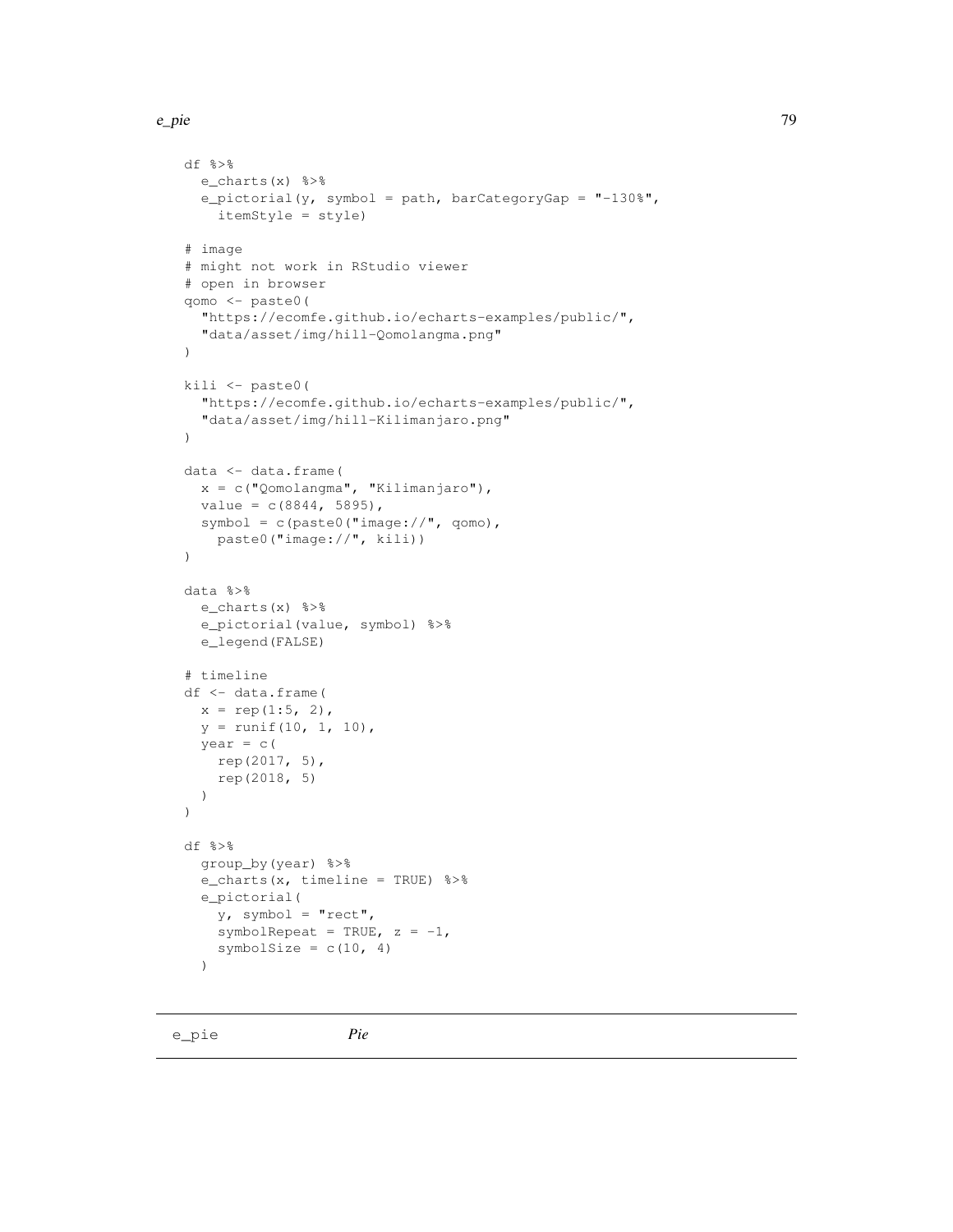## Description

Draw pie and donut charts.

## Usage

```
e_pie(e, serie, name = NULL, legend = TRUE, rm_x = TRUE,
  rm_y = TRUE, \ldots)e_pie_(e, serie, name = NULL, legend = TRUE, rm_x = TRUE,
  rm_y = TRUE, \ldots)
```
#### Arguments

| e            | An echarts4r object as returned by $e$ _charts.   |
|--------------|---------------------------------------------------|
| serie        | Column name of serie to plot.                     |
| name         | name of the serie.                                |
| legend       | Whether to add serie to legend.                   |
| $rm_x, rm_y$ | Whether to remove x and y axis, defaults to TRUE. |
|              | Any other option to pass, check See Also section. |

# See Also

Additional arguments<sup>55</sup>

```
mtcars %>%
 head() %>%
 dplyr::mutate(model = row.names(.)) %>%
  e_charts(model) %>%
  e_pie(carb)
# timeline
df <- data.frame(
 grp = c("A", "A", "A", "B", "B", "B", "B")labels = rep(LETTERS[1:3], 2),
 values = runif(6, 1, 5)
)
df %>%
  group_by(grp) %>%
  e_charts(labels, timeline = TRUE) %>%
  e_pie(values)
```
<sup>55</sup>https://echarts.apache.org/en/option.html#series-pie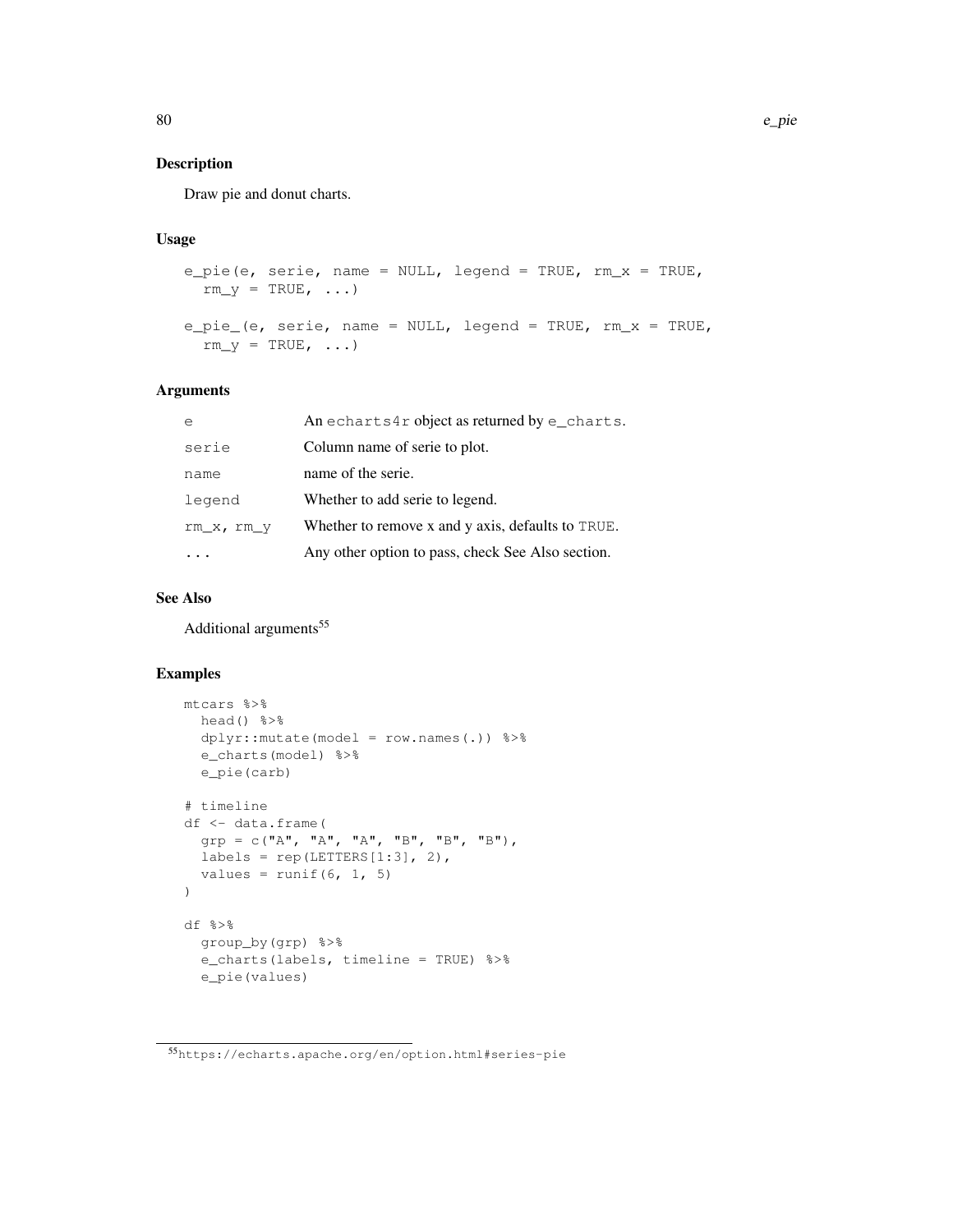e\_polar *Polar*

# Description

Customise polar coordinates.

#### Usage

 $e\_polar(e, show = TRUE, ...)$ 

#### Arguments

| e       | An echarts4r object as returned by $e$ _charts.   |
|---------|---------------------------------------------------|
| show    | Whether to display the axis.                      |
| $\cdot$ | Any other option to pass, check See Also section. |

## See Also

Additional arguments<sup>56</sup>

## Examples

```
df \leftarrow data.frame(x = 1:10, y = seq(1, 20, by = 2))
df %>%
 e_charts(x) %>%
 e_polar() %>%
  e_angle_axis() %>%
  e_radius_axis() %>%
  e_line(y, coord.system = "polar", smooth = TRUE)
```
e\_radar *Radar*

# Description

Add a radar chart

<sup>56</sup>https://echarts.apache.org/en/option.html#polar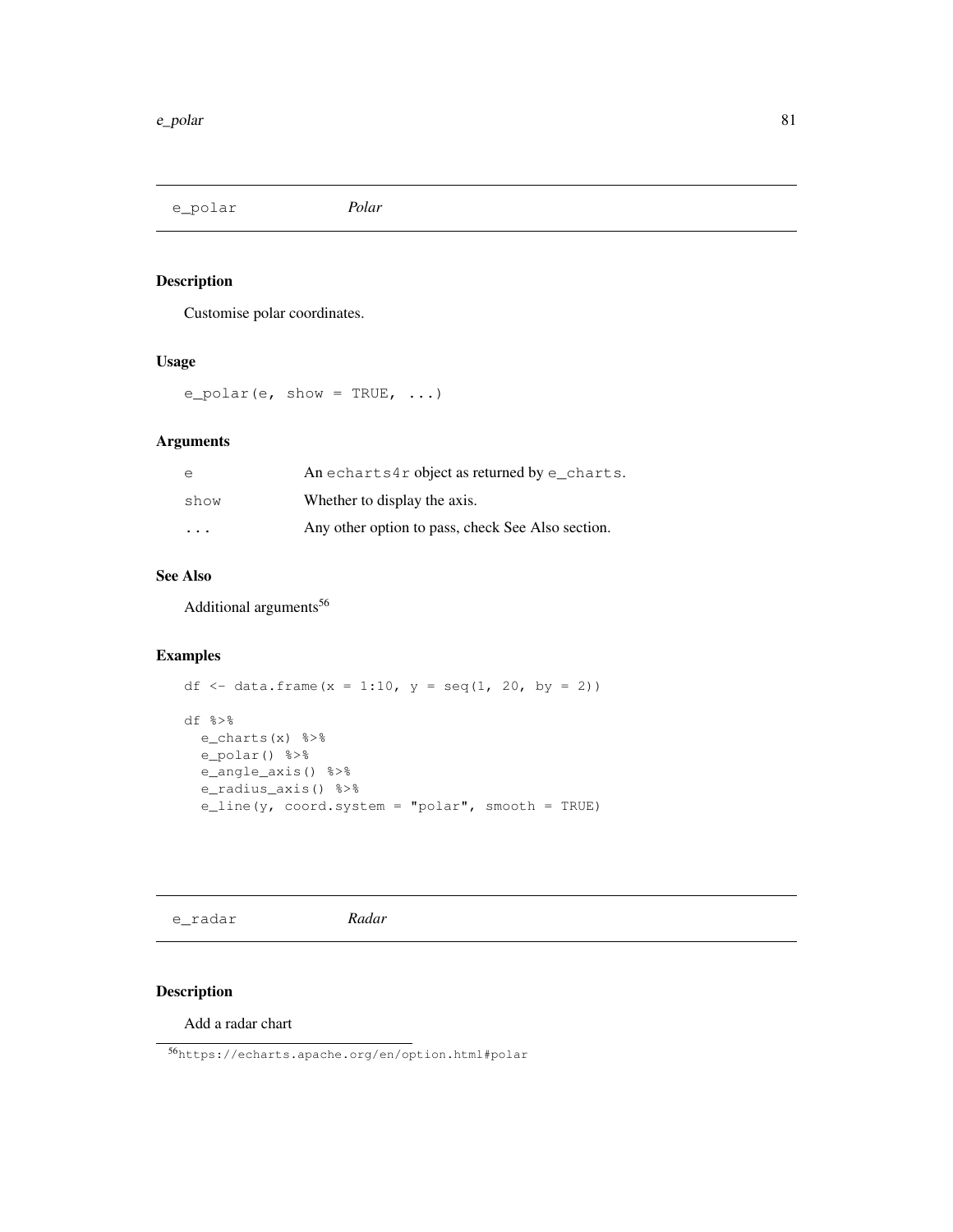#### Usage

```
e_radar(e, serie, max = 100, name = NULL, legend = TRUE,
 rm\_x = TRUE, rm\_y = TRUE, ...e_radar_(e, serie, max = 100, name = NULL, legend = TRUE,
 rm_x = TRUE, rm_y = TRUE, ...
```
## Arguments

| e            | An echarts4r object as returned by $e$ _charts.   |
|--------------|---------------------------------------------------|
| serie        | Column name of serie to plot.                     |
| max          | Maximum value.                                    |
| name         | name of the serie.                                |
| legend       | Whether to add serie to legend.                   |
| $rm_x, rm_y$ | Whether to remove x and y axis, defaults to TRUE. |
|              | Any other option to pass, check See Also section. |

## Examples

```
df <- data.frame(
 x = LETTERS[1:5],y = runif(5, 1, 5),
 z = runif(5, 3, 7))
df %>%
 e_charts(x) %>%
 e_radar(y, max = 7) 8>8e_radar(z) %>%
  e_tooltip(trigger = "item")
```
e\_radar\_opts *Radar axis*

# Description

Radar axis setup and options.

# Usage

```
e_radar_opts(e, index = 0, ...)
```
#### Arguments

| e                       | An echarts4r object as returned by $e$ _charts.   |
|-------------------------|---------------------------------------------------|
| index                   | Index of axis to customise.                       |
| $\cdot$ $\cdot$ $\cdot$ | Any other option to pass, check See Also section. |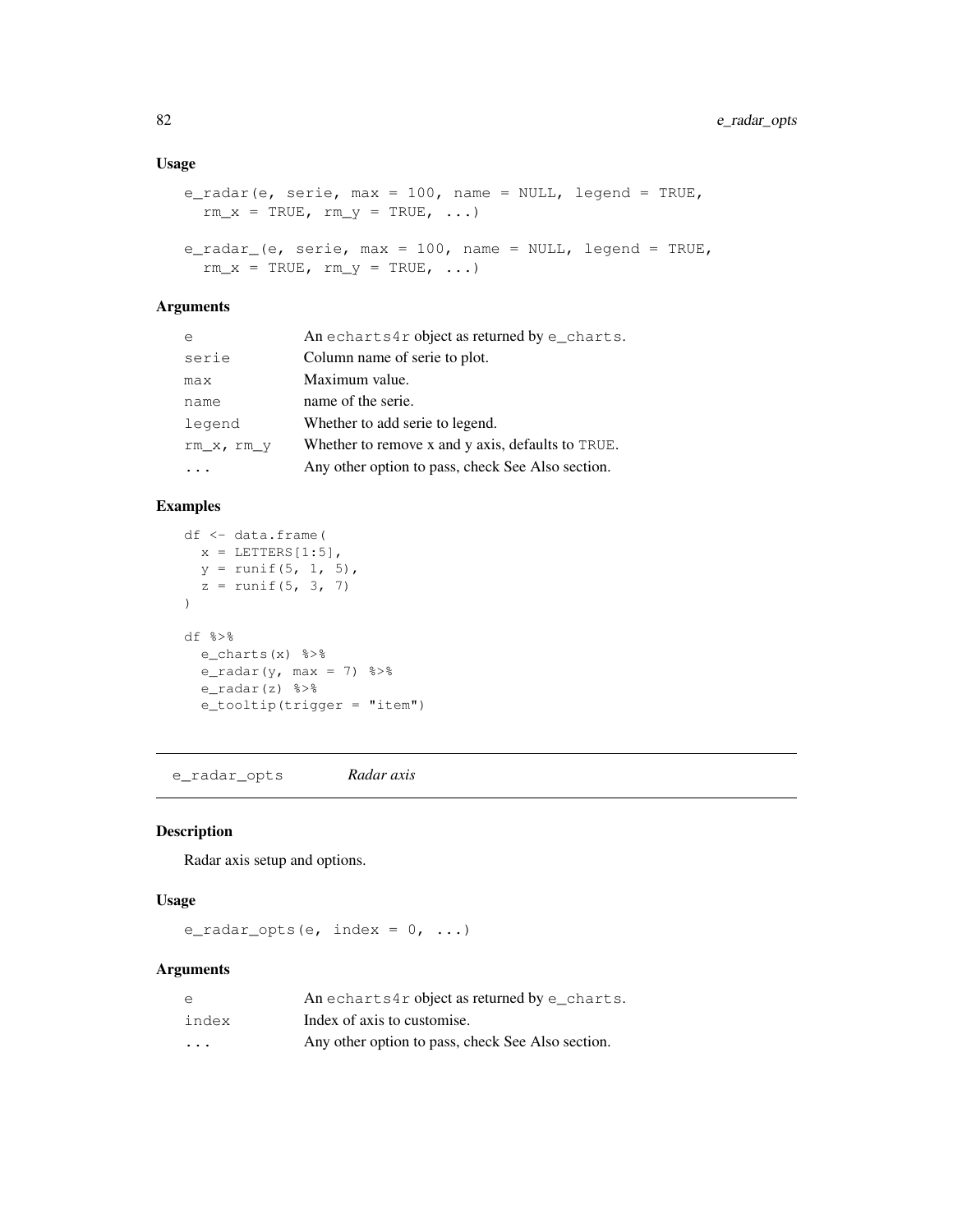e\_restore *Restore Toolbox*

#### Description

Restore Toolbox.

#### Usage

e\_restore(e, btn = NULL)

## Arguments

| $\epsilon$ | An echarts4r object as returned by $e$ _charts. |
|------------|-------------------------------------------------|
| btn        | A e button id.                                  |

#### Examples

```
cars %>%
 e_charts(speed) %>%
 e_scatter(dist) %>%
 e_datazoom() %>%
  e_restore("btn") %>%
  e_button("btn", "Reset")
```
e\_river *River*

# Description

Build a theme river.

```
e_river(e, serie, name = NULL, legend = TRUE, rm_x = TRUE,
 rm_y = TRUE, \ldots)e_river_(e, serie, name = NULL, legend = TRUE, rm_x = TRUE,
 rm_y = TRUE, \ldots)
```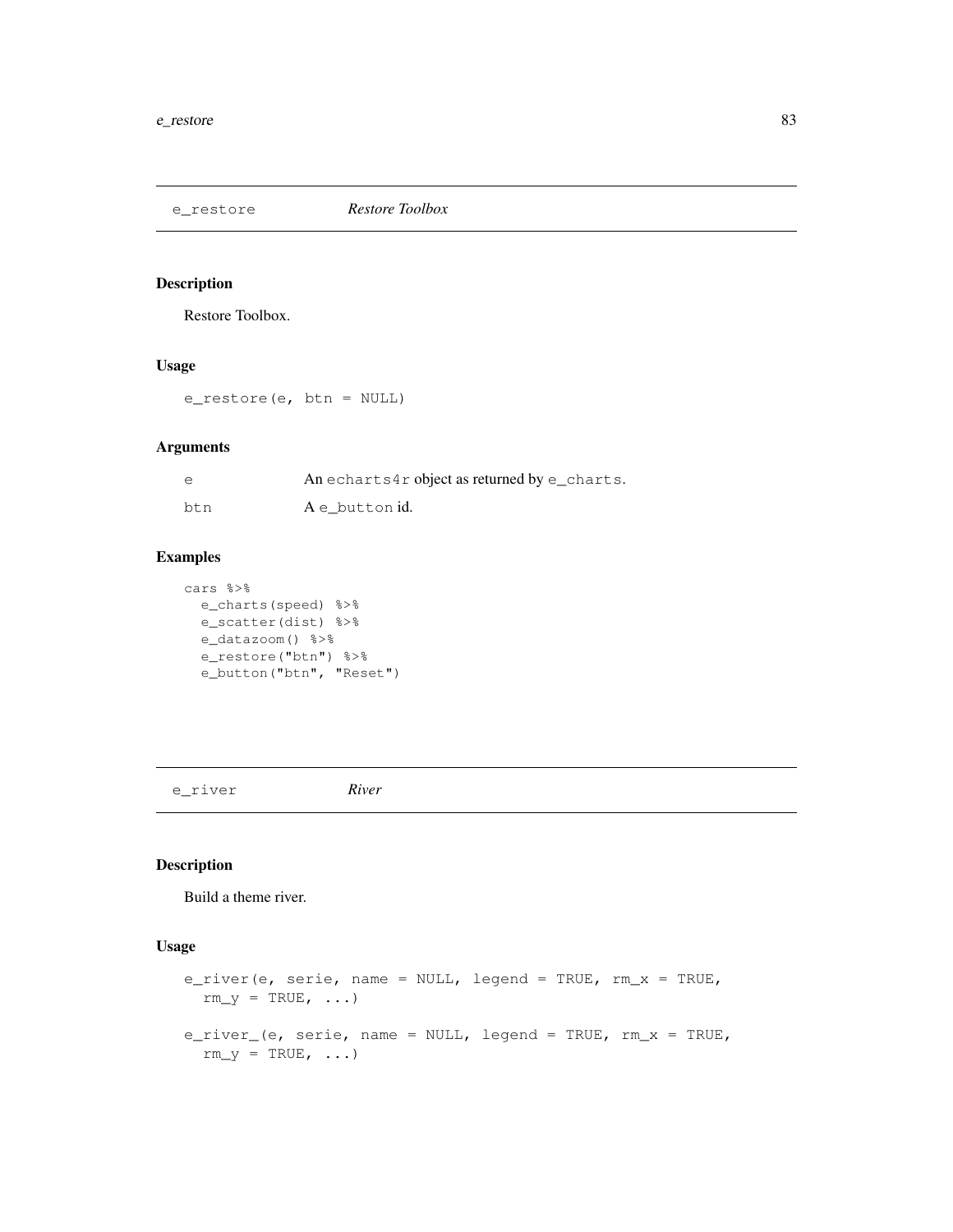## Arguments

| e            | An echarts4r object as returned by $e$ _charts.   |
|--------------|---------------------------------------------------|
| serie        | Column name of serie to plot.                     |
| name         | name of the serie.                                |
| legend       | Whether to add serie to legend.                   |
| $rm_x, rm_y$ | Whether to remove x and y axis, defaults to TRUE. |
|              | Any other option to pass, check See Also section. |

#### See Also

Additional arguments<sup>57</sup>

#### Examples

```
dates \leq seq.Date(Sys.Date() - 30, Sys.Date(), by = "day")
grps <- lapply(LETTERS[1:3], rep, 31) %>% unlist
df <- data.frame(
 dates = rep(dates, 3),
 groups = grps,
 values = runif(length(grps), 1, 50)
)
df %>%
 group_by(groups) %>%
 e charts(dates) %>%
 e_river(values) %>%
  e_tooltip(trigger = "axis")
```
e\_sankey *Sankey*

#### Description

Draw a sankey diagram.

```
e_sankey(e, source, target, value, layout = "none", rm_x = TRUE,
  rm_y = TRUE, ...e_sankey_(e, source, target, value, layout = "none", rm_x = TRUE,
 rm_y = TRUE, \ldots)
```
<sup>57</sup>https://echarts.apache.org/en/option.html#series-themeRiver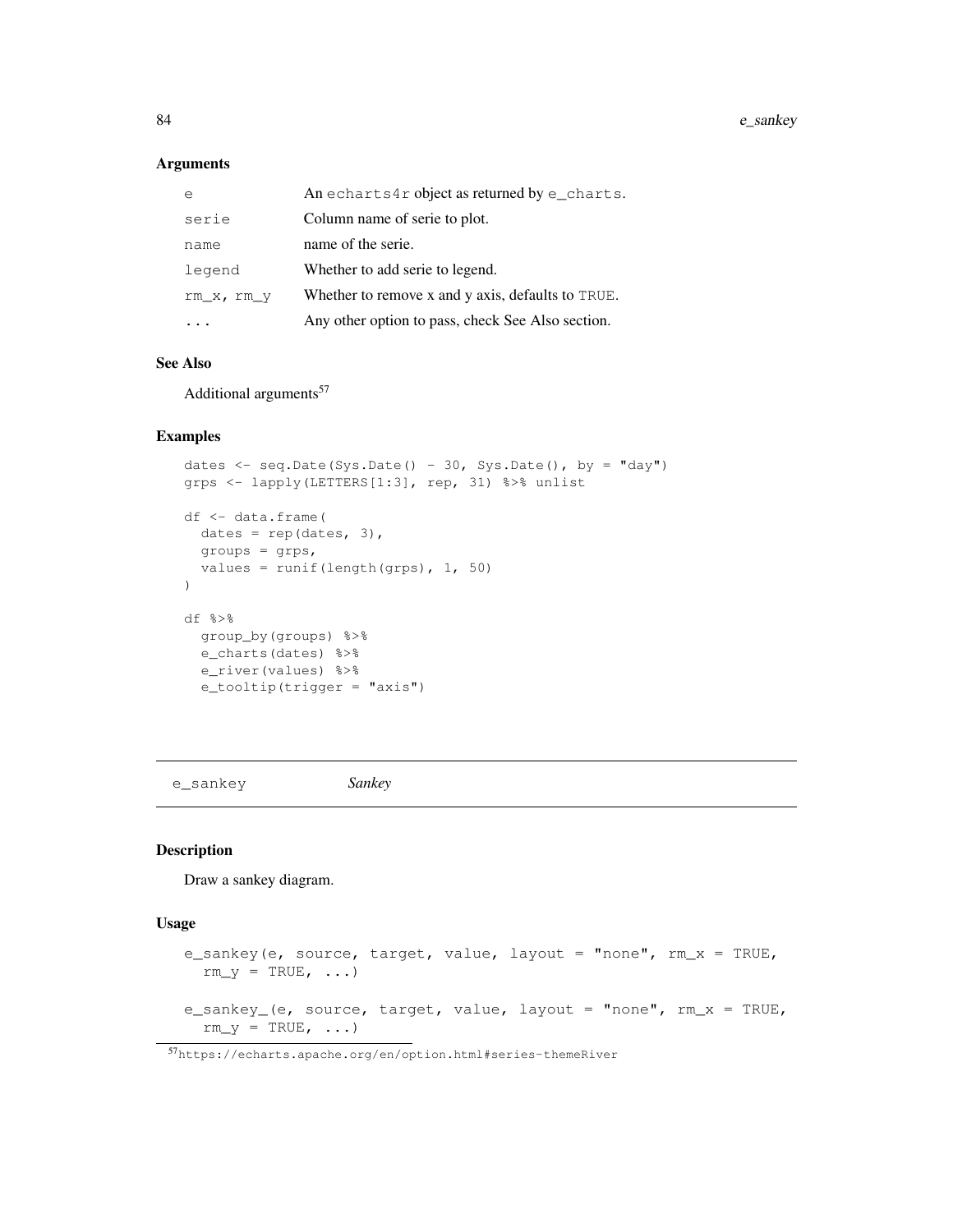#### e\_scatter 85

#### **Arguments**

| e              | An echarts4r object as returned by $e$ _charts.       |
|----------------|-------------------------------------------------------|
| source, target |                                                       |
|                | Source and target columns.                            |
| value          | Value change from source to target.                   |
| layout         | Layout of sankey.                                     |
| $rm_x, rm_y$   | Whether to remove the x and y axis, defaults to TRUE. |
|                | Any other option to pass, check See Also section.     |

#### See Also

Additional arguments<sup>58</sup>

## Examples

```
sankey <- data.frame(
 source = c("a", "b", "c", "d", "c"),
 target = c("b", "c", "d", "e", "e"),
 value = ceiling(rnorm(5, 10, 1)),
 stringsAsFactors = FALSE
)
sankey %>%
 e_charts() %>%
 e_sankey(source, target, value)
```
e\_scatter *Scatter*

#### Description

Add scatter serie.

```
e_scatter(e, serie, size, bind, symbol = NULL, symbol_size = 1,
  scale = e_scale, scale_js = "function(data){ return data[3]; }",
  name = NULL, coord_system = "cartesian2d", jitter_factor = 0,
  jitter_amount = NULL, legend = TRUE, y_index = 0, x_index = 0,
  rm\_x = TRUE, rm\_y = TRUE, \ldots)
e_effect_scatter(e, serie, size, bind, symbol = NULL, symbol_size = 1,
  scale = e_scale, scale_js = "function(data){ return data[3]; }",
  name = NULL, coord_system = "cartesian2d", legend = TRUE,
```
<sup>58</sup>https://echarts.apache.org/en/option.html#series-sankey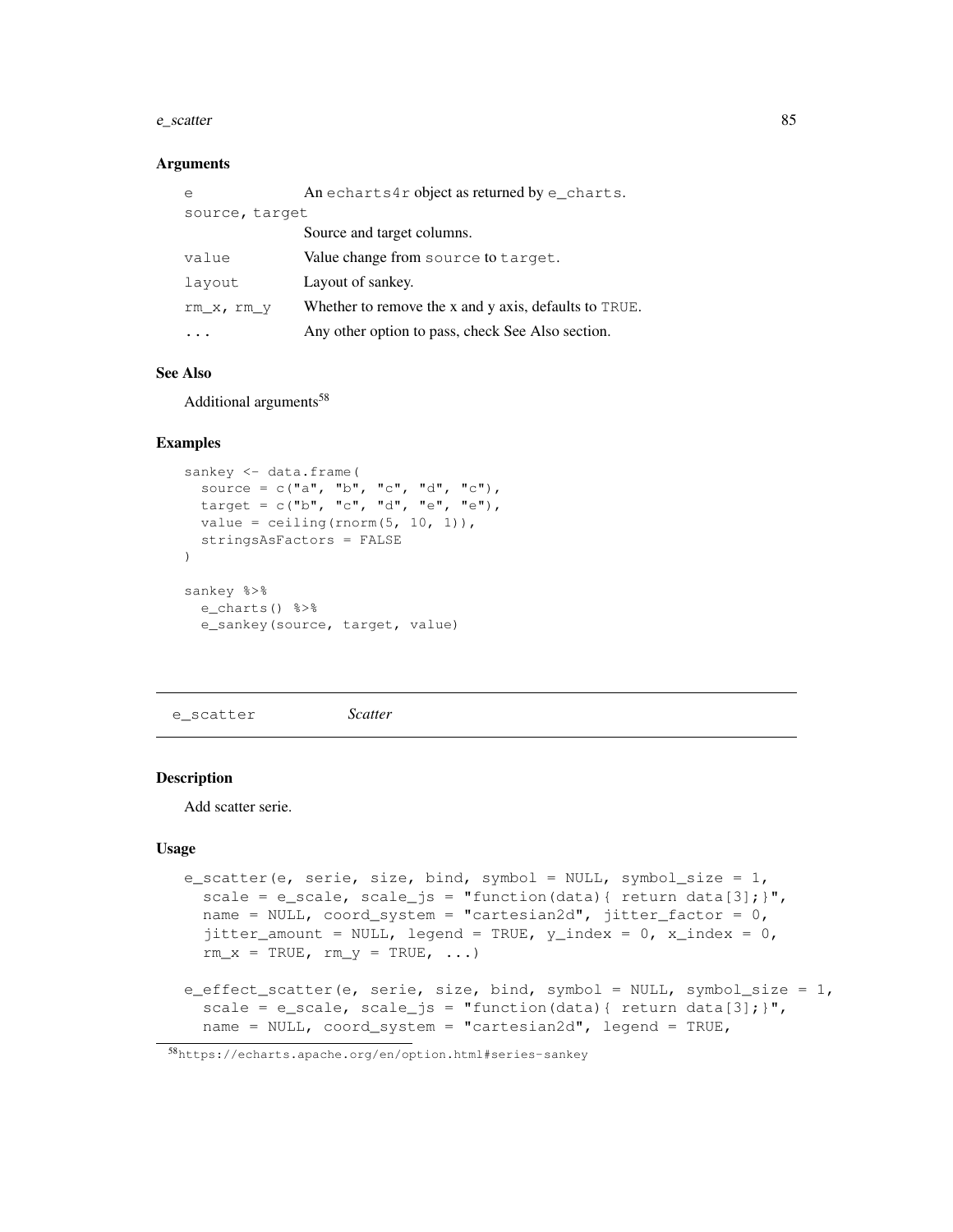#### 86 e\_scatter equal to the control of the control of the control of the control of the control of the control of the control of the control of the control of the control of the control of the control of the control of the c

```
y\_index = 0, x\_index = 0, rm_x = TRUE, rm_y = TRUE, ...e_scale(x)
e_scatter_(e, serie, size = NULL, bind = NULL, symbol = NULL,
  symbol_size = 1, scale = e_scale,
  scale_js = "function(data){ return data[3]; }", name = NULL,
  coord_system = "cartesian2d", jitter_factor = 0,
  jitter_amount = NULL, legend = TRUE, y_index = 0, x_index = 0,
  rm\_x = TRUE, rm\_y = TRUE, \ldots)
e_effect_scatter_(e, serie, size = NULL, bind = NULL, symbol = NULL,
  symbol_symbol_size = 1, scale = e_scale,
  scale_js = "function(data){ return data[3]; }", name = NULL,
  coord_system = "cartesian2d", legend = TRUE, y_index = 0,
  x\_index = 0, rm_x = TRUE, rm_y = TRUE, ...)
```
#### Arguments

| е           | An echarts4r object as returned by e_charts.                                                                                                        |
|-------------|-----------------------------------------------------------------------------------------------------------------------------------------------------|
| serie       | Column name of serie to plot.                                                                                                                       |
| size        | Column name containing size of points.                                                                                                              |
| bind        | Binding between datasets, namely for use of e_brush.                                                                                                |
| symbol      | The symbol to use, default to NULL, can also be circle, rect, roundRect,<br>triangle, diamond, pin, arrow, or none.                                 |
| symbol_size | Size of points, either an integer or a vector of length 2, if size is not NULL or<br>missing it is applied as a multiplier to scale.                |
| scale       | A function that takes a vector of numeric and returns a vector of numeric of<br>the same length. You can disable the scaling by setting it to NULL. |
| scale_js    | the JavaScript scaling function.                                                                                                                    |
| name        | name of the serie.                                                                                                                                  |
|             | coord_system Coordinate system to plot against, see examples.                                                                                       |
|             | jitter_factor, jitter_amount                                                                                                                        |
|             | Jitter points, passed to jitter.                                                                                                                    |
| legend      | Whether to add serie to legend.                                                                                                                     |
| y_index     | Indexes of x and y axis.                                                                                                                            |
| x index     | Indexes of x and y axis.                                                                                                                            |
| rm_x, rm_y  | Whether to remove x and y axis, only applies if $coord$ system is not set to<br>cartesian2d.                                                        |
| $\ddots$    | Any other option to pass, check See Also section.                                                                                                   |
| X.          | A vector of integers or numeric.                                                                                                                    |

#### Scaling function

defaults to e\_scale which is a basic function that rescales size between 1 and 20 for that makes for decent sized points on the chart.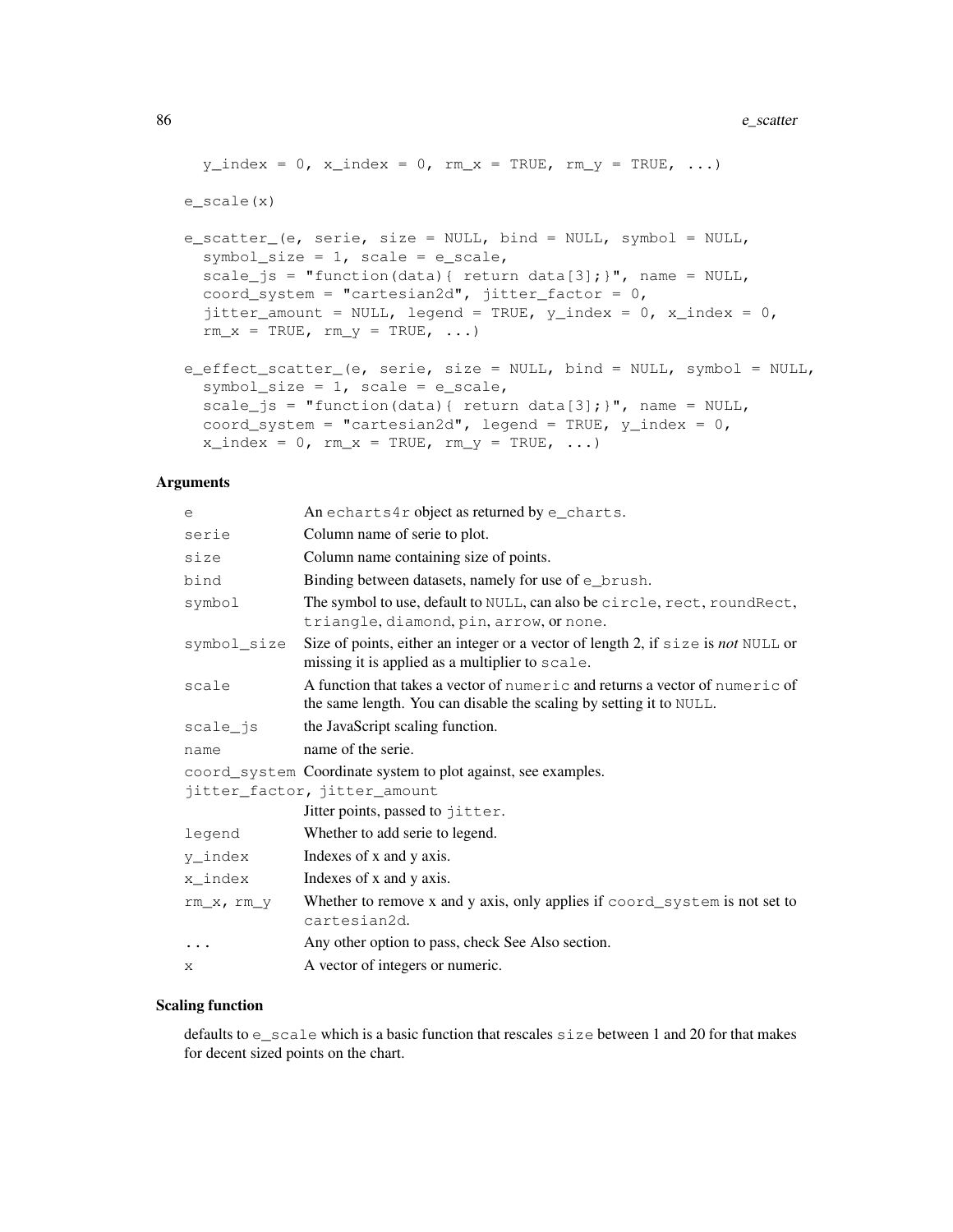e\_scatter 87

#### See Also

Additional arguments scatter<sup>59</sup>, Additional arguments for effect scatter<sup>60</sup>

```
# scaling
e_scale(c(1, 1000))
mtcars %>%
 e_charts(mpg) %>%
  e_scatter(wt, qsec)
# custom function
my\_scale \leftarrow function(x) scales::rescale(x, to = c(2, 50))echart <- mtcars %>%
  e_charts(mpg) %>%
  e_scatter(wt, qsec, scale = my_scale)
echart
# rescale color too
echart %>%
  e_visual_map(wt, scale = my_scale)
# or
echart %>%
  e_visual_map(min = 2, max = 50)
# disable scaling
mtcars %>%
  e_charts(qsec) %>%
  e_scatter(wt, mpg, scale = NULL)
# jitter point
mtcars %>%
 e_charts(cyl) %>%
  e_scatter(wt, symbol_size = 5) %>%
  e_scatter(wt, jitter_factor = 2, legend = FALSE)
# examples
USArrests %>%
  e_charts(Assault) %>%
  e_scatter(Murder, Rape) %>%
  e_effect_scatter(Rape, Murder, y_index = 1) %>%
  e_grid(index = c(0, 1)) 8>8e_tooltip()
iris %>%
  e_charts_("Sepal.Length") %>%
```
<sup>59</sup>https://echarts.apache.org/en/option.html#series-scatter  $^{60}$ https://echarts.apache.org/en/option.html#series-effectScatter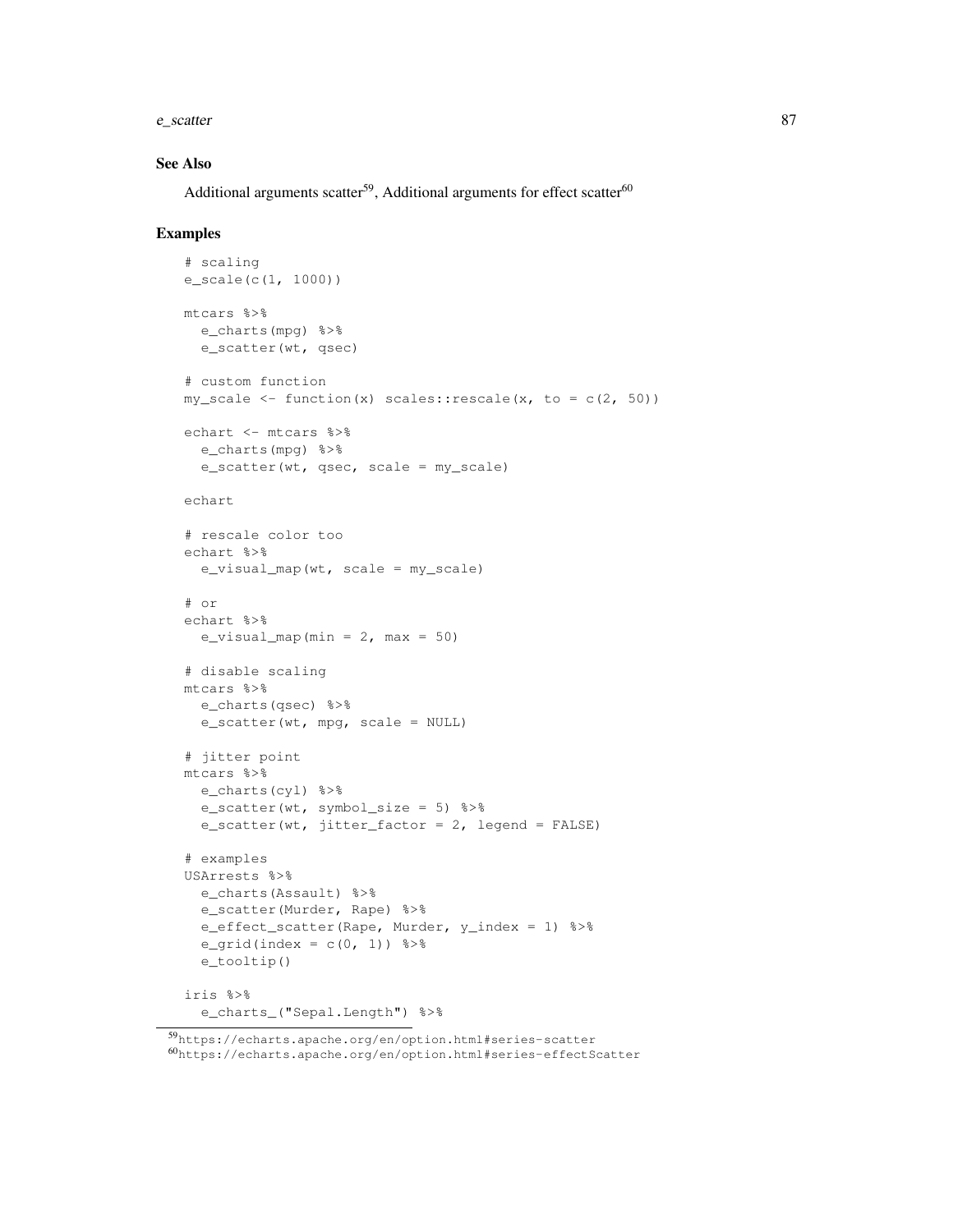```
e_scatter_(
   "Sepal.Width",
   symbol_size = c(8, 2),
   symbol = "rect"
  ) %>%
  e_x_axis(min = 4)quakes %>%
  e_charts(long) %>%
  e_geo(
   roam = TRUE,boundingCoords = list(
      c(185, -10),
      c(165, -40))
  \frac{6}{6} > \frac{6}{6}e_scatter(lat, mag, coord_system = "geo") %>%
  e_visual_map(min = 4, max = 6.5)
# timeline
iris %>%
 group_by(Species) %>%
 e_charts(Petal.Width, timeline = TRUE) %>%
  e_scatter(Sepal.Width, Sepal.Length) %>%
  e_tooltip(trigger = "axis")
```
e\_scatter\_3d *Scatter 3D*

## Description

Add 3D scatter.

#### Usage

```
e_scatter_3d(e, y, z, color, size, bind, coord_system = "cartesian3D",
 name = NULL, rm_x = TRUE, rm_y = TRUE, legend = FALSE, ...)
e_scatter_3d_(e, y, z, color = NULL, size = NULL, bind = NULL,
  coord_system = "cartesian3D", name = NULL, rm_x = TRUE,
  rm_y = TRUE, legend = FALSE, ...)
```
#### Arguments

| $\epsilon$ | An echarts4r object as returned by $e$ _charts. |
|------------|-------------------------------------------------|
| $V1$ z     | Coordinates.                                    |
|            | color, size Color and Size of bubbles.          |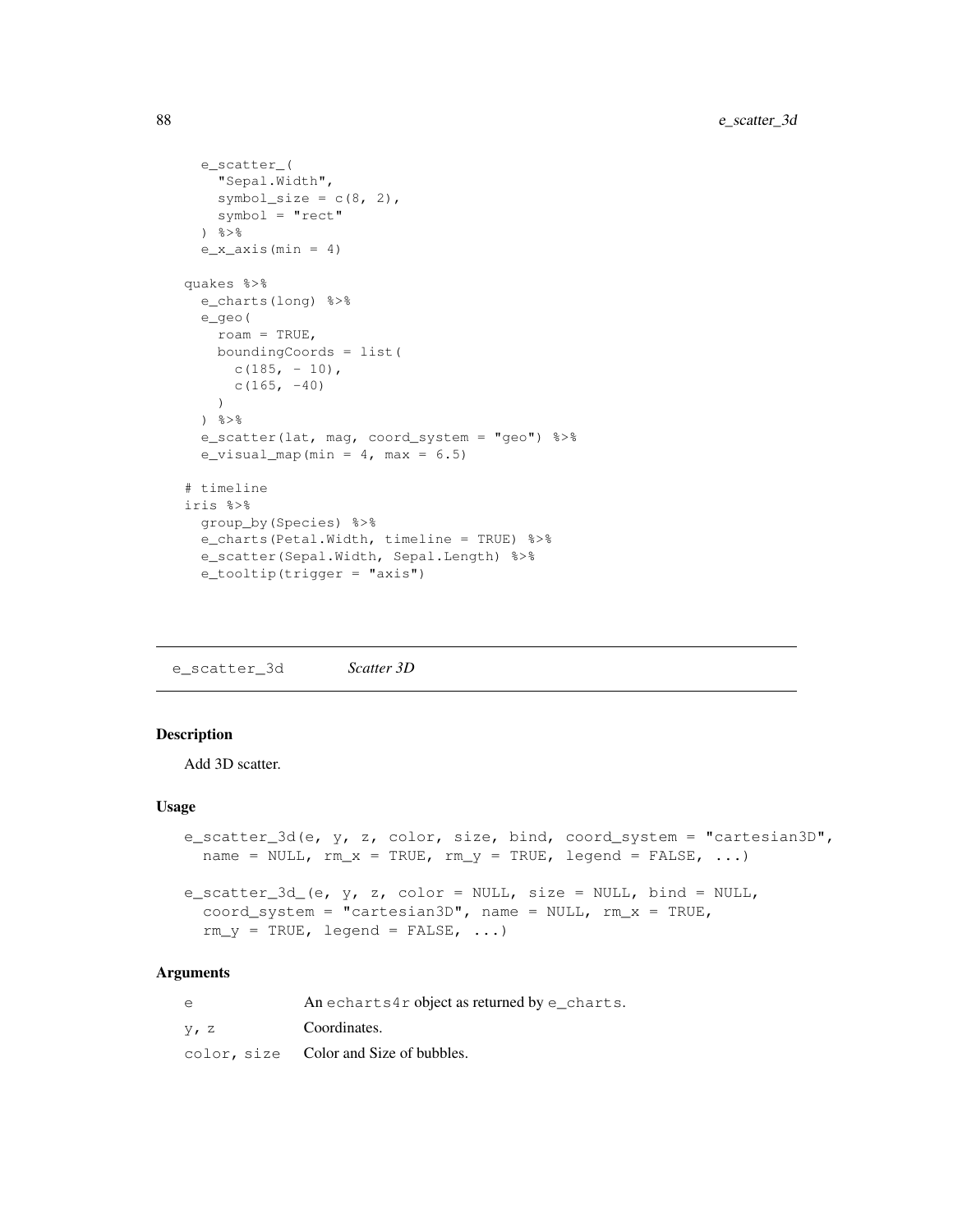## e\_scatter\_3d 89

| bind       | Binding.                                                                    |
|------------|-----------------------------------------------------------------------------|
|            | coord_system Coordinate system to use, one of geo3D, globe, or cartesian3D. |
| name       | name of the serie.                                                          |
| rm x, rm y | Whether to remove x and y axis, defaults to TRUE.                           |
| legend     | Whether to add serie to legend.                                             |
|            | Any other option to pass, check See Also section.                           |

#### See Also

Additional arguments<sup>61</sup>

```
v \leftarrow LETTERS [1:10]matrix <- data.frame(
 x = sample(v, 300, replace = TRUE),
  y = sample(v, 300, replace = TRUE),
  z = rnorm(300, 10, 1),color = rnorm(300, 10, 1),size = rnorm(300, 10, 1),
  stringsAsFactors = FALSE
\frac{6}{6}dplyr::group_by(x, y) %>%
  dplyr::summarise(
   z = sum(z),
   color = sum(color),
   size = sum(size)
  ) \frac{6}{6} > \frac{6}{6}dplyr::ungroup()
matrix %>%
  e_charts(x) %>%
  e_scatter_3d(y, z, size, color) %>%
  e_visual_map(
    min = 1, max = 100,inRange = list(symbolSize = c(1, 30)), # scale size
    dimension = 3 # third dimension 0 = x, y = 1, z = 2, size = 3
  \frac{8}{6}e_visual_map(
    min = 1, max = 100,inRange = list(color = c('#bf444c', '#d88273', '#f6efa6')), # scale colors
    dimension = 4, # third dimension 0 = x, y = 1, z = 2, size = 3, color = 4
    bottom = 300 # padding to avoid visual maps overlap
  )
airports <- read.csv(
  paste0("https://raw.githubusercontent.com/plotly/datasets/",
          "master/2011_february_us_airport_traffic.csv")
)
```
<sup>61</sup>http://echarts.baidu.com/option-gl.html#series-scatter3D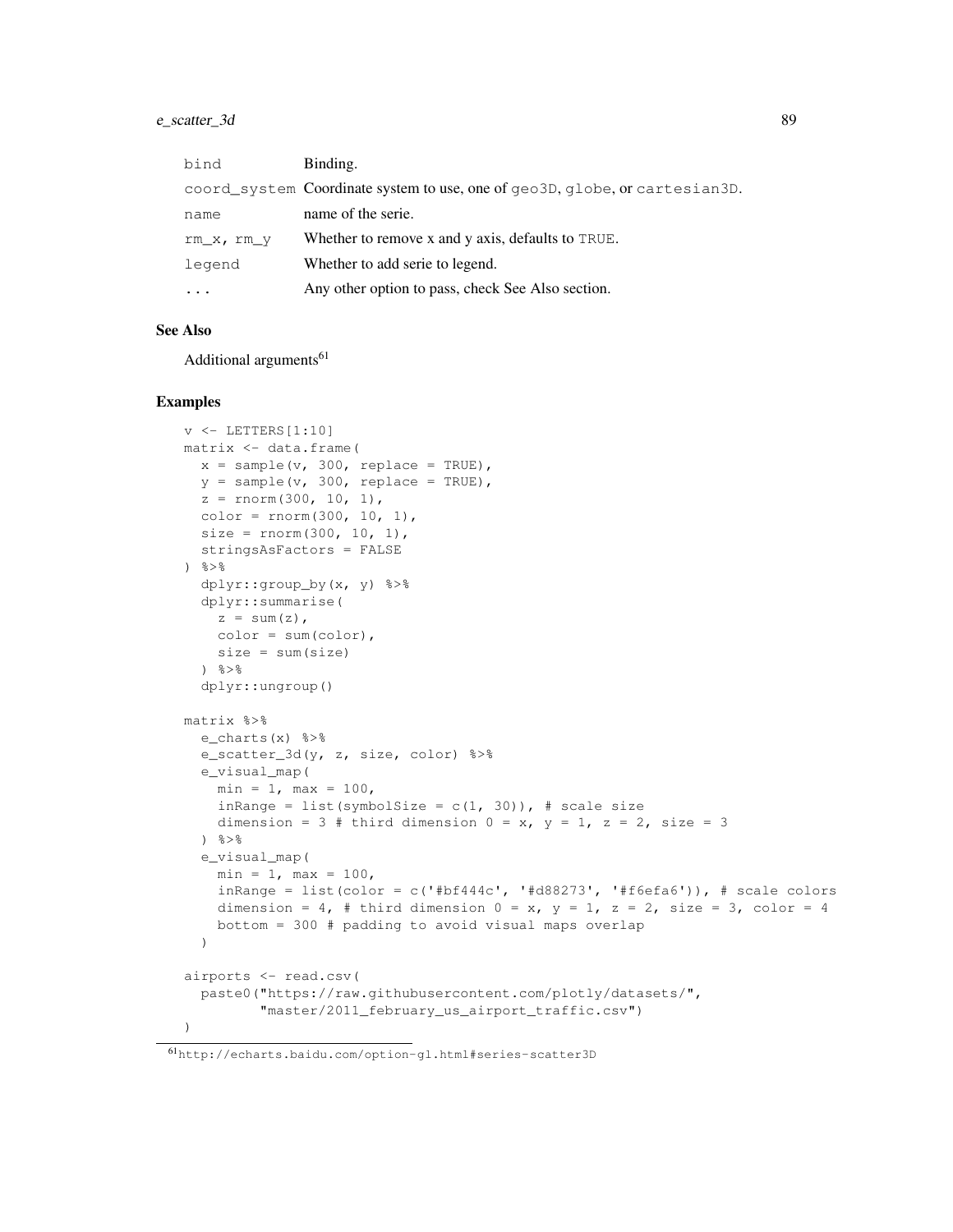```
airports %>%
  e_charts(long) %>%
  e_globe(
   globeOuterRadius = 100
  \frac{6}{6} > \frac{6}{6}e_scatter_3d(lat, cnt, coord_system = "globe", blendMode = 'lighter') %>%
  e_visual_map(inRange = list(symbolSize = c(1, 10)))
# timeline
airports %>%
  group_by(state) %>%
  e_charts(long, timeline = TRUE) %>%
 e_globe(
   globeOuterRadius = 100
  \frac{6}{6}e_scatter_3d(lat, cnt, coord_system = "globe", blendMode = 'lighter') %>%
  e_visual_map(inRange = list(symbolSize = c(1, 10)))
```
e\_scatter\_gl *Scatter GL*

## Description

Draw scatter GL.

#### Usage

```
e_scatter_gl(e, y, z, name = NULL, coord_system = "geo", rm_x = TRUE,
 rm_y = TRUE, \ldots)e_scatter_gl_(e, y, z, name = NULL, coord_system = "geo",
  rm_x = TRUE, rm_y = TRUE, ...
```
# Arguments

| e            | An echarts4r object as returned by e_charts.      |
|--------------|---------------------------------------------------|
| $V1$ z       | Column names containing y and z data.             |
| name         | name of the serie.                                |
|              | coord_system Coordinate system to plot against.   |
| $rm_x, rm_y$ | Whether to remove x and y axis, defaults to TRUE. |
|              | Any other option to pass, check See Also section. |

# See Also

Additional arguments $62$ 

<sup>62</sup>http://echarts.baidu.com/option-gl.html#series-scatterGL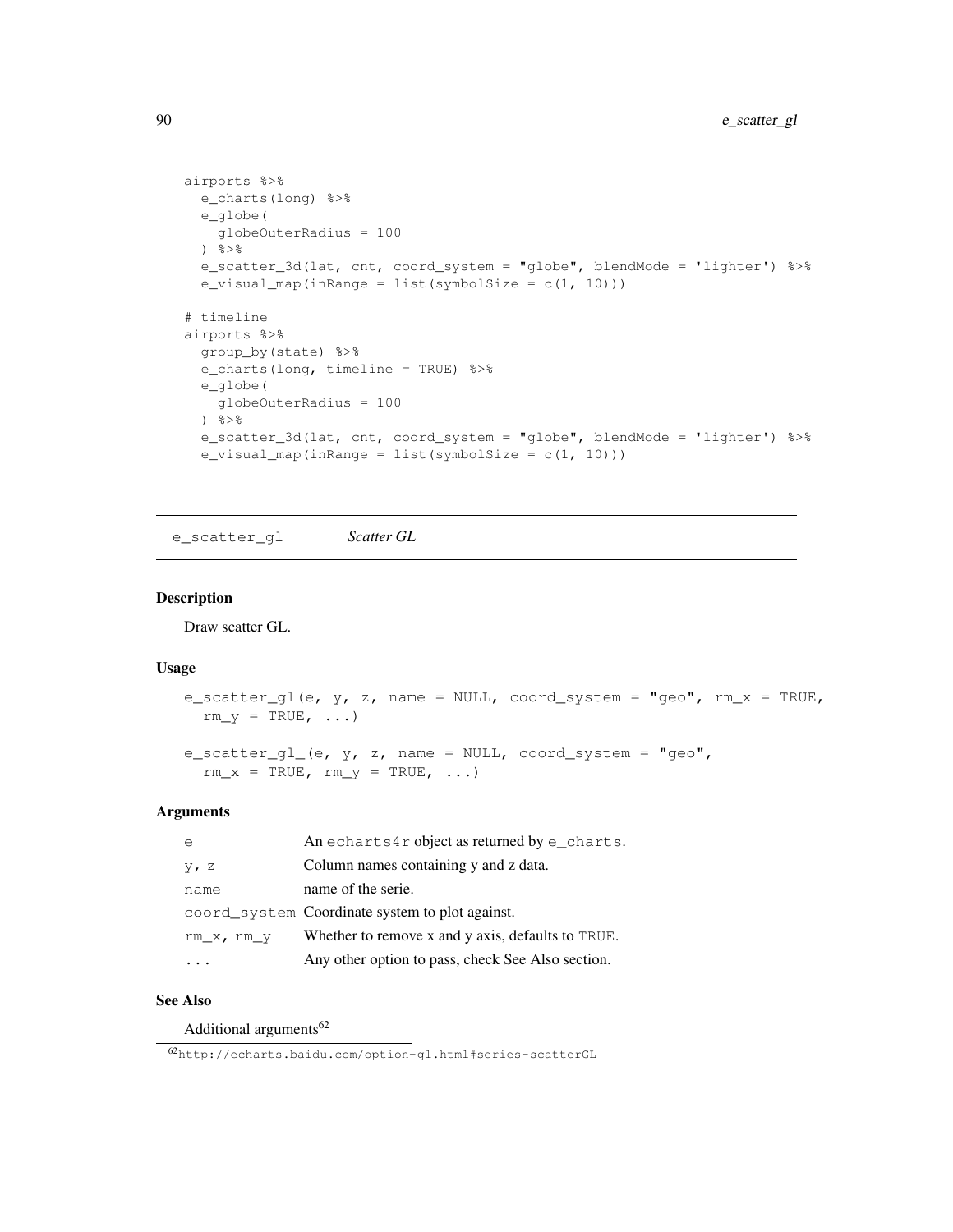# e\_showtip\_p 91

# Examples

```
quakes %>%
  e_charts(long) %>%
  e_geo(
   roam = TRUE,
   boundingCoords = list(
      c(185, -10),
      c(165, -40))
  \frac{6}{3}e_scatter_gl(lat, depth)
# timeline
quakes$year <- rep(c("2017", "2018"), 500)
quakes %>%
  group_by(year) %>%
  e_charts(long, timeline = TRUE) %>%
  e_geo(
   roam = TRUE,
   boundingCoords = list(
     c(185, - 10),
     c(165, -40)
     )
  \frac{8}{6}e_scatter_gl(lat, depth)
```
e\_showtip\_p *Tooltip Proxy*

## Description

Proxies to show or hide tooltip.

## Usage

```
e_showtip_p(proxy, ...)
```
e\_hidetip\_p(proxy)

## Arguments

| proxy   | An echarts4r proxy as returned by echarts4rProxy. |
|---------|---------------------------------------------------|
| $\cdot$ | Any other option, see show $Tip^{63}$ .           |

<sup>63</sup>https://echarts.apache.org/en/api.html#action.tooltip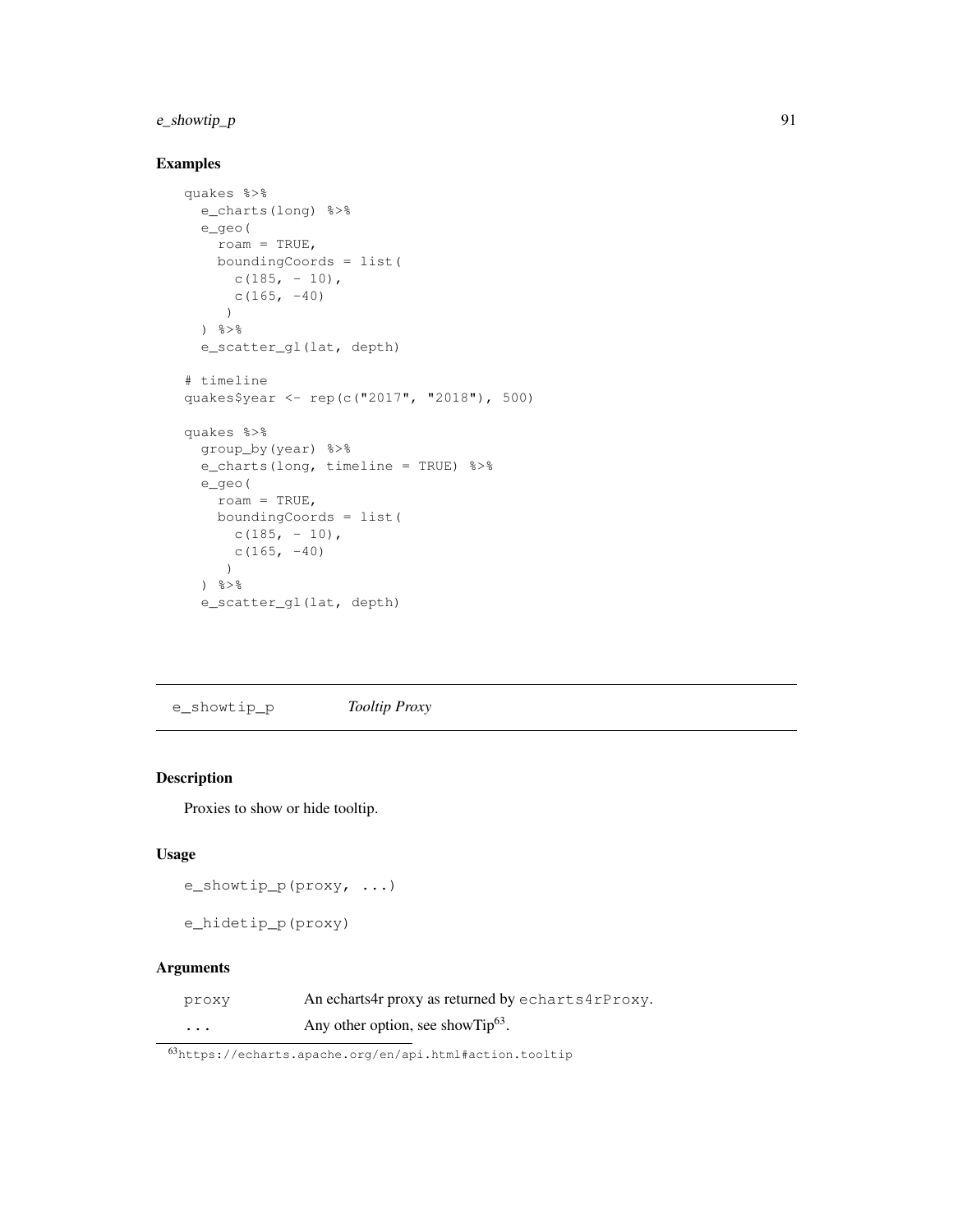```
## Not run:
  library(shiny)
  ui <- fluidPage(
    fluidRow(
       actionButton("show", "Show tooltip"),
       actionButton("hide", "Hide tooltip")
    ),
    fluidRow(
      echarts4rOutput("plot"),
      h3("clicked Data"),
      verbatimTextOutput("clickedData"),
      h3("clicked Serie"),
      verbatimTextOutput("clickedSerie"),
      h3("clicked Row"),
      verbatimTextOutput("clickedRow")
    )
  )
  server <- function(input, output, session){
    output$plot <- renderEcharts4r({
      mtcars %>%
        e_charts(mpg) %>%
        e_line(disp, bind = carb, name = "displacement") %>%
        e_line(hp) %>%
        e_x_axis(min = 10) 8>8e tooltip(show = FALSE) %>%
        e_theme("westeros")
    })
    observeEvent(input$show, {
      echarts4rProxy("plot") %>%
        e_showtip_p(
          name = "displacement",
          position = list(5, 5))
    })
    observeEvent(input$hide, {
      echarts4rProxy("plot") %>%
        e_hidetip_p()
    })
    output$clickedData <- renderPrint({
      input$plot_clicked_data
    })
    output$clickedSerie <- renderPrint({
      input$plot_clicked_serie
    })
```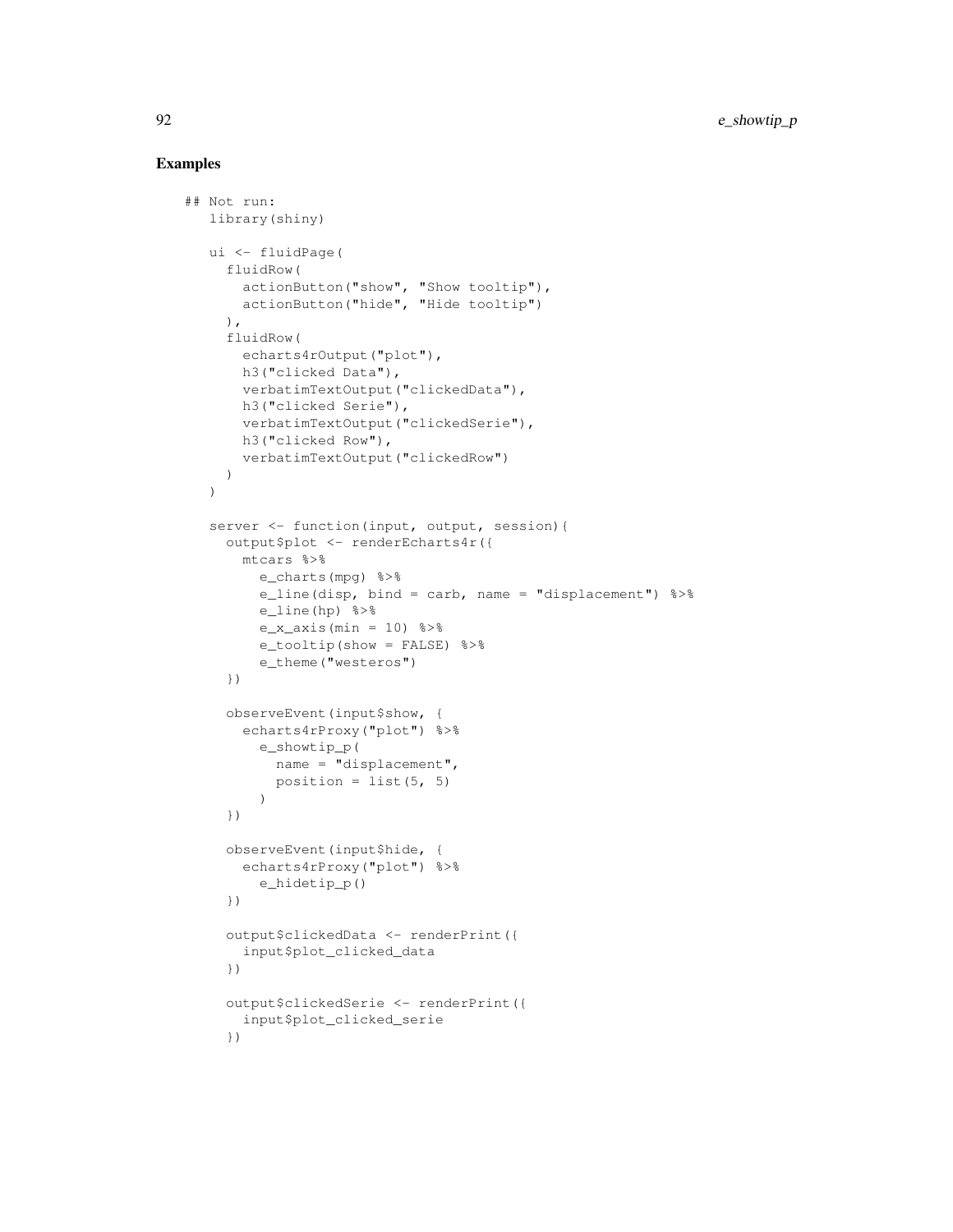```
output$clickedRow <- renderPrint({
      input$plot_clicked_row
     })
   }
   shinyApp(ui, server)
## End(Not run)
```
e\_show\_loading *Loading*

## Description

Show or hide loading.

## Usage

```
e_show_loading(e, hide_overlay = TRUE, text = "loading",
  color = "\#c23531", text-color = "\#000",mask\_color = "rgba(255, 255, 255, 0.8)", zlevel = 0)
```

```
e_hide_loading(e)
```
## Arguments

| $\epsilon$ | An echarts4r object as returned by $e$ _charts.                                          |
|------------|------------------------------------------------------------------------------------------|
|            | hide overlay Hides the white overaly that appears in shiny when a plot is recalculating. |
| text       | Text to display.                                                                         |
| color      | Color of spinner.                                                                        |
| text color | Color of text.                                                                           |
| mask color | Color of mask.                                                                           |
| zlevel     | Z level.                                                                                 |

# Details

This only applies to Shiny.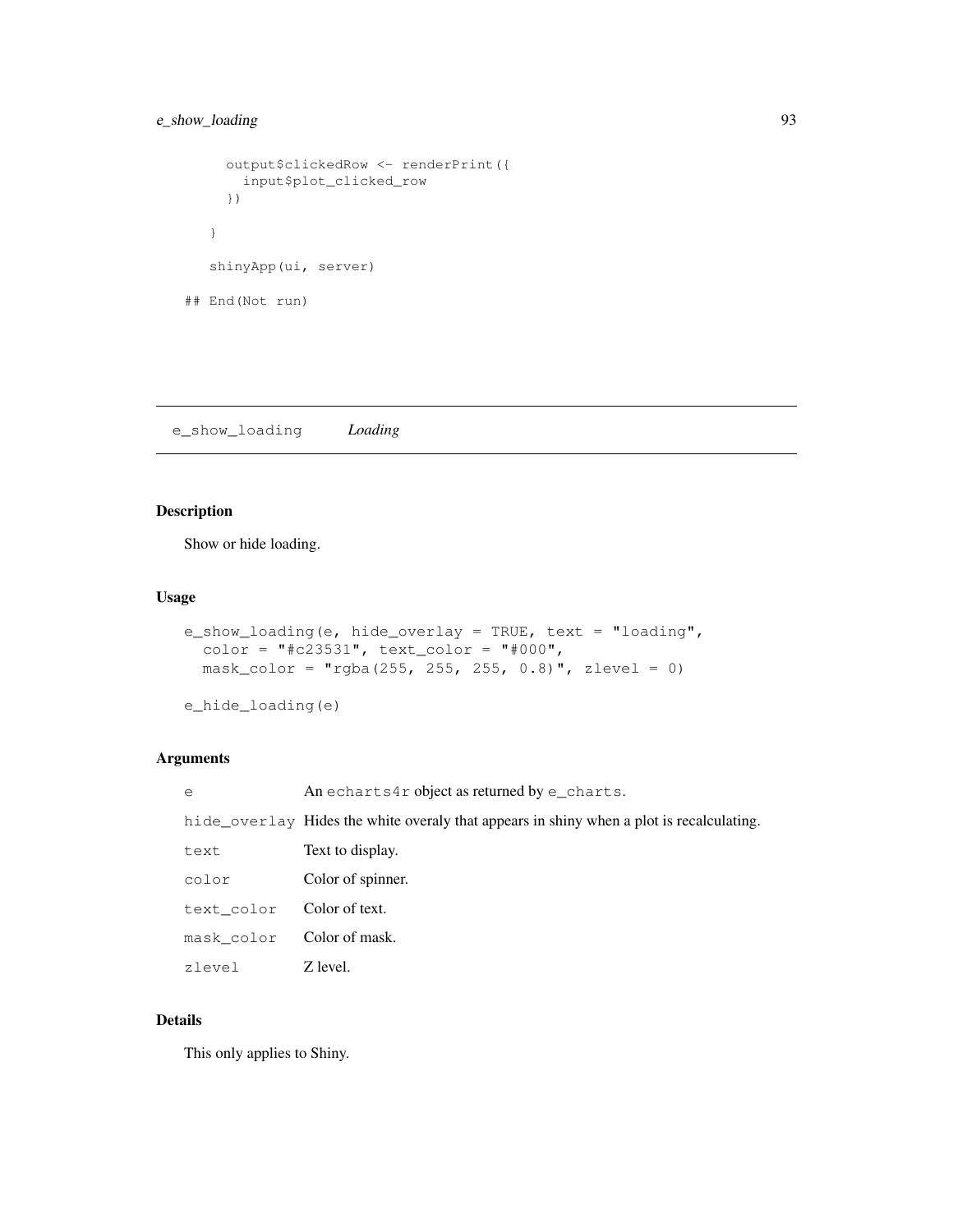```
## Not run:
# no redraw
# no loading
library(shiny)
ui <- fluidPage(
 fluidRow(
   column(12, actionButton("update", "Update"))
 ),
 fluidRow(
   column(12, echarts4rOutput("plot"))
 )
)
server <- function(input, output){
 data <- eventReactive(input$update, {
   data.frame(
     x = 1:10,
     y = rnorm(10))
  })
  output$plot <- renderEcharts4r({
   data() %>%
     e_charts(x) %>%
     e_bar(y)
 })
}
shinyApp(ui, server)
# add loading
server <- function(input, output){
 data <- eventReactive(input$update, {
   Sys.sleep(1) # sleep one second to show loading
   data.frame(
     x = 1:10,y = rnorm(10))
  })
  output$plot <- renderEcharts4r({
   data() %>%
     e_charts(x) %>%
     e_{bar(y) s>\se_show_loading()
 })
}
shinyApp(ui, server)
```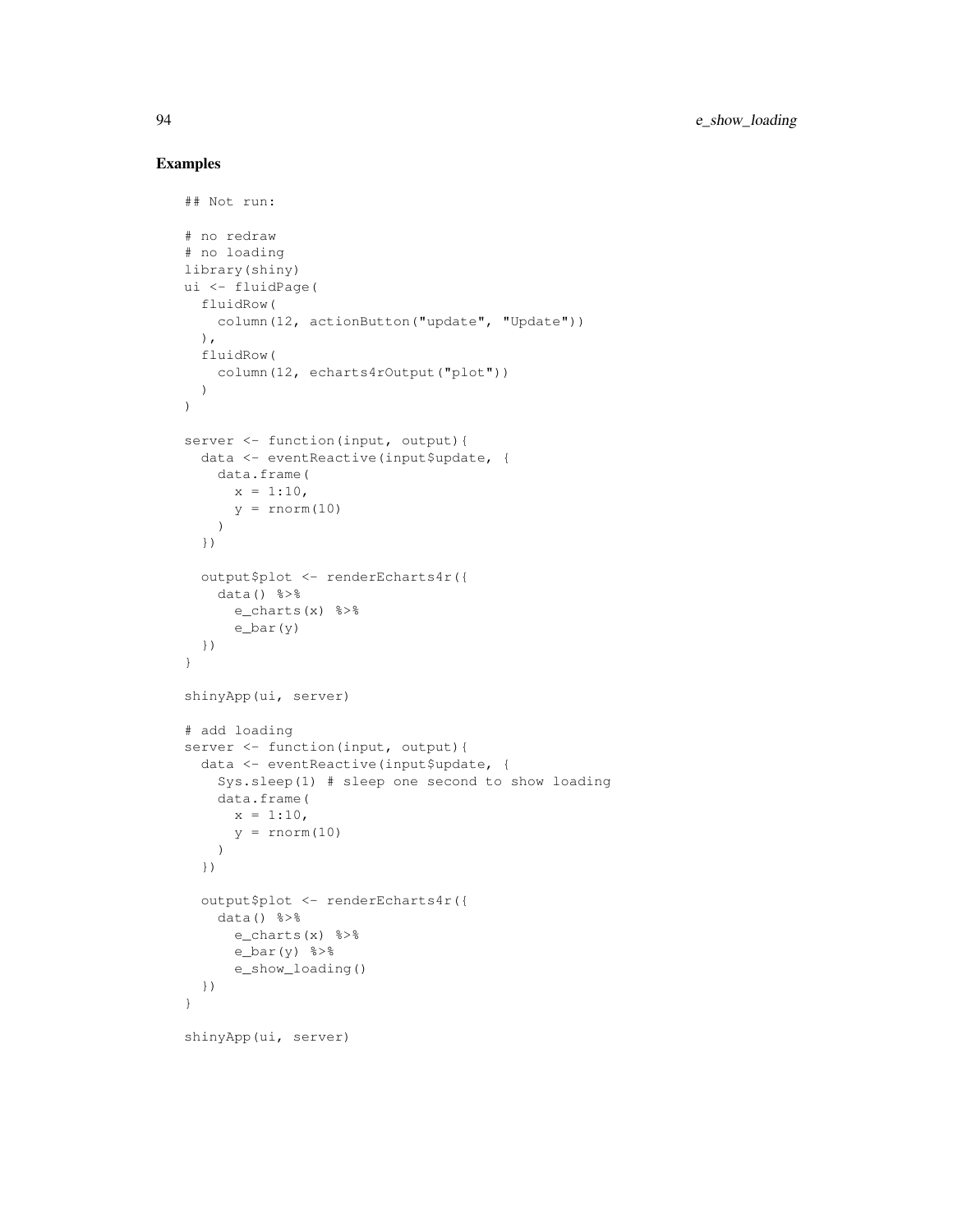# e\_single\_axis 95

## End(Not run)

e\_single\_axis *Single Axis*

# Description

Setup single axis.

## Usage

```
e_single_axis(e, index = 0, ...)
```
## Arguments

| e                       | An echarts4r object as returned by e_charts.      |
|-------------------------|---------------------------------------------------|
| index                   | Index of axis to customise.                       |
| $\cdot$ $\cdot$ $\cdot$ | Any other option to pass, check See Also section. |

```
df <- data.frame(
 axis = LETTERS[1:10],value = runif(10, 3, 20),
 size = runif(10, 3, 20))
df %>%
  e_charts(axis) %>%
 e_single_axis() %>% # add the single axis
 e_scatter(
   value,
   size,
   coord_system = "singleAxis"
  )
```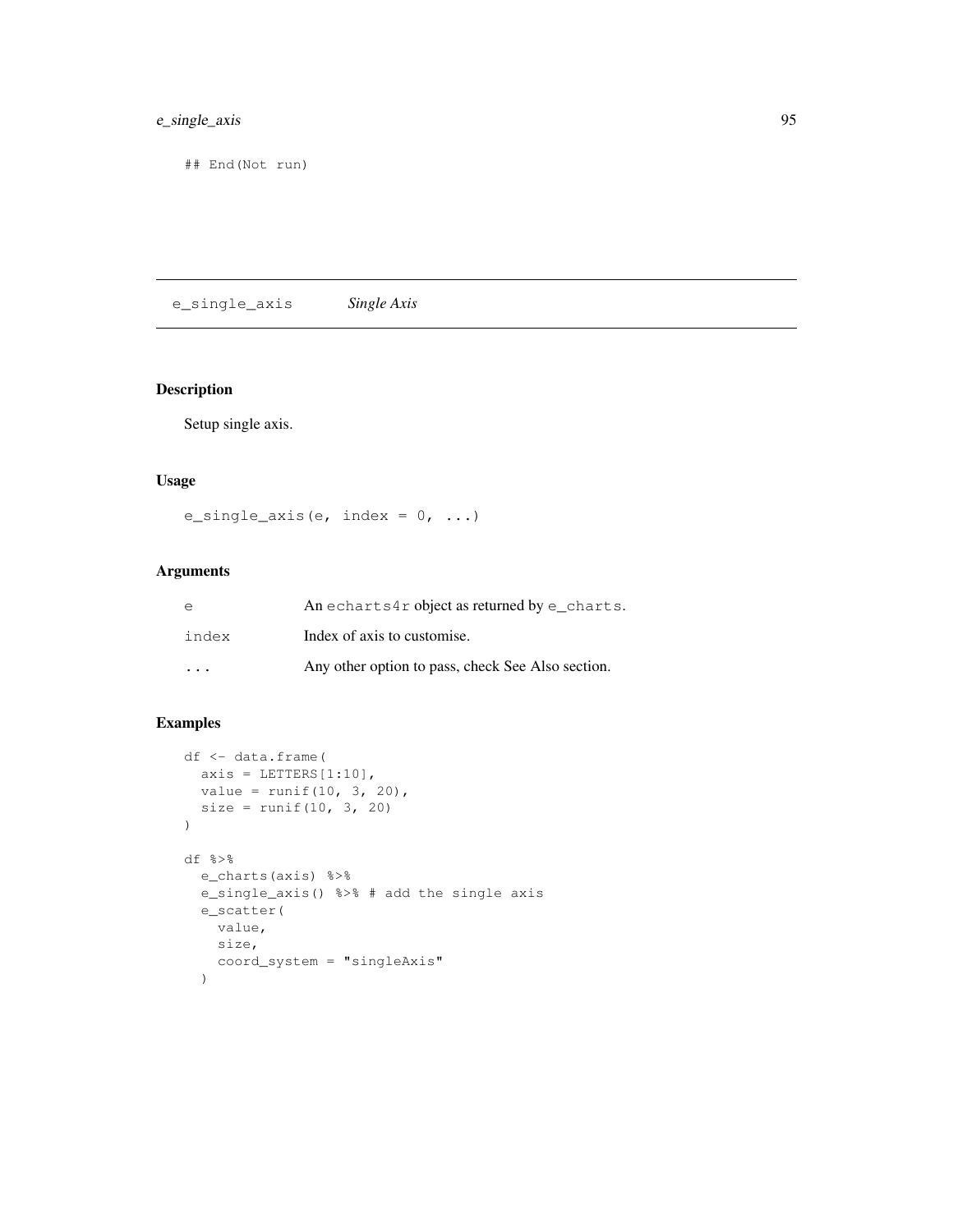e\_step *Step*

#### Description

Add step serie.

#### Usage

```
e_step(e, serie, bind, step = c("start", "middle", "end"),
  fill = FALSE, name = NULL, legend = TRUE, y_index = 0,
 x_index = 0, coord_system = "cartesian2d", ...)
e_step_(e, serie, bind = NULL, step = c("start", "middle", "end"),
  fill = FALSE, name = NULL, legend = TRUE, y\_index = 0,
  x_index = 0, coord_system = "cartesian2d", ...)
```
## Arguments

| e       | An echarts4r object as returned by $e$ _charts.          |
|---------|----------------------------------------------------------|
| serie   | Column name of serie to plot.                            |
| bind    | Binding between datasets, namely for use of $\in$ brush. |
| step    | Step type, one of start, middle or end.                  |
| fill    | Set to fill as area.                                     |
| name    | name of the serie.                                       |
| legend  | Whether to add serie to legend.                          |
| y index | Indexes of x and y axis.                                 |
| x index | Indexes of x and y axis.                                 |
|         | coord system Coordinate system to plot against.          |
|         | Any other option to pass, check See Also section.        |

#### See Also

Additional arguments<sup>64</sup>

#### Examples

```
USArrests %>%
  dplyr::mutate(State = row.names(.)) %>%
  e_charts(State) %>%
  e_step(Murder, name = "Start", step = "start", fill = TRUE) %>%
 e_step(Rape, name = "Middle", step = "middle") %>%
  e_step(Assault, name = "End", step = "end") %>%
```
# <sup>64</sup>https://echarts.apache.org/en/option.html#series-line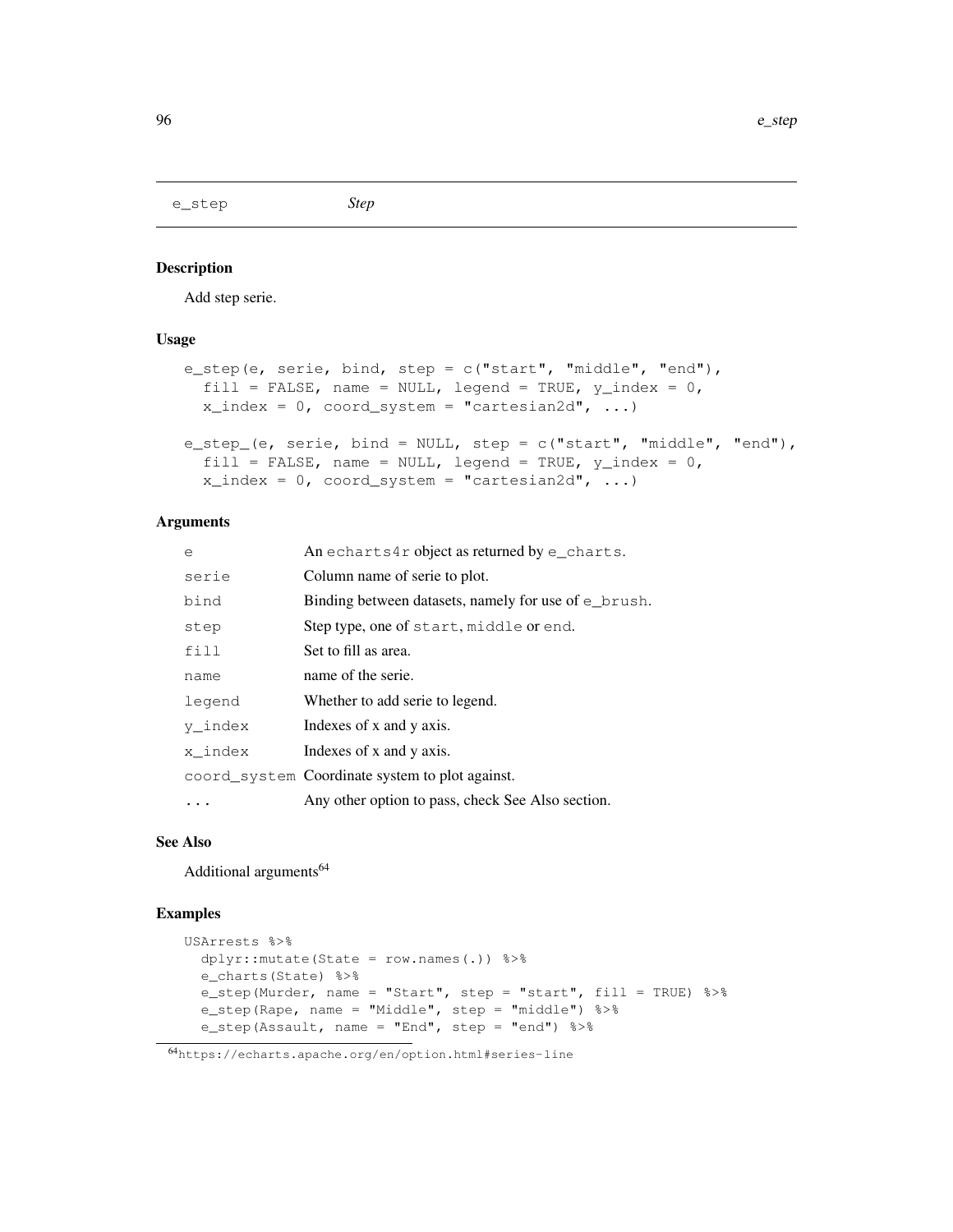#### e\_sunburst 97

```
e_tooltip(trigger = "axis")
# timeline
iris %>%
 group_by(Species) %>%
 e_charts(Sepal.Length, timeline = TRUE) %>%
 e_step(Sepal.Width) %>%
  e_tooltip(trigger = "axis")
```
e\_sunburst *Sunburst*

# Description

Build a sunburst.

## Usage

```
e_sunburst(e, parent, child, value, itemStyle, rm_x = TRUE,
  rm_y = TRUE, ...e_sunburst_(e, parent, child, value, itemStyle = NULL, rm_x = TRUE,
  rm_y = TRUE, ...
```
#### Arguments

| $\epsilon$    | An echarts4r object as returned by e_charts.                                                        |
|---------------|-----------------------------------------------------------------------------------------------------|
| parent, child |                                                                                                     |
|               | Edges.                                                                                              |
| value         | Name of column containing values.                                                                   |
| itemStyle     | Name of column containing styles to pass to child, expects a data. frame<br>or a list, see details. |
| rm x, rm y    | Whether to remove x and y axis, defaults to TRUE.                                                   |
|               | Any other option to pass, check See Also section.                                                   |

#### Details

The itemStyle argument essentially is a nested data.frame with column names such as color, or borderColor as specified in the official documentation<sup>65</sup>.

## See Also

#### Additional arguments<sup>66</sup>

<sup>65</sup>https://echarts.apache.org/en/option.html#series-sunburst.data.itemStyle

<sup>66</sup>https://echarts.apache.org/en/option.html#series-sunburst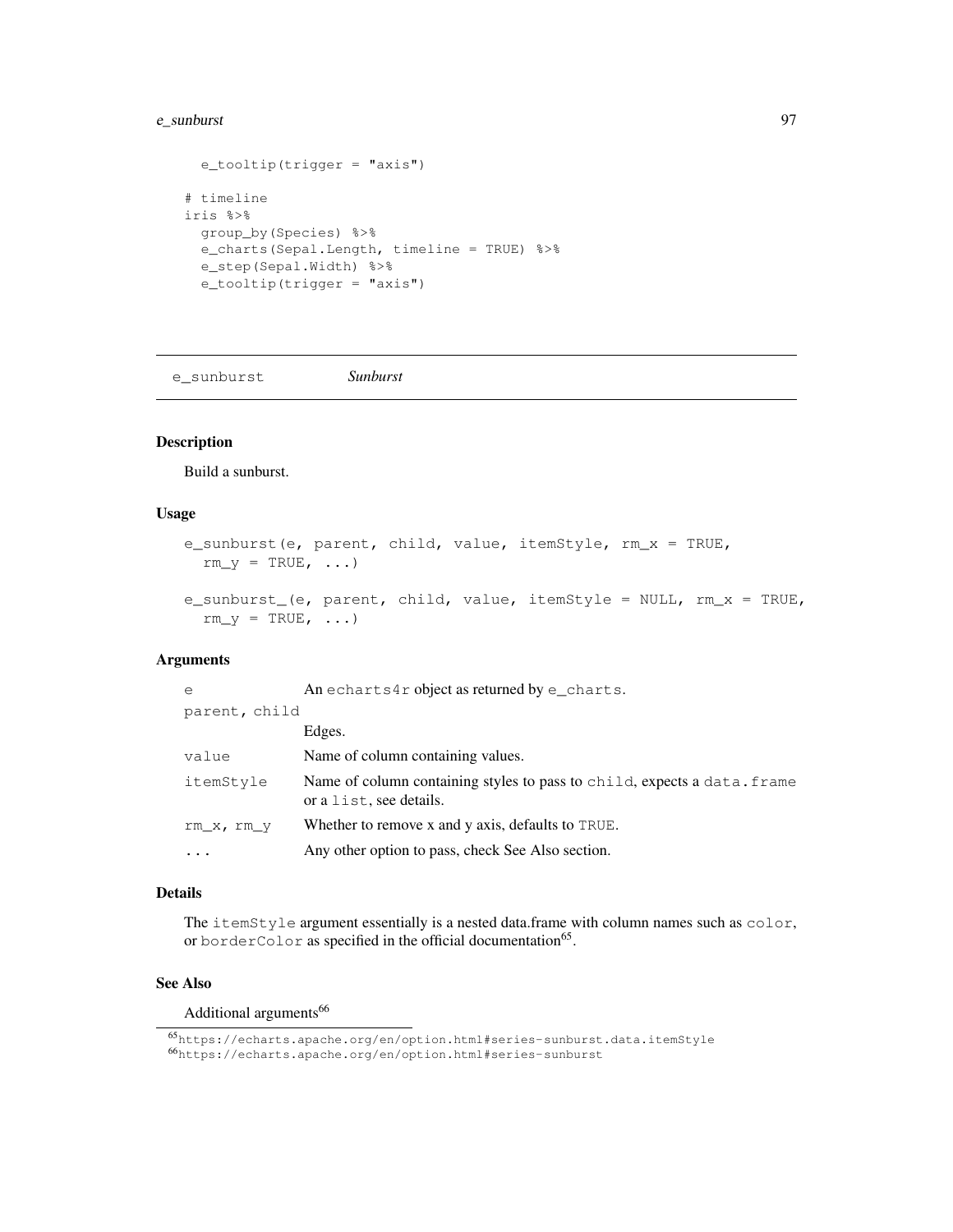#### 98 e\_surface e surface e surface e surface e surface e surface e surface e surface e surface e surface e surface e surface e surface e surface e surface e surface e surface e surface e surface e surface e surface e surface

## Examples

```
df <- data.frame(
 parent = c("earth", "earth", "earth", "mars", "mars"),
 child = c("forest", "ocean", "iceberg", "elon", "curiosity"),
 value = ceiling(rnorm(5, 10, 2))
)
df %>%
 e_charts() %>%
 e_sunburst(parent, child, value) %>%
 e_theme("westeros")
# with itemStyle
colors <- c("red", "black", "blue")
df$color <- sample(colors, 5, replace = TRUE)
df$borderColor <- sample(colors, 5, replace = TRUE)
df %>%
  tidyr::nest(color, borderColor, .key = "style") %>% # nest
  e_charts() %>%
  e_sunburst(parent, child, value, style)
```
e\_surface *Surface*

## Description

Add a surface plot.

#### Usage

```
e_surface(e, y, z, bind, name = NULL, rm\_x = TRUE, rm\_y = TRUE, ...)
e_surface_(e, y, z, bind = NULL, name = NULL, rm\_x = TRUE,
  rm_y = TRUE, \ldots)
```
## Arguments

| e            | An echarts4r object as returned by $e$ _charts.   |
|--------------|---------------------------------------------------|
| $y$ , z      | Coordinates.                                      |
| bind         | Binding.                                          |
| name         | name of the serie.                                |
| $rm_x, rm_y$ | Whether to remove x and y axis, defaults to TRUE. |
|              | Any other option to pass, check See Also section. |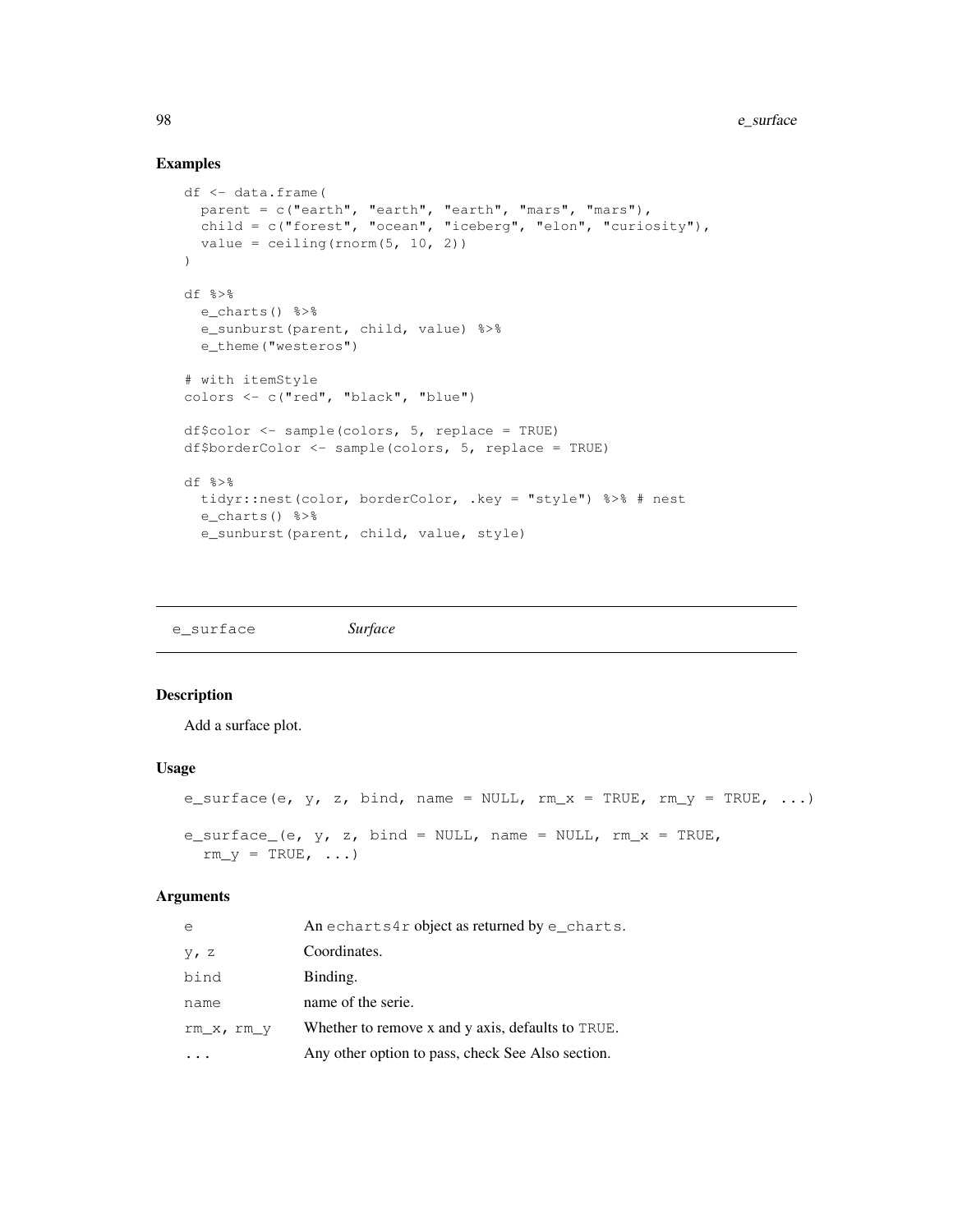# e\_text\_style 99

# Examples

```
data("volcano")
surface <- as.data.frame(as.table(volcano))
surface$Var1 <- as.numeric(surface$Var1)
surface$Var2 <- as.numeric(surface$Var2)
surface %>%
 e_charts(Var1) %>%
 e_surface(Var2, Freq) %>%
 e_visual_map(Freq)
```
e\_text\_style *Text style*

## Description

Define global font style.

#### Usage

e\_text\_style(e, ...)

# Arguments

| e        | An echarts4r object as returned by $e$ _charts.   |
|----------|---------------------------------------------------|
| $\cdots$ | Any other option to pass, check See Also section. |

## Note

Do not use e\_arrange in R markdown or Shiny.

## See Also

official documentation<sup>67</sup>

```
cars %>%
 e_charts(dist) %>%
 e_scatter(speed) %>%
  e_labels() %>%
  e_text_style(
   color = "blue",
    fontStyle = "italic"
  )
```
<sup>67</sup>https://echarts.apache.org/en/option.html#textStyle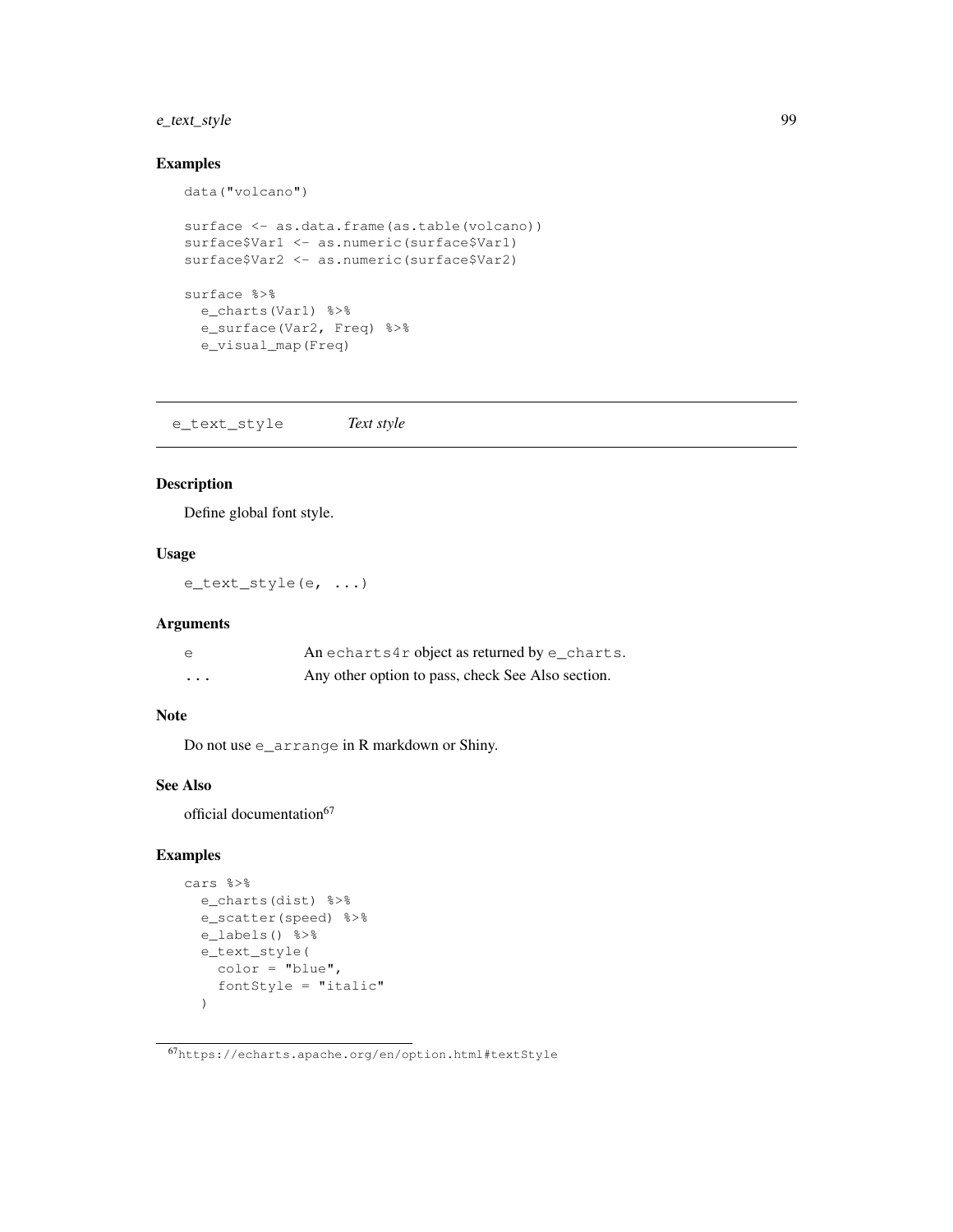e\_theme *Themes*

## Description

Add a theme.

## Usage

```
e_theme(e, theme)
```
e\_theme\_custom(e, theme)

## Arguments

| e     | An echarts4r object as returned by e_charts. |
|-------|----------------------------------------------|
| theme | Theme, see below.                            |

# Themes

- default
- dark
- vintage
- westeros
- essos
- wonderland
- walden
- chalk
- infographic
- macarons
- roma
- shine
- purple-passion
- halloween
- auritus

# See Also

create your own theme<sup>68</sup>.

<sup>68</sup>http://echarts.baidu.com/theme-builder/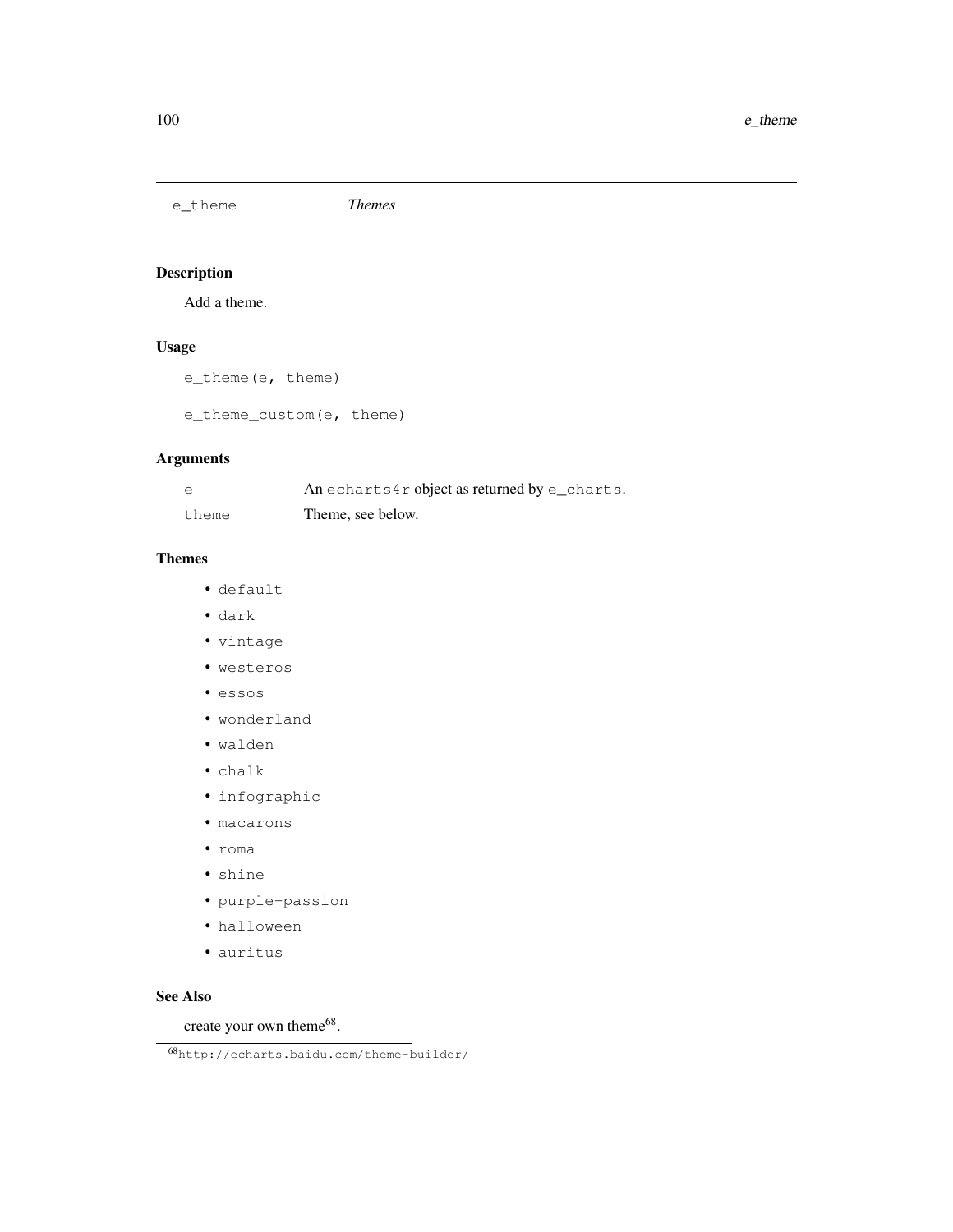#### e\_title 101

# Examples

```
mtcars %>%
 e_charts(mpg) %>%
  e_line(disp) %>%
 e_area(hp) %>%
  e_x_axis(min = 10) -> p
p %>% e_theme("chalk")
p %>% e_theme_custom('{"color":["#ff715e","#ffaf51"]}')
```
e\_title *Title*

# Description

Add title.

# Usage

```
e_title(e, text = NULL, subtext = NULL, link = NULL,
  sublink = NULL, ...
```
#### Arguments

| $\epsilon$ |               | An echarts4r object as returned by $e$ _charts.   |
|------------|---------------|---------------------------------------------------|
|            | text, subtext |                                                   |
|            |               | Title and Subtitle.                               |
|            | link, sublink |                                                   |
|            |               | Title and Subtitle link.                          |
|            |               | Any other option to pass, check See Also section. |

#### See Also

Additional arguments<sup>69</sup>

```
quakes %>%
 dplyr:: mutate (mag = exp (mag) / 60) 3>8e_charts(stations) %>%
 e_scatter(depth, mag) %>%
  e_visual_map(min = 3, max = 7) 8>8e_title("Quakes", "Stations and Magnitude")
```
<sup>69</sup>https://echarts.apache.org/en/option.html#title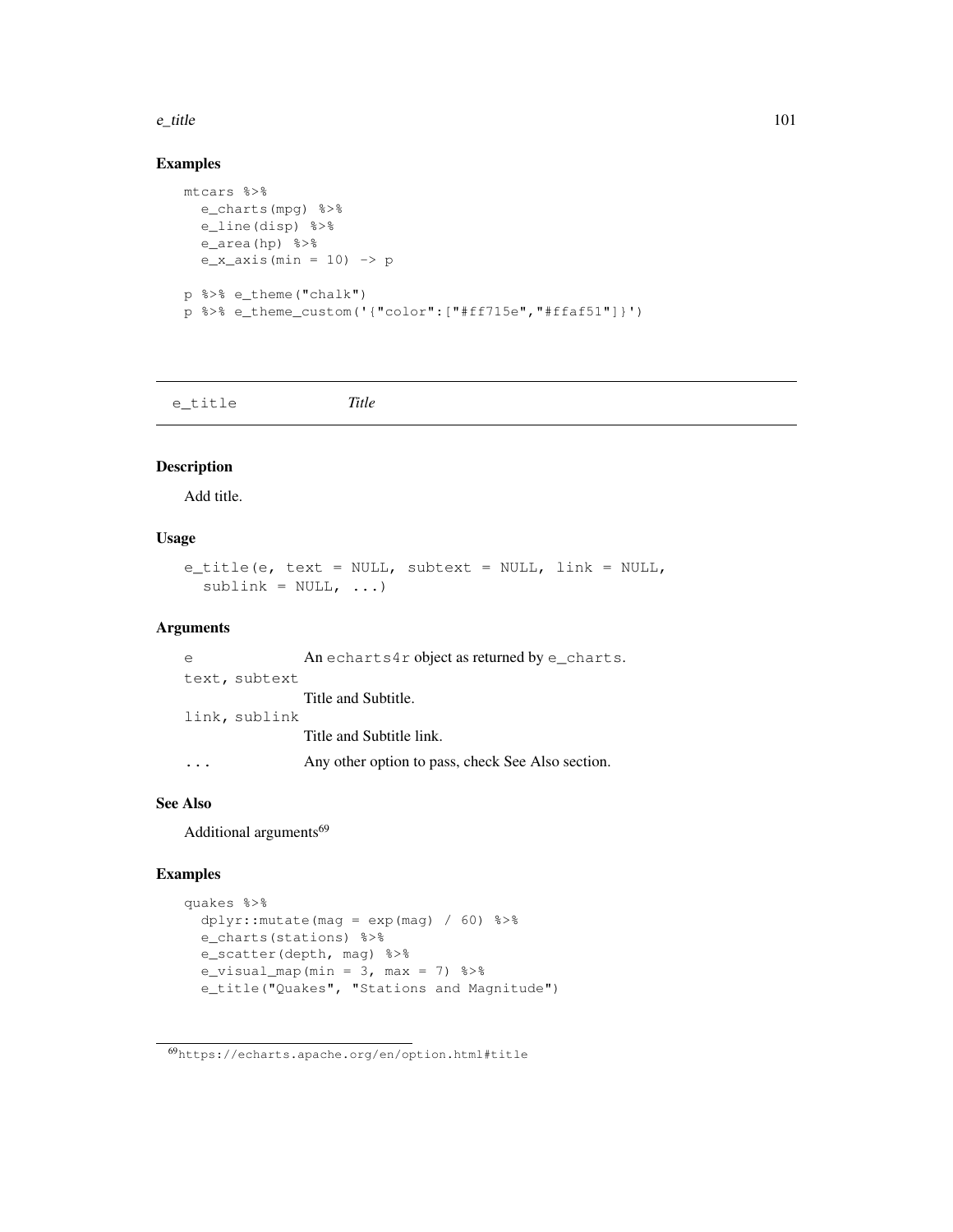e\_toolbox\_feature *Toolbox*

## Description

Add toolbox interface.

# Usage

```
e_toolbox_feature(e, feature, ...)
e_toolbox(e, ...)
```
#### Arguments

| e        | An echarts4r object as returned by e charts.      |
|----------|---------------------------------------------------|
| feature  | Feature to add, defaults to all.                  |
| $\cdots$ | Any other option to pass, check See Also section. |

# Details

Valid feature:

- saveAsImage
- brush
- restore
- dataView
- dataZoom
- magicType

#### See Also

Additional arguments<sup>70</sup>

```
USArrests %>%
 e_charts(UrbanPop) %>%
 e_line(Assault) %>%
 e_area(Murder, y_index = 1, x_index = 1) 8>8e_datazoom(x_index = 0)
mtcars %>%
 dplyr::mutate(model = row.names(.)) %>%
 e_charts(model) %>%
```
<sup>70</sup>https://echarts.apache.org/en/option.html#toolbox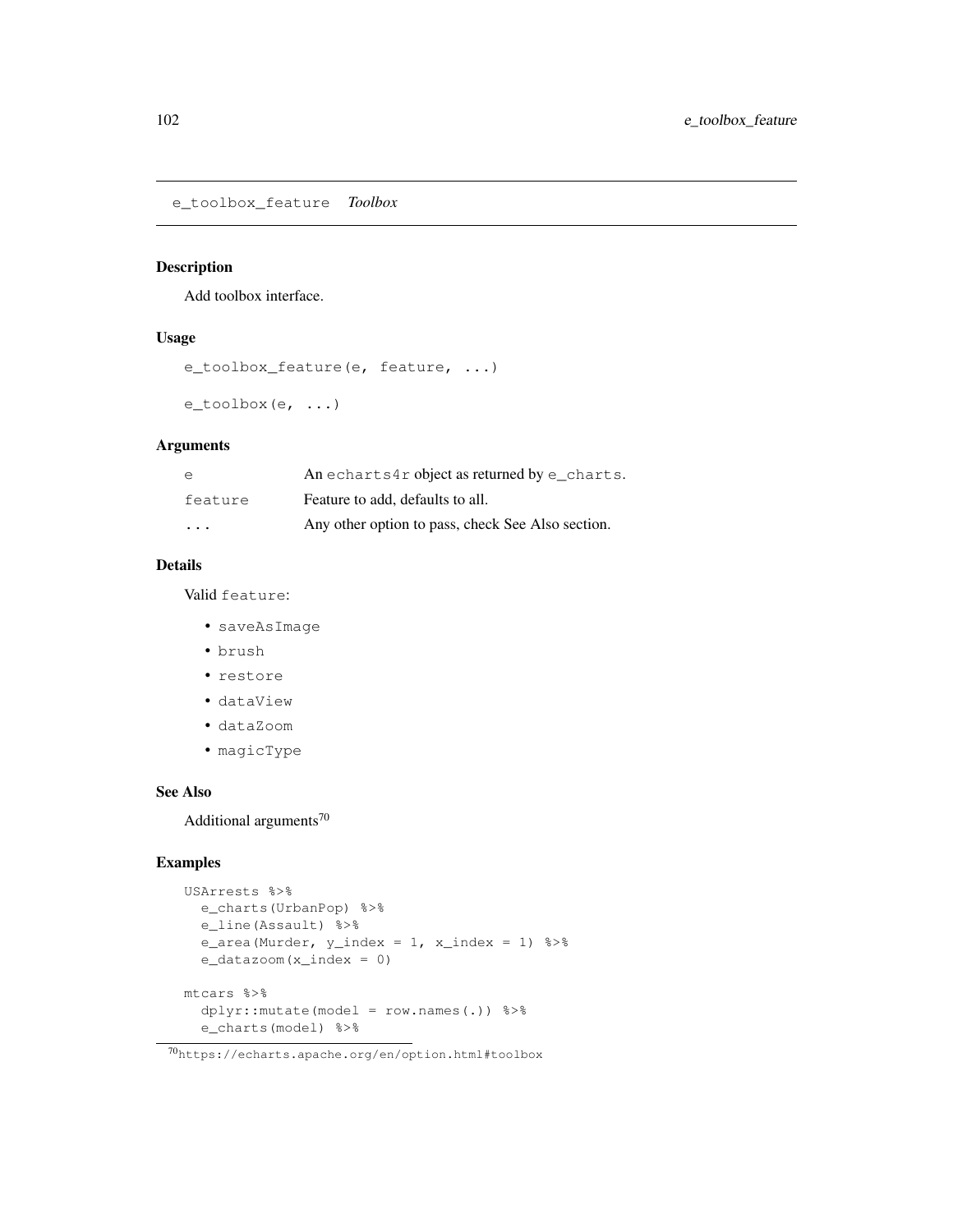#### e\_tooltip 103

```
e_line(qsec) %>%
e_toolbox() %>%
e_toolbox_feature(
 feature = "majorType",type = list("line", "bar")
\lambda
```
e\_tooltip *Tooltip*

## Description

Customise tooltip

# Usage

```
e_t tooltip(e, trigger = c("item", "axis"), formatter = NULL, ...)
e_tooltip_item_formatter(style = c("decimal", "percent", "currency"),
  digits = 0, locale = NULL, currency = "USD")
e_tooltip_choro_formatter(style = c("decimal", "percent", "currency"),
  digits = 0, locale = NULL, currency = "USD")
e_tooltip_pie_formatter(style = c("decimal", "percent", "currency"),
  digits = 0, locale = NULL, currency = "USD", ...)
e_tooltip_pointer_formatter(style = c("decimal", "percent", "currency"),
```

```
Arguments
```

| $\overline{e}$ | An echarts4r object as returned by e_charts.                        |
|----------------|---------------------------------------------------------------------|
| trigger        | What triggers the tooltip, one of item or item.                     |
| formatter      | Item and Pointer formatter as returned by e_tooltip_item_formatter, |
|                | e_tooltip_pointer_formatter, e_tooltip_pie_formatter.               |
| $\ddots$ .     | Any other option to pass, check See Also section.                   |
| style          | Formatter style, one of decimal, percent, or currency.              |
| digits         | Number of decimals.                                                 |
| locale         | Locale, if NULL then it is inferred from Sys.getlocale.             |
| currency       | Currency to to display.                                             |

#### Formatters

• e\_tooltip\_pie\_formatter: special helper for e\_pie.

digits =  $0$ , locale = NULL, currency = "USD")

• e\_tooltip\_item\_formatter: general helper, this is passed to the tooltip <code>formatter $^{71}.$ </code>

<sup>71</sup>https://echarts.apache.org/en/option.html#tooltip.formatter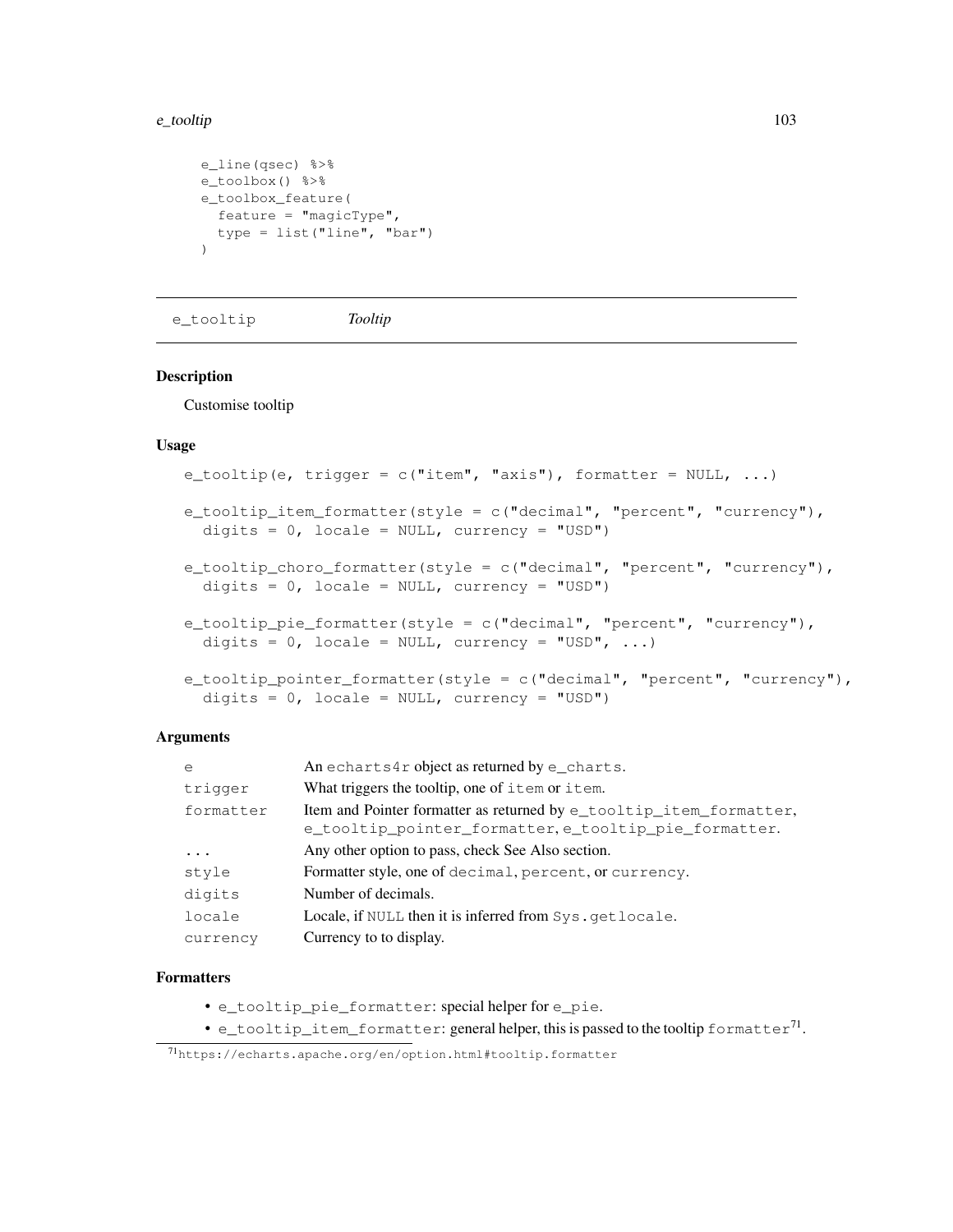• e\_tooltip\_pointer\_formatter: helper for pointer, this is passed to the label pa- $\mu$ rameter under axisPointer $^{72}$ .

#### See Also

Additional arguments<sup>73</sup>

## Examples

```
# basic
USArrests %>%
  e_charts(Assault) %>%
  e_scatter(Murder) %>%
  e_tooltip()
# formatter
cars %>%
 dplyr::mutate(
   dist = dist / 120) %>%
  e_charts(speed) %>%
  e_scatter(dist, symbol_size = 5) %>%
  e_tooltip(
    formatter = e_tooltip_item_formatter("percent")
  )
# axis pointer
cars %>%
  e_charts(speed) %>%
  e_scatter(dist, symbol_size = 5) %>%
  e_tooltip(
    formatter = e_tooltip_pointer_formatter("currency"),
    axisPointer = list(
      type = "cross"
    )
  )
```
e\_tree *Tree*

# Description

Build a tree.

<sup>72</sup>https://echarts.apache.org/en/option.html#tooltip.axisPointer.label

<sup>73</sup>https://echarts.apache.org/en/option.html#tooltip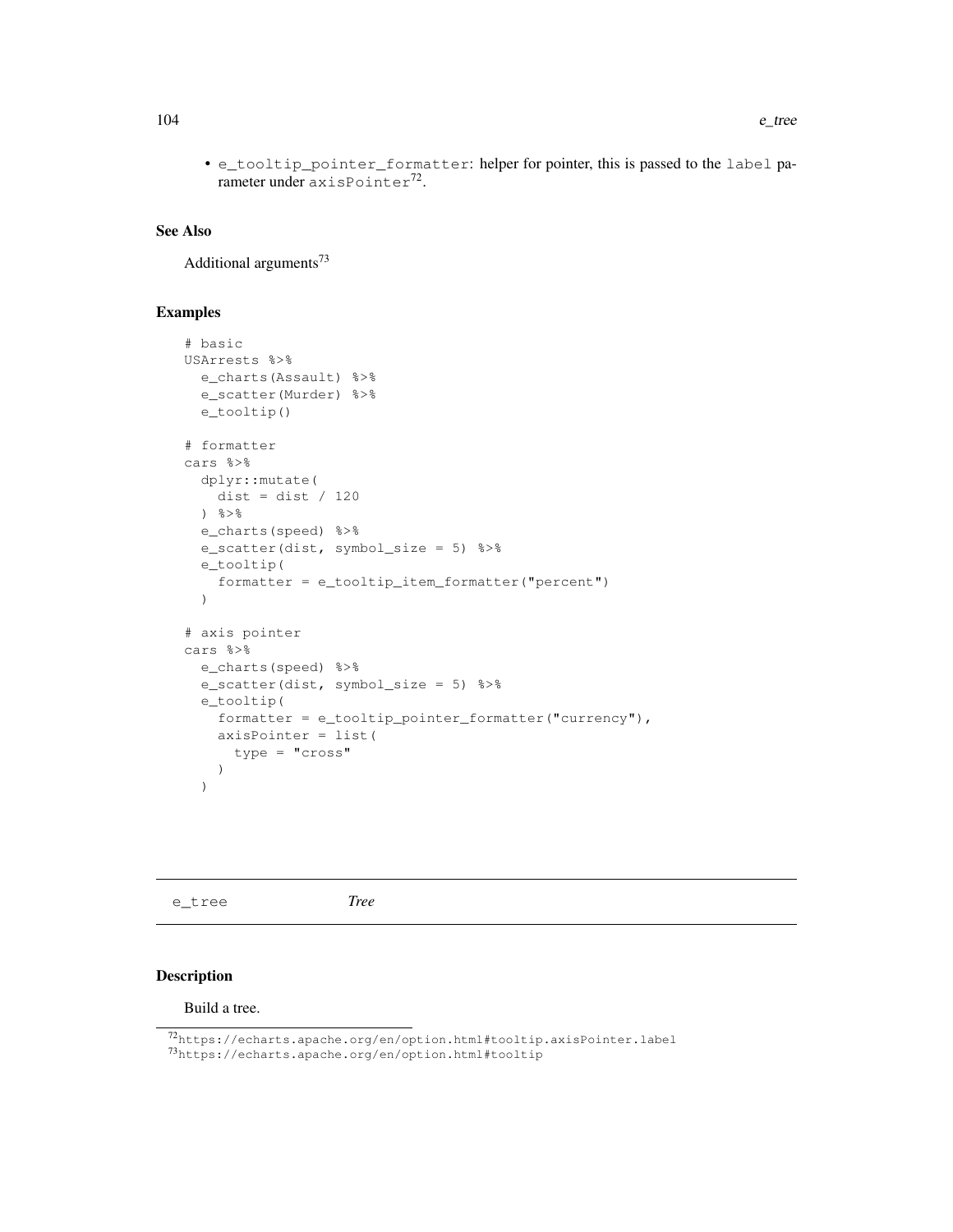## e\_treemap 105

#### Usage

```
e_tree(e, parent, child, rm_x = TRUE, rm_y = TRUE, ...)
e_tree_(e, parent, child, rm_x = TRUE, rm_y = TRUE, ...)
```
# Arguments

| e             | An echarts4r object as returned by e_charts.      |
|---------------|---------------------------------------------------|
| parent, child |                                                   |
|               | Edges.                                            |
| rm x, rm y    | Whether to remove x and y axis, defaults to TRUE. |
| $\ddots$      | Any other option to pass, check See Also section. |

# See Also

Additional arguments $^{74}$ 

## Examples

```
df <- data.frame(
 parent = c("earth","earth","forest","forest","ocean","ocean","ocean","ocean"),
  child = c("ocean", "forest", "tree", "sasquatch", "fish", "seaweed", "mantis shrimp", "sea monste
\lambdadf %>%
 e_charts() %>%
  e_tree(parent, child)
```
e\_treemap *Treemap*

#### Description

Build a treemap.

```
e_treemap(e, parent, child, value, rm_x = TRUE, rm_y = TRUE, ...)
e_treemap_(e, parent, child, value, rm_x = TRUE, rm_y = TRUE, ...)
```

```
74https://echarts.apache.org/en/option.html#series-tree
```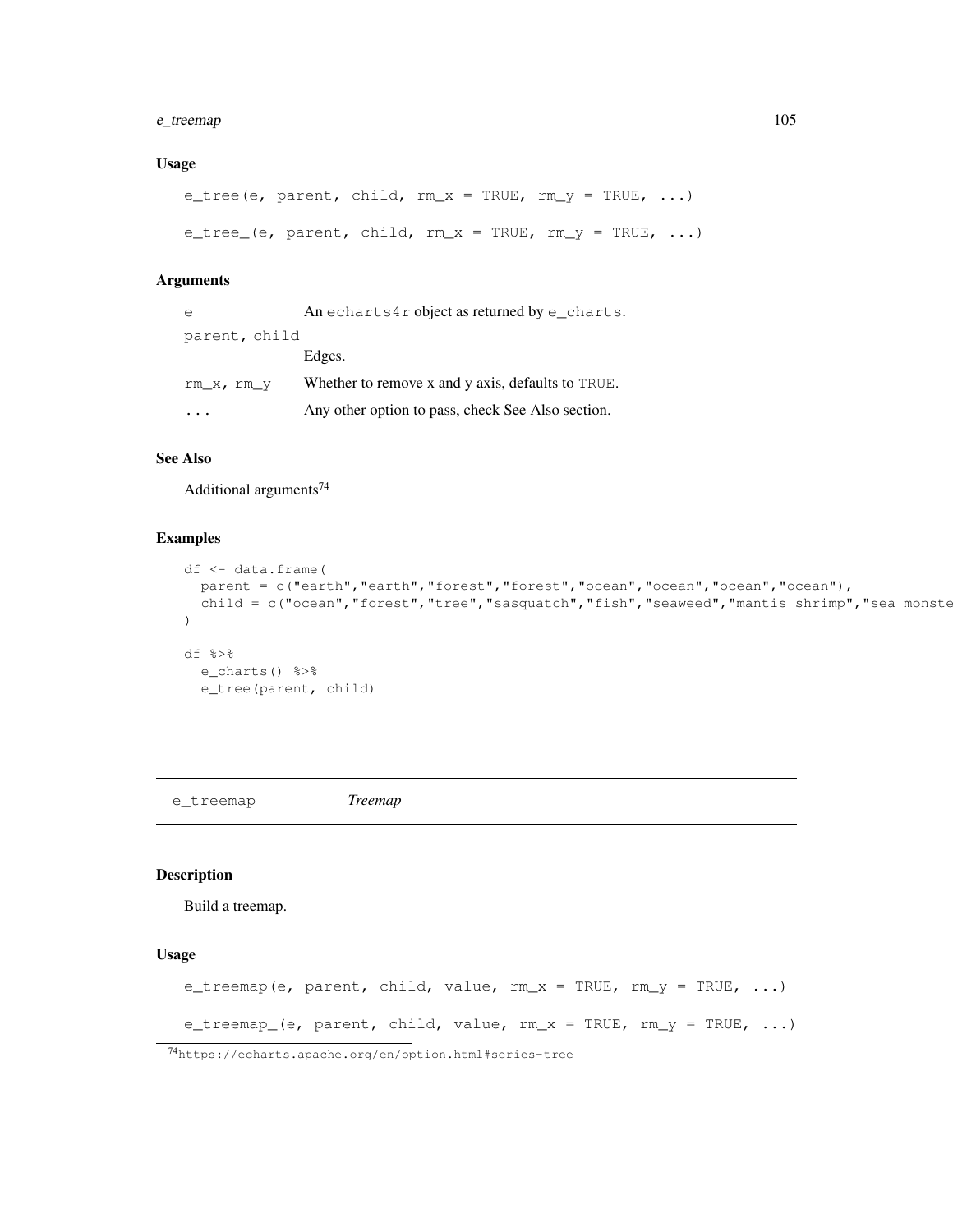# Arguments

| e             | An echarts4r object as returned by e charts.      |
|---------------|---------------------------------------------------|
| parent, child |                                                   |
|               | Edges.                                            |
| value         | Value of edges.                                   |
| $rm_x, rm_y$  | Whether to remove x and y axis, defaults to TRUE. |
|               | Any other option to pass, check See Also section. |

## See Also

Additional arguments<sup>75</sup>

# Examples

```
df <- data.frame(
  parent = c("earth", "earth", "earth", "mars", "mars"),
  child = c("forest", "ocean", "iceberg", "elon", "curiosity"),
 value = ceiling(rnorm(5, 10, 2))
)
df %>%
 e_charts() %>%
  e_treemap(parent, child, value)
```
e\_utc *Use UTC*

# Description

Use UTC

#### Usage

e\_utc(e)

## Arguments

e An echarts4r object as returned by e\_charts.

<sup>75</sup>https://echarts.apache.org/en/option.html#series-treemap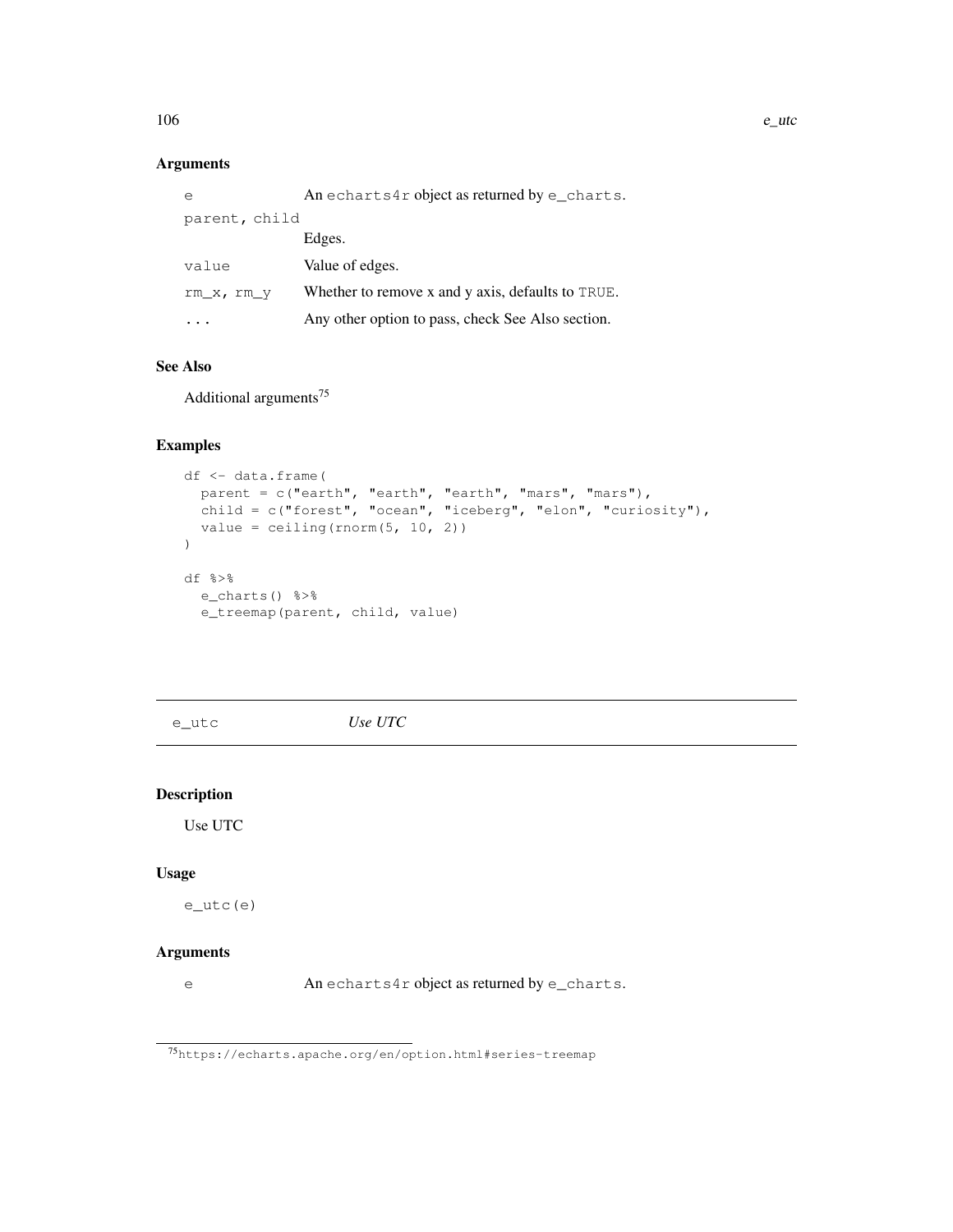e\_visual\_map *Visual Map*

## Description

Visual Map

#### Usage

```
e_visual_map(e, serie, calculable = TRUE, type = c("continuous",
  "piecewise", scale = NULL, ...)e_visual_map_(e, serie = NULL, calculable = TRUE,
  type = c("continuous", "piecewise"), scale = NULL, ...)
```
## Arguments

| e          | An echarts4r object as returned by $e$ _charts.                                                  |
|------------|--------------------------------------------------------------------------------------------------|
| serie      | Column name of serie to scale against.                                                           |
| calculable | Whether show handles, which can be dragged to adjust "selected range".                           |
| type       | One of continuous or piecewise.                                                                  |
| scale      | A function that takes a vector of numeric and returns a vector of numeric of<br>the same length. |
| $\ddots$ . | Any other option to pass, check See Also section.                                                |
|            |                                                                                                  |

# Scaling function

defaults to e\_scale which is a basic function that rescales size between 1 and 20 for that makes for decent sized points on the chart.

#### See Also

Additional arguments<sup>76</sup>

```
# scaled data
mtcars %>%
  e_charts(mpg) %>%
  e_scatter(wt, qsec, scale = e_scale) %>%
  e_visual_map(qsec, scale = e_scale)
# dimension
# color according to y axis
mtcars %>%
```
<sup>76</sup>https://echarts.apache.org/en/option.html#visualMap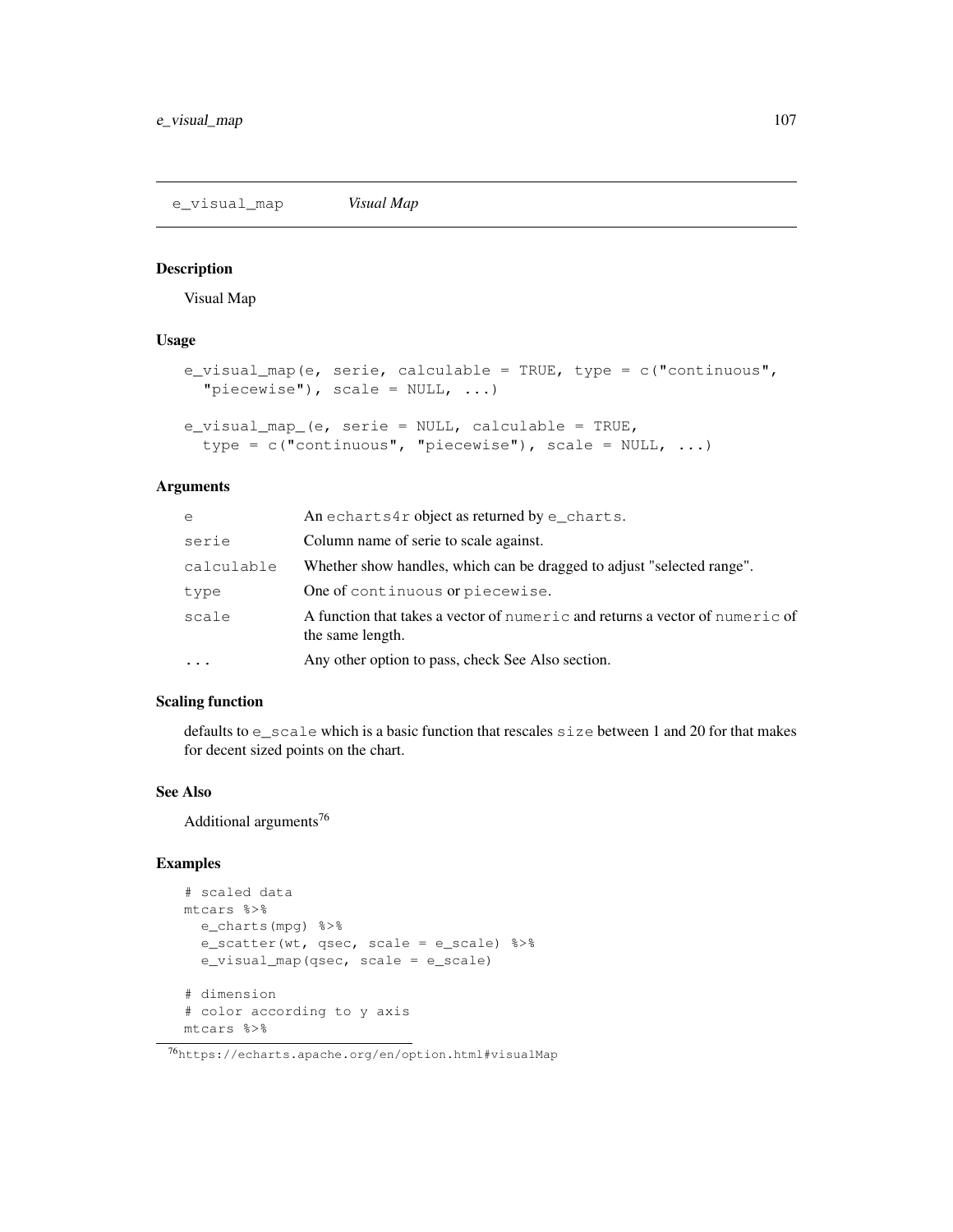```
e_charts(mpg) %>%
  e_scatter(wt) %>%
  e_visual_map(wt, dimension = 1)
# color according to x axis
mtcars %>%
 e_charts(mpg) %>%
 e_scatter(wt) %>%
  e_visual_map(mpg, dimension = 0)
v <- LETTERS[1:10]
matrix <- data.frame(
  x = sample(v, 300, replace = TRUE),
  y = sample(v, 300, replace = TRUE),
  z = rnorm(300, 10, 1),color = rnorm(300, 10, 1),
  size = rnorm(300, 10, 1),stringsAsFactors = FALSE
\frac{6}{6}dplyr::group_by(x, y) %>%
  dplyr::summarise(
   z = sum(z),
   color = sum(color),
   size = sum(size)
  \frac{6}{3} > \frac{6}{6}dplyr::ungroup()
matrix %>%
  e_charts(x) %>%
  e_scatter_3d(y, z, color, size) %>%
  e_visual_map(
    z, # scale to z
    inRange = list(symbolSize = c(1, 30)), # scale size
   dimension = 3 # third dimension 0 = x, y = 1, z = 2, size = 3
  ) %>%
  e_visual_map(
    z, # scale to z
    inRange = list(color = c('#bf444c', '#d88273', '#f6efa6')), # scale colors
    dimension = 4, # third dimension 0 = x, y = 1, z = 2, size = 3, color = 4
    bottom = 300 # padding to avoid visual maps overlap
  )
```
e\_visual\_map\_range *Select Visual Map*

#### Description

Selects data range of visual mapping.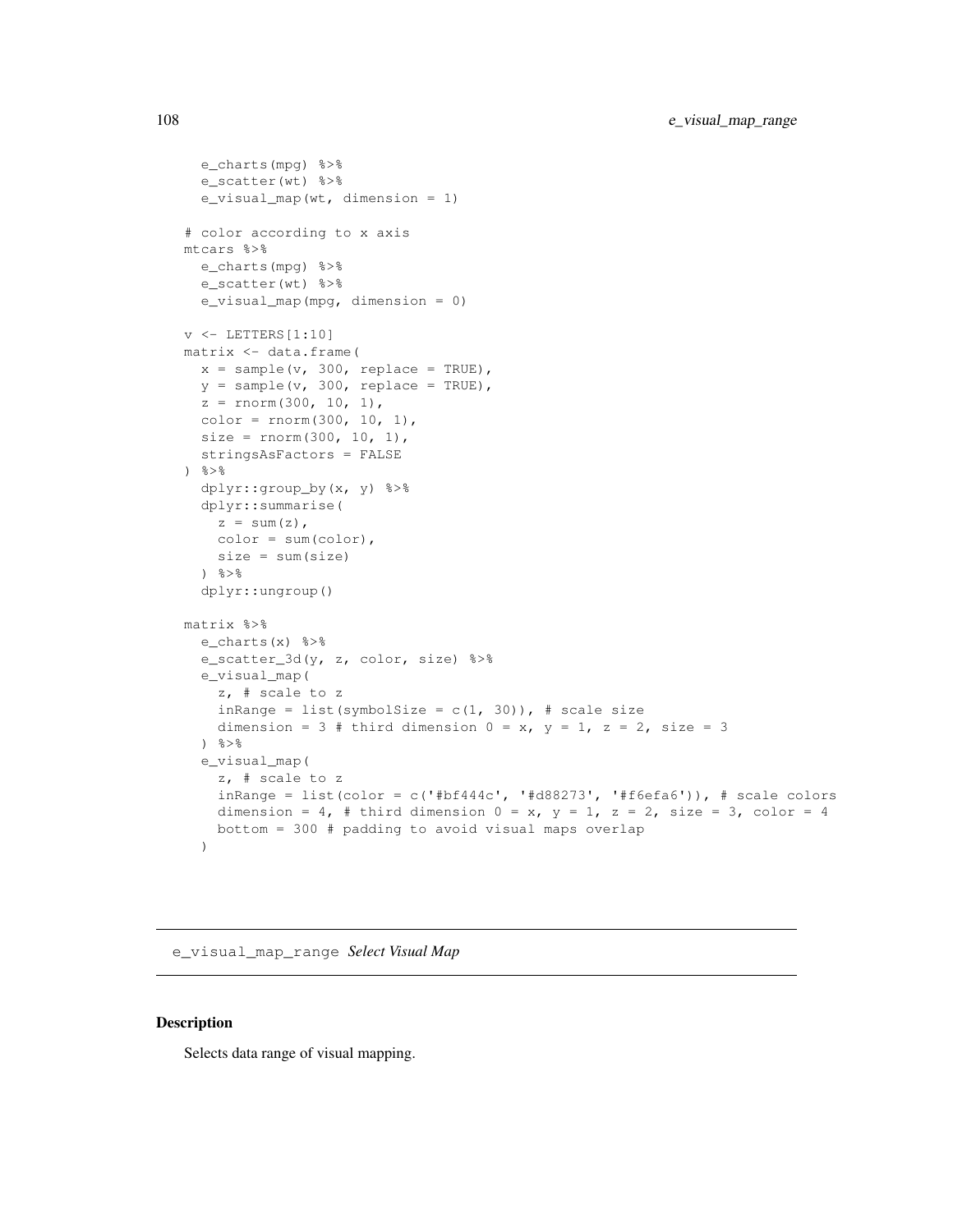#### e\_zoom and the second of the second of the second of the second of the second of the second of the second of the second of the second of the second of the second of the second of the second of the second of the second of t

# Usage

e\_visual\_map\_range(e, ..., btn = NULL)

## Arguments

| e        | An echarts4r object as returned by $e_{\text{charts}}$ . |
|----------|----------------------------------------------------------|
| $\cdots$ | Any options, see official documentation <sup>77</sup>    |
| btn      | A e button id.                                           |

# Examples

```
data("state")
```

```
as.data.frame(state.x77) %>%
 e_charts(Population) %>%
 e_scatter(Income, Frost) %>%
 e_visual_map(Frost, scale = e_scale) %>%
 e_legend(FALSE) %>%
  e_visual_map_range(
    selected = list(60, 120))
```
e\_zoom *Zoom*

# Description

Zoom on a region.

# Usage

 $e_$ zoom(e, ..., btn = NULL)

# Arguments

| $\epsilon$              | An echarts4r object as returned by $e$ _charts.       |
|-------------------------|-------------------------------------------------------|
| $\cdot$ $\cdot$ $\cdot$ | Any options, see official documentation <sup>78</sup> |
| btn                     | A e button id.                                        |

<sup>77</sup>https://echarts.apache.org/en/api.html#action.visualMap

<sup>78</sup>https://echarts.apache.org/en/api.html#action.dataZoom.dataZoom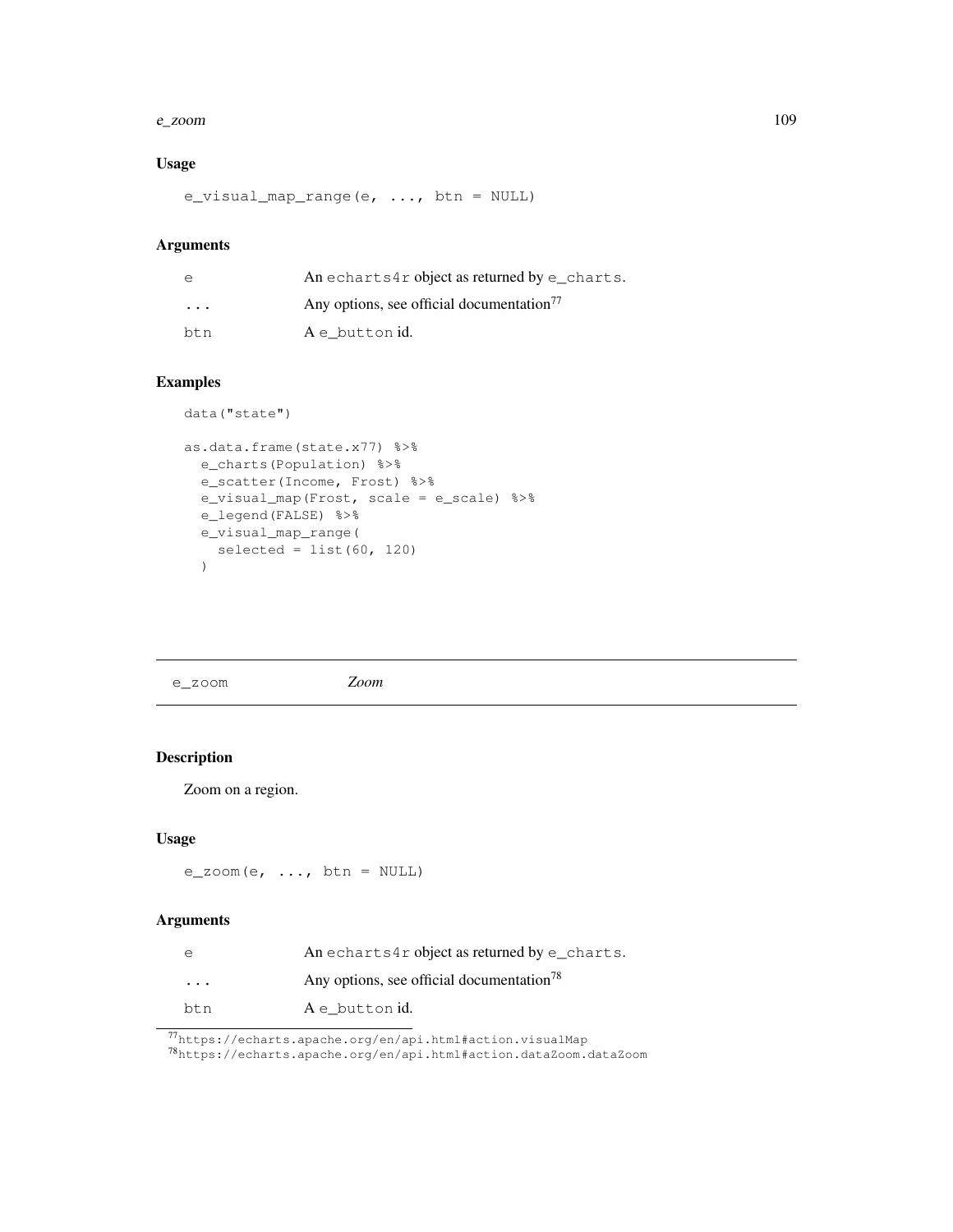# Examples

```
cars %>%
  e_charts(dist) %>%
  e_scatter(speed) %>%
  e_datazoom() %>%
  e_zoom(
    dataZoomIndex = 0,start = 20,
    end = 40,
    btn = "BUTTON"
  ) \frac{6}{6} > \frac{6}{6}e_button("BUTTON", "Zoom in")
```
graph\_action *Nodes Adjacency*

# Description

Actions related to e\_graph.

# Usage

```
e_focus_adjacency(e, ..., btn = NULL)
```

```
e_unfocus_adjacency(e, \ldots, btn = NULL)
```
## Arguments

| $\epsilon$ | An echarts4r object as returned by $e$ _charts.       |
|------------|-------------------------------------------------------|
| $\cdots$   | Any options, see official documentation <sup>79</sup> |
| btn        | A e button id.                                        |

```
value <- rnorm(10, 10, 2)
nodes <- data.frame(
 name = sample(LETTERS, 10),
 value = value,
 size = value,
 grp = rep(c("grp1", "grp2"), 5),stringsAsFactors = FALSE
)
edges <- data.frame(
  source = sample(nodes$name, 20, replace = TRUE),
```
<sup>79</sup>https://echarts.apache.org/en/api.html#action.graph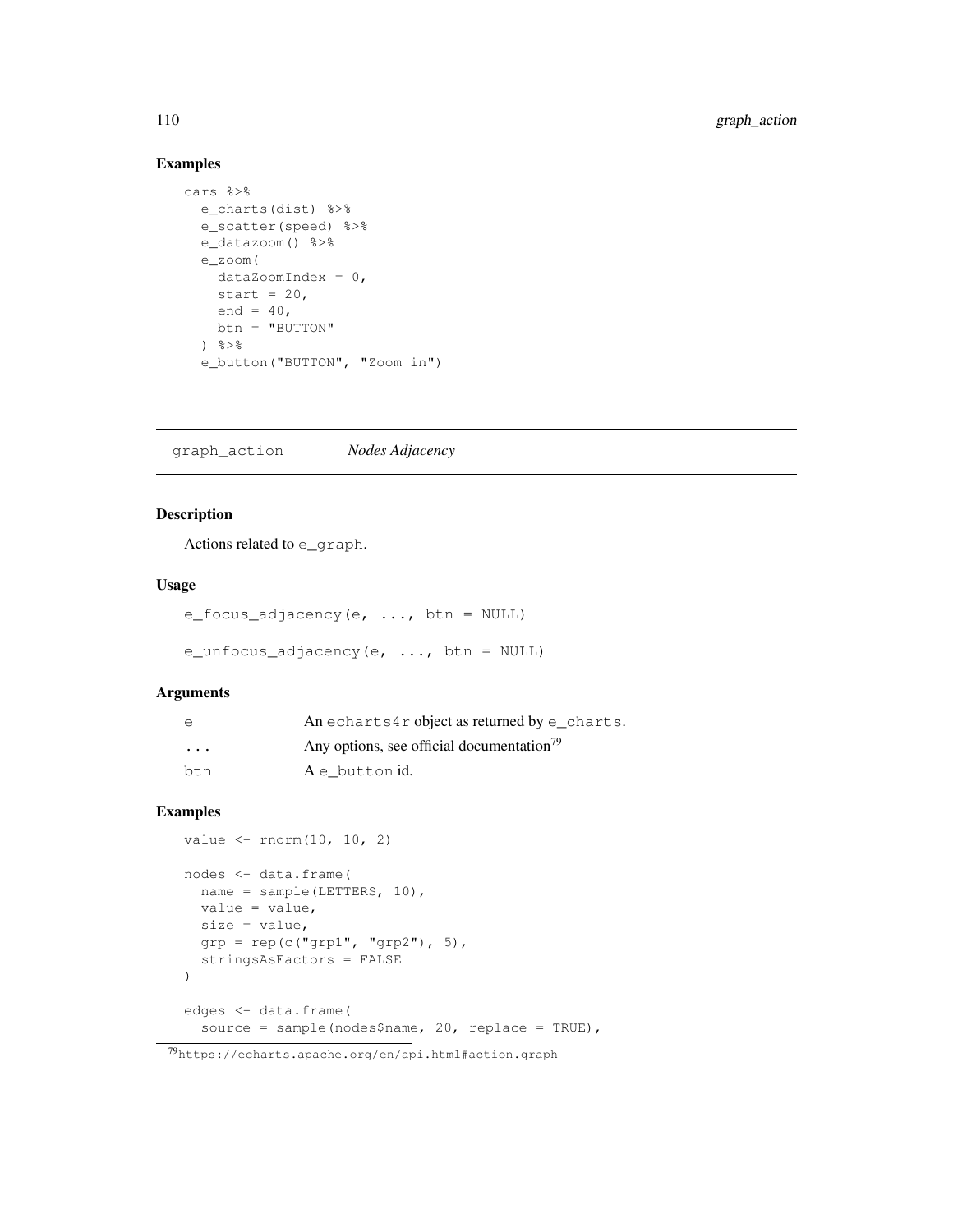# highlight\_action 1111

```
target = sample(nodes$name, 20, replace = TRUE),
  stringsAsFactors = FALSE
\big)e_charts() %>%
 e_graph() %>%
  e_graph_nodes(nodes, name, value, size, grp) %>%
  e_graph_edges(edges, source, target) %>%
  e_focus_adjacency(
   seriesIndex = 0,
   dataIndex = 4
  )
```
highlight\_action *Highlight & Downplay*

# Description

Highlight series

## Usage

```
e_highlight(e, series_index = NULL, series_name = NULL, btn = NULL)
e_downplay(e, series_index = NULL, series_name = NULL, btn = NULL)
```
# Arguments

| e                         | An echarts4r object as returned by $e$ _charts.                  |
|---------------------------|------------------------------------------------------------------|
| series index, series name |                                                                  |
|                           | Index or name of serie to highlight or list or vector of series. |
| btn                       | A e button id.                                                   |

```
iris %>%
 group_by(Species) %>%
 e_charts(Sepal.Length) %>%
 e_line(Sepal.Width) %>%
  e_line(Petal.Length) %>%
  e_highlight(series_name = "setosa") # highlight group
```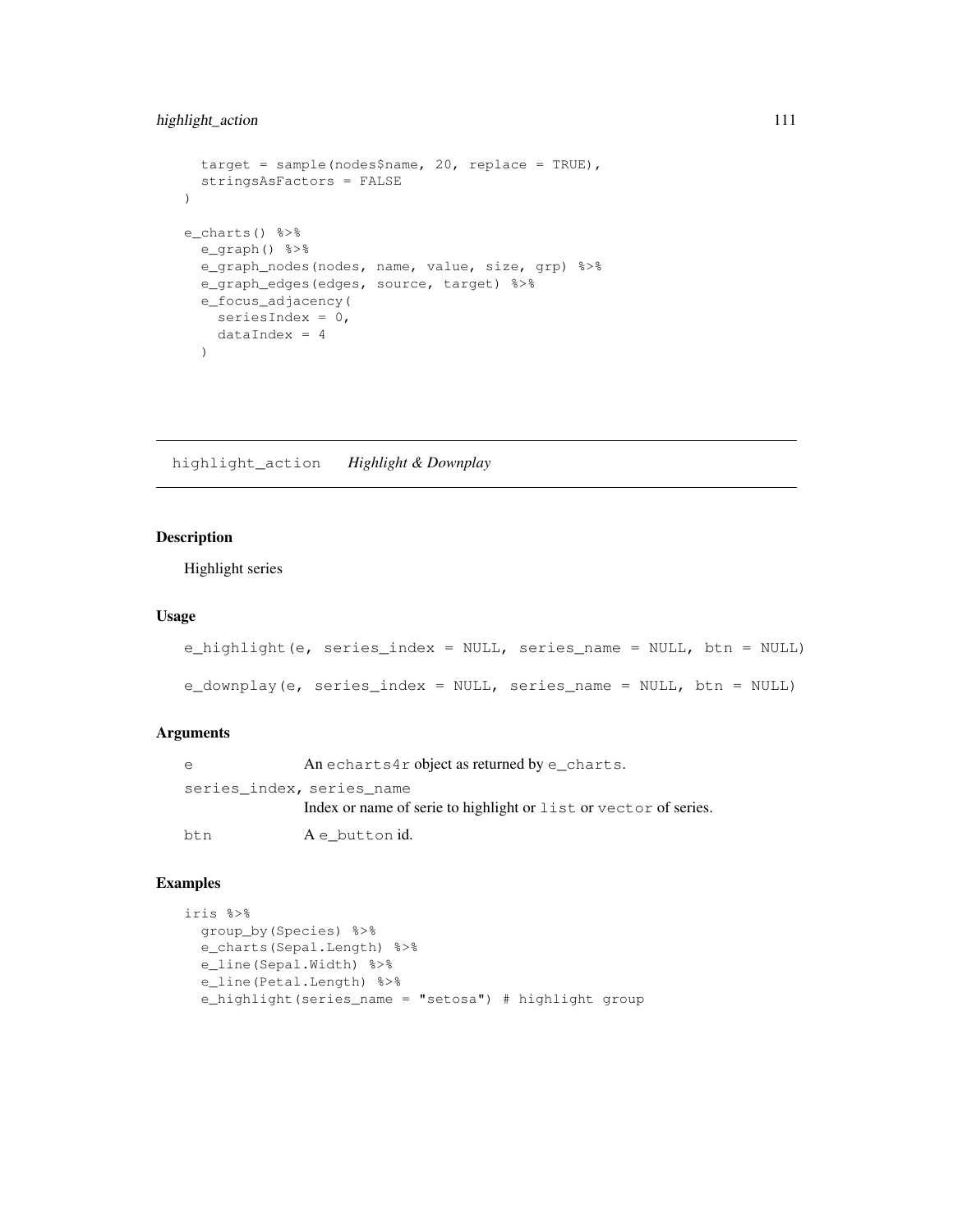# Description

Initialise a chart.

## Usage

```
e_charts(data, x, width = NULL, height = NULL, elementId = NULL,
  dispose = TRUE, draw = TRUE, renderer = "canvas",
  timeline = FALSE, ...)
e_charts_(data, x = NULL, width = NULL, height = NULL,
  elementId = NULL, dispose = TRUE, draw = TRUE,
  renderer = "canvas", timeline = FALSE, \ldots)
e_chart(data, x, width = NULL, height = NULL, elementId = NULL,
  dispose = TRUE, draw = TRUE, renderer = "canvas",
  timeline = FALSE, ...)
e_data(e, data, x)
```
# Arguments

| data          | Adata.frame.                                                                                                                                   |
|---------------|------------------------------------------------------------------------------------------------------------------------------------------------|
| X             | Column name containing x axis.                                                                                                                 |
| width, height |                                                                                                                                                |
|               | Must be a valid CSS unit (like '100%', '400px', 'auto') or a number,<br>which will be coerced to a string and have $\gamma$ $\alpha$ appended. |
| elementId     | Id of element.                                                                                                                                 |
| dispose       | Set to TRUE to force redraw of chart, set to FALSE to update.                                                                                  |
| draw          | Whether to draw the chart, intended to be used with $\epsilon$ draw p.                                                                         |
| renderer      | Renderer, takes canvas (default) or svg.                                                                                                       |
| timeline      | Set to TRUE to build a timeline, see timeline section.                                                                                         |
|               | Any other argument.                                                                                                                            |
| e             | An object of class echarts $4r$ as returned by e_charts.                                                                                       |

# Timeline

The timeline feature currently supports the following chart types.

- e\_bar
- e\_line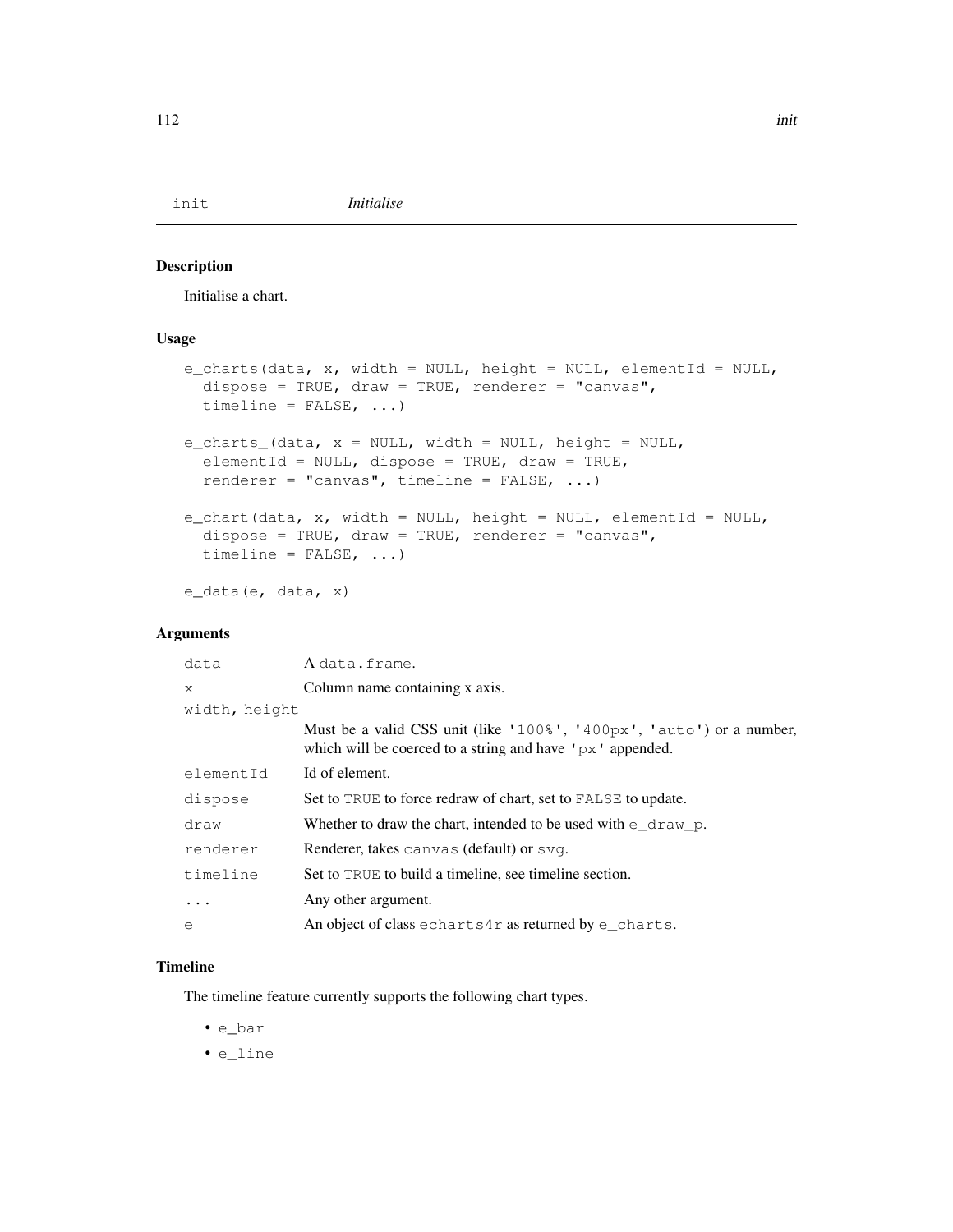- e\_step
- e\_area
- e\_scatter
- e\_effect\_scatter
- e\_candle
- e\_heatmap
- e\_pie
- e\_line\_3d
- e\_lines\_3d
- e\_bar\_3d
- e\_lines
- e\_scatter\_3d
- e\_scatter\_gl
- e\_histogram
- e\_lm
- e\_loess
- e\_glm
- e\_density
- e\_pictorial
- e\_boxplot
- e\_map
- e\_map\_3d
- e\_line\_3d
- e\_gauge

```
mtcars %>%
 e_charts(qsec) %>%
 e_line(mpg)
points <- mtcars[1:3,]
mtcars %>%
 e_charts_("qsec") %>%
 e_line(mpg) %>%
 e_data(points, qsec) %>%
  e_scatter(mpg, color = "blue")
```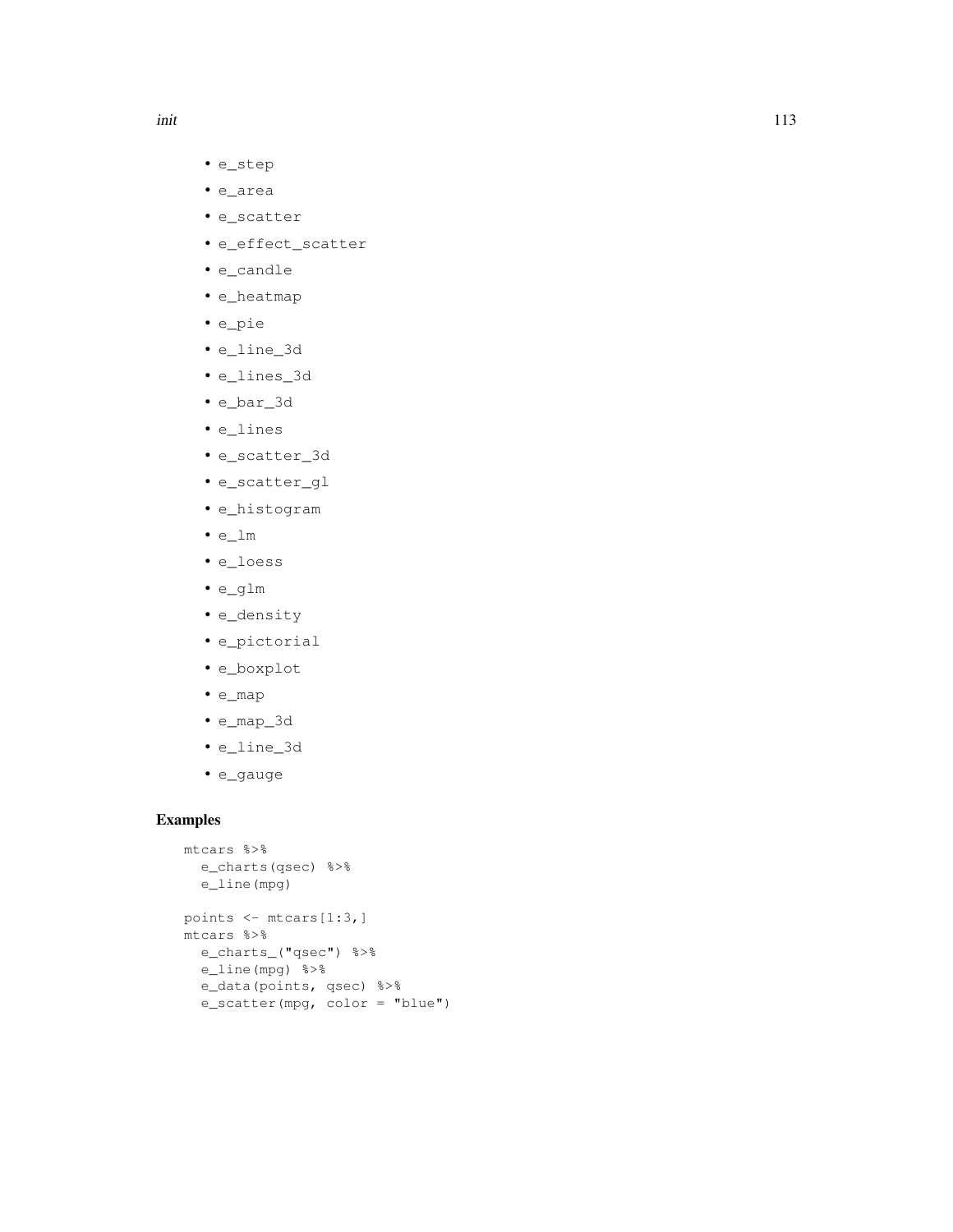legend\_action *Legend*

## Description

Legend

# Usage

```
e_legend_select(e, name, btn = NULL)
e_legend_unselect(e, name, btn = NULL)
e_legend_toggle_select(e, name, btn = NULL)
e_legend_scroll(e, scroll_index = NULL, legend_id = NULL, btn = NULL)
```
# Arguments

| e         | An echarts4r object as returned by $e$ _charts.                                                             |
|-----------|-------------------------------------------------------------------------------------------------------------|
| name      | Legend name.                                                                                                |
| bt.n      | A e button id.                                                                                              |
|           | $\text{scroll\_index}$ Controle the scrolling of legend when $\text{type} = \text{``scroll''}$ in e_legend. |
| legend_id | Id of legend.                                                                                               |

```
e <- CO2 %>%
 group_by(Type) %>%
 e_charts(conc) %>%
 e_scatter(uptake)
e %>%
 e_legend_unselect("Quebec")
e %>%
 e_legend_unselect("Quebec", btn = "btn") %>%
 e_button("btn", "Quebec")
```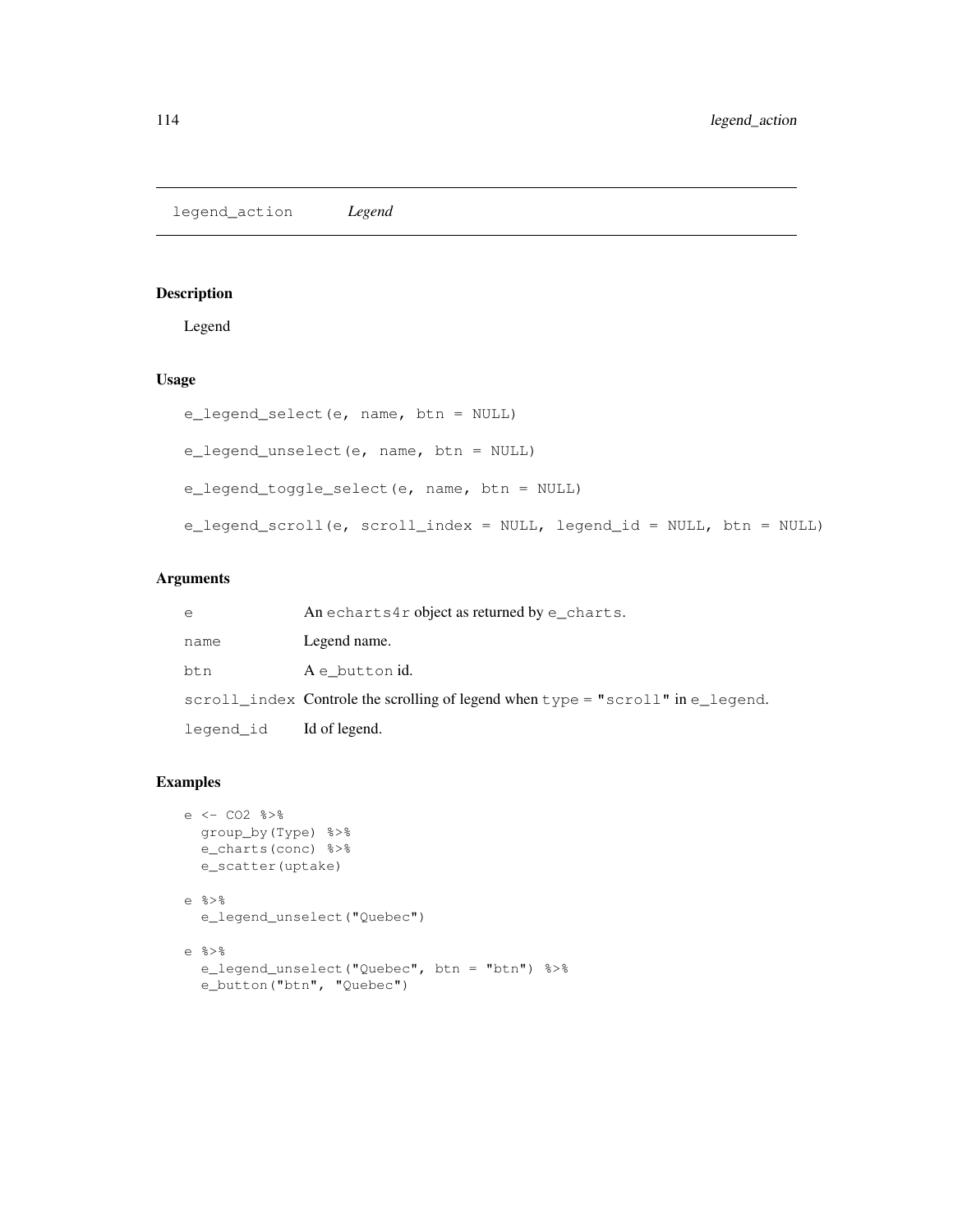mapbox *Mapbox*

# Description

Use mapbox.

## Usage

e\_mapbox(e, token, ...)

#### Arguments

| e       | An echarts4r object as returned by e charts.  |
|---------|-----------------------------------------------|
| token   | Your mapbox token from mapbox <sup>80</sup> . |
| $\cdot$ | Any option.                                   |

#### **Note**

Mapbox may not work properly in the RSudio console.

#### See Also

Official documentation $81$ , mapbox documentation $82$ 

```
## Not run:
url <- paste0("https://ecomfe.github.io/echarts-examples/",
               "public/data-gl/asset/data/population.json")
data <- jsonlite::fromJSON(url)
data <- as.data.frame(data)
names(data) <- c("lon", "lat", "value")
data %>%
  e_charts(lon) %>%
  e_mapbox(
    token = "YOUR_MAPBOX_TOKEN",
    style = "mapbox://styles/mapbox/dark-v9"
  \frac{6}{6} > \frac{6}{6}e_bar_3d(lat, value, coord_system = "mapbox") %>%
  e_visual_map()
```

```
## End(Not run)
```
<sup>80</sup>https://www.mapbox.com/

<sup>81</sup>http://www.echartsjs.com/option-gl.html#mapbox3D.style

<sup>82</sup>https://www.mapbox.com/mapbox-gl-js/api/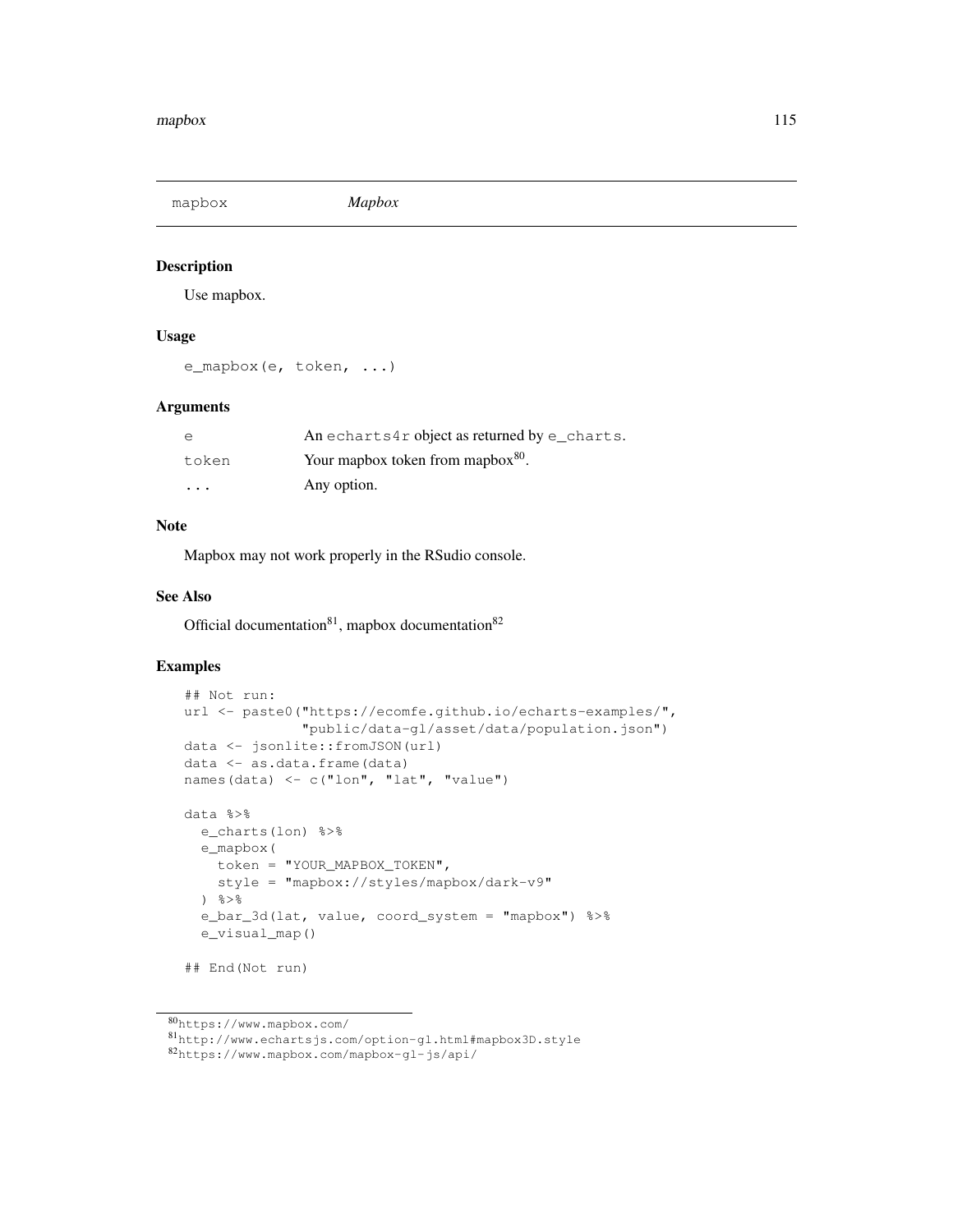map\_actions *Map Actions*

#### Description

Map-related actions.

## Usage

```
e_map_select(e, ..., btn = NULL)
e_map_unselect(e, \dots, btn = NULL)
e_map_toggle_select(e, ..., btn = NULL)
```
#### Arguments

| e                       | An echarts4r object as returned by $e$ _charts.       |
|-------------------------|-------------------------------------------------------|
| $\cdot$ $\cdot$ $\cdot$ | Any options, see official documentation <sup>83</sup> |
| btn                     | A e button id.                                        |

## See Also

e\_map\_register

```
choropleth <- data.frame(
  countries = c(
   "France", "Brazil", "China", "Russia", "Canada", "India", "United States",
    "Argentina", "Australia"
  ),
  values = round(runit(9, 10, 25)))
choropleth %>%
 e_charts(countries) %>%
 e_map(values) %>%
  e_visual_map(min = 10, max = 25) 8>8e_map_toggle_select(name = "China", btn = "btn") %>%
  e_button("btn", "Select China")
```
<sup>83</sup>https://echarts.apache.org/en/api.html#action.map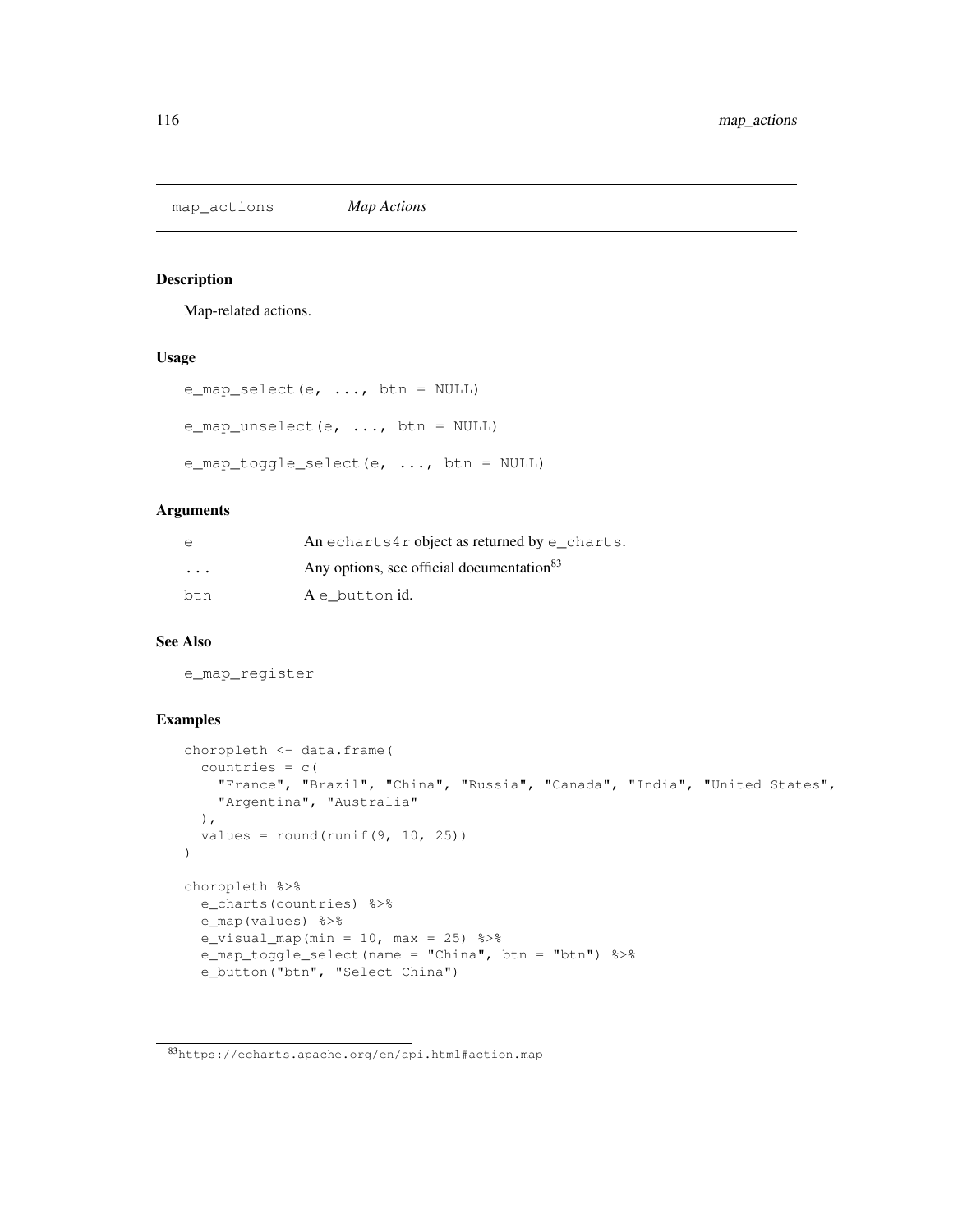pie\_action *Select & Unselect Pie*

### Description

Actions related to e\_pie.

# Usage

```
e_pie_select(e, ..., btn = NULL)
e_pie_unselect(e, ..., btn = NULL)
```
## Arguments

| e        | An echarts4r object as returned by $e$ _charts.       |
|----------|-------------------------------------------------------|
| $\cdots$ | Any options, see official documentation <sup>84</sup> |
| btn      | A e button id.                                        |

## Examples

```
mtcars %>%
 head() %>%
 dplyr::mutate(model = row.names(.)) %>%
  e_charts(model) %>%
  e_pie(carb) %>%
  e_pie_select(dataIndex = 0)
```
radius\_axis *Radius axis*

# Description

Customise radius axis.

# Usage

```
e_radius_axis(e, serie, show = TRUE, ...)
```

```
e_radius_axis_(e, serie = NULL, show = TRUE, \ldots)
```
<sup>84</sup>https://echarts.apache.org/en/api.html#action.pie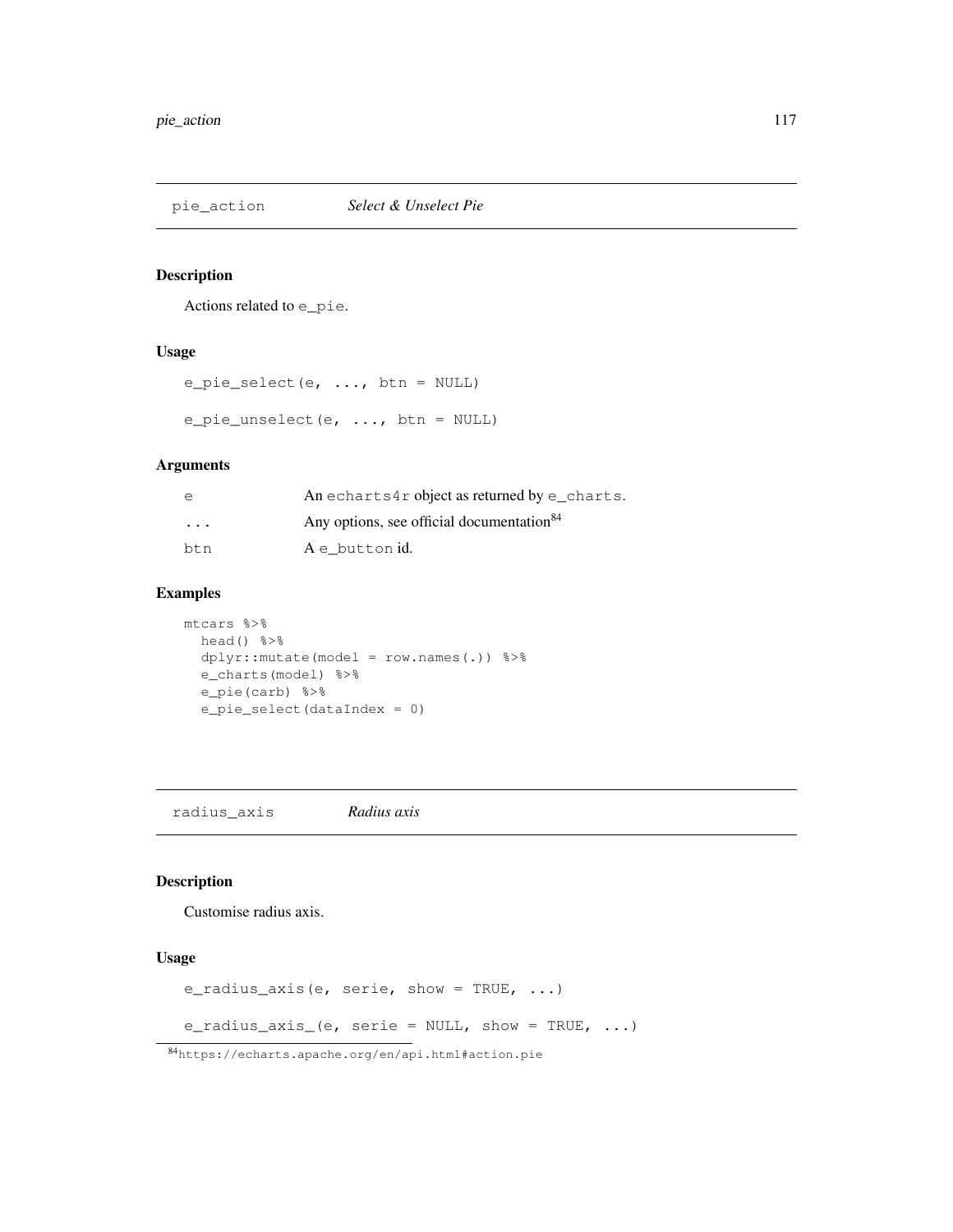# Arguments

| e         | An echarts4r object as returned by $e$ _charts.   |
|-----------|---------------------------------------------------|
| serie     | Serie to use as axis labels.                      |
| show      | Whether to display the axis.                      |
| $\ddotsc$ | Any other option to pass, check See Also section. |

# See Also

Additional arguments<sup>85</sup>

# Examples

```
df <- data.frame(x = LETTERS[1:10], y = seq(1, 20, by = 2))
df %>%
 e_charts(x) %>%
 e_polar() %>%
 e_angle_axis() %>%
 e_radius_axis(x) %>%
  e_bar(y, coord.system = "polar")
```
timeline-opts *Timeline*

# Description

Set timeline options

## Usage

```
e_timeline_opts(e, axis_type = "category", ...)
e_timeline_serie(e, ...)
```
# Arguments

| e                       | An echarts4r object as returned by $e$ _charts. |
|-------------------------|-------------------------------------------------|
| axis type               | Type of axis, time, value, or category          |
| $\cdot$ $\cdot$ $\cdot$ | Named options.                                  |

<sup>85</sup>https://echarts.apache.org/en/option.html#radiusAxis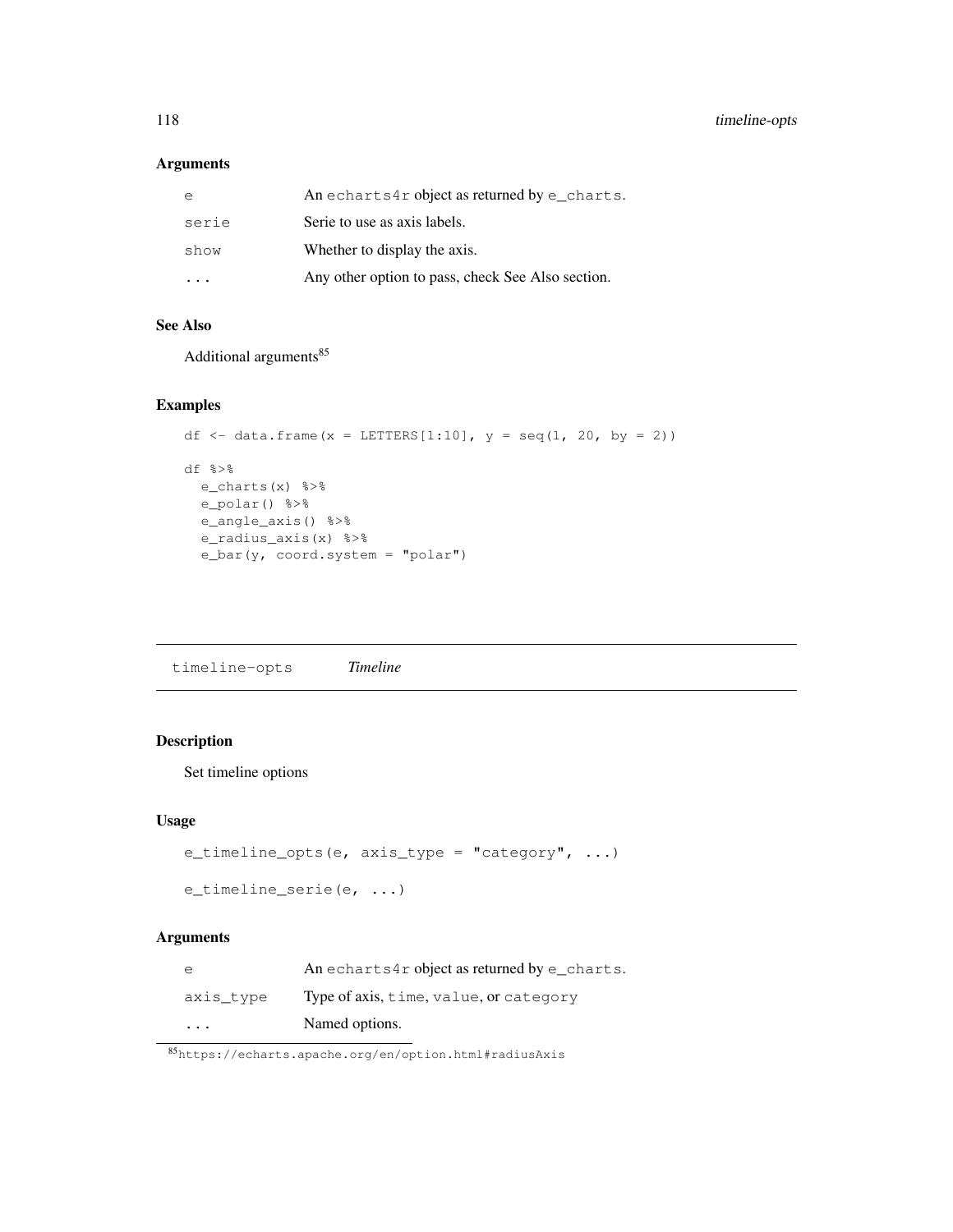# tooltip\_action 119

## Functions

- e\_timeline\_opts: Pass general timeline options, see official documentation<sup>86</sup>.
- e\_timeline\_serie: Pass options to each serie, each options *must* be a vector or list the same length as their are steps, see examples.
- e\_timeline\_make: Helper function that wraps your data and e\_timeline\_serie to dynamically add options to series.

#### Examples

```
# general options
iris %>%
 group_by(Species) %>%
 e_charts(Sepal.Length, timeline = TRUE) %>%
  e_line(Sepal.Width) %>%
  e_timeline_opts(
   autoPlay = TRUE,
    rewind = TRUE
  )
# serie options
iris %>%
 group_by(Species) %>%
 e_charts(Sepal.Length, timeline = TRUE) %>%
  e_line(Sepal.Width) %>%
    e_timeline_serie(
     title = list(
        list(text = "setosa"),list(text = "version",
        list(text = "virginica")
      )
    \lambda
```
tooltip\_action *Show & Hide Tooltip*

## Description

Show or hide tooltip.

# Usage

```
e_showtip(e, \ldots, btn = NULL)
```
e\_hidetip(e, ..., btn = NULL)

<sup>86</sup>https://echarts.apache.org/en/option.html#timeline